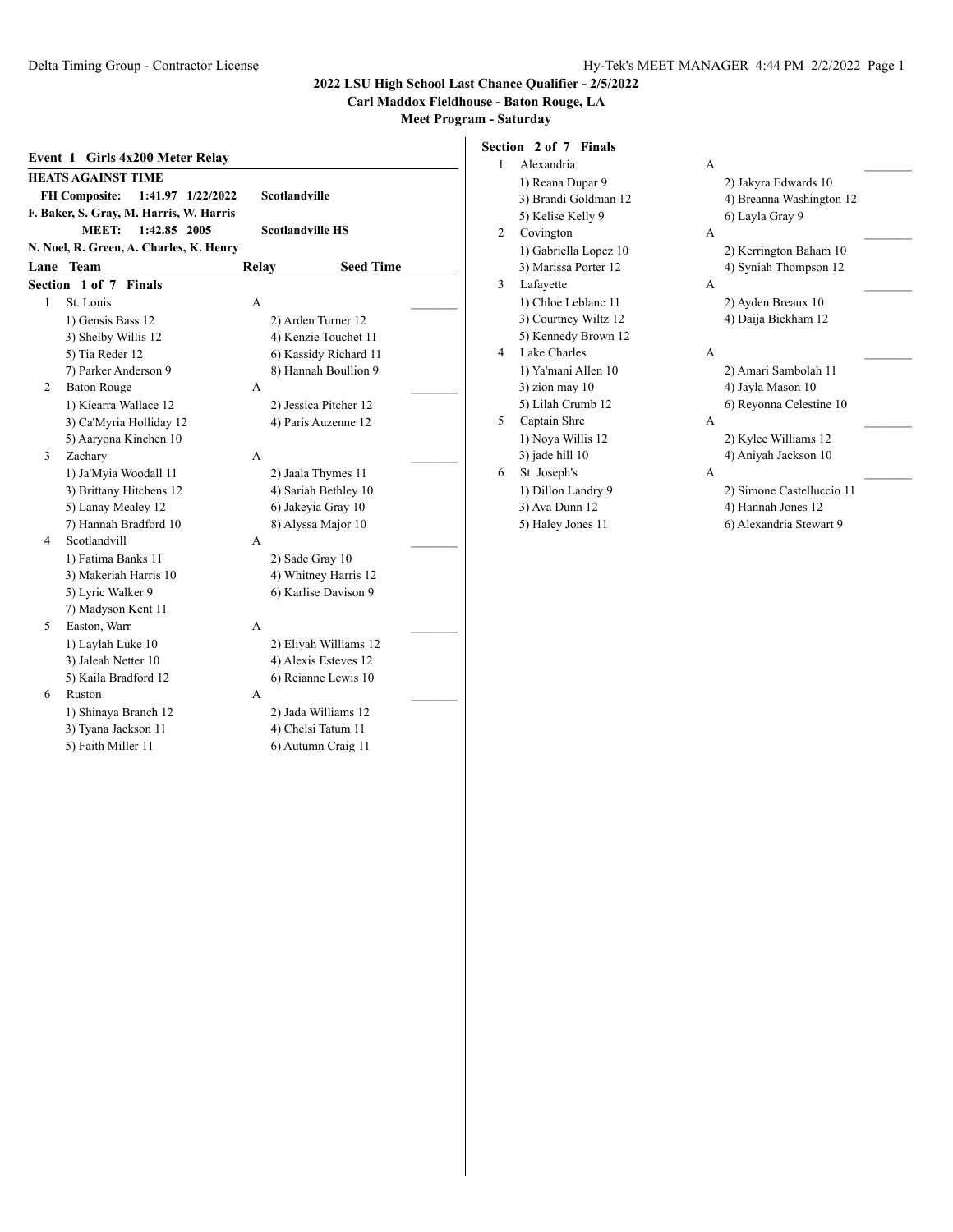### **Carl Maddox Fieldhouse - Baton Rouge, LA**

**Meet Program - Saturday**

#### **Section 3 of 7 Finals...(Event 1 Girls 4x200 Meter Relay)**

1 Woodlawn, Sh A 1) Ja'Siya Davis 10 2) Jamison Jewett 9 3) Jishaviyu Holmes 9 4) Ma'Kiya Mitchell 10 5) Harmonee Porterfield 9 6) Kristine Brooks 10 7) Sanayah Brooks 10 8) Stephanie Caldwell 12 2 Mentorship A A \_\_\_\_\_\_\_\_\_ 1) Kirminee Williams 12 2) Cydney Mcknight 11 3) Samara Watson 11 4) Jaleah Jackson 12 5) Erniria Enerson 11 3 Bonnabel A \_\_\_\_\_\_\_\_\_ 1) Kaylin Spencer 9 2) Precious Watson 10 3) Brea Allen 12 4) Katrina Mcghee 11 5) Paris Griffin 9 6) Shannon Leaving 9 4 Airline A \_\_\_\_\_\_\_\_\_ 1) Jaycie Wallace 9 2) Brianna Taylor 12 3) Zamiyah Kitchen 10 4) Janiyah Boudreaux 9 5) Arriana Hill 11

5 Karr, Edna A \_\_\_\_\_\_\_\_\_ 1) Kori Dupree 12 2) Anila Green 11 6 East Ascensi A \_\_\_\_\_\_\_\_\_

1) Andrenae Jones 11 2) Diedra Thomas 9 3) Katie Truett 9 4) Sydney Johnson 12 5) Takiyah Mitchell 10 6) Makiah Joseph 9

3) laila Johnson 10 4) Mya Richardson 11 5) Kylie Henry 11 6) Jalyn mathews 10

**Section 4 of 7 Finals** 1 Northwest A 1) Asia Ferguson 10 2) Remi Pierre 10

- 3) Janeisha Collins 12 4) Ja'liah Garrett 10 2 Thibodaux A \_\_\_\_\_\_\_\_\_ 3) Iyauna Vicks 10 4) Mariyah Haynes 10 5) Miarah Haynes 10 3 Ouachita Par A \_\_\_\_\_\_\_\_\_ 1) Tiffany Wiley 12 2) Chasity Brown 11 3) Tyreonna Puckett 12 4) Zamyrihya Banks 9 5) Danielle Lee 10 4 Mandeville A 1) Lily Voelkel 11 2) Reese Johnson 10 3) Emily Adams 12 4) Lainey Gali 10 5 Parkway A 1) Maya Jackson 12 2) Kyla Williams 12 3) Courtney Fisher 11 4) Jillian Walton 12
- 6 West Felicia A \_\_\_\_\_\_\_\_\_
	-
	- 3) Lauren Cazabat 10 4) Tristen Harris 9
	- 5) Karlissa Smith 10 6) Taja Lofton 11

1) Aniyah Griffin 11 2) Macie Thibodaux 11

- 
- 
- 
- 1) Ayanah McCray 12 2) Nevaeh London 10
	-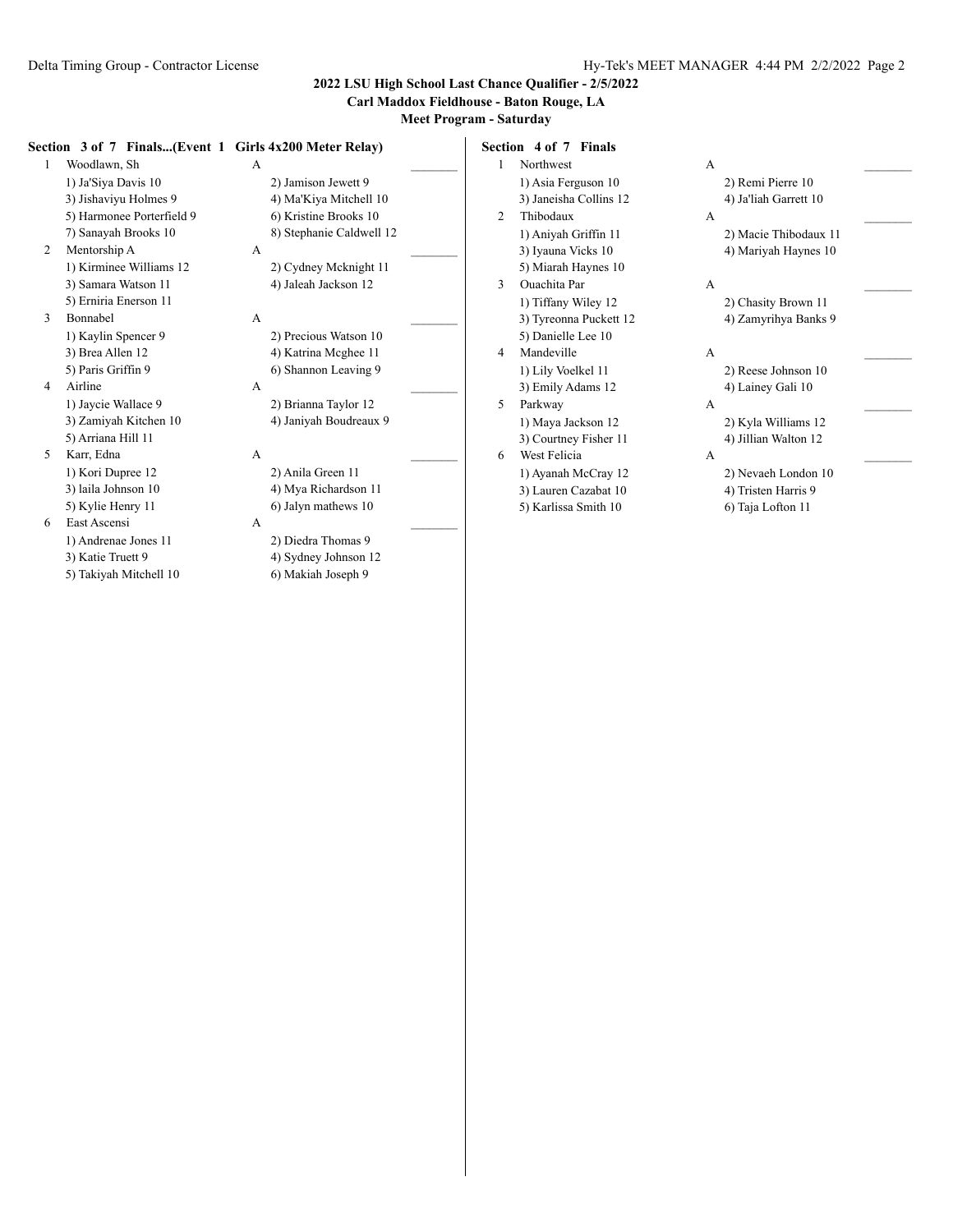## **Carl Maddox Fieldhouse - Baton Rouge, LA**

**Meet Program - Saturday**

#### **Section 5 of 7 Finals...(Event 1 Girls 4x200 Meter Relay)**

1 Mt. Carmel A \_\_\_\_\_\_\_\_\_ 1) Georgia Wetzel 11 2) Sophie Stein 10 3) Peyton Marks 11 4) Virginia Bordelon 12 5) Amber Pelegrin 10 6) Alexandra Oliveri 10 7) Isabella Tran 9 8) Olivia Stant 12 2 Mansfield A 1) Amaya Johnson 12 2) T'La Dewitt 10

5) Madison Jones 12 3 Northside A \_\_\_\_\_\_\_\_\_

1) Danaisha George 12 2) Zirra Wilson 11 3) Shaylin Lawrence 12 4) Quincy Simon 11 5) Danya Curry 12 6) Kenya Argueta 9

- 4 Brusly A \_\_\_\_\_\_\_\_\_ 1) De'Andrea Johnson 11 2) Meagan Davis 9 3) Taylor Gouisha 9 4) De'Myria Griffen 10 5) Megan Williams 12
- 5 Carver, G.W. A 1) Lamaya Blunt 12 2) Tatiana Clay 9

6 Lacassine A \_\_\_\_\_\_\_\_\_ 3) Ali Himel 10 4) Mary Johnson 10 5) Londyn Gaspard 8

3) Zakhia Austin 9 4) Ly'TyKeunna Sicks 11

3) Raniyah Gross 10 4) Shamari LeMay 10<br>5) Tarajah Horn 9 6) Riyah Johnson 9 6) Riyah Johnson 9

1) Ava Melville 11 2) Sharlette Gordon 11

**Section 6 of 7 Finals** 1 Cabrini A \_\_\_\_\_\_\_\_\_ 1) C'Ira Hulbert 10 2) Beatrice Bartholomew 11 3) Olivia Javery 10 4) Shalae' Thomas 9 5) Laila Washington 10 2 Sophie B. Wr A 1) Cameron Lewis 9 2) Janay Russell 9 3) Jahri Price 10 4) Chastity Hunt 11 5) Trell Robateau 10 3 North DeSoto A \_\_\_\_\_\_\_\_\_ 1) Nailah Delton 10 2) Makatelyn Graham 10 3) Jaliyah Clay 10 4) Madison Thornton 10 4 Sacred Heart A 1) Aaliyah Oro 10 2) Malina Hull 10 3) Ekua Commey 12 4) Lulu Real 11 5) Juliet Boyd 10 6) Aleyea Mogilles 11 5 Terrebonne A \_\_\_\_\_\_\_\_\_ 1) Janiya Ray 10 2) Ja'Laya Mckinley 10 3) Lana Pitre 9 4) Jaya Lucas 10 6 Episcopal A \_\_\_\_\_\_\_\_\_ 1) Daila Young 12 2) Alana Simon 11 3) Abigail Henry 9 4) Chloe Carmouche 12 5) Ramsey Claire Greene 10 6) Mia Pulliam 11 7) Ivy Jiang 10

- 
- 
- 

- 
- 
- 

- 
- 
- 
-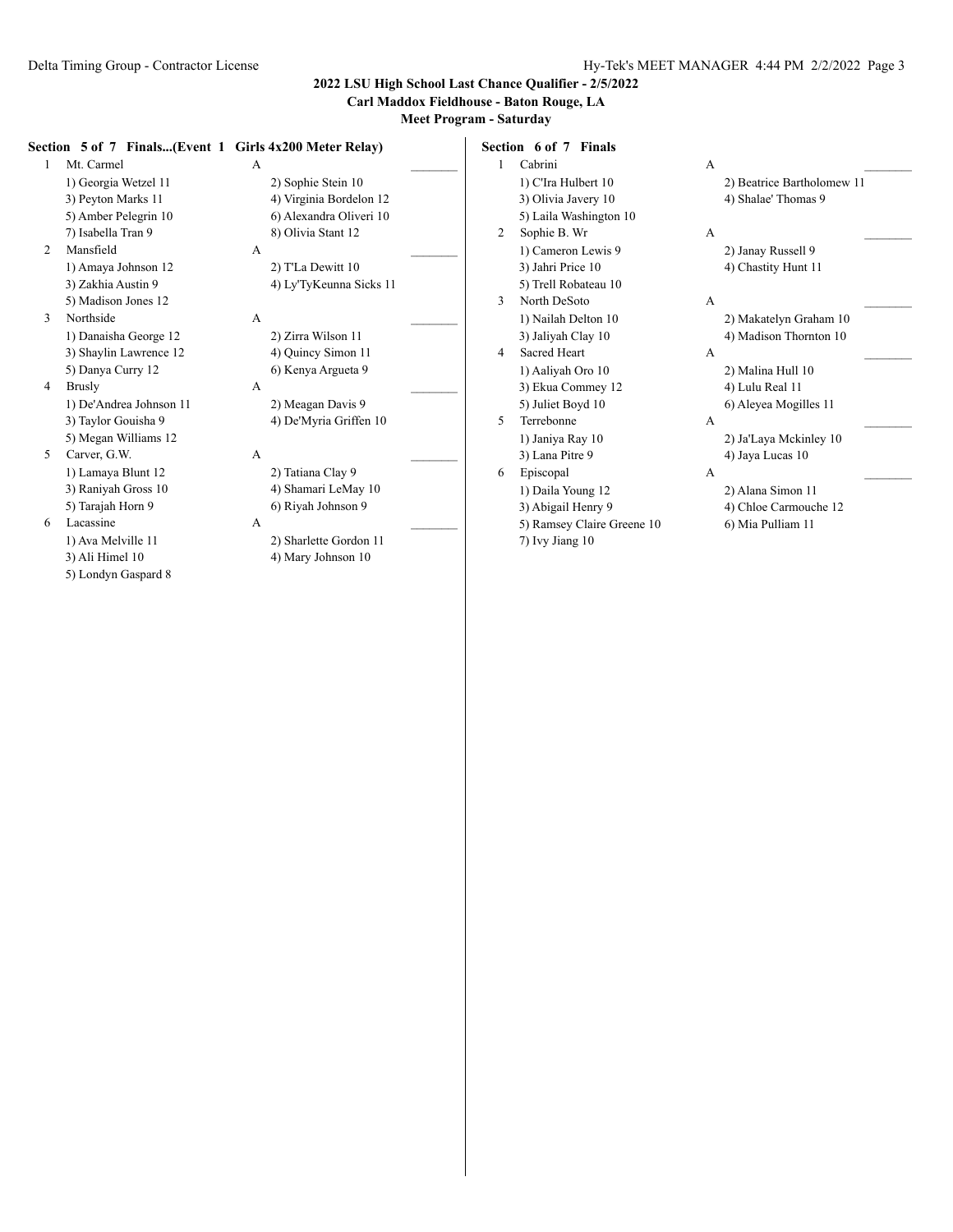**Carl Maddox Fieldhouse - Baton Rouge, LA**

**Event 2 Boys 4x200 Meter Relay**

**Meet Program - Saturday**

### **Section 7 of 7 Finals...(Event 1 Girls 4x200 Meter Relay)**

| $\mathbf{1}$ | West Jeffers            | A |                       |  |
|--------------|-------------------------|---|-----------------------|--|
|              | 1) Ciara Johnson 9      |   | 2) Harmoni Smith 10   |  |
|              | 3) Emani Emilien 9      |   | 4) Destiny Gary 9     |  |
|              | 5) Andrieal Landry 9    |   |                       |  |
| 2            | Kipp Booker             | A |                       |  |
|              | 1) De'Shell Carr 12     |   | 2) Ke'mari Jackson 12 |  |
|              | 3) Darrianna Daniels 12 |   | 4) Damairia Ware 9    |  |
|              | 5) Earya Young 11       |   |                       |  |
| 3            | Acadiana                | А |                       |  |
|              | 1) Camryn Price 11      |   | 2) A'Zyriah Isom 9    |  |
|              | 3) Paris Babineaux 11   |   | 4) Kylie Norbert 9    |  |
| 4            | Madison Prep            | A |                       |  |
|              | 1) Amara Brown 11       |   | 2) Samarah Hayes 10   |  |
|              | 3) Saniya Keller 10     |   | 4) Kodie Brown 12     |  |
|              | 5) Amaya Edmonds 9      |   |                       |  |
| 5            | Albany                  | A |                       |  |
|              | 1) Sidney Wright 10     |   | 2) Emma Fuller 11     |  |
|              | 3) Bella Matherne 11    |   | 4) Aubrey Hoyt 10     |  |
|              | 5) Cayden Boudreaux 10  |   | 6) Stormy Williams 9  |  |
| 6            | St. Thomas A            | A |                       |  |
|              | 1) Breanna Becerra 12   |   | 2) Layla Williams 9   |  |
|              | 3) Quintavia Stewart 9  |   | 4) Ashley Graziano 11 |  |
|              | 5) Macie Broussard 9    |   | 6) Emilia Lombardo 11 |  |

7) Alexis Pitts

|      | <b>HEATS AGAINST TIME</b>                   |                  |                        |
|------|---------------------------------------------|------------------|------------------------|
|      | FH Composite: 1:28.87 2/8/2020              |                  | Westgate               |
|      | D Green, K Boutte, B Delahoussaye, J Doucet |                  |                        |
|      | <b>MEET:</b>                                | 1:28.87 2/8/2020 | Westgate               |
|      | D Green, K Boutte, B Delahoussaye, J Doucet |                  |                        |
| Lane | <b>Team</b>                                 | Relay            | <b>Seed Time</b>       |
|      | Section 1 of 9 Finals                       |                  |                        |
| 1    | Curtis, John                                | A                |                        |
|      | 1) Jermal Callio 10                         |                  | 2) King Taylor 11      |
|      | 3) Malik Smith 12                           |                  | 4) Justin Horne 11     |
|      | 5) Tyler Hayes 11                           |                  | 6) Paul Facione 11     |
| 2    | <b>Holy Cross</b>                           | A                |                        |
|      | 1) Xavier Glaude 12                         |                  | 2) Koby Young 10       |
|      | 3) Finn Martin 9                            |                  | 4) Krosse Johnson 10   |
|      | 5) Darian Blount 11                         |                  | 6) Joshua Payne 12     |
| 3    | <b>Baton Rouge</b>                          | A                |                        |
|      | 1) Amir Dotson 12                           |                  | 2) Herman Pride III 11 |
|      | 3) Johnnie Ellis II 12                      |                  | 4) Jeremiah Nwajei 12  |
| 4    | Easton, Warr                                | A                |                        |
|      | 1) Fred Robertson 10                        |                  | 2) Leon Elloie 12      |
|      | 3) Wallace Foster 10                        |                  | 4) Jaden Meggs 10      |
|      | 5) Larrell Hadrick 12                       |                  | 6) Byron Gibson 12     |
| 5    | Westgate                                    | A                |                        |
|      | 1) Davian Hill 12                           |                  | 2) Mekhi Boutte 11     |
|      | 3) Jordan Doucet 12                         |                  | 4) Camron Spencer 12   |
|      | 5) Dedrick Latulas 11                       |                  |                        |
| 6    | Ville Platte                                | A                |                        |
|      | 1) Tavon Anderson 11                        |                  | 2) Quez Calvin 12      |

5) Adonis Thomas 11

3) Micheal Berry 12 4) Omarion Frank 11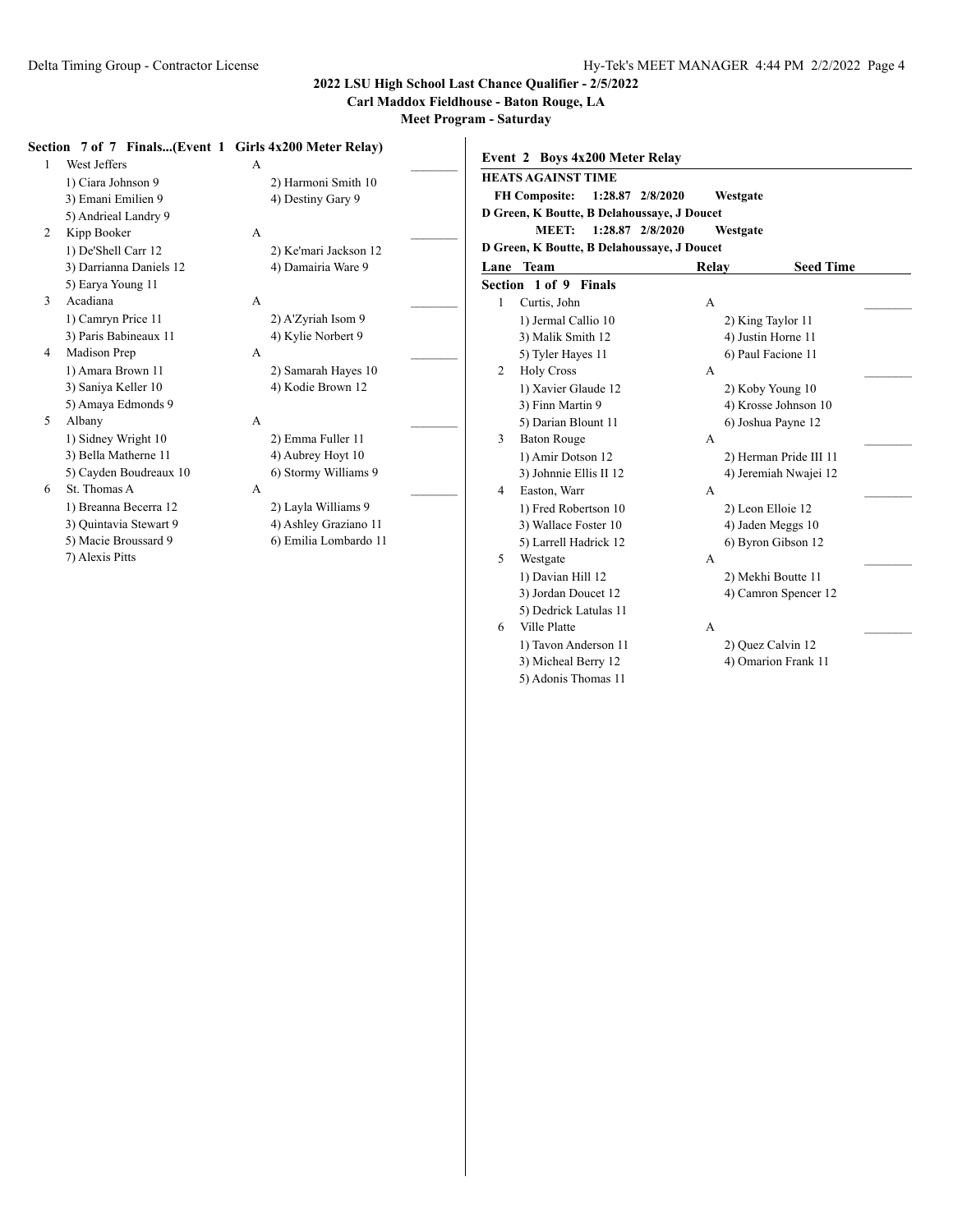### **Carl Maddox Fieldhouse - Baton Rouge, LA**

**Meet Program - Saturday**

#### **Section 2 of 9 Finals...(Event 2 Boys 4x200 Meter Relay)**

| 1 | Catholic, Ba          | A |                       |  |
|---|-----------------------|---|-----------------------|--|
|   | 1) Gunnar Tatum 10    |   | 2) Lucas Gawarecki 12 |  |
|   | 3) Bennett LeJeune 11 |   | 4) Louis Rudge 11     |  |
|   | 5) Micah Dunn 11      |   | 6) Britton LeBlanc 12 |  |
| 2 | Berwick               | A |                       |  |
|   | 1) Nisaiah Bennett 11 |   | 2) Brett Bearb 12     |  |
|   | 3) Namon Bennett 10   |   | 4) Kaden Thomas 12    |  |
|   | 5) Luke Tarver 10     |   | 6) Jaydon Milton 11   |  |
| 3 | Sophie B. Wr          | A |                       |  |
|   | 1) Jordan Winder 12   |   | 2) Terry Simmons 12   |  |
|   | 3) Dale Albert 12     |   | 4) Dallas Hughes 10   |  |
|   | 5) Levar Humble 11    |   | 6) Karyon Reed 12     |  |
| 4 | Carencro              | A |                       |  |
|   | 1) Kalen Beavers 11   |   | 2) Joni Martin 10     |  |
|   | 3) Bryce Campbell 12  |   | 4) Koen Beavers 11    |  |
|   | 5) Noah Alrashidi 12  |   |                       |  |
| 5 | McDonogh#35           | A |                       |  |
|   | 1) Tyrus Morris 11    |   | 2) Dameon McCloud 10  |  |
|   |                       |   |                       |  |

6 Ouachita Par A \_\_\_\_\_\_\_\_\_ 3) Chaunky Lewis 11 4) Omari Randle 12 5) Jaylen Kincaid 12 6) Matais Willis 12

2) Lucas Gawarecki 12 4) Louis Rudge 11 6) Britton LeBlanc 12 2 Berwick A  $\overline{A}$ 2) Brett Bearb 12 4) Kaden Thomas 12 6) Jaydon Milton 11 3 Sophie B. Wr A \_\_\_\_\_\_\_\_\_ 2) Terry Simmons 12 4) Dallas Hughes 10 6) Karyon Reed 12 4 Carencro A \_\_\_\_\_\_\_\_\_ 2) Joni Martin 10 4) Koen Beavers 11 5  $\text{McDonogh}$  #35  $\text{A}$ 2) Dameon McCloud 10 3) Santana Price 10 4) Ronald Payne 11 1) Austin Willis 12 2) Jeremy Nelson 12

**Section 3 of 9 Finals** 1 St. Augustin A \_\_\_\_\_\_\_\_\_ 1) Javin Nicholas 12 2) Gabriel Byrd 12 3) Zander Dunbar 12 4) Tyriq Wilson 12 5) Jhamal Shelby 12 6) Leoance Williams 12 7) Chase Barrow 12 8) Karaaz johnson 11 2 Ruston A 1) Andrew Mcclinton 12 2) Brady Beason 12 3) Jayden Osborne 11 4) Carsen McPherson 12 5) Jalen Paige 12 6) Logan Malone 10 7) Joshua Anding 11 3 Carver, G.W. A 1) Savon Jefferson 11 2) Terrold Jerome 12 3) Stephan Lemay 12 4) Jamar King 12

# 3) Robert Jackson 12 4) Marek Hall 11 5) Kentrell Scott 10

- 5 Lake Charles A 1) Eric Belony 11 2) Kevin Thomas 12 3) Trevonte Citizen 12 4) Jarell Joseph 11 6 Covington A \_\_\_\_\_\_\_\_\_
	- 1) Cedric Thompson 9 2) Jeremy Surkand 12 3) Blaize Serigny 11 4) Ian Goodly 12

5) Jy'ruie Smith 12 6) Nydeam Maddred 11 4 Walker A \_\_\_\_\_\_\_\_\_ 1) Andra Porter 12 2) Deaunoray Levy 12

- 
- -
-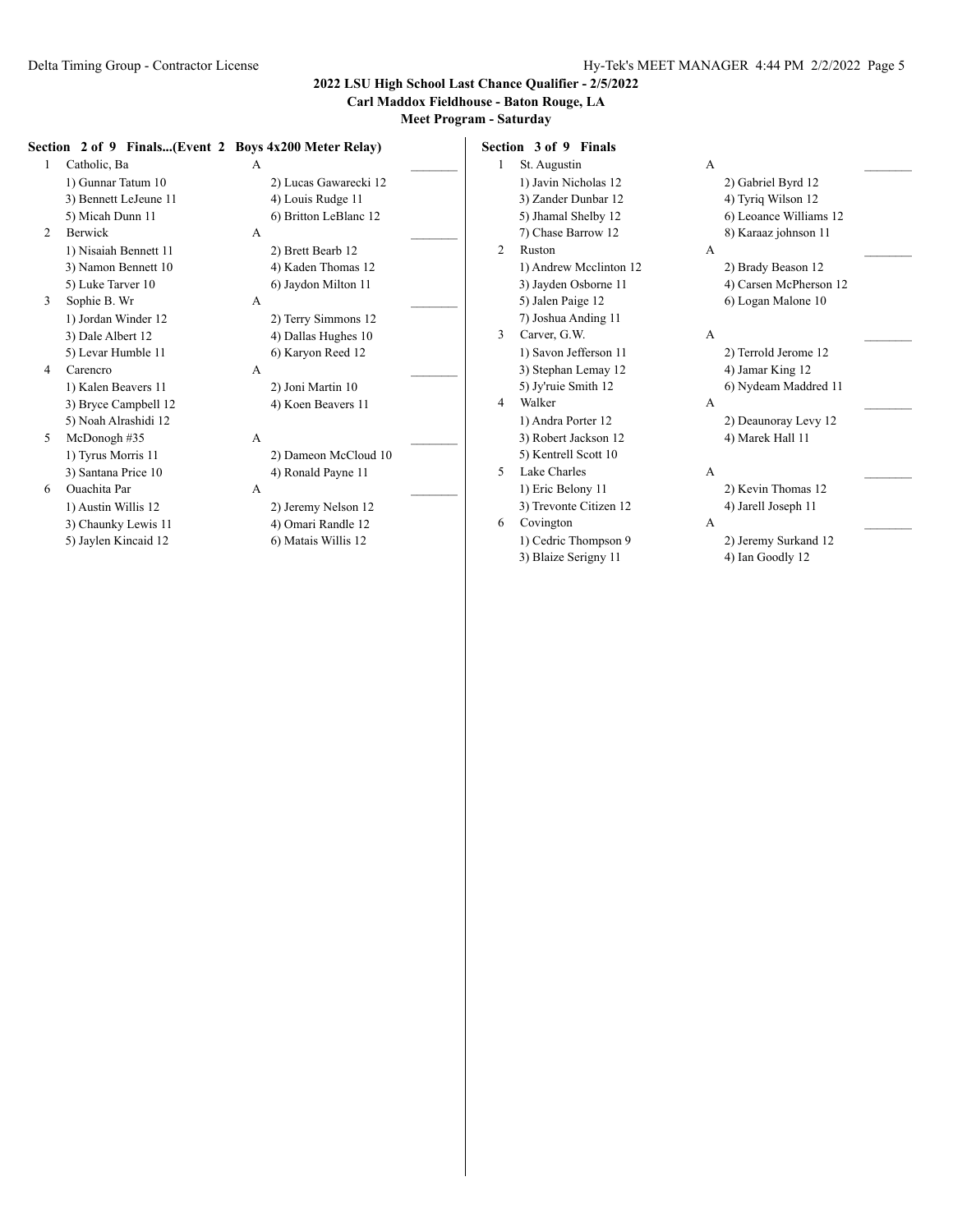5) Connor Wisham 12 6) Vederek Matthews 10

7) Jerome Robinson 12

## **2022 LSU High School Last Chance Qualifier - 2/5/2022**

## **Carl Maddox Fieldhouse - Baton Rouge, LA**

|   |                        | Section 4 of 9 Finals(Event 2 Boys 4x200 Meter Relay) |   | Section 5 of 9 Finals     |   |                        |
|---|------------------------|-------------------------------------------------------|---|---------------------------|---|------------------------|
|   | Parkway                | А                                                     |   | Jesuit, New               | A |                        |
|   | 1) Edward Moses 12     | 2) Will Achee 10                                      |   | 1) Jody Barber 10         |   | 2) CJ Evans 11         |
|   | 3) Greg Chitman 10     | 4) Ashtin Jackson 10                                  |   | 3) Connor LaCOur 9        |   | 4) Jack Lauricella 10  |
|   | 5) Jayson Williams 11  |                                                       |   | 5) Augie Berner 11        |   |                        |
| 2 | Leesville              | A                                                     | 2 | McMain, Elea              | А |                        |
|   | 1) Izaiah Farley 10    | 2) Frank Ford 11                                      |   | 1) Kendall Carter 12      |   | 2) Zion Johnson 10     |
|   | 3) Derek Bebe 11       | 4) Taj Jackson 9                                      |   | 3) Wilton Southall 12     |   | 4) Lance Richardson 10 |
|   | 5) Rashad Davis 11     |                                                       |   | 5) Siris Scott 12         |   |                        |
| 3 | East Ascensi           | A                                                     | 3 | Hahnville                 | А |                        |
|   | 1) Mathews Collins 10  | 2) Zhavier Jupiter 11                                 |   | 1) Jeremiah Lee 12        |   | 2) Jaylen Williams 11  |
|   | 3) Allen Starks 12     | 4) Jase Campbell 9                                    |   | 3) Alavan Sam 11          |   | 4) Damian August 12    |
|   | 5) Bryce Harkless 10   |                                                       | 4 | Northshore                | A |                        |
| 4 | Oakdale                | A                                                     |   | 1) Darrin Albert 11       |   | 2) Kai Lavingne 11     |
|   | 1) Khamell Jack 11     | 2) Aiden Jones 12                                     |   | 3) Thomas Baker 11        |   | 4) Ajani Magee 11      |
|   | 3) Pierre Wade 10      | 4) Christian Jones 11                                 |   | 5) Dylan Holmes 10        |   |                        |
|   | 5) Dutton Dieterich 12 | 6) Cade Dauzat 11                                     | 5 | Mansfield                 | A |                        |
| 5 | Terrebonne             | A                                                     |   | 1) Travion Short 12       |   | 2) Nick Davis 11       |
|   | 1) Chartavius Clark 10 | 2) Quincy McKay 9                                     |   | 3) Jamarius Washington 12 |   | 4) Carneil Maxie 12    |
|   | 3) Divante Williams 12 | 4) Zamarion Allridge 10                               |   | 5) Kedarious Terrell 12   |   | 6) Jaden Youngblood 9  |
|   | 5) Tahj Naquin 11      |                                                       | 6 | Scotlandvill              | A |                        |
| 6 | Zachary                | А                                                     |   | 1) Damion Terrell 12      |   | 2) Broderick Davis 10  |
|   | 1) Kameran Senegal 12  | 2) Tylon Williams 11                                  |   | 3) Kyree Langley 10       |   | 4) Marlon Gunn 12      |
|   | 3) Matthew Perkins 11  | 4) Jalen Wright 12                                    |   | 5) D'Corian Cavalier 12   |   | 6) Jeremiah Bell 12    |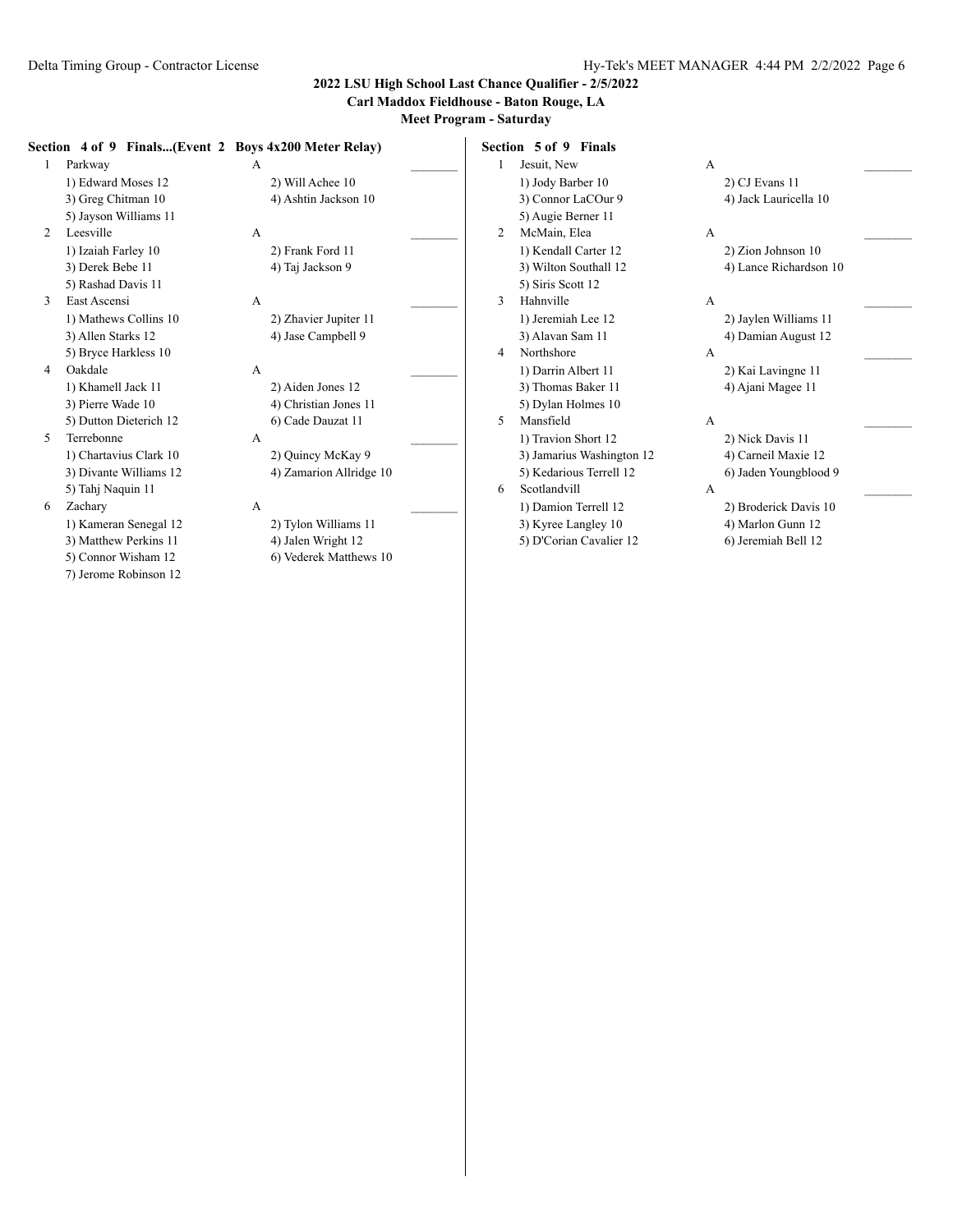### **Carl Maddox Fieldhouse - Baton Rouge, LA**

**Meet Program - Saturday**

#### **Section 6 of 9 Finals...(Event 2 Boys 4x200 Meter Relay)**

- 1 Lafayette A 3) Timothy Wilson 12 4) Jason Arceneaux 11 5) Javonte Howard 10 2 Brother Mart A
- 5) Austin Tatum 11 6) Roland Kindell 11 3 University L A
- 3) Jacob Phillips 11 4) Jason Barnes 12 5) Edan Stagg 12 6) Carsen Manuel 12 7) Jordan Phillips 11
- 4 Lafayette Ch A \_\_\_\_\_\_\_\_\_ 1) JuJuan Johnson 10 2) Devin Walton 12 3) Alonzo Ryes 11 4) Treanders Marzel 10 5) Jaden Winters 9
- 5 Bonnabel A \_\_\_\_\_\_\_\_\_ 5) Hollice Spann 10
- 6 Madison Prep A \_\_\_\_\_\_\_\_\_ 1) Keilan Sherman 10 2) David Jones 11
	- 5) Shaffer Kameron 12

1) Emery Taylor 12 2) Ja'Kaylib Anderson 11 1) Torey Lambert 11 2) Corey Lambert 12 3) Jason Paulin 12 4) Eddie Randazzo 12 1) Austin Ausberry 12 2) Jaiden Ausberry 11

1) Corey Hollins 9 2) Jamai Fletcher 11 3) Roy Morales 12 4) Dilland Danastasio 12

3) Germari Wyre 11 4) Hezekiah Dantlzer 10

**Section 7 of 9 Finals** 1 Belaire A 1) Wilbert Kemp 12 2) Noah James 12 5) Cameron Johnson 11 2 Sterlington A 1) Larry Rodgers 12 2) Tramell Colvin 10 3) Dylan Compton 10 4) Maddox Bryan 11 5) Jekeldric Miller 12 6) Romaj Hatfield 12 3 North DeSoto A \_\_\_\_\_\_\_\_\_ 1) Lake Bates 10 2) Noah White 11 3) Kendol Jones 9 4) Jonathon Lewis 11 4 Cox, Helen A 3) Kryron Marshall 12 4) Marlon Turner 11 5) Lendell Walters 11 5 Airline A 1) Kye Lehr 11 2) Cameron Jefferson 11 3) Bob Patterson 10 4) Justin Washington 11 5) Daxton Chavez 11 6 Central, Bat A \_\_\_\_\_\_\_\_\_

- 3) Jonathan Swift 12 4) Calvin Collier 12
- 7) Glen Cage 11

3) Myron Williams 12 4) LaCoreyan Compton 10

1) Darnell O'Quinn 10 2) Cornelius Bartholemew 12

- 1) Caleb Ward 12 2) Tyler Heil 12
	-
- 5) JyJuan Davis 11 6) Emmanuel Williams 9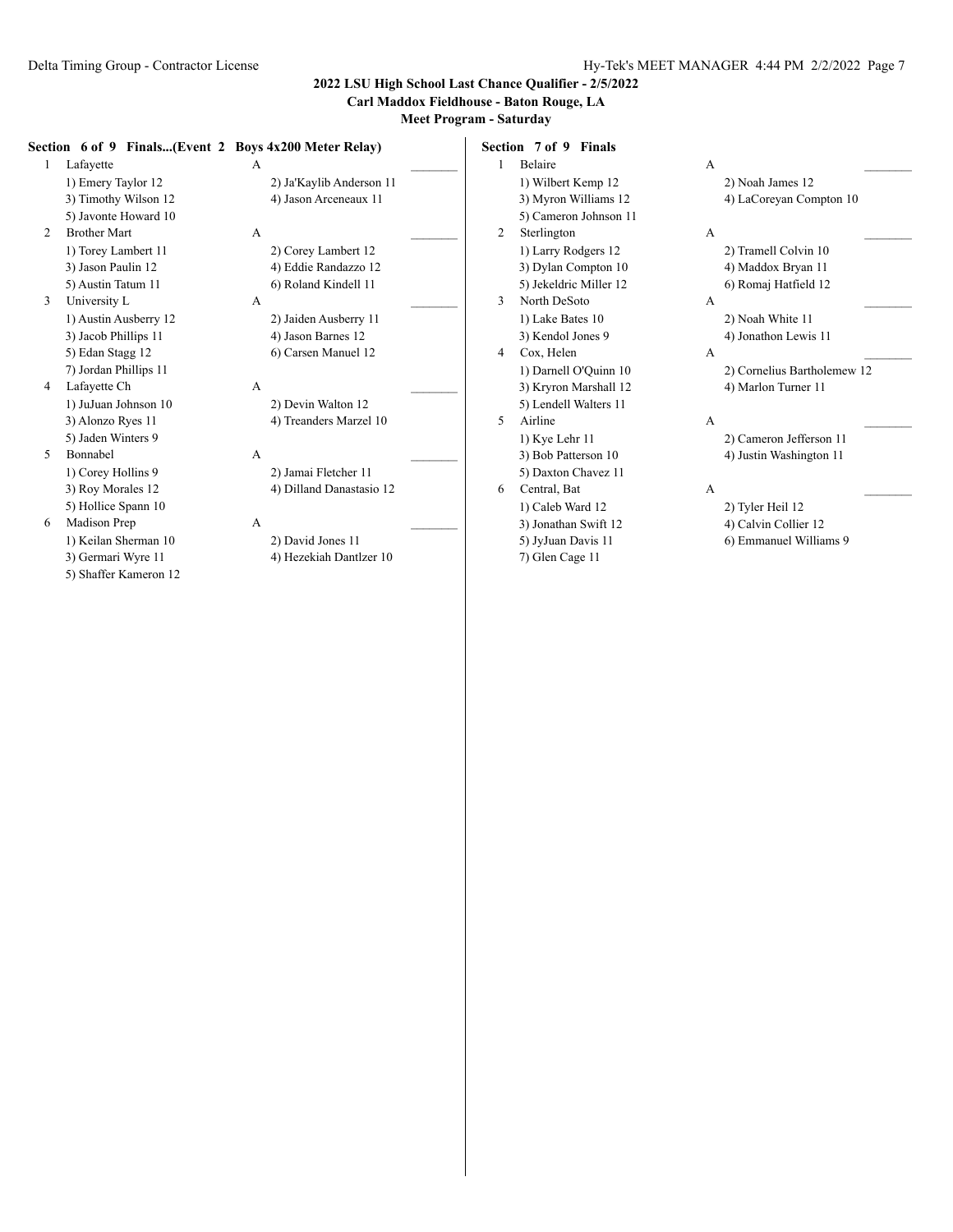**Carl Maddox Fieldhouse - Baton Rouge, LA**

**Meet Program - Saturday**

#### **Section 8 of 9 Finals...(Event 2 Boys 4x200 Meter Relay)**

| 1 | Northside                    | A |                       |  |
|---|------------------------------|---|-----------------------|--|
|   | 1) Treveon Bossier 10        |   | 2) Dequan Colston 12  |  |
|   | 3) Tre'Elton Bossier 11      |   | 4) Joshua Carter 11   |  |
|   | 5) De'Vonquailen Portalis 12 |   | 6) Latrell Johnson 10 |  |
| 2 | Huntington                   | A |                       |  |
|   | 1) Travion Evans 11          |   | 2) Damarion Carter 11 |  |
|   | 3) Jahmar Samuel 10          |   | 4) Preston Summage 10 |  |
|   | 5) Markell Hampton 10        |   | 6) Kamar Lewis 11     |  |
| 3 | Northwest                    | A |                       |  |
|   | 1) Nehemiah Albert 12        |   | 2) Ethan Aucoin 11    |  |
|   | 3) J'Sabien Dean 9           |   | 4) Joshua Mouton 12   |  |
|   | 5) Eriq Wilson 10            |   |                       |  |
| 4 | Loyola Prep                  | A |                       |  |
|   | 1) Nick Haynes 11            |   | 2) Rhys Armagost 10   |  |
|   | 3) Patrick Haynes 12         |   | 4) Pierce Papa 12     |  |
|   | 5) Maximus Crofton 12        |   |                       |  |
| 5 | Karr, Edna                   | A |                       |  |
|   | 1) Desmond Osborne 12        |   | 2) Kevin Jenkins 11   |  |
|   | 3) Dinari Davis 12           |   | 4) Edward Sylve Jr 9  |  |
|   | 5) Eli'keem Baines 11        |   |                       |  |
|   |                              |   |                       |  |

6 Kenner Disco A \_\_\_\_\_\_\_\_\_

5) Jordan Andrus 9

1) Dallas Horton 11 2) Zander Milton 12 3) Marcus Clark 11 4) Herman Mack 12

**Section 9 of 9 Finals**

| 1 | Kipp Booker              | А |                          |  |
|---|--------------------------|---|--------------------------|--|
|   | 1) Kendrick Wilkerson 10 |   | 2) Torren County 12      |  |
|   | 3) Jamaaj Nellon 10      |   | 4) Santana Richardson 12 |  |
|   | 5) Demine Lee 10         |   |                          |  |
| 2 | Comeaux                  | A |                          |  |
|   | 1) Dekenzie Solomon 10   |   | 2) Caleb Auzenne 11      |  |
|   | 3) Dukody Hunter 11      |   | 4) Kalix Robinson 11     |  |
|   | 5) Otis Chew 11          |   |                          |  |
| 3 | Lacassine                | A |                          |  |
|   | 1) Dionte Freeman 11     |   | 2) David Johnson 8       |  |
|   | 3) Taiwan Jones 11       |   | 4) Aaron Garcia 11       |  |
|   | 5) Santiago Valencia 12  |   |                          |  |
| 4 | Episcopal                | A |                          |  |
|   | 1) Dryden Duggins 12     |   | 2) Jayden Hiles 10       |  |
|   | 3) Akshay Basireddy 11   |   | 4) Justin Dynes 12       |  |
|   | 5) Will Ribes 9          |   | 6) Julian Romano 12      |  |
|   | 7) Cooper Braud 12       |   | 8) Aiden Farmer 9        |  |
| 5 | Alexandria               | A |                          |  |
|   | 1) Taquan Frazier 11     |   | 2) Jaiden Lindsay 9      |  |
|   | 3) Eric Jones 11         |   | 4) Joshua Marie 11       |  |
|   | 5) Jason Blackwell 10    |   | 6) Kameron Washington 11 |  |
| 6 | St. Louis                | A |                          |  |
|   | 1) Grayson Plauche 9     |   | 2) Logan Trahan 12       |  |
|   | 3) Kyle Turner 10        |   | 4) Jonah Austin 9        |  |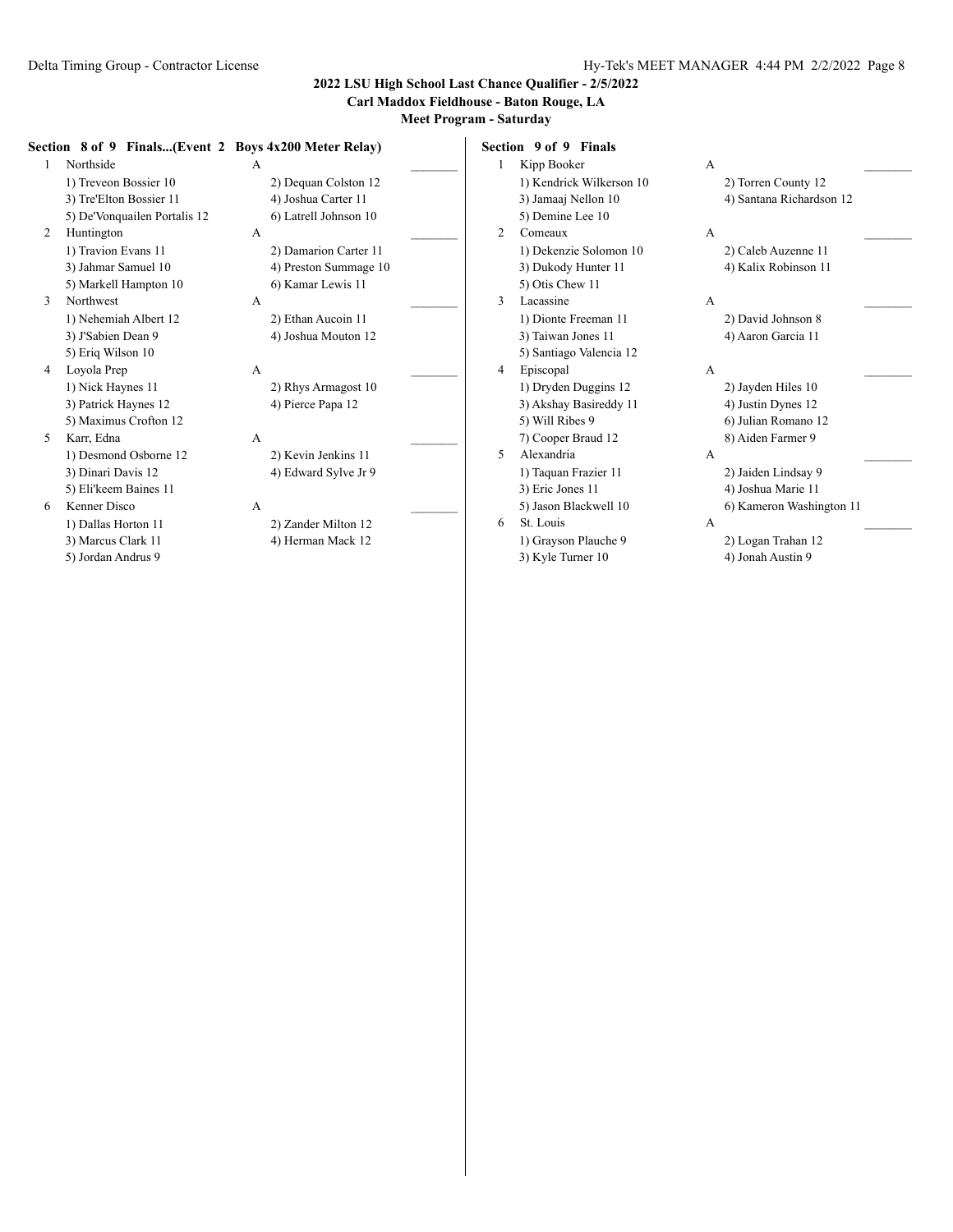**Carl Maddox Fieldhouse - Baton Rouge, LA**

**Meet Program - Saturday**

|                |                              |                   |                               |                | Section 3 of 5 Finals  |    |                     |  |
|----------------|------------------------------|-------------------|-------------------------------|----------------|------------------------|----|---------------------|--|
|                | Event 7 Girls 1600 Meter Run |                   |                               | 1              | <b>Bylthe Eldered</b>  |    | 12 University L     |  |
|                | <b>HEATS AGAINST TIME</b>    |                   |                               | $\overline{2}$ | <b>Emily Rogers</b>    |    | 10 Parkway          |  |
|                | <b>FH</b> Composite:         | 4:55.70 1/10/2009 | <b>Corv McGee</b>             | 3              | Sydney Guinn           | 9  | St. Louis           |  |
|                | <b>MEET:</b>                 | 5:05.66 1/29/2011 | <b>Kaitlyn Flattman</b>       | $\overline{4}$ | Sirena N'Mili          | 10 | Lusher Chart        |  |
|                | Lane Name                    |                   | <b>Seed Time</b><br>Yr School | 5              | Aidan Heard            |    | 12 Loyola Prep      |  |
|                | Section 1 of 5 Finals        |                   |                               | 6              | Caroline Cane          | 9  | University L        |  |
| $\mathbf{1}$   | Jenna Key                    |                   | 10 Byrd, C.E.                 | 7              | Enna Hawes             | 8  | Dominican           |  |
| $\overline{2}$ | Emma Hendry                  |                   | 11 St. Joseph's               | 8              | Abby Poche             | 8  | Buckeye             |  |
| 3              | Ella Segura                  | 11                | St. Louis                     | 9              | Lexa Thompson          |    | 12 Rosepine         |  |
| $\overline{4}$ | Svenya Stoyanoff             | 12                | Christ Episc                  | 10             | Jamie Ruano            | 9  | Northshore          |  |
| 5              | Maddie Gardiner              |                   | 12 St. Joseph's               | 11             | Bridget John           |    | 12 Loyola Prep      |  |
| 6              | Natalie Venkataraman         |                   | 10 Baton Rouge                | 12             | Margo Thionville       | 11 | Metairie Par        |  |
| $\overline{7}$ | Brooke Spalitta              | 12                | Fontaineblea                  | 13             | Kalynn Beacom          |    | 10 ARCA             |  |
| 8              | Ava Pitarro                  | 11                | Walker                        | 14             | Margaret Harrell       | 11 | Episcopal           |  |
| 9              | Ava Hartman                  |                   | 10 Newman, Isid               | 15             | Grace French           | 10 | David Thibod        |  |
| 10             | <b>Riley Ries</b>            | 11                | Dunham                        | 16             | Phoebe Dunham          | 12 | Dutchtown           |  |
| 11             | Zoie Holstead                | 10                | Ruston                        | 17             | Camryn Falgout         | 9  | Central Lafo        |  |
| 12             | Lina Zacapa-Mills            | 10                | Leesville                     | 18             |                        |    |                     |  |
| 13             | Hannah Linebaugh             |                   | 12 Denham Sprin               |                | Section 4 of 5 Finals  |    |                     |  |
| 14             | Bella Biggerstaff            | 8                 | Ascension Ep                  | 1              | <b>Wesley Gassiott</b> |    | 9 Alexandria        |  |
| 15             | Sara Naff                    | 9                 | Ruston                        | $\overline{2}$ | Lilian Giroir          | 9  | Lafavette           |  |
| 16             | Jaci Gary                    | 9                 | Southside                     | 3              | Alivia Buley           |    | 11 Northshore       |  |
| 17             | Emma Bourg                   |                   | 11 Houma Christ               | 4              | Victoria Leblanc       |    | 12 Lafayette        |  |
| 18             | Sara Godley                  | 10                | Ascension Ep                  | 5              | Zoe Chau               | 11 | Curtis, John        |  |
|                | Section 2 of 5 Finals        |                   |                               | 6              | Allison Lopez          | 10 | Curtis, John        |  |
| -1             | Fiona Collins                |                   | 12 Franklin, Be               | $\overline{7}$ | Laila Brimmer          | 10 | Parkway             |  |
| $\overline{2}$ | Riley Imbornone              |                   | 11 Mt. Carmel                 | 8              | Patience Edwards       | 11 | North DeSoto        |  |
| 3              | <b>Emmeline Moore</b>        |                   | 11 Metairie Par               | 9              | Harmone Smith          | 10 | Washington-M        |  |
| 4              | Avery Guidry                 | 10                | Walker                        | 10             | Aliah Lopez            |    | 12 Acadiana         |  |
| 5              | <b>Hudson Roberts</b>        |                   | 10 Byrd, C.E.                 | 11             | Analise Hyde           | 12 | Episcopal           |  |
| 6              | Mollie Sims                  |                   | 12 Sterlington                | 12             | Emma Blissett          | 12 | Highland Bap        |  |
| 7              | Mya Bascom                   |                   | 12 St. Amant                  | 13             | Maria English          | 10 | Sacred Heart        |  |
| 8              | Stormy Williams              | 9                 | Albany                        | 14             | Grace Davis            | 9  | Parkview Bap        |  |
| 9              | <b>Quinn Brown</b>           |                   | 12 Holy Savior                | 15             | <b>Ellie Simmons</b>   | 9  | North DeSoto        |  |
| 10             | Devyn McManus                | 7                 | St. Martin's                  | 16             | Katherine Benton       | 10 | <b>Sacred Heart</b> |  |
| 11             | Noah Watson                  | 8                 | <b>Christ Episc</b>           | 17             | Kadence Hargrave       | 12 | Midland             |  |
| 12             | Ali Tyler                    |                   | 12 Live Oak                   | 18             |                        |    |                     |  |
| 13             | Sylvia White                 |                   | 11 Live Oak                   |                |                        |    |                     |  |
| 14             | Emma Meneses                 |                   | 11 Mt. Carmel                 |                |                        |    |                     |  |
| 15             | Gabriella Delgado            | 10                | Houma Christ                  |                |                        |    |                     |  |
| 16             | Phoebe Endriss               | 11                | Mandeville                    |                |                        |    |                     |  |
| 17             | Harley Samsil                |                   | 10 Leesville                  |                |                        |    |                     |  |

Maggie Calix 11 Dominican \_\_\_\_\_\_\_\_\_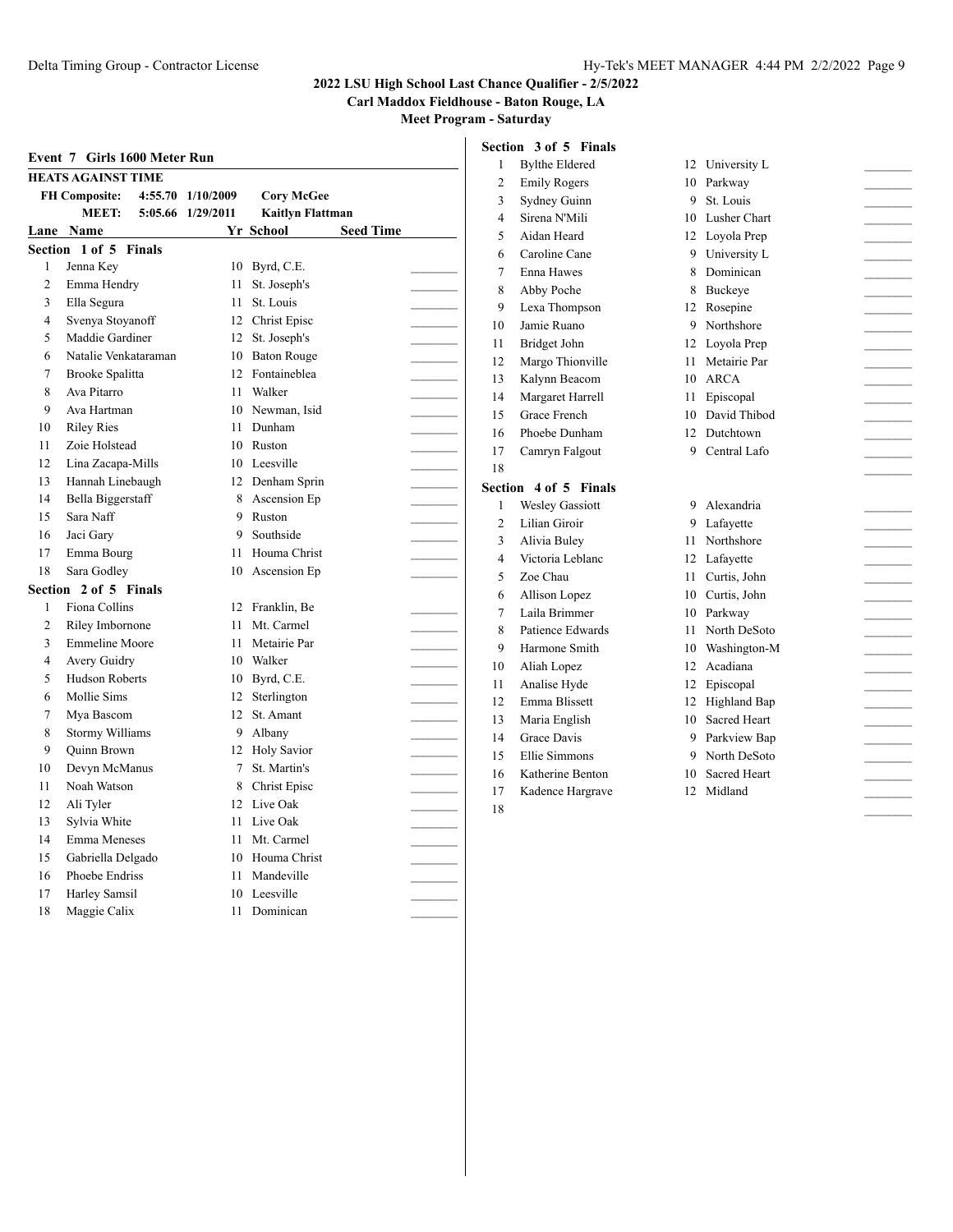**Carl Maddox Fieldhouse - Baton Rouge, LA**

**Section 2 of 7 Finals**

**Meet Program - Saturday**

|    | Section 5 of 5 Finals(Event 7 Girls 1600 Meter Run) |    |              |  |
|----|-----------------------------------------------------|----|--------------|--|
| 1  | Sophie Pool                                         | 10 | St. Scholast |  |
| 2  | <b>Taylor Savoy</b>                                 | 10 | Lacassine    |  |
| 3  | Alexus Gibson                                       | 11 | Scotlandvill |  |
| 4  | Elizabeth Dieguez                                   | 12 | West Felicia |  |
| 5  | Kaci Wall                                           | 10 | Cox, Helen   |  |
| 6  | A'Llanah Thibodeaux                                 | 9  | Lake Charles |  |
| 7  | Gracie Daigle                                       | 9  | ARCA         |  |
| 8  | Elizabeth King                                      | 10 | St. Scholast |  |
| 9  | Kendal Adams                                        | 9  | Woodlawn, Sh |  |
| 10 | Alivia Tassin                                       | 8  | David Thibod |  |
| 11 | Azari Ruffin                                        | 11 | King, Grace  |  |
| 12 | Skylar Ford                                         | 10 | Loranger     |  |
| 13 | ShaNyla Taylor                                      | 10 | Huntington   |  |
| 14 | Cori Johnson                                        | 9  | Carver, G.W. |  |
| 15 | Lila Carruth                                        | 9  | Slaughter Co |  |
| 16 | Delesia James                                       | 9  | Woodlawn, Sh |  |
| 17 |                                                     |    |              |  |
| 18 |                                                     |    |              |  |

#### **Event 8 Boys 1600 Meter Run HEATS AGAINST TIME**

|      | HEAIS AGAINST TIME    |                   |                         |                  |  |
|------|-----------------------|-------------------|-------------------------|------------------|--|
|      | <b>FH Composite:</b>  | 4:15.90 2/22/2014 | <b>Zachary Albright</b> |                  |  |
|      | MEET:<br>4:19.51      | 2/4/2017          | <b>Eric Coston</b>      |                  |  |
| Lane | <b>Name</b>           |                   | Yr School               | <b>Seed Time</b> |  |
|      | Section 1 of 7 Finals |                   |                         |                  |  |
| 1    | Patrick Dowd          | 11                | Jesuit, New             |                  |  |
| 2    | John Walker McDonald  | 12                | Dunham                  |                  |  |
| 3    | Mason Haley           | 12                | <b>Benton</b>           |                  |  |
| 4    | Daniel Sullivan       | 12                | Catholic, Ba            |                  |  |
| 5    | Nathan Fontan         | 12                | Mandeville              |                  |  |
| 6    | Harrison Thomas       | 12                | Catholic, Ba            |                  |  |
| 7    | Caleb Ackman          | 12                | Zachary                 |                  |  |
| 8    | DJ Chestnut           | 12                | <b>Brother Mart</b>     |                  |  |
| 9    | Jace Luckoski         | 11                | <b>Belle Chasse</b>     |                  |  |
| 10   | Gabriel Metoyer       | 10                | <b>Brother Mart</b>     |                  |  |
| 11   | Ty Frazier            | 12                | Fontaineblea            |                  |  |
| 12   | Gabriel Falting       | 10                | Parkway                 |                  |  |
| 13   | <b>Thomas Rogers</b>  | 10                | Ruston                  |                  |  |
| 14   | Owen Tauzin           | 11                | White, E.D.             |                  |  |
| 15   | Paul Emonet           | 11                | Metairie Par            |                  |  |
| 16   | Wyatt Whipp           | 12                | Parkview Bap            |                  |  |
| 17   | Cameron Bourgeois     | 12                | East Ascensi            |                  |  |
| 18   | Landon Spears         | 10                | <b>West Monroe</b>      |                  |  |
| 19   | Jack Zink             |                   | 12 Metairie Par         |                  |  |

| 1              | Ben Lewis               | 10   | Fontaineblea    |  |
|----------------|-------------------------|------|-----------------|--|
| 2              | Jacob Kennedy           | 11 - | Walker          |  |
| 3              | <b>Tyler Blissett</b>   | 8    | Highland Bap    |  |
| 4              | Seth Simien             | 12   | St. Augustin    |  |
| 5              | <b>Trent Futch</b>      | 11 - | D'Arbonne Wo    |  |
| 6              | Matthew Edwards         |      | 9 Lafayette Ch  |  |
| 7              | Jake Tournillon         |      | 12 Christ Episc |  |
| 8              | Cris Velasquez          |      | 11 D'Arbonne Wo |  |
| 9              | Alastair Deng           |      | 11 Franklin, Be |  |
| 10             | Jay Parker              |      | 12 Ouachita Chr |  |
| 11             | <b>Brady Burguieres</b> |      | 12 Barbe        |  |
| 12             | Henry Englehardt        |      | 10 St. Paul's   |  |
| 13             | Marcus Moses            |      | 10 Christ Episc |  |
| 14             | Connor Irvin            | 11 - | Southside       |  |
| 15             | Samuel Singer           |      | 12 Lusher Chart |  |
| 16             | Dominic Muguira         |      | 10 St. Paul's   |  |
| 17             | Aiden Monistere         |      | 9 Parkview Bap  |  |
| 18             | <b>Austin Parker</b>    |      | 12 Benton       |  |
| 19             | Drew Kent               |      | 9 Parkway       |  |
|                | Section 3 of 7 Finals   |      |                 |  |
| 1              | <b>Lincoln Gines</b>    |      | 11 Airline      |  |
| 2              | Sullivan Hanna          |      | 11 Rosepine     |  |
| 3              | Jude Greenman           |      | 10 Teurlings Ca |  |
| $\overline{4}$ | Garrett Deal            |      | 11 West Ouachit |  |
| 5              | <b>Tyler Beatty</b>     |      | 12 Walker       |  |
| 6              | Austin Siebeneicher     |      | 8 Holy Savior   |  |
| 7              | Robert Galinsky         | 11 - | Vandebilt Ca    |  |
| 8              | Franklin Roemer         |      | 10 Loyola Prep  |  |
| 9              | Alex Williams           | 10   | Terrebonne      |  |
| 10             | <b>Brady Sins</b>       | 10   | Houma Christ    |  |
| 11             | Kason Comeaux           | 11 - | Sulphur         |  |
| 12             | Jaymie Ruthefor         |      | 11 Leesville    |  |
| 13             | Noah Murina             |      | 10 Holy Cross   |  |
| 14             | <b>Aedan DeFrates</b>   |      | 11 Holy Cross   |  |
| 15             | Carson Almond           |      | 9 West Ouachit  |  |
| 16             | Tennyson Foshee         |      | 9 Ascension Ep  |  |
| 17             | Tyler Thibodeaux        |      | 10 Dunham       |  |
| 18             | Jase Pope               | 12   | Sterlington     |  |
| 19             | Sam Haber               |      | 10 Newman, Isid |  |
|                |                         |      |                 |  |
|                |                         |      |                 |  |
|                |                         |      |                 |  |
|                |                         |      |                 |  |
|                |                         |      |                 |  |
|                |                         |      |                 |  |
|                |                         |      |                 |  |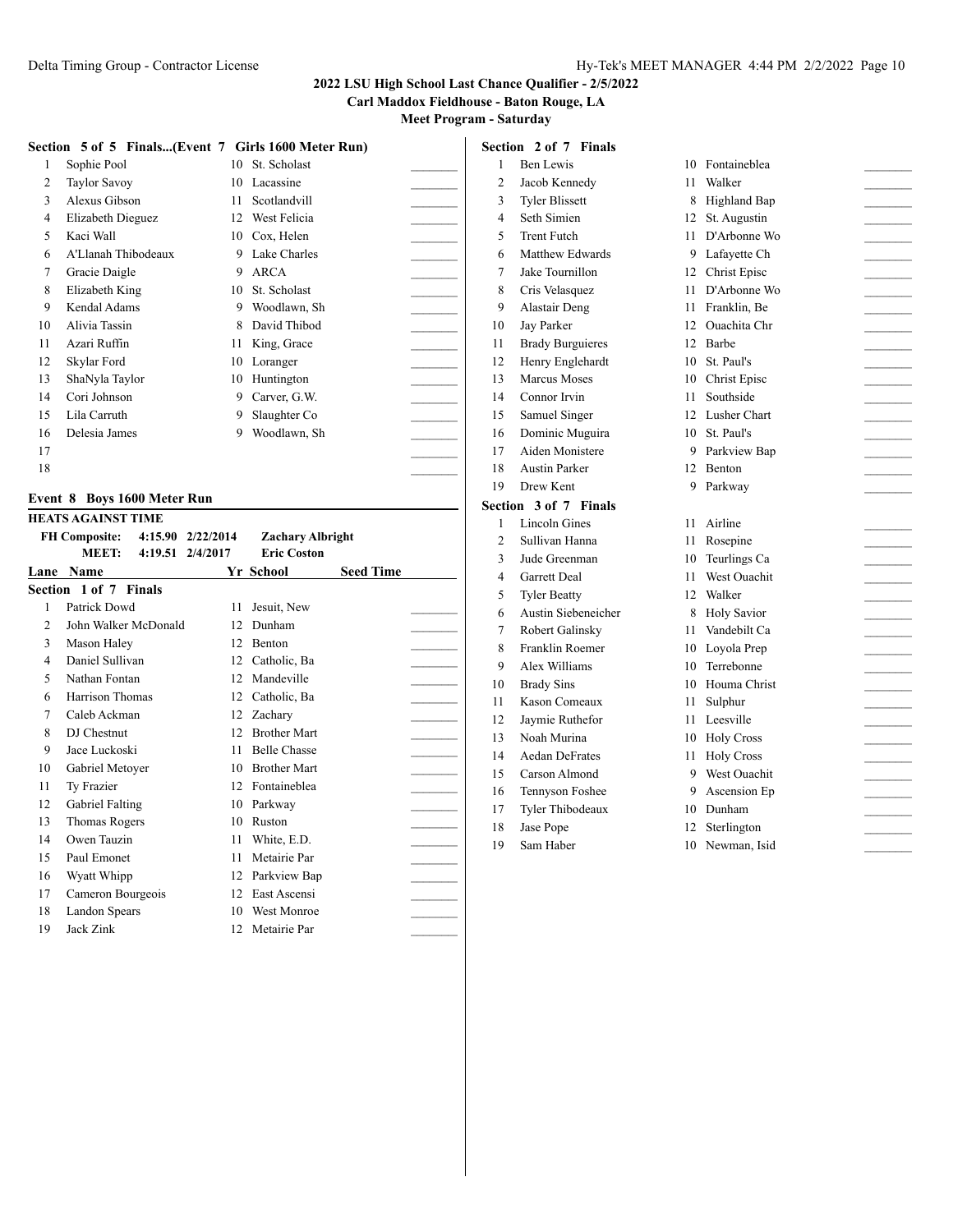**Carl Maddox Fieldhouse - Baton Rouge, LA**

|                | Section 4 of 7 Finals(Event 8 Boys 1600 Meter Run) |    |                    | Section 6 of 7 Finals |                        |    |                     |  |
|----------------|----------------------------------------------------|----|--------------------|-----------------------|------------------------|----|---------------------|--|
| 1              | <b>Bailey Tassin</b>                               |    | 12 David Thibod    | 1                     | <b>Tanner Romero</b>   |    | 10 Midland          |  |
| 2              | <b>Ralston Graves</b>                              |    | 11 Baton Rouge     | $\overline{2}$        | Anderson Krupula       | 9  | University L        |  |
| 3              | Preston Mire                                       | 9  | Hahnville          | 3                     | <b>Mason Collins</b>   |    | 12 North DeSoto     |  |
| 4              | Logan Adams                                        | 12 | Central, Bat       | 4                     | Josh Brady             | 10 | Lutcher             |  |
| 5              | Cody Lyons                                         | 11 | St. Louis          | 5                     | K'Mon Washington       | 9  | Karr, Edna          |  |
| 6              | Deacon Stantz                                      | 9  | St. Louis          | 6                     | Nathan Dart            | 10 | Oakdale             |  |
| 7              | <b>Warren Graves</b>                               |    | 12 Loyola Prep     | 7                     | <b>Leonard Bradley</b> | 10 | Karr, Edna          |  |
| 8              | Lawson Broussard                                   | 9  | Erath              | 8                     | Nicholas Scott         | 10 | Alexandria          |  |
| 9              | Cayden Gorham                                      | 8  | <b>Holy Savior</b> | 9                     | Matthew Duffy          | 11 | Destrehan           |  |
| 10             | Ryan Lacy                                          | 10 | Destrehan          | 10                    | James Upp              |    | 12 University L     |  |
| 11             | John Patrick Bartle                                | 10 | Byrd, C.E.         | 11                    | Abe Director           | 9  | Albany              |  |
| 12             | Luke Manno                                         | 12 | Terrebonne         | 12                    | Landon Seilhan         | 10 | Hathaway            |  |
| 13             | Landen Schillage                                   | 12 | St. Thomas A       | 13                    | Noah McNeeley          | 10 | Zachary             |  |
| 14             | Benjamin Hodson                                    | 9  | Central Lafo       | 14                    | <b>Collin Hawkins</b>  | 9  | Airline             |  |
| 15             | Preston Chase                                      | 9  | Leesville          | 15                    | Lucas Corbello         | 9  | Lacassine           |  |
| 16             | <b>Gunter Findley</b>                              | 12 | Denham Sprin       | 16                    | Aiden Carruth          | 7  | Slaughter Co        |  |
| 17             | Santil Darilus                                     | 11 | Lafayette Ch       | 17                    | Terrence Joseph        | 9  | Sophie B. Wr        |  |
| 18             | Jose Guerra                                        | 11 | Central Lafo       | 18                    | Aldrich Wilberg        | 11 | Archbishop S        |  |
| 19             | Lawson Campbell                                    | 11 | St. Michael        | 19                    |                        |    |                     |  |
|                |                                                    |    |                    |                       |                        |    |                     |  |
|                | Section 5 of 7 Finals                              |    |                    |                       | Section 7 of 7 Finals  |    |                     |  |
|                | Treyvon Williams                                   | 12 | Huntington         | $\mathbf{1}$          | Joshua Bonin           | 10 | ARCA                |  |
| $\overline{c}$ | Elijah Palao                                       | 10 | Northshore         | $\overline{2}$        | Eric Horn              | 11 | Carver, G.W.        |  |
| 3              | Jackson Jarret                                     | 9  | David Thibod       | 3                     | Jamarian Dunn          |    | 12 East Felicia     |  |
| $\overline{4}$ | Camden Myers                                       | 12 | Midland            | $\overline{4}$        | Corey Harrison         | 9  | Carver, G.W.        |  |
| 5              | Myles Barnett                                      | 10 | Newman, Isid       | 5                     | Rolan George           | 11 | Sulphur             |  |
| 6              | <b>Braxton Bright</b>                              | 9  | Erath              | 6                     | <b>Parker Bristow</b>  | 12 | West Felicia        |  |
| 7              | Nicholas Rotich                                    | 11 | Alexandria         | 7                     | Andrew Godke           | 12 | West Felicia        |  |
| 8              | Logan Beane                                        | 10 | Episcopal          | 8                     | Luke Galey             | 10 | Curtis, John        |  |
| 9              | Jonah Byrom                                        | 9  | Westgate           | 9                     | Gary Pitt              | 12 | Sophie B. Wr        |  |
| 10             | Caleb Guilbeau                                     | 12 | Westgate           | 10                    | Earyn Young            | 11 | Kipp Booker         |  |
| 11             | Taylor Huddleston                                  | 8  | Ouitman            | 11                    | Jake Lebert            | 9  | Lacassine           |  |
| 12             | <b>Quinten Messer</b>                              | 12 | Episcopal          | 12                    | Jack Samuel Resnick    | 11 | Central, Bat        |  |
| 13             | Conrad Schoegl                                     | 11 | <b>Baton Rouge</b> | 13                    | <b>Thatcher Bates</b>  | 10 | North DeSoto        |  |
| 14             | Aurey Whitney                                      | 10 | Hahnville          | 14                    | Antoine Johnson        | 11 | <b>East Felicia</b> |  |
| 15             | <b>Braxton Hebert</b>                              | 12 | Cecilia            | 15                    | Roy Morales            | 12 | Bonnabel            |  |
| 16             | Revius Norris Jr                                   | 10 | Cox, Helen         | 16                    | Lazaro Cruz            |    | 12 Bonnabel         |  |
| 17             | Jacob Mullis                                       | 10 | St. Thomas A       | 17                    | Matthew Desrosiers     |    | 11 Live Oak         |  |
| 18             | Connor Kelso                                       | 9  | <b>ARCA</b>        | 18                    | Enrico Tapia           |    | 10 Archbishop S     |  |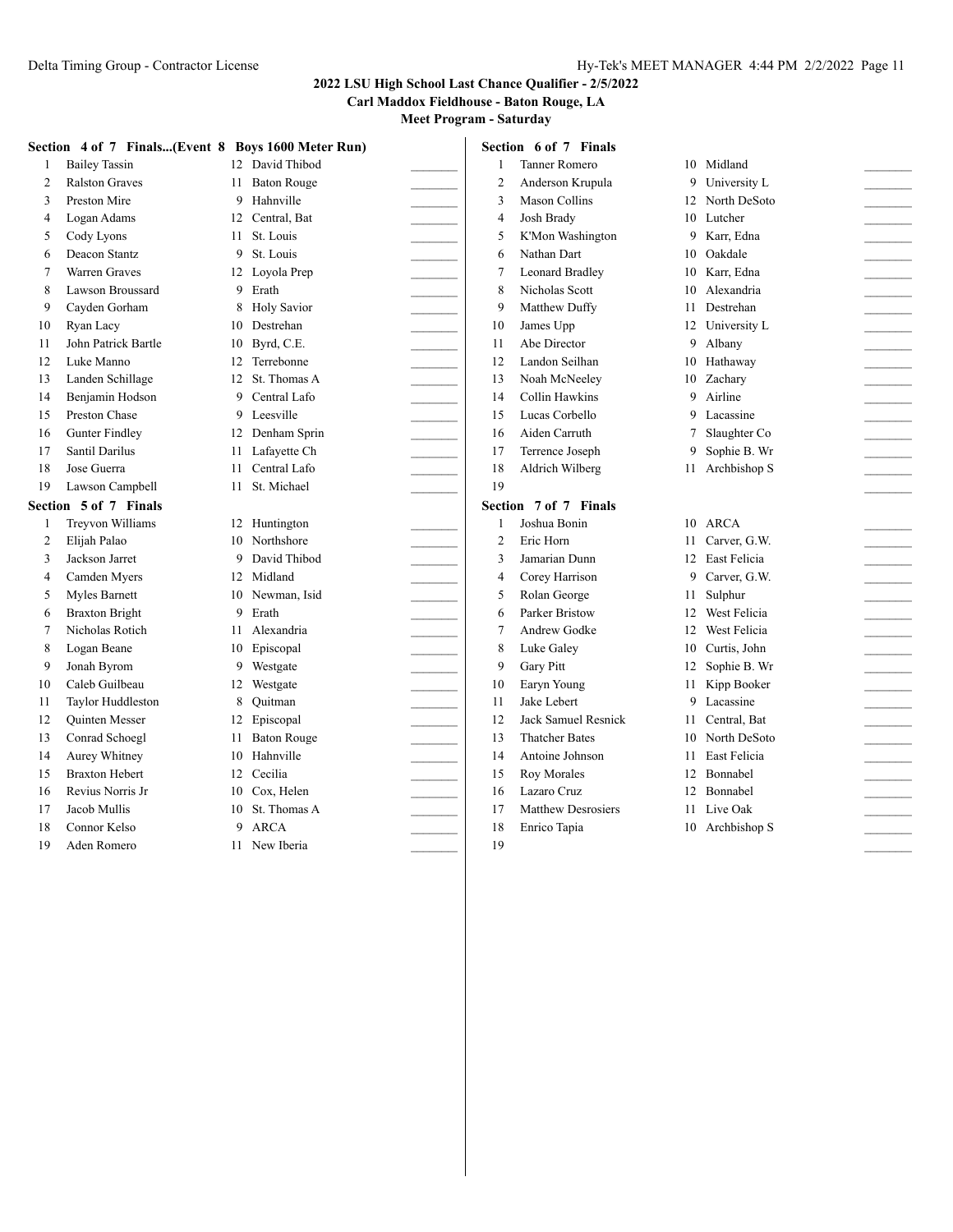**Carl Maddox Fieldhouse - Baton Rouge, LA**

|                |                                      |                  |                    |                  |                | Section 3 of 7 Finals  |                 |                                |
|----------------|--------------------------------------|------------------|--------------------|------------------|----------------|------------------------|-----------------|--------------------------------|
|                | Event 5 Girls 800 Meter Run          |                  |                    |                  |                | Avia Wright            | 11 Cabrini      |                                |
|                | <b>HEATS AGAINST TIME</b>            |                  |                    |                  | $\overline{c}$ | Alaysia Reed           | 9               | Lake Charles                   |
|                | <b>FH Composite:</b><br>2:13.54 1989 |                  | <b>Tara Arnold</b> |                  | 3              | Macy McCalip           | 10              | University L                   |
|                | <b>MEET:</b>                         | 2:17.72 2/2/2008 | <b>Mary Newton</b> |                  | $\overline{4}$ | Diamond Shorty         | 11              | East St. Joh                   |
|                | Lane Name                            |                  | Yr School          | <b>Seed Time</b> | 5              | Laney Wilkes           | 12              | Denham Sprin                   |
|                | Section 1 of 7 Finals                |                  |                    |                  | 6              | Fiona Collins          | 12 Franklin, Be |                                |
| 1              | Najah Gibson                         |                  | 12 Curtis, John    |                  | $\overline{7}$ | Noah Watson            | 8               | Christ Episc                   |
| $\overline{c}$ | Lucy Cramer                          | 7                | Episcopal          |                  | 8              | Elektra Leday          | 10              |                                |
| 3              | Maggie Smith                         |                  | 11 Newman, Isid    |                  | 9              | Dezyer Wilford         | 9               | Scotlandvill                   |
| 4              | Laila Jackson                        | 12               | Higgins, L.W       |                  | 10             | Kannin Cole            | 10              | <b>Holy Savior</b>             |
| 5              | London Parker                        | 10               | Curtis, John       |                  | 11             | <b>Brooke Fontenot</b> | 11              | Live Oak                       |
| 6              | Brynn Kelso                          | 11               | Vandebilt Ca       |                  | 12             | Chloe Incaprera        | 12 Newman, Isid |                                |
| 7              | Ella Segura                          | 11               | St. Louis          |                  | 13             | Abby Poche             | 8               | Buckeye                        |
| 8              | Svenya Stoyanoff                     | 12               | Christ Episc       |                  | 14             | Kylie Henry            | 11              |                                |
| 9              | Elise Jones                          | 12               | St. Joseph's       |                  | 15             | Olivia Boyd            | 12              |                                |
| 10             | Lina Zacapa-Mills                    | 10               | Leesville          |                  | 16             |                        |                 |                                |
| 11             | Natalie Venkataraman                 | 10               | <b>Baton Rouge</b> |                  |                | Section 4 of 7 Finals  |                 |                                |
| 12             | <b>Alexis Esteves</b>                | 12               | Easton, Warr       |                  | 1              | Macy Wiley             | 9 North DeSoto  |                                |
| 13             | Peyton Sievers                       | 11               | Midland            |                  | $\overline{c}$ | Kadie Norsworthy       | 11              |                                |
| 14             | Kori Dupree                          |                  | 12 Karr, Edna      |                  | 3              | Abigail Fazzio         | 10              | D'Arbonne Wo                   |
| 15             | Amelia Cochran                       | 12               | St. Joseph's       |                  | $\overline{4}$ | Jayden Alexander       | 11              | Huntington                     |
| 16             | Sophia Jeffers                       | 12               | Rosepine           |                  | 5              | Jolie Lejeune          | 9               |                                |
|                | Section 2 of 7 Finals                |                  |                    |                  | 6              | Kiara Spiller          | 12              |                                |
| $\mathbf{1}$   | Cayden Boudreaux                     | 10               | Albany             |                  | $\overline{7}$ | Laila Wells            | 10              | Istrouma<br>Byrd, C.E.         |
| 2              | Hannah Linebaugh                     | 12               | Denham Sprin       |                  | 8              | <b>Ruby Gross</b>      | 12              | Leesville                      |
| 3              | Ariana Moody                         | 11               | Lusher Chart       |                  | 9              | Miarah Haynes          | 10              | Thibodaux                      |
| 4              | Sophia Swinney                       | 8                | Anacoco            |                  | 10             | Bailey Gallineau       | 10              | Tioga                          |
| 5              | Caroline Spalitta                    | 12               | Fontaineblea       |                  |                | Emma Schubnel          | 10              |                                |
| 6              | Mia Pulliam                          | 11               | Episcopal          |                  | 11             | Kate Williams          | 10              | <b>Belle Chasse</b><br>Berwick |
| 7              | Keelei Dorsey                        | 10               | Lafayette          |                  | 12             |                        |                 |                                |
| 8              | Amber Broussard                      | 9                | Lafavette          |                  | 13             | Jennyfer Gomez         | 11              | D'Arbonne Wo                   |
| 9              | Karlise Davison                      | 9                | Scotlandvill       |                  | 14             | Sylvia White           | 11              | Live Oak                       |
| 10             | Bella Biggerstaff                    | 8                | Ascension Ep       |                  | 15             | Kassidy Richard        | 11              | St. Louis                      |
| 11             | Meghan Martin                        | 11               | Northshore         |                  | 16             |                        |                 |                                |
| 12             | Mason Poole                          | 12               | Metairie Par       |                  |                |                        |                 |                                |
| 13             | Gracie Pepitone                      | 11               | Parkview Bap       |                  |                |                        |                 |                                |
| 14             | Chesney Mathews                      | 10               | <b>Holy Savior</b> |                  |                |                        |                 |                                |
| 15             | Devyn McManus                        | 7                | St. Martin's       |                  |                |                        |                 |                                |
| 16             |                                      |                  |                    |                  |                |                        |                 |                                |
|                |                                      |                  |                    |                  |                |                        |                 |                                |
|                |                                      |                  |                    |                  |                |                        |                 |                                |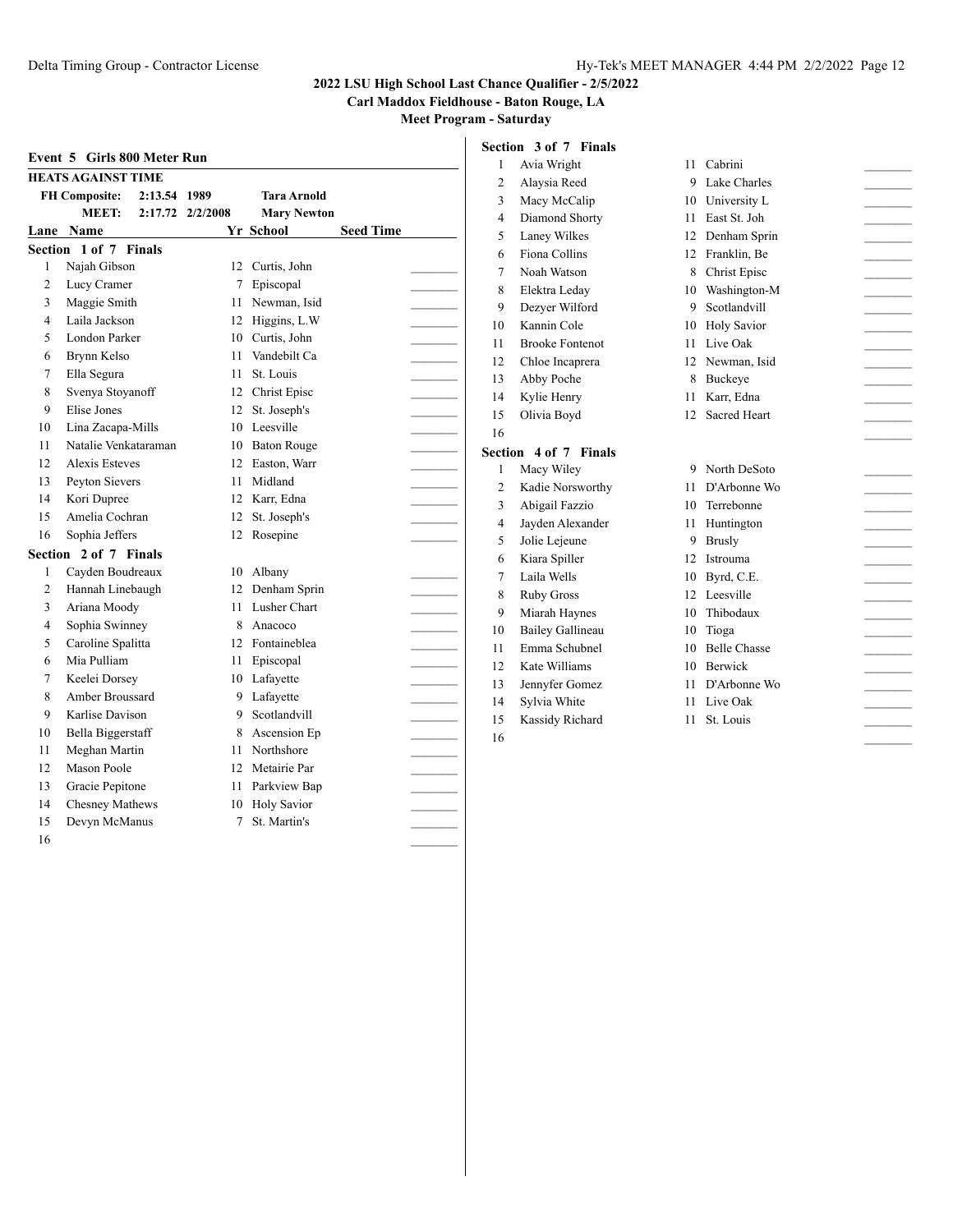**Carl Maddox Fieldhouse - Baton Rouge, LA**

**Meet Program - Saturday**

|                | Section 5 of 7 Finals(Event 5 Girls 800 Meter Run) |    |                 |                          | Section 7 of 7 Finals                |    |                     |                  |  |
|----------------|----------------------------------------------------|----|-----------------|--------------------------|--------------------------------------|----|---------------------|------------------|--|
|                | <b>Wesley Gassiott</b>                             |    | 9 Alexandria    |                          | Kenzie Borill                        |    | 12 Midland          |                  |  |
| $\overline{2}$ | Betchina Amy                                       | 11 | Westminster     | $\overline{2}$           | Christasia Romero                    |    | 10 Northside        |                  |  |
| 3              | <b>Spencer Frierson</b>                            | 10 | Byrd, C.E.      | 3                        | Elise Claire Palmisano               | 9  | Metairie Par        |                  |  |
| $\overline{4}$ | Meridith Cohn                                      | 9  | University L    | 4                        | Jourdan St. Romain                   |    | 12 St. Thomas A     |                  |  |
| 5              | Kate Weiss                                         |    | 12 Dominican    | $\overline{\phantom{0}}$ | Amyiah Thomas                        |    | 9 Lafavette Ch      |                  |  |
| 6              | Cele Guerrero                                      | 10 | Terrebonne      | 6                        | <b>Stevenson Katie</b>               |    | 9 Woodlawn, Sh      |                  |  |
| 7              | Kenya Argueta                                      |    | 9 Northside     | 7                        | Skylar Ford                          | 10 | Loranger            |                  |  |
| 8              | Shae Schouest                                      | 12 | Kenner Disco    | 8                        | Deanna Anthony                       | 10 | Zachary             |                  |  |
| 9              | Harmone Smith                                      | 10 | Washington-M    | Ç                        | Alivia Tassin                        | 8  | David Thibod        |                  |  |
| 10             | Alexa Tarin-Carlon                                 | 9  | Erath           | 10                       | Claire Clement                       | 11 | Kenner Disco        |                  |  |
| 11             | Grace Schellack                                    | 8  | Dunham          | 11                       | A'Niyah Kent                         | 9  | King, Grace         |                  |  |
| 12             | Samantha Ponzo                                     | 12 | West Felicia    | 12                       | <b>Taelor Charles</b>                | 11 | Acadiana            |                  |  |
| 13             | Cara McDaniel                                      | 11 | North DeSoto    | 13                       | Angela Chen                          | 12 | King, Grace         |                  |  |
| 14             | Ella Hammer                                        | 10 | St. Scholast    | 14                       | Amaya Edmonds                        | 9  | Madison Prep        |                  |  |
| 15             | Victoria Cambre                                    | 11 | Dominican       | 15                       | La'Miaya Lofton                      | 9  | Woodlawn, Sh        |                  |  |
| 16             |                                                    |    |                 | 16                       |                                      |    |                     |                  |  |
|                | Section 6 of 7 Finals                              |    |                 |                          |                                      |    |                     |                  |  |
|                | Kynzlie Singleton                                  |    | 9 Lacassine     |                          | Event 6 Boys 800 Meter Run           |    |                     |                  |  |
| $\overline{2}$ | Madeleine Fitkin                                   |    | 12 Sulphur      |                          | <b>HEATS AGAINST TIME</b>            |    |                     |                  |  |
| 3              | De'Ajah Riley                                      |    | 9 Huntington    |                          | <b>FH Composite:</b><br>1:50.56 1987 |    | <b>George Kersh</b> |                  |  |
| $\overline{4}$ | <b>Bailey Landry</b>                               | 9  | St. James       |                          | <b>MEET:</b><br>1:55.78 2/6/2016     |    | Devyn Keith         |                  |  |
| 5              | Marley Augustus                                    |    | 9 Lake Charles  |                          | Lane Name                            |    | Yr School           | <b>Seed Time</b> |  |
| 6              | Presley Lang                                       |    | 12 St. Scholast |                          | Section 1 of 9 Finals                |    |                     |                  |  |
| $\overline{7}$ | Kalynn Beacom                                      |    | 10 ARCA         |                          | Robert Buisson                       | 11 | Jesuit, New         |                  |  |
| 8              | <b>Breanna Fontenot</b>                            | 11 | Lacassine       | $\overline{2}$           | Winston DeCuir                       | 10 | Catholic, Ba        |                  |  |
| 9              | Kayla Lanassa                                      | 11 | Albany          | 3                        | Justin Descant                       | 10 | Pineville           |                  |  |
| 10             | Kylee Cross                                        | 9  | Buckeye         | $\overline{\mathcal{L}}$ | Tray'Quan Francis                    | 12 | Westgate            |                  |  |
| 11             | Emma Blissett                                      | 12 | Highland Bap    | 5                        | <b>Trent Wells</b>                   | 12 | Byrd, C.E.          |                  |  |
| 12             | Gracie Breaux                                      | 11 | Houma Christ    | 6                        | <b>Bryce Campbell</b>                | 12 | Carencro            |                  |  |
| 13             | Sarah West                                         | 11 | Ascension Ep    | 7                        | Lucas Sampedro                       | 10 | Jesuit, New         |                  |  |
| 14             | Colette Benoit                                     | 12 | Houma Christ    | 8                        | Gage Graham                          | 12 | St. Paul's          |                  |  |
| 15             | Lauren Taylor                                      |    | 9 Parkway       | $\mathbf Q$              | Max Guillot                          | 12 | Catholic, Ba        |                  |  |
| 16             |                                                    |    |                 | 10                       | Luke Regan                           | 10 | <b>Brother Mart</b> |                  |  |
|                |                                                    |    |                 | 11                       | Eli Levy                             | 11 | <b>Brother Mart</b> |                  |  |
|                |                                                    |    |                 | 12                       | William Nizzo                        | 11 | St. Michael         |                  |  |

13 Josiah Whitaker 11 Ruston 14 Seth Simien 12 St. Augustin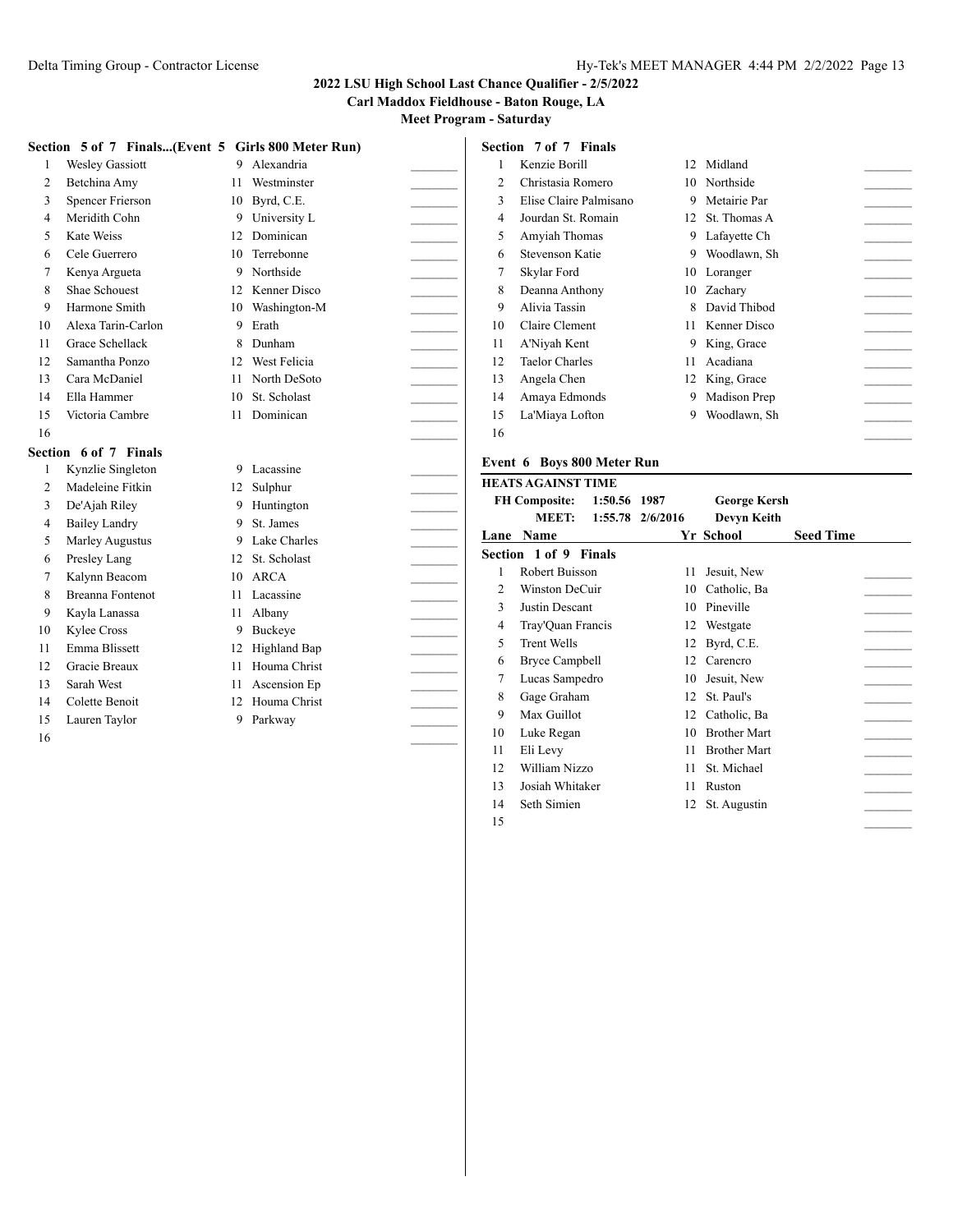## **Carl Maddox Fieldhouse - Baton Rouge, LA**

|                | Section 2 of 9 Finals(Event 6 Boys 800 Meter Run) |                 |                     |                          |                | Section 4 of 9 Finals |                 |                                                                                                                                                                                                                                                                                                                                                                                                                                                           |  |
|----------------|---------------------------------------------------|-----------------|---------------------|--------------------------|----------------|-----------------------|-----------------|-----------------------------------------------------------------------------------------------------------------------------------------------------------------------------------------------------------------------------------------------------------------------------------------------------------------------------------------------------------------------------------------------------------------------------------------------------------|--|
|                | Darrall LaCour                                    |                 | 12 Tioga            |                          |                | Gavin Bankston        |                 | 12 St. Thomas A                                                                                                                                                                                                                                                                                                                                                                                                                                           |  |
| $\overline{2}$ | Camron Flurry                                     | 12 <sub>1</sub> | D'Arbonne Wo        |                          | $\overline{2}$ | Joe Duirden           | 11              | Natchitoches                                                                                                                                                                                                                                                                                                                                                                                                                                              |  |
| 3              | Markel Myles                                      | 11              | Karr, Edna          |                          | 3              | Jordan Phillips       | 11              | University L                                                                                                                                                                                                                                                                                                                                                                                                                                              |  |
| 4              | Kaser Dunbar                                      | 9               | St. Augustin        |                          | 4              | Jeffery Menard        | 11              | Southside                                                                                                                                                                                                                                                                                                                                                                                                                                                 |  |
| 5              | Elliott Cochran                                   | 12              | Byrd, C.E.          |                          | 5              | Dylan Compton         | 10              | Sterlington                                                                                                                                                                                                                                                                                                                                                                                                                                               |  |
| 6              | Jeff Weatherford                                  | 11              | Ruston              |                          | 6              | Taj Jackson           | 9               | Leesville                                                                                                                                                                                                                                                                                                                                                                                                                                                 |  |
| 7              | Trey Hauge                                        | 12 <sub>1</sub> | Lutcher             |                          | 7              | Evan Virdure          |                 | 11 Destrehan                                                                                                                                                                                                                                                                                                                                                                                                                                              |  |
| 8              | John Hall Hays                                    | 10              | University L        |                          | 8              | Brayden Prichard      | 11              | Anacoco<br><b>Contractor</b>                                                                                                                                                                                                                                                                                                                                                                                                                              |  |
| 9              | Reese Davis                                       | 11              | Dunham              |                          | 9              | Antoine Taylor        | 9               | Albany<br>$\frac{1}{2} \left( \frac{1}{2} \right)^2 + \frac{1}{2} \left( \frac{1}{2} \right)^2 + \frac{1}{2} \left( \frac{1}{2} \right)^2 + \frac{1}{2} \left( \frac{1}{2} \right)^2 + \frac{1}{2} \left( \frac{1}{2} \right)^2 + \frac{1}{2} \left( \frac{1}{2} \right)^2 + \frac{1}{2} \left( \frac{1}{2} \right)^2 + \frac{1}{2} \left( \frac{1}{2} \right)^2 + \frac{1}{2} \left( \frac{1}{2} \right)^2 + \frac{1}{2} \left( \frac{1}{2} \right)^2 +$ |  |
| 10             | Sullivan Hanna                                    | 11              | Rosepine            |                          | 10             | Jake Tournillon       | 12              | Christ Episc                                                                                                                                                                                                                                                                                                                                                                                                                                              |  |
| 11             | Antonio Delgado                                   | 12              | Dunham              | $\overline{\phantom{a}}$ | 11             | Joe Carey             | 12              | Newman, Isid<br>$\overline{\phantom{a}}$                                                                                                                                                                                                                                                                                                                                                                                                                  |  |
| 12             | chase walker                                      | 12 <sub>1</sub> | Ascension Ca        |                          | 12             | Alvon Smith           | 12              | Carver, G.W.<br>$\mathcal{L}(\mathcal{L})$                                                                                                                                                                                                                                                                                                                                                                                                                |  |
| 13             | William Bellina                                   | 12              | Ascension Ca        |                          | 13             | Silas Childress       | 11              | Sumner, Jewe                                                                                                                                                                                                                                                                                                                                                                                                                                              |  |
| 14             | Ethan Gatlin                                      |                 | 11 McDonogh #35     |                          | 14             | Nolan McClain         |                 | 11 Albany<br><b>Contractor</b>                                                                                                                                                                                                                                                                                                                                                                                                                            |  |
| 15             |                                                   |                 |                     |                          | 15             |                       |                 |                                                                                                                                                                                                                                                                                                                                                                                                                                                           |  |
|                | Section 3 of 9 Finals                             |                 |                     |                          |                | Section 5 of 9 Finals |                 |                                                                                                                                                                                                                                                                                                                                                                                                                                                           |  |
|                | <b>Garrett Simmons</b>                            | 12 <sub>1</sub> | Ouachita Chr        |                          |                | Owen Welch            | 11              | Sulphur                                                                                                                                                                                                                                                                                                                                                                                                                                                   |  |
| $\overline{2}$ | Donald Buley                                      |                 | 11 Northshore       |                          | $\overline{2}$ | Joachim Lafaso        | 10              | White, E.D.                                                                                                                                                                                                                                                                                                                                                                                                                                               |  |
| 3              | Samuel Hodson                                     | 10              | Central Lafo        |                          | 3              | Zach Elder            | 11              | North DeSoto                                                                                                                                                                                                                                                                                                                                                                                                                                              |  |
| 4              | <b>Lendell Walters</b>                            | 11              | Cox, Helen          |                          | 4              | Gary Smith            | 10              | Parkway                                                                                                                                                                                                                                                                                                                                                                                                                                                   |  |
| 5              | Max Bourgeois                                     | 11              | White, E.D.         |                          | 5              | Dominic Muguira       | 10              | St. Paul's                                                                                                                                                                                                                                                                                                                                                                                                                                                |  |
| 6              | Marcus Moses                                      | 10              | <b>Christ Episc</b> |                          | 6              | Keith Andrews         | 10              | Lusher Chart                                                                                                                                                                                                                                                                                                                                                                                                                                              |  |
| 7              | Alex Hollier                                      | 11              | Episcopal           |                          | 7              | Jose Guerra           | 11              | Central Lafo<br><b>Contract Contract</b>                                                                                                                                                                                                                                                                                                                                                                                                                  |  |
| 8              | Joseph Geier                                      | 10              | Barbe               |                          | 8              | Kella Kreubbe         | 10              | Lusher Chart                                                                                                                                                                                                                                                                                                                                                                                                                                              |  |
| 9              | Daniel Thompson                                   | 12              | St. Martin's        |                          | 9              | Peyton Parker         |                 | 12 Live Oak                                                                                                                                                                                                                                                                                                                                                                                                                                               |  |
| 10             | <b>Blaise Broussard</b>                           | 11              | Hathaway            |                          | 10             | Charles Ruliffson     | 11              | Parkway<br>$\mathcal{L}$                                                                                                                                                                                                                                                                                                                                                                                                                                  |  |
| 11             | Jordan Adams                                      | 12              | Bourgeois, H        | $\mathcal{L}$            | 11             | <b>Bailey Tassin</b>  | 12.             | David Thibod<br>$\mathcal{L}$                                                                                                                                                                                                                                                                                                                                                                                                                             |  |
| 12             | Alastair Deng                                     | 11              | Franklin, Be        |                          | 12             | Chase Arnold          | 10 <sup>1</sup> | Kenner Disco                                                                                                                                                                                                                                                                                                                                                                                                                                              |  |
| 13             | Sacha Dernoncourt                                 | 11              | Episcopal           |                          | 13             | <b>Ethan Delatte</b>  | 9               | Parkview Bap                                                                                                                                                                                                                                                                                                                                                                                                                                              |  |
| 14             | Jude Greenman                                     | 10              | Teurlings Ca        |                          | 14             | Michael Agent         | 9               | Covington                                                                                                                                                                                                                                                                                                                                                                                                                                                 |  |
| 15             |                                                   |                 |                     |                          | 15             |                       |                 |                                                                                                                                                                                                                                                                                                                                                                                                                                                           |  |
|                |                                                   |                 |                     |                          |                |                       |                 |                                                                                                                                                                                                                                                                                                                                                                                                                                                           |  |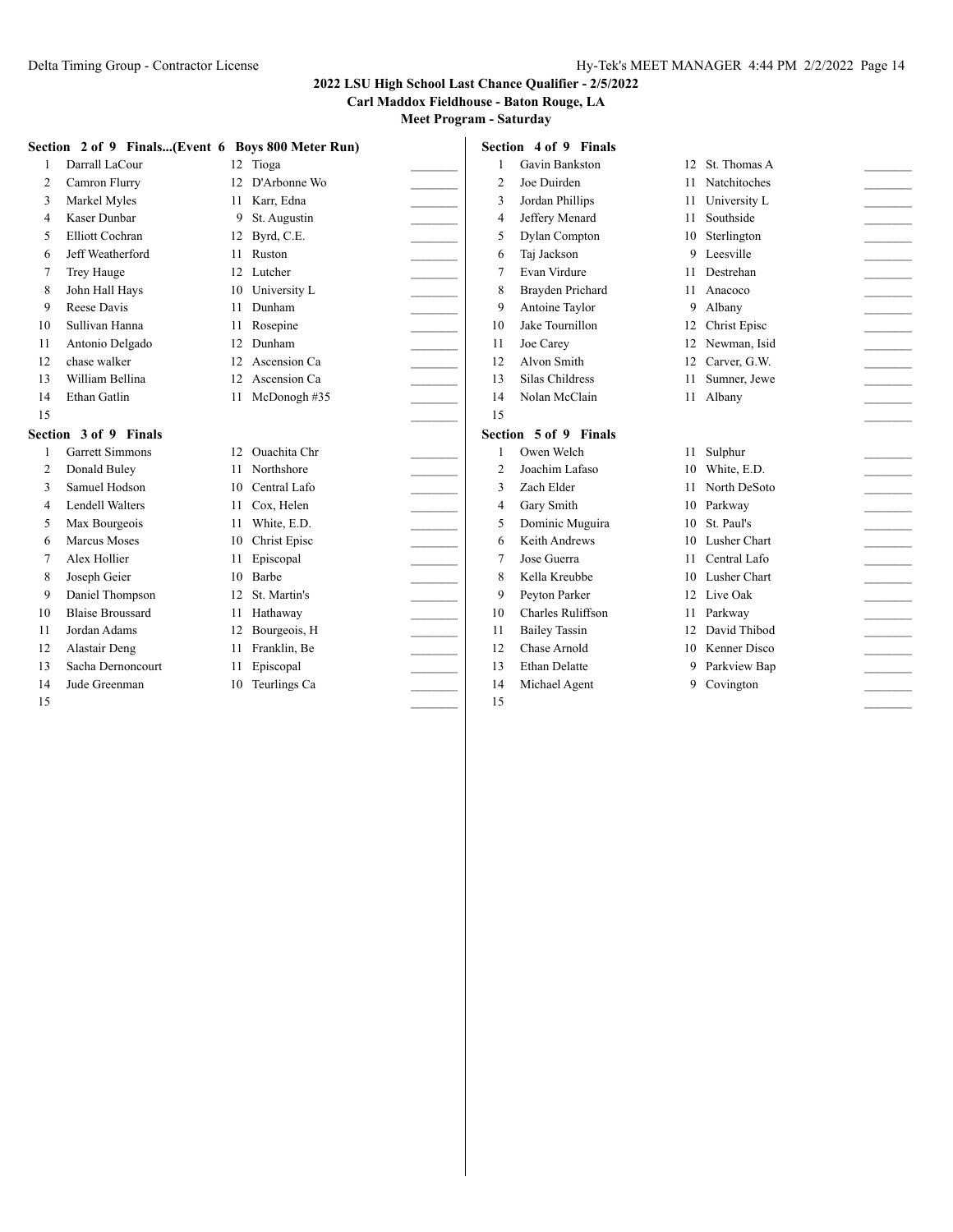**Carl Maddox Fieldhouse - Baton Rouge, LA**

|    | Section 6 of 9 Finals(Event 6 Boys 800 Meter Run) |                 |                |        |                | Section 8 of 9 Finals |    |                     |                 |
|----|---------------------------------------------------|-----------------|----------------|--------|----------------|-----------------------|----|---------------------|-----------------|
|    | Shawn Pender                                      |                 | 11 Glenmora    |        |                | <b>Robert Butz</b>    |    | 11 Northlake Ch     |                 |
| 2  | Landry Beard                                      | 11              | Newman, Isid   |        | $\overline{2}$ | Luke Voelkel          |    | 9 Northlake Ch      |                 |
| 3  | Rivera Jacques                                    | 9               | Carver, G.W.   |        | 3              | Mason Neilson         | 9  | North DeSoto        |                 |
| 4  | Neil Mason                                        | 11.             | Highland Bap   |        | 4              | Michah Kanju          | 10 | Houma Christ        |                 |
| 5  | <b>Braxton Hebert</b>                             | 12 <sup>2</sup> | Cecilia        |        | 5              | Jimmy Cravens         | 10 | Lafayette Ch        |                 |
| 6  | Chris Hughes                                      | 12              | Madison Pren   |        | 6              | Jaiden Arceneaux      | 11 | Northside           | $\mathcal{L}$   |
|    | Kuan Jackson                                      | 11              | Easton, Warr   |        | 7              | <b>Tucker Bridges</b> | 11 | St. Louis           |                 |
| 8  | Joseph Scott                                      | 11              | Huntington     |        | 8              | <b>Torren County</b>  |    | 12 Kipp Booker      |                 |
| 9  | <b>Larrell Stokes</b>                             | 10              | McMain, Elea   |        | 9              | Connor Kelso          |    | 9 ARCA              |                 |
| 10 | Ethan Aucoin                                      | 11              | Northwest      |        | 10             | Dustin Lasseigne      | 7  | <b>ARCA</b>         | $\mathcal{L}$   |
| 11 | Tyreike Henderson                                 | 12              | Leesville      |        | 11             | Jose Dunington        | 10 | St. Thomas A        | $\mathcal{L}$   |
| 12 | Daniel Boggs                                      |                 | 12 Loyola Prep |        | 12             | Anthony Cryer         | 11 | Sulphur             |                 |
| 13 | Nathan Sprawls                                    | 9               | Curtis, John   |        | 13             | Nicko Mason           | 12 | <b>Highland Bap</b> |                 |
| 14 | Aurey Whitney                                     |                 | 10 Hahnville   |        | 14             | Shamar Williams       |    | 10 Huntington       |                 |
| 15 |                                                   |                 |                |        | 15             |                       |    |                     |                 |
|    | Section 7 of 9 Finals                             |                 |                |        |                | Section 9 of 9 Finals |    |                     |                 |
|    | Copeland Schwinn                                  | 11.             | Midland        |        |                | Aldrich Wilberg       |    | 11 Archbishop S     |                 |
| 2  | <b>Takwan Daniels</b>                             | 12              | Sophie B. Wr   |        | 2              | Gavin Dupuis          | 9  | Lacassine           |                 |
| 3  | Cameron Soirez                                    | 9               | Erath          |        | 3              | Ritter Lejune         | 9  | St. Louis           | $\overline{a}$  |
| 4  | Nicholas Rotich                                   | 11              | Alexandria     |        | 4              | Gabe Guidry           |    | 11 Lacassine        | $\sim$          |
| 5  | Preston Mire                                      | 9               | Hahnville      |        | 5              | Chris Edwards         |    | 9 Northwest         |                 |
| 6  | Cole Adair                                        |                 | 12 Loyola Prep |        | 6              | <b>Brock Cormier</b>  | 10 | West Felicia        |                 |
| 7  | Jordan Guillory                                   | 12              | Archbishop S   |        | 7              | Roy Morales           | 12 | Bonnabel            |                 |
| 8  | Lincoln Gines                                     | 11              | Airline        |        | 8              | Jamarian Dunn         | 12 | <b>East Felicia</b> |                 |
| 9  | Jackson Jarret                                    | 9               | David Thibod   |        | 9              | Aaron Bickham, Jr     |    | 10 Zacharv          |                 |
| 10 | Edwin Portillo                                    | 11              | Destrehan      |        | 10             | Rayne Hansen          | 12 | Fontaineblea        | $\sim$ 10 $\mu$ |
| 11 | Caleb Joseph                                      | 9               | Belaire        | $\sim$ | 11             | LaBorn Wells          | 10 | Zacharv             |                 |
| 12 | Chase Corbins                                     | 9               | Madison Prep   |        | 12             | Luke Robinson         | 10 | Central, Bat        |                 |
| 13 | Ross Primeaux                                     | 10              | Kaplan         |        | 13             | Eric Ramsey           | 10 | D'Arbonne Wo        |                 |
| 14 | Charlie Kazour                                    | 9               | Metairie Par   |        | 14             | Antoine Johnson       | 11 | <b>East Felicia</b> |                 |
| 15 |                                                   |                 |                |        | 15             | Damion Jackson Jr     |    | 11 Karr, Edna       |                 |
|    |                                                   |                 |                |        |                |                       |    |                     |                 |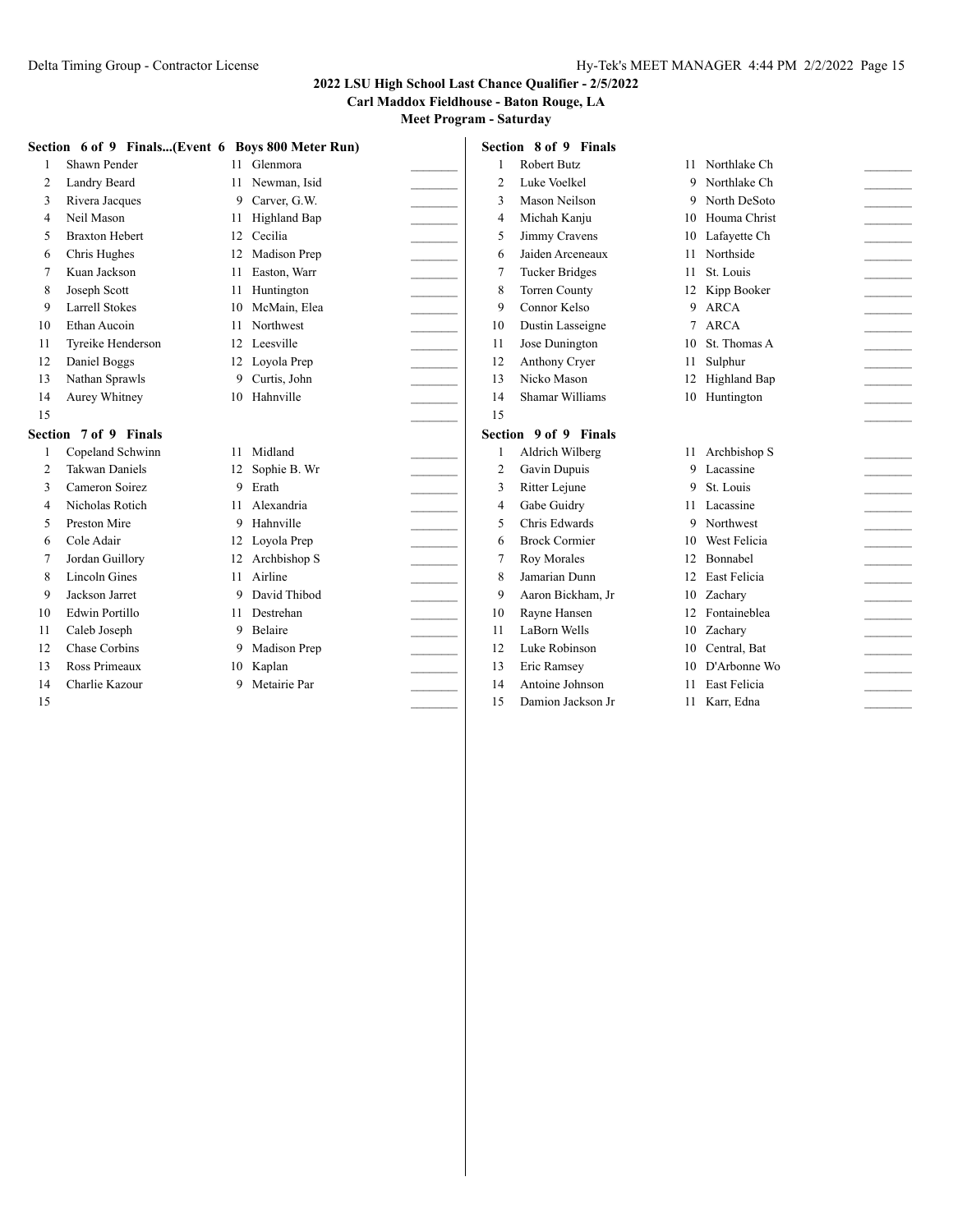## **2022 LSU High School Last Chance Qualifier - 2/5/2022**

**Carl Maddox Fieldhouse - Baton Rouge, LA**

|                | <b>Event 9 Girls 60 Meter Hurdles</b> |  |                 |                     |                       |  |  |
|----------------|---------------------------------------|--|-----------------|---------------------|-----------------------|--|--|
|                | <b>Top 8 Advance by Time</b>          |  |                 |                     |                       |  |  |
|                | <b>TOP 8 TIMES ADVANCE TO FINAL</b>   |  |                 |                     |                       |  |  |
|                | <b>FH Composite:</b>                  |  | 8.45 2/22/2014  | Mikiah Brisco       |                       |  |  |
|                | MEET:                                 |  |                 | 8.71 2/2/2019       | <b>Alia Armstrong</b> |  |  |
|                | Lane Name                             |  |                 | <b>Yr School</b>    | <b>Seed Time</b>      |  |  |
|                | Heat 1 of 8 Prelims                   |  |                 |                     |                       |  |  |
| 1              |                                       |  |                 |                     |                       |  |  |
| $\overline{c}$ | Donna Polidore                        |  | 12              | Lake Charles        |                       |  |  |
| 3              | Madison Thornton                      |  |                 | 10 North DeSoto     |                       |  |  |
| 4              | Daila Young                           |  | 12              | Episcopal           |                       |  |  |
| 5              | Makeriah Harris                       |  | 10              | Scotlandvill        |                       |  |  |
| 6              | Lanay Mealey                          |  | 12              | Zachary             |                       |  |  |
| 7              | Destiny Hooper                        |  | 10              | Lafayette           |                       |  |  |
| 8              | Dionna Defils                         |  | 12 <sub>1</sub> | Northside           |                       |  |  |
| Heat           | 2 of 8 Prelims                        |  |                 |                     |                       |  |  |
| 1              |                                       |  |                 |                     |                       |  |  |
| $\overline{2}$ | Shaylin Lawrence                      |  | 12              | Northside           |                       |  |  |
| 3              | Elizabeth Gordon                      |  | 11              | St. Joseph's        |                       |  |  |
| $\overline{4}$ | Ava Claire Calais                     |  |                 | 10 Central Cath     |                       |  |  |
| 5              | Demetria Harris                       |  |                 | 10 Huntington       |                       |  |  |
| 6              | Kylar Coleman                         |  | 12 <sup>1</sup> | St. Martin's        |                       |  |  |
| 7              | Kendalyn Morgan                       |  | 11.             | Ascension Ep        |                       |  |  |
| 8              | Nikhi Pierre                          |  |                 | 9 Carver, G.W.      |                       |  |  |
| Heat           | 3 of 8 Prelims                        |  |                 |                     |                       |  |  |
| 1              | Janiyah Boudreaux                     |  | 9               | Airline             |                       |  |  |
| $\overline{c}$ | Katherine Benton                      |  | 10              | <b>Sacred Heart</b> |                       |  |  |
| 3              | Ca'Myria Holliday                     |  |                 | 12 Baton Rouge      |                       |  |  |
| 4              | Gabrielle Alphonse                    |  |                 | 12 Patrick Tayl     |                       |  |  |
| 5              | Bryanna Craig                         |  | 12              | Ruston              |                       |  |  |
| 6              | Taylor Strange                        |  | 12              | Pineville           |                       |  |  |
| 7              | Znyah Armant                          |  | 12 <sub>1</sub> | St. James           |                       |  |  |
| 8              | Lilah Crumb                           |  | 12              | Lake Charles        |                       |  |  |
|                |                                       |  |                 |                     |                       |  |  |

| $-$                   |    |                     |              |
|-----------------------|----|---------------------|--------------|
| Heat 4 of 8 Prelims   |    |                     |              |
| Shae Schouest         | 12 | Kenner Disco        |              |
| <b>Bella Matherne</b> | 11 | Albany              |              |
| Sierra Lowe           | 12 |                     |              |
| Gabrielle Fanguy      | 11 | Thibodaux           |              |
| Kodie Brown           | 12 | Madison Prep        |              |
| Aly Jo Warren         | 12 | <b>Holy Savior</b>  |              |
| Elise Garrison        | 11 | West Jeffers        |              |
| Audrey Hardy          | 9  | Lacassine           |              |
| 5 of 8 Prelims        |    |                     |              |
| Angelle Coffey        | 12 | Live Oak            |              |
| Hannah Bradford       | 10 | Zachary             |              |
| Raniyah Gross         | 10 | Carver, G.W.        |              |
| Alana Simon           | 11 | Episcopal           |              |
| Courtney Wiltz        | 12 | Lafayette           |              |
| bridget trahan        | 12 | Sulphur             |              |
| Courtney Smith        | 9  | Denham Sprin        |              |
| Macie Broussard       | 9  | St. Thomas A        |              |
| 6 of 8 Prelims        |    |                     |              |
| Jalyric Reed          | 11 | <b>Brusly</b>       |              |
| Kristy Zeng           | 11 | Houma Christ        |              |
| Maya Calloway         | 12 | Slidell             |              |
| Whitney Harris        | 12 | Scotlandvill        |              |
| Kenzie Touchet        | 11 | St. Louis           |              |
| Tiffany Wiley         | 12 | <b>Ouachita</b> Par |              |
| Hannah Gabbett        | 10 | Northshore          |              |
| Shelbi Stafford       | 12 | Holden              |              |
|                       |    |                     |              |
|                       |    |                     |              |
|                       |    |                     |              |
|                       |    |                     |              |
|                       |    |                     |              |
|                       |    |                     | West Ouachit |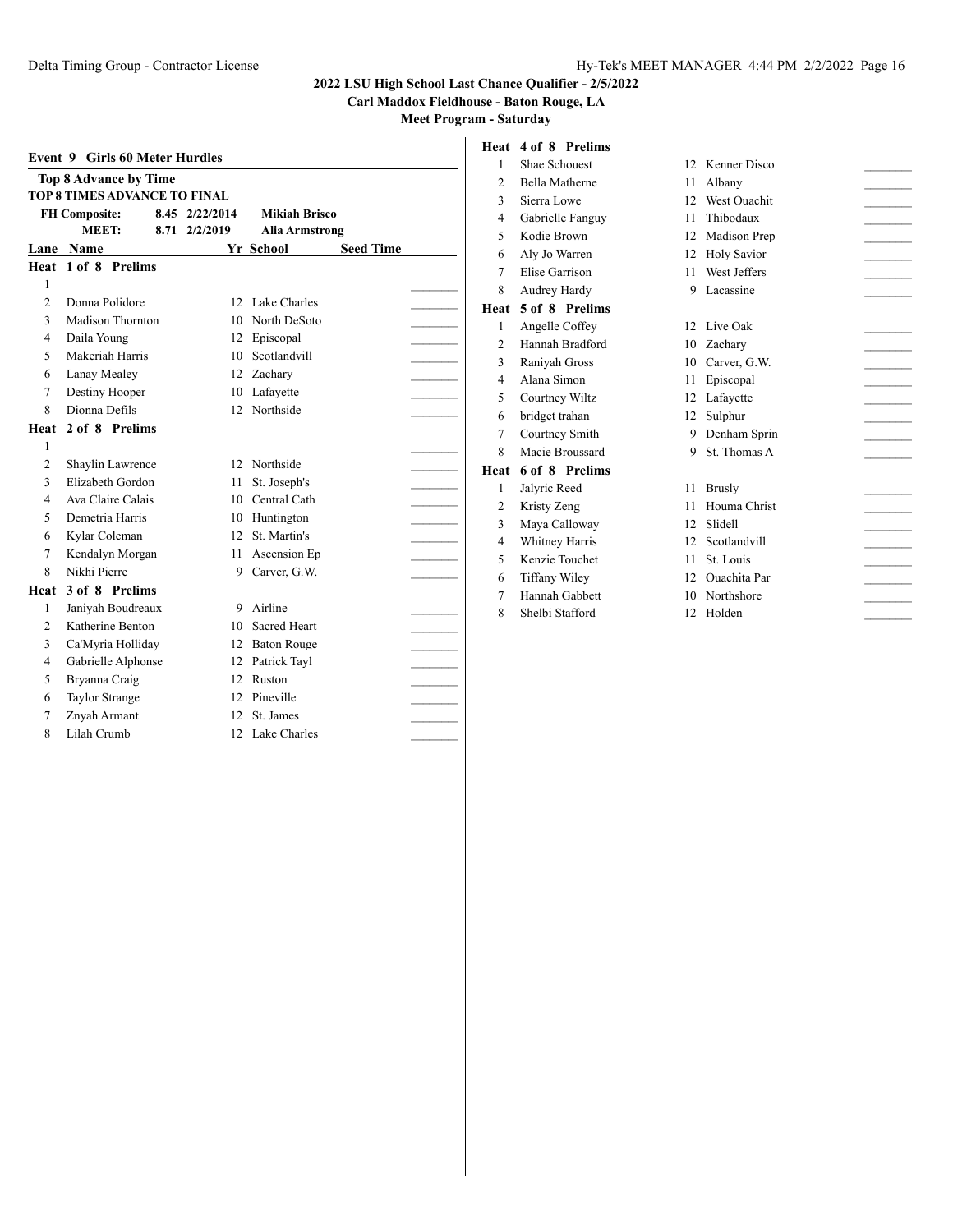**Carl Maddox Fieldhouse - Baton Rouge, LA**

**Heat 2 of 8 Prelims**

**Meet Program - Saturday**

|  | Heat 7 of 8 Prelims(Event 9 Girls 60 Meter Hurdles) |  |  |
|--|-----------------------------------------------------|--|--|
|  |                                                     |  |  |

**Heat 7 of 8 Prelims...(Event 9 Girls 60 Meter Hurdles)** 1 Madison Ackerman 10 Loranger 2 Emma Prieto 9 St. Scholast 3 Kate Wooley 11 West Ouachit 4 Jocelyn Seekford 10 North DeSoto 5 Jessica Pitcher 12 Baton Rouge 6 Arden Turner 12 St. Louis 7 Gracie Richards 10 Walker 8 Ava Melville 11 Lacassine **Heat 8 of 8 Prelims** 1 Jilliessa Tucker 9 Woodlawn, Sh 2 Madison Nunnery 9 Destrehan 3 Catina Davenport 11 Huntington 4 Leah Dupre 12 Brusly 5 Ayanah McCray 12 West Felicia 6 Donjanae Mansion 10 West Jeffers \_\_\_\_\_\_\_\_\_ 7 Rebecca Bateman 12 St. Joseph's 8 Courtney Fisher 11 Parkway

#### **Event 10 Boys 60 Meter Hurdles**

|   | <b>Top 8 Advance by Time</b><br>TOP 8 TIMES ADVANCE TO FINAL |  |                            |                                                  |                  |  |  |  |  |  |  |  |
|---|--------------------------------------------------------------|--|----------------------------|--------------------------------------------------|------------------|--|--|--|--|--|--|--|
|   | <b>FH Composite:</b><br>MEET:                                |  | 7.92 2019<br>7.97 2/8/2020 | <b>Deanthony Coleman</b><br><b>Lanard Harris</b> |                  |  |  |  |  |  |  |  |
|   | <b>Lane Name</b>                                             |  |                            | Yr School                                        | <b>Seed Time</b> |  |  |  |  |  |  |  |
|   | <b>Heat 1 of 8 Prelims</b>                                   |  |                            |                                                  |                  |  |  |  |  |  |  |  |
| 1 |                                                              |  |                            |                                                  |                  |  |  |  |  |  |  |  |
| C | Marcus Clark                                                 |  |                            | 11 Kenner Disco                                  |                  |  |  |  |  |  |  |  |
| 3 | Parker Davis                                                 |  |                            | 10 Newman, Isid                                  |                  |  |  |  |  |  |  |  |
| 4 | Chris Williams                                               |  | 12.                        | <b>Broadmoor</b>                                 |                  |  |  |  |  |  |  |  |
| 5 | Justin Horne                                                 |  | 11                         | Curtis, John                                     |                  |  |  |  |  |  |  |  |
| 6 | Carlos Bell                                                  |  |                            | 12 Donaldsonvil                                  |                  |  |  |  |  |  |  |  |
| 7 | Robert Miller                                                |  |                            | 10 Teurlings Ca                                  |                  |  |  |  |  |  |  |  |
| 8 | Skyler Gayten                                                |  | 11                         | Destrehan                                        |                  |  |  |  |  |  |  |  |

## $1$   $\overline{\phantom{a}}$ 2 Yaseen Kaseed 12 Kenner Disco 3 Josh Kiger 10 Ponchatoula 4 Kalix Robinson 11 Comeaux 5 Broderick Davis 10 Scotlandvill 6 Luke Arogona 11 Lafayette Ch \_\_\_\_\_\_\_\_\_ 7 Caden Cribbs 12 West Ouachit 8 Adonis Thomas 11 Ville Platte **Heat 3 of 8 Prelims**  $1$ 2 Colin Womac 12 Archbishop R 3 jaroy jackson 10 St. Augustin 4 Kentrell Scott 10 Walker 5 Cody Smith 11 Zachary 6 Caleb Johnson 11 West Felicia \_\_\_\_\_\_\_\_\_ 7 Chase Hernandez 12 David Thibod 8 Patrick Haynes 12 Loyola Prep **Heat 4 of 8 Prelims** 1 Santiago Valencia 12 Lacassine 2 Lincoln Hooper 10 North DeSoto 3 Jayden Singleton 12 Cecilia 4 Falon Short 12 Bourgeois, H 5 Louis Rudge 11 Catholic, Ba 6 Torey Lambert 11 Brother Mart \_\_\_\_\_\_\_\_\_ 7 Kye Lehr 11 Airline 8 Ty'Jon Monroe 12 West St. Joh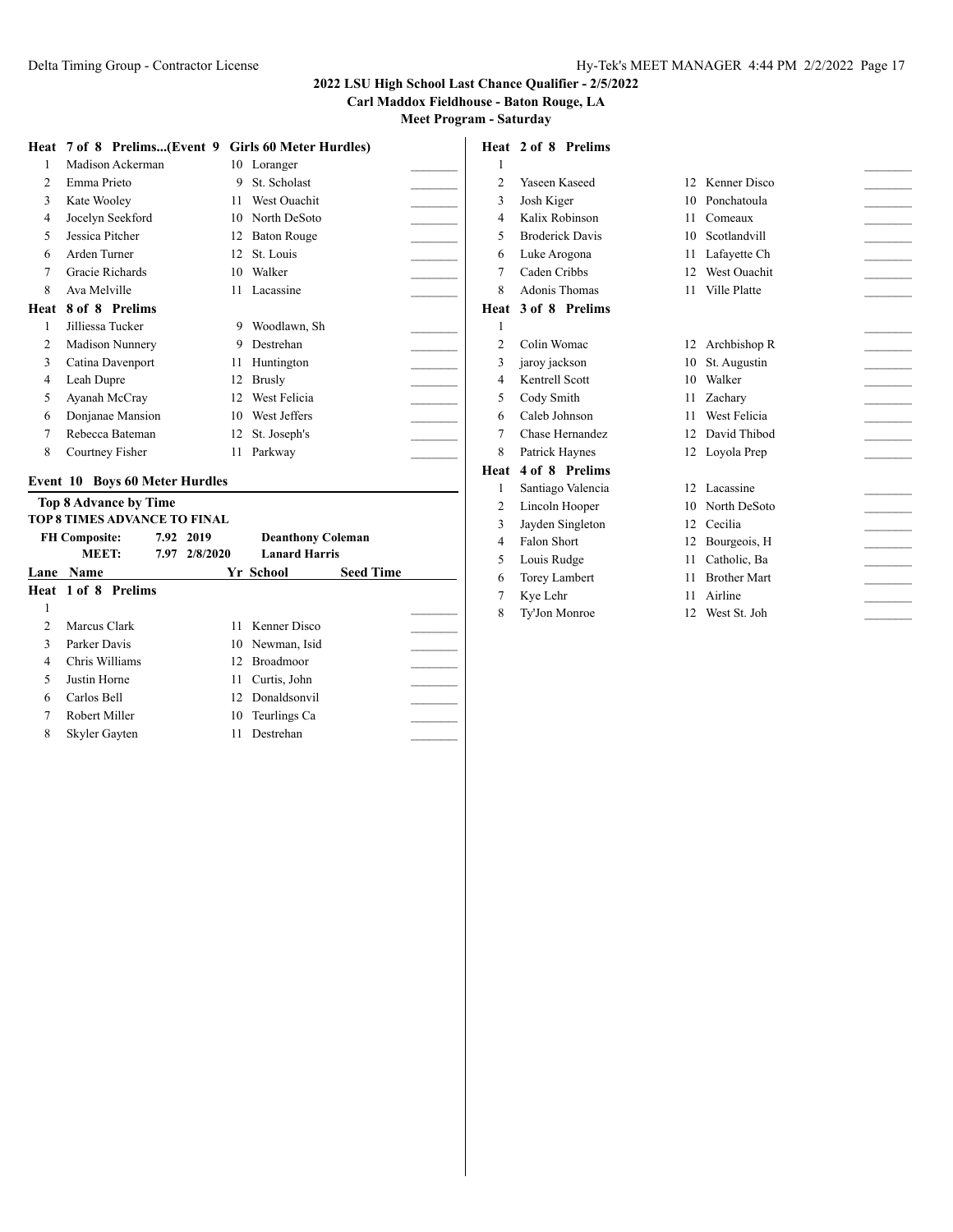**Carl Maddox Fieldhouse - Baton Rouge, LA**

**Meet Program - Saturday**

|      | Heat 5 of 8 Prelims(Event 10 Boys 60 Meter Hurdles) |    |                     |                | Heat 8 of 8 Prelims                 |                  |                      |                  |
|------|-----------------------------------------------------|----|---------------------|----------------|-------------------------------------|------------------|----------------------|------------------|
|      | <b>Tory Pinkney</b>                                 |    | 9 Carver, G.W.      |                | Chaz Martinez                       |                  | 9 North DeSoto       |                  |
|      | Edan Stagg                                          | 12 | University L        | $\overline{2}$ | Jack Morton                         |                  | 11 Metairie Par      |                  |
|      | Clayton Braud                                       | 12 | Episcopal           | 3              | Keoby Price                         | 12 <sup>12</sup> | West Ouachit         |                  |
| 4    | Maddox Bryan                                        | 11 | Sterlington         | 4              | Gavin White                         | 11               | Berwick              |                  |
|      | <b>Brandon Green</b>                                | 12 | Ruston              | 5              | Jaden Youngblood                    | 9                | Mansfield            |                  |
| 6    | Lucas Gawarecki                                     | 12 | Catholic, Ba        | 6              | <b>Vederek Matthews</b>             | 10               | Zacharv              |                  |
|      | Dandre Dumas                                        | 12 | St. James           | 7              | Eric Belony                         |                  | Lake Charles         |                  |
| 8    | <b>Tray Hudson</b>                                  |    | 10 Glenmora         | 8              | Roshad Gonzalez                     |                  | 11 Karr, Edna        |                  |
| Heat | 6 of 8 Prelims                                      |    |                     |                |                                     |                  |                      |                  |
|      | Desmond Osborne                                     |    | 12 Karr, Edna       |                | Event 11 Girls 60 Meter Dash        |                  |                      |                  |
| 2    | Kevin Thomas                                        | 12 | Lake Charles        |                | <b>Top 8 Advance by Time</b>        |                  |                      |                  |
|      | Augie Berner                                        | 11 | Jesuit, New         |                | <b>TOP 8 TIMES ADVANCE TO FINAL</b> |                  |                      |                  |
| 4    | Jarworski Joseph                                    | 12 | Highland Bap        |                | <b>FH Composite:</b>                | 7.31 2/22/2014   | <b>Mikiah Brisco</b> |                  |
|      | Ronald Lewis Jr.                                    | 12 | Easton, Warr        |                | MEET:                               | 7.54 2/8/2020    | <b>Raven Nunnery</b> |                  |
| 6    | Dryden Duggins                                      | 12 | Episcopal           |                | Lane Name                           |                  | <b>Yr School</b>     | <b>Seed Time</b> |
|      | Dane Grow                                           | 12 | Berwick             |                | Heat 1 of 15 Prelims                |                  |                      |                  |
|      | Jhamal Shelby                                       | 12 | St. Augustin        |                | Tianna Huggins                      |                  | 10 Broadmoor         |                  |
| Heat | 7 of 8 Prelims                                      |    |                     |                | Cariyan Eaglin                      |                  | 10 Cox. Helen        |                  |
|      | Jaymeion Henderson                                  |    | 12 Leesville        | 3              | <b>Rhian Rainey</b>                 |                  | 9 Kenner Disco       |                  |
| 2    | Taiwan Jones                                        | 11 | Lacassine           | 4              | Ciara Johnson                       | 9                | West Jeffers         |                  |
|      | Anochee Davis                                       | 12 | Carver, G.W.        | 5              | Ariane Linton                       | 12               | Dutchtown            |                  |
| 4    | Dylan Holmes                                        |    | 10 Northshore       | 6              | Lily Boquet                         | 11               | Houma Christ         |                  |
| 5    | Chaunky Lewis                                       | 11 | <b>Ouachita</b> Par |                | Nailah Delton                       | 10               | North DeSoto         |                  |
|      | Jermal Callio                                       | 10 | Curtis, John        | 8              | Janiya Ray                          |                  | 10 Terrebonne        |                  |
|      | Collin McClure                                      | 12 | Live Oak            | Heat           | 2 of 15 Prelims                     |                  |                      |                  |
| 8    | Frank Ford                                          |    | 11 Leesville        |                | Ma'kahila Ledet                     |                  | 11 Westgate          |                  |
|      |                                                     |    |                     | $\overline{2}$ | Quintavia Stewart                   | 9                | St. Thomas A         |                  |
|      |                                                     |    |                     | 3              | Taylor Deroche                      |                  | 11 Central Lafo      |                  |
|      |                                                     |    |                     | 4              | Gensis Bass                         | 12               | St. Louis            |                  |
|      |                                                     |    |                     | 5              | Sade Grav                           |                  | 10 Scotlandvill      |                  |

6 Beatrice Bartholomew 11 Cabrini 7 Rebecca Sellers 10 Fontaineblea 8 Jalyn mathews 10 Karr, Edna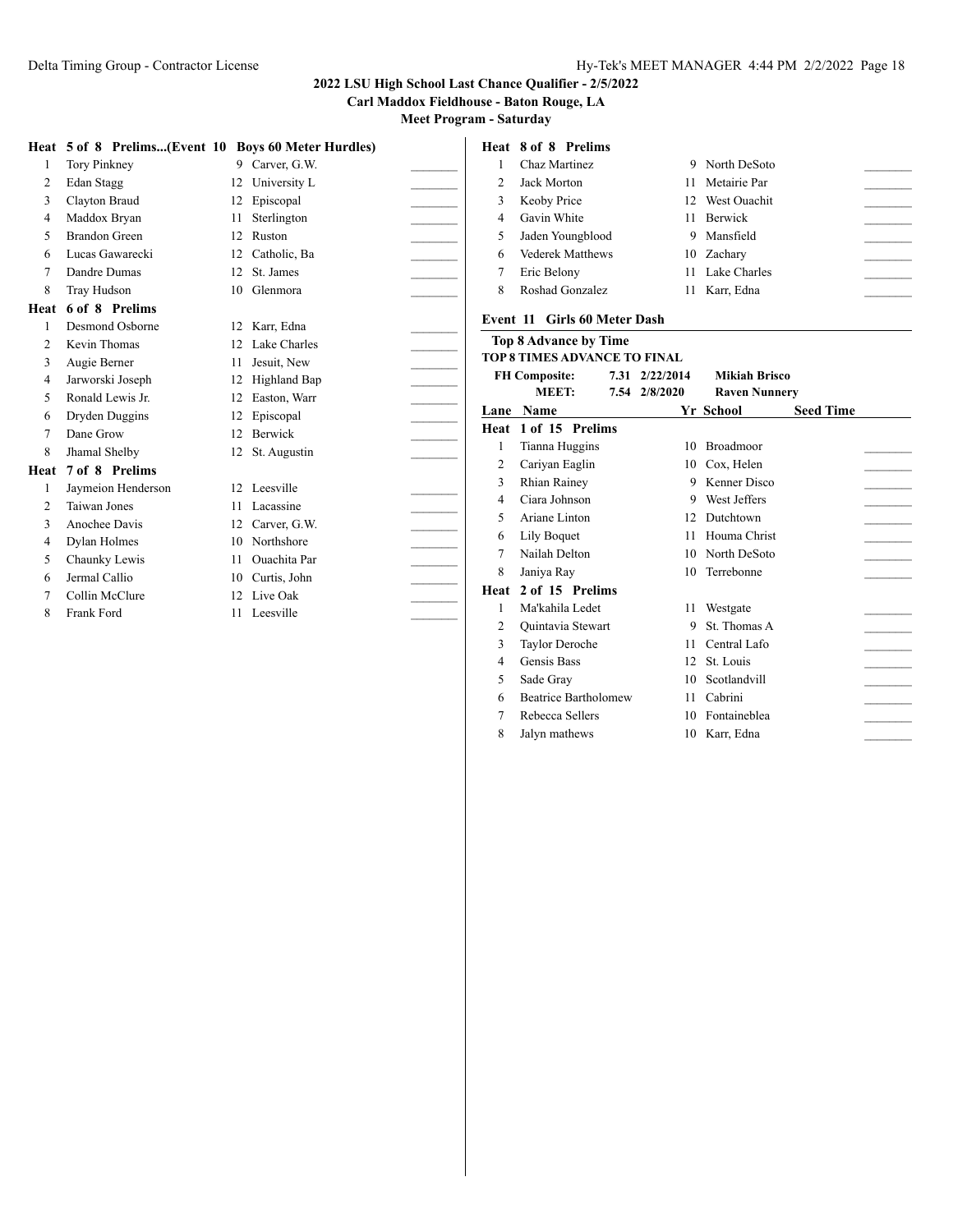**Carl Maddox Fieldhouse - Baton Rouge, LA**

|      | Heat 3 of 15 Prelims(Event 11 Girls 60 Meter Dash) |    |                    |                | Heat 6 of 15 Prelims     |    |                    |  |
|------|----------------------------------------------------|----|--------------------|----------------|--------------------------|----|--------------------|--|
|      | Kylie Norbert                                      |    | 9 Acadiana         |                | <b>Brittany Hitchens</b> |    | 12 Zachary         |  |
| 2    | <b>Irlan Smith</b>                                 | 11 | Bourgeois, H       | $\overline{2}$ | Kendalyn Morgan          | 11 | Ascension Ep       |  |
| 3    | Isabella Williams                                  | 12 | Cox. Helen         | 3              | Nova Willis              | 12 | Captain Shre       |  |
| 4    | Reese Johnson                                      | 10 | Mandeville         | 4              | Arden Turner             | 12 | St. Louis          |  |
| 5    | <b>Fatima Banks</b>                                | 11 | Scotlandvill       | 5              | Jessica Pitcher          | 12 | <b>Baton Rouge</b> |  |
| 6    | Khailee Calloway                                   | 10 | Slidell            | 6              | Amaya Shine              |    | 9 Rosepine         |  |
|      | Joselyn Champagne                                  | 10 | St. James          |                | Kirminee Williams        |    | 12 Mentorship A    |  |
| 8    | Conijha Mosley                                     |    | 11 Northshore      | 8              | <b>Brinkley Seal</b>     |    | 10 St. Scholast    |  |
| Heat | 4 of 15 Prelims                                    |    |                    | Heat           | 7 of 15 Prelims          |    |                    |  |
|      | Am'yra Johnson                                     | 10 | Westgate           |                | Sarah Christopher        |    | 12 Franklin, Be    |  |
| 2    | Ja'Siya Davis                                      | 10 | Woodlawn, Sh       | $\overline{2}$ | Saniya Keller            |    | 10 Madison Prep    |  |
| 3    | Jaleah Netter                                      | 10 | Easton, Warr       | 3              | <b>Chasity Brown</b>     | 11 | Ouachita Par       |  |
| 4    | Layla Williams                                     | 9  | St. Thomas A       | 4              | Emani Emilien            | 9  | West Jeffers       |  |
| 5    | Brianna Taylor                                     |    | 12 Airline         | 5              | izayla harris            |    | 10 Doyline         |  |
| 6    | Marley Richard                                     | 9  | Destrehan          | 6              | Mva Richardson           |    | 11 Karr, Edna      |  |
|      | Mary Johnson                                       |    | 10 Lacassine       |                | Andrenae Jones           | 11 | East Ascensi       |  |
| 8    | Kenadie Thomas                                     | 9. | Washington-M       | 8              | Sky Gooden               |    | 9 Destrehan        |  |
| Heat | 5 of 15 Prelims                                    |    |                    |                | Heat 8 of 15 Prelims     |    |                    |  |
|      | Adrielle Lewis                                     | 11 | Acadiana           |                | Marchantia Casson        |    | 10 Broadmoor       |  |
|      | Jaliyah Clay                                       | 10 | North DeSoto       | $\overline{2}$ | Dezyria Daniels          |    | 12 Lee Stem / V    |  |
| 3    | Tenosh Landry                                      | 10 | Ehret, John        | 3              | Kylar Coleman            | 12 | St. Martin's       |  |
| 4    | A'Shyria Burns                                     | 8  | <b>Holy Savior</b> | 4              | Chloe Maiden             | 11 | Dominican          |  |
| 5    | Demetria Harris                                    | 10 | Huntington         | 5              | Nicole Flowers           |    | 12 Byrd, C.E.      |  |
| 6    | Asia Ferguson                                      | 10 | Northwest          | 6              | Ayden Breaux             |    | 10 Lafayette       |  |
|      | Lily Voelkel                                       | 11 | Mandeville         | 7              | Breanna Washington       |    | 12 Alexandria      |  |
| 8    | <b>Bella Matherne</b>                              |    | 11 Albany          | 8              | Adreyonna Matthews       |    | 10 Ponchatoula     |  |
|      |                                                    |    |                    |                |                          |    |                    |  |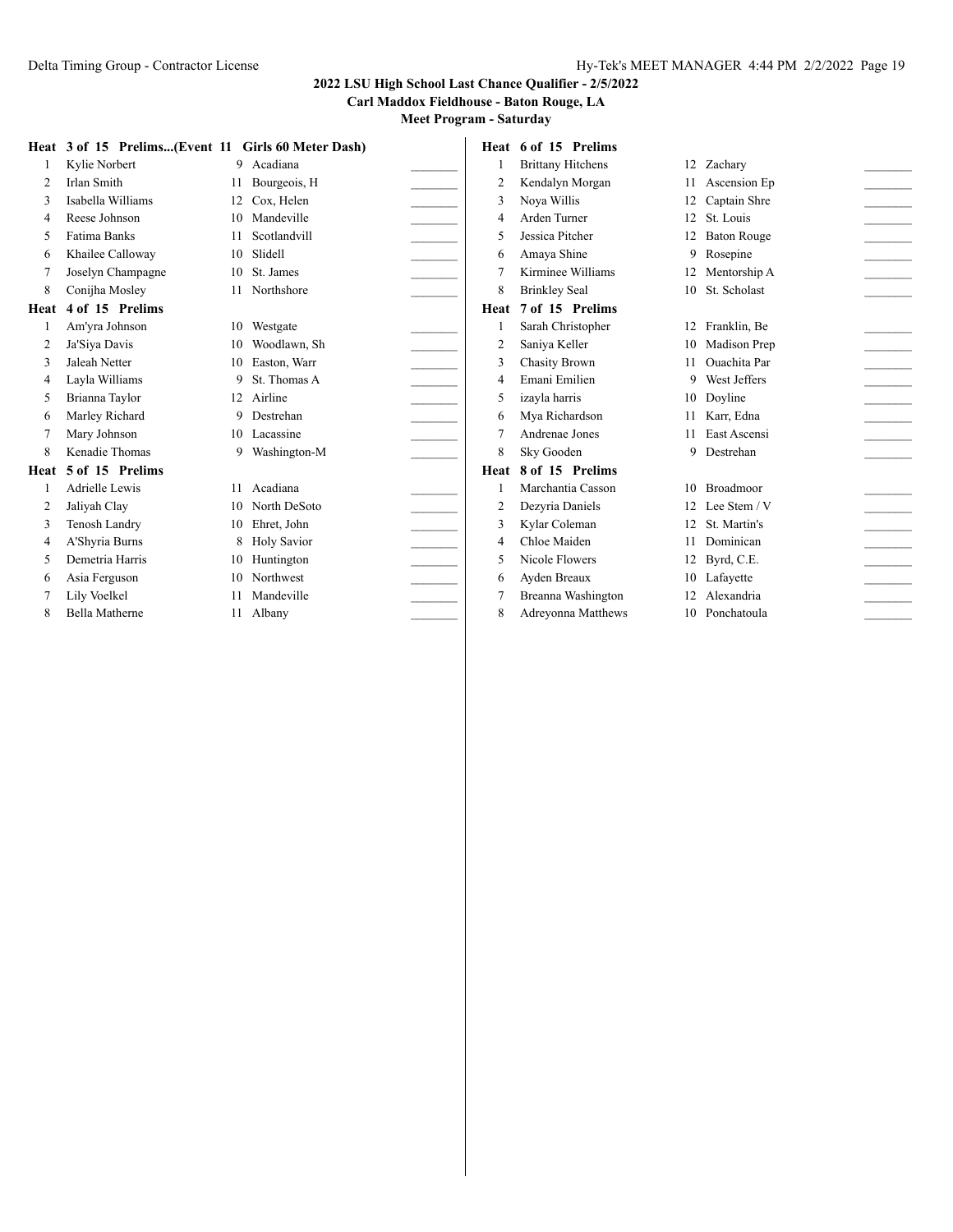**Carl Maddox Fieldhouse - Baton Rouge, LA**

|      | Heat 9 of 15 Prelims(Event 11 Girls 60 Meter Dash) |     |                     |   | Heat 12 of 15 Prelims |    |                     |  |
|------|----------------------------------------------------|-----|---------------------|---|-----------------------|----|---------------------|--|
|      | My'Jha Holmes                                      |     | 10 Sumner, Jewe     |   | Precious Watson       |    | 10 Bonnabel         |  |
| 2    | Olivia Javery                                      | 10  | Cabrini             | 2 | <b>Trinity Lewis</b>  |    | 11 East Ascensi     |  |
| 3    | Abryanna Marsden                                   |     | 9 ARCA              | 3 | Madison Bailey        |    | 9 Hahnville         |  |
| 4    | Jaycie Wallace                                     | 9   | Airline             | 4 | Jillian Walton        |    | 12 Parkway          |  |
| 5    | Jordyn Taylor                                      | 11  | Denham Sprin        | 5 | Danya Curry           | 12 | Northside           |  |
| 6    | Chelsi Tatum                                       | 11  | Ruston              | 6 | Kiearra Wallace       | 12 | <b>Baton Rouge</b>  |  |
|      | Meagan Davis                                       |     | 9 Brusly            |   | Amara Brown           |    | 11 Madison Prep     |  |
| 8    | Gabrielle Godfrey                                  |     | 10 St. Mary         | 8 | Dejah Grimes          | 9  | Carver, G.W.        |  |
| Heat | 10 of 15 Prelims                                   |     |                     |   | Heat 13 of 15 Prelims |    |                     |  |
|      | Sharlette Gordon                                   |     | 11 Lacassine        |   | Ramsey Claire Greene  |    | 10 Episcopal        |  |
| 2    | Lulu Real                                          | 11  | <b>Sacred Heart</b> | 2 | Miya Castro           |    | Newman, Isid        |  |
| 3    | Pauliqua Landry                                    |     | 11 New Iberia       | 3 | Eliyah Williams       |    | 12 Easton, Warr     |  |
| 4    | Jaya Lucas                                         | 10. | Terrebonne          | 4 | Cameron Lewis         |    | 9 Sophie B. Wr      |  |
| 5    | Megan Williams                                     | 12  | <b>Brusly</b>       | 5 | Anyri Green           |    | 11 King, Grace      |  |
| 6    | Shinaya Branch                                     | 12  | Ruston              | 6 | Courtney Wiltz        |    | 12 Lafavette        |  |
|      | Mallory Swint                                      |     | 9 Byrd, C.E.        |   | Jamison Jewett        |    | 9 Woodlawn, Sh      |  |
| 8    | Sydney DeFatta                                     |     | 11 Loyola Prep      | 8 | A'Jamea Lyles         |    | 11 Huntington       |  |
| Heat | 11 of 15 Prelims                                   |     |                     |   | Heat 14 of 15 Prelims |    |                     |  |
|      | Damairia Ware                                      |     | 9 Kipp Booker       |   | Paige Ankum           |    | 10 Higgins, L.W     |  |
| 2    | Tatiana Clay                                       | 9.  | Carver, G.W.        | 2 | De'Shell Carr         | 12 | Kipp Booker         |  |
| 3    | Reana Dupar                                        | 9   | Alexandria          |   | Jordyn Minor          |    | 11 Dunham           |  |
| 4    | Jashyra Thomas                                     |     | 11 Lutcher          | 4 | Janay Russell         |    | 9 Sophie B. Wr      |  |
| 5    | Jaala Thymes                                       | 11  | Zachary             | 5 | LaMonica Howard       | 11 | King, Grace         |  |
| 6    | <b>Emery Prentice</b>                              |     | Vandebilt Ca        | 6 | Meghan Joshua         | 12 | Dutchtown           |  |
|      | Ella Laborde                                       | 10  | Christ Episc        |   | Ekua Commey           |    | <b>Sacred Heart</b> |  |
| 8    | Hayden DeBroeck                                    | 9.  | Loyola Prep         | 8 | Kylee Cross           |    | 9 Buckeye           |  |
|      |                                                    |     |                     |   |                       |    |                     |  |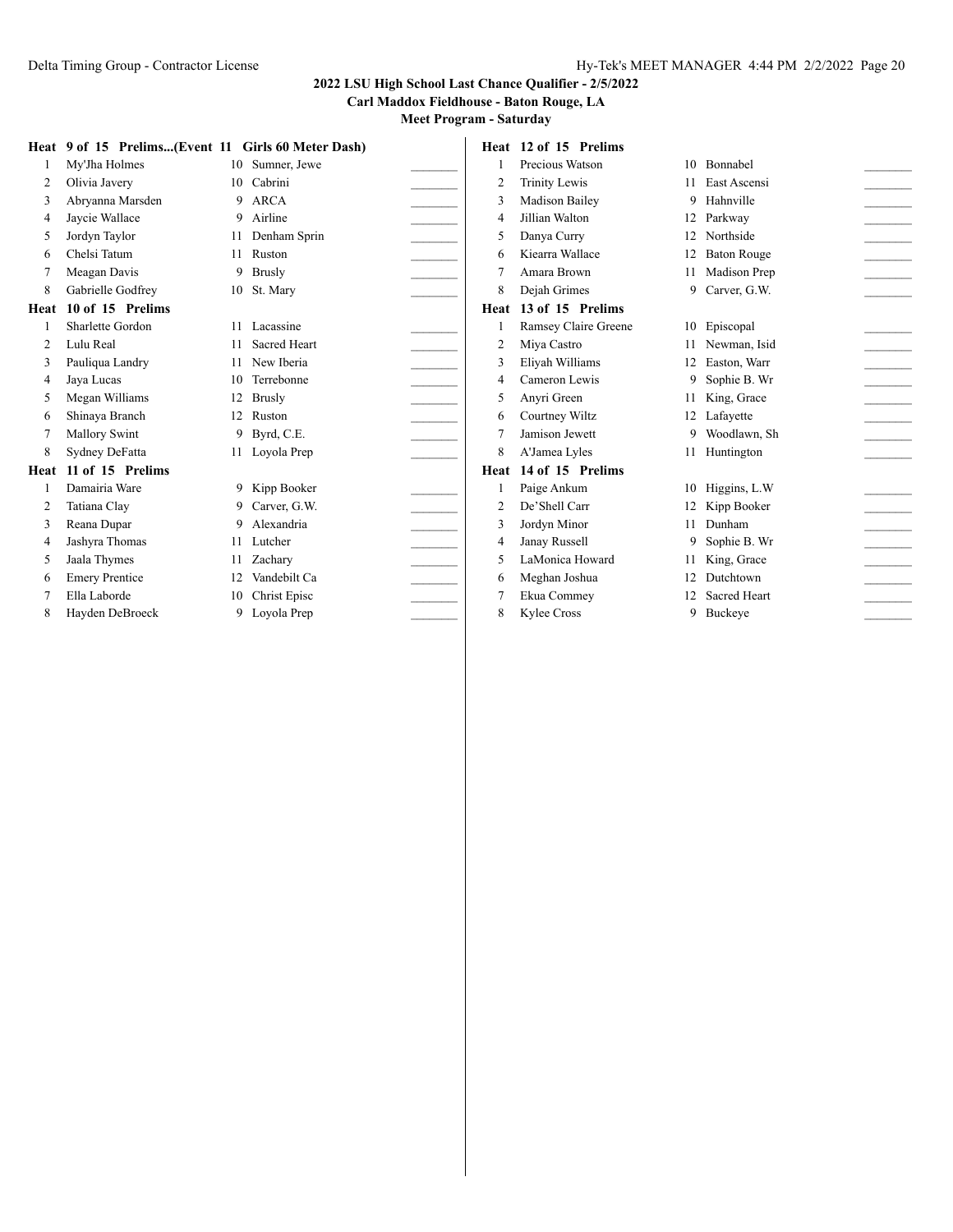**Carl Maddox Fieldhouse - Baton Rouge, LA**

**Meet Program - Saturday**

### **Heat 15 of 15 Prelims...(Event 11 Girls 60 Meter Dash)**

|               | Hazel Hymel           |     | 11 St. Scholast |  |
|---------------|-----------------------|-----|-----------------|--|
| $\mathcal{D}$ | Danielle Cousin       |     | 12 Northshore   |  |
|               | Kennedi Nichols       |     | 11 Ehret, John  |  |
| 4             | Aniyah Griffin        |     | 11 Thibodaux    |  |
| 5             | L'Shunti Green        | 9.  | Washington.     |  |
| 6             | <b>Tristen Harris</b> | 9   | West Felicia    |  |
|               | Kyla Williams         |     | 12 Parkway      |  |
|               | Brea Allen            | 12. | Bonnabel        |  |

#### **Event 12 Boys 60 Meter Dash**

|                | <b>Top 8 Advance by Time</b> |  |                   |                   |                  |  |  |  |  |  |  |  |  |  |
|----------------|------------------------------|--|-------------------|-------------------|------------------|--|--|--|--|--|--|--|--|--|
|                | TOP 8 TIMES ADVANCE TO FINAL |  |                   |                   |                  |  |  |  |  |  |  |  |  |  |
|                | <b>FH Composite:</b>         |  | $6.76$ $2/8/2020$ | <b>Corey Wren</b> |                  |  |  |  |  |  |  |  |  |  |
|                | MEET:                        |  | $6.76$ $2/8/2020$ | <b>Corey Wren</b> |                  |  |  |  |  |  |  |  |  |  |
| Lane           | Name                         |  |                   | <b>Yr School</b>  | <b>Seed Time</b> |  |  |  |  |  |  |  |  |  |
| Heat           | 1 of 20 Prelims              |  |                   |                   |                  |  |  |  |  |  |  |  |  |  |
| 1              |                              |  |                   |                   |                  |  |  |  |  |  |  |  |  |  |
| $\overline{c}$ | Treyvon Simon                |  | 10                | Istrouma          |                  |  |  |  |  |  |  |  |  |  |
| 3              | Joseph Scrimpshire           |  | 11                | Central Lafo      |                  |  |  |  |  |  |  |  |  |  |
| 4              | <b>Taelon Nicholas</b>       |  | 12                | Catholic, Ba      |                  |  |  |  |  |  |  |  |  |  |
| 5              | Leon Elloie                  |  | 12                | Easton, Warr      |                  |  |  |  |  |  |  |  |  |  |
| 6              | <b>Tylon Williams</b>        |  | 11                | Zacharv           |                  |  |  |  |  |  |  |  |  |  |
| 7              | Taquan Frazier               |  | 11                | Alexandria        |                  |  |  |  |  |  |  |  |  |  |
| 8              | Seth Perrilliat              |  | 10                | Newman, Isid      |                  |  |  |  |  |  |  |  |  |  |
| Heat           | 2 of 20 Prelims              |  |                   |                   |                  |  |  |  |  |  |  |  |  |  |
| 1              | Dilland Danastasio           |  | 12                | Bonnabel          |                  |  |  |  |  |  |  |  |  |  |
| 2              | Grayson Plauche              |  | 9                 | St. Louis         |                  |  |  |  |  |  |  |  |  |  |
| 3              | Deaunoray Levy               |  | 12                | Walker            |                  |  |  |  |  |  |  |  |  |  |
| 4              | Kaden Blalock                |  | 11                | Sulphur           |                  |  |  |  |  |  |  |  |  |  |
| 5              | Koen Beavers                 |  | 11                | Carencro          |                  |  |  |  |  |  |  |  |  |  |
| 6              | <b>Brandon Haggerty</b>      |  | 9                 | Washington,       |                  |  |  |  |  |  |  |  |  |  |
| 7              | Alex Rodriguez               |  | 11                | St. Michael       |                  |  |  |  |  |  |  |  |  |  |
| 8              | Skyler Gayten                |  | 11                | Destrehan         |                  |  |  |  |  |  |  |  |  |  |
|                |                              |  |                   |                   |                  |  |  |  |  |  |  |  |  |  |

# **Heat 3 of 20 Prelims**

| 1              | Joshua Thomas          | 9   | Slaughter Co     |  |
|----------------|------------------------|-----|------------------|--|
| 2              | <b>Bryce Broyard</b>   | 12. | Mandeville       |  |
| 3              | Gil Chapman            | 11  | Cox, Helen       |  |
| 4              | Lucas Gawarecki        | 12  | Catholic, Ba     |  |
| 5              | <b>Wallace Foster</b>  | 10  | Easton, Warr     |  |
| 6              | Zekiel Sims            | 11  | Rosepine         |  |
| 7              | Derek Bebe             | 11  | Leesville        |  |
| 8              | Joseph Landry          | 10  | Houma Christ     |  |
| Heat           | 4 of 20 Prelims        |     |                  |  |
| $\mathbf{1}$   | Javon Brown            | 10  | Catholic, Ne     |  |
| $\overline{2}$ | <b>Grant Voyles</b>    | 10  | St. Paul's       |  |
| 3              | Jaylen Williams        | 11  | Hahnville        |  |
| 4              | Dallas Horton          | 11  | Kenner Disco     |  |
| 5              | Zylan Perry            | 12  | Franklin         |  |
| 6              | Ja'Kaylib Anderson     | 11  | Lafayette        |  |
| 7              | Myron Williams         | 12  | <b>Belaire</b>   |  |
| 8              | Andre Marceaux         | 10  | Kaplan           |  |
| Heat           | 5 of 20 Prelims        |     |                  |  |
| 1              | Shedrick Hill          | 12  | <b>Broadmoor</b> |  |
| 2              | Nick Haynes            | 11  | Loyola Prep      |  |
| 3              | Cameron Jefferson      | 11  | Airline          |  |
| 4              | Peyton LeMaire         | 11  | Sulphur          |  |
| 5              | Camron Spencer         | 12  | Westgate         |  |
| 6              | Trevonte Citizen       | 12  | Lake Charles     |  |
| 7              | De'Vonquailen Portalis | 12  | Northside        |  |
| 8              | Ke'juan Eackles        | 10  | Madison Prep     |  |
|                |                        |     |                  |  |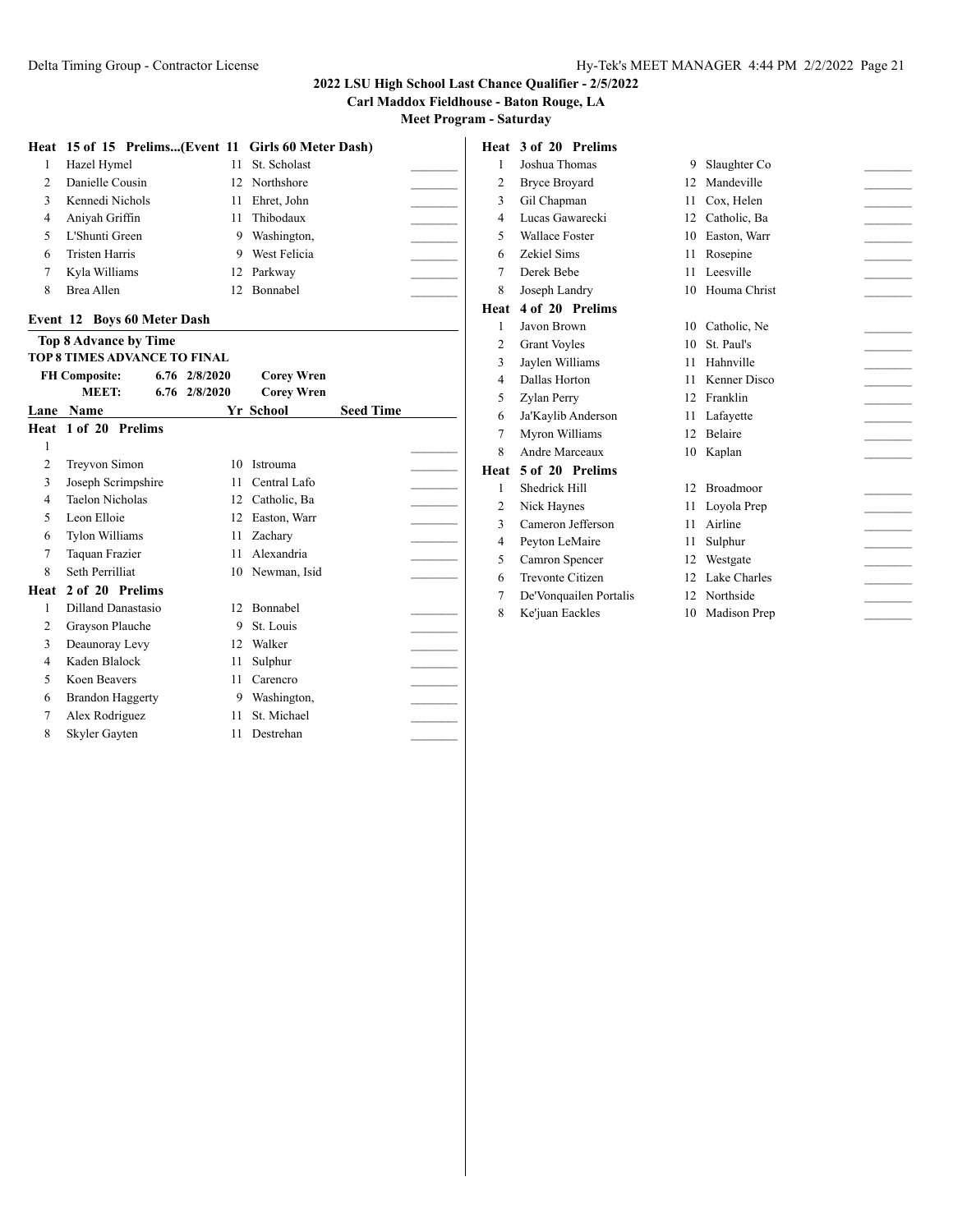**Carl Maddox Fieldhouse - Baton Rouge, LA**

|      | Heat 6 of 20 Prelims(Event 12 Boys 60 Meter Dash) |     |                   |                | Heat 9 of 20 Prelims    |    |                 |  |
|------|---------------------------------------------------|-----|-------------------|----------------|-------------------------|----|-----------------|--|
|      | David Kency                                       | 11  | Archbishop S      |                | Kaleb Jackson           |    | 11 Lee Stem / V |  |
|      | Maximus Crofton                                   | 12  | Loyola Prep       | $\overline{2}$ | Trenton McKay           | 12 | Buckeye         |  |
|      | Javin Nicholas                                    | 12  | St. Augustin      | 3              | Glen Cage               |    | 11 Central, Bat |  |
|      | Ouez Calvin                                       | 12  | Ville Platte      | 4              | Orlando Harris          | 11 | West Felicia    |  |
|      | Krosse Johnson                                    | 10  | <b>Holy Cross</b> | 5              | Jordan Doucet           | 12 | Westgate        |  |
| 6    | Kyree Langley                                     | 10  | Scotlandvill      | 6              | Kylen Lampton           |    | 11 Karr, Edna   |  |
|      | Stephen Mixon                                     | 11  | Archbishop R      |                | jamari markray          | 12 | Doyline         |  |
| 8    | Chase Hernandez                                   | 12  | David Thibod      | 8              | Mace Charpentier        |    | 10 Houma Christ |  |
| Heat | 7 of 20 Prelims                                   |     |                   |                | Heat 10 of 20 Prelims   |    |                 |  |
|      | Micheal Plaisance                                 |     | 9 Northlake Ch    |                | Jaishaun Magee          | 10 | King, Grace     |  |
|      | John Schembre                                     |     | 10 St. Paul's     | $\overline{2}$ | Kai Lavingne            |    | 11 Northshore   |  |
| 3    | CJ Evans                                          | 11  | Jesuit. New       | 3              | <b>Treanders Marzel</b> |    | 10 Lafavette Ch |  |
| 4    | Frank Ford                                        | 11  | Leesville         | 4              | Jack Schwing            | 11 | Metairie Par    |  |
|      | Kaden Lewis                                       | 11  | Thomas Jeffe      | 5              | <b>Brady Beason</b>     |    | 12 Ruston       |  |
| 6    | Christopher Gravois                               | 12  | White, E.D.       | 6              | Noah James              | 12 | Belaire         |  |
|      | Noah White                                        | 11  | North DeSoto      | 7              | Logan Trahan            |    | 12 St. Louis    |  |
| 8    | Anthony Walker                                    |     | 9 Northlake Ch    | 8              | Xavier Leday            |    | 9 Lacassine     |  |
| Heat | 8 of 20 Prelims                                   |     |                   |                | Heat 11 of 20 Prelims   |    |                 |  |
|      | Markell Hampton                                   | 10  | Huntington        |                | Kendrick Wilkerson      |    | 10 Kipp Booker  |  |
|      | Nehemiah Albert                                   | 12. | Northwest         | $\overline{c}$ | Darrin Albert           |    | 11 Northshore   |  |
| 3    | Tyler Heil                                        | 12  | Central, Bat      | 3              | Larry Rodgers           | 12 | Sterlington     |  |
| 4    | Kendall Carter                                    | 12  | McMain, Elea      | 4              | Kameran Senegal         |    | 12 Zacharv      |  |
|      | Kalen Beavers                                     | 11  | Carencro          | 5              | <b>J'Marcus Sewell</b>  |    | Woodlawn, Ba    |  |
| 6    | <b>Omarion Frank</b>                              | 11  | Ville Platte      | 6              | Devin Walton            | 12 | Lafayette Ch    |  |
|      | Durall Alexander                                  | 12  | Franklin          |                | Jeremiah Caldwell       |    | 11 Tioga        |  |
| 8    | Alijah Herert                                     | 10  | East Jeffers      | 8              | Jacob Juckett           |    | 10 ARCA         |  |
|      |                                                   |     |                   |                |                         |    |                 |  |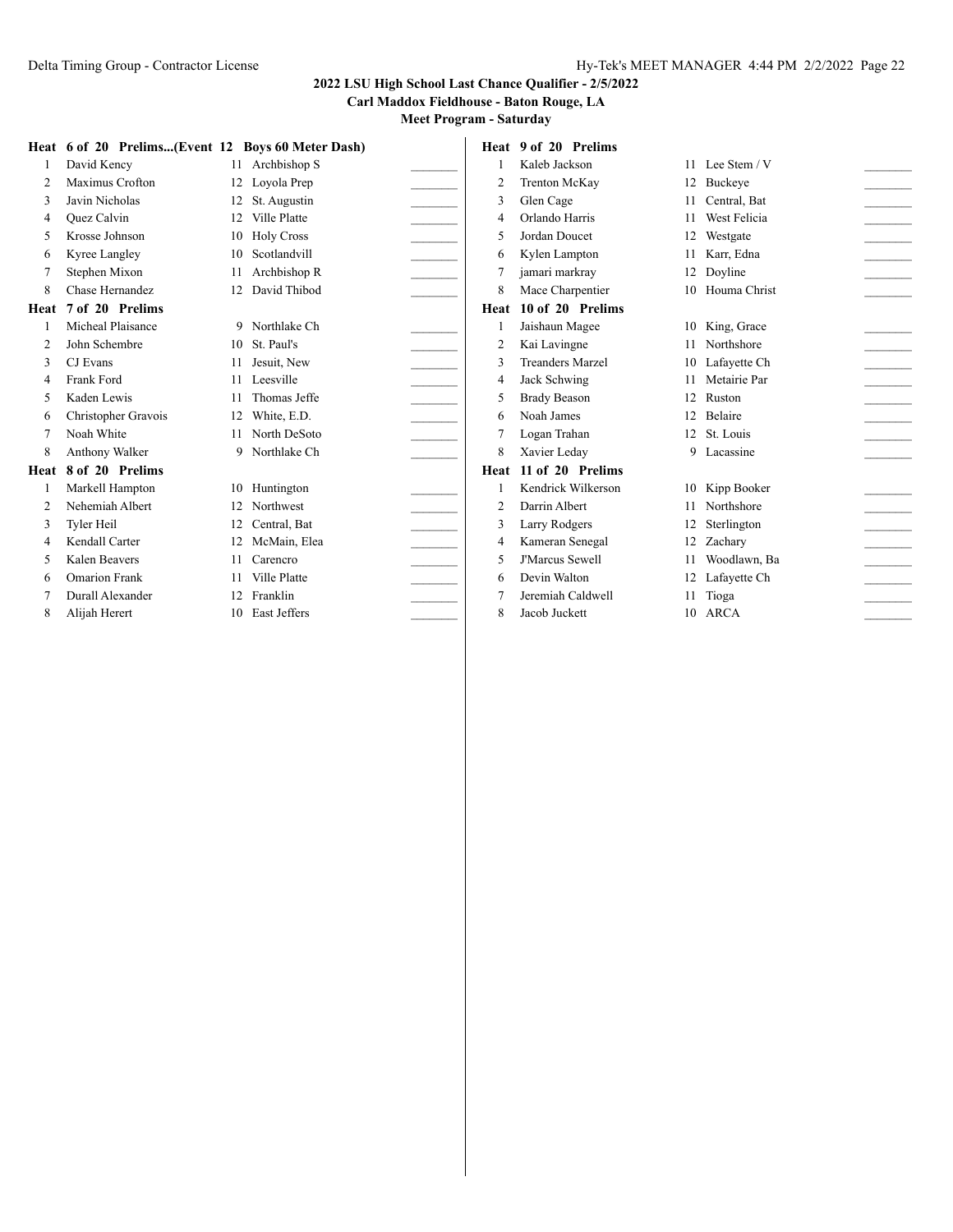**Carl Maddox Fieldhouse - Baton Rouge, LA**

|                | Heat 12 of 20 Prelims(Event 12 Boys 60 Meter Dash) |    |                 |                          | Heat 15 of 20 Prelims |                 |                 |  |
|----------------|----------------------------------------------------|----|-----------------|--------------------------|-----------------------|-----------------|-----------------|--|
|                | Corey Hollins                                      |    | 9 Bonnabel      |                          | Jamyrie White         |                 | 12 Higgins, L.W |  |
| 2              | Landon Meche                                       |    | 12 Ascension Ep | $\overline{2}$           | Dekenzie Solomon      | 10              | Comeaux         |  |
| 3              | Jaydon Milton                                      | 11 | Berwick         | 3                        | Terrold Jerome        | 12              | Carver, G.W.    |  |
| 4              | Chase Barrow                                       | 12 | St. Augustin    | $\overline{4}$           | Omari Randle          | 12 <sup>°</sup> | Ouachita Par    |  |
| 5              | <b>Braylin Demars</b>                              | 12 | Natchitoches    | $\overline{\phantom{0}}$ | Kriston Pierson       | 11              | Dutchtown       |  |
| 6              | Herman Mack                                        | 12 | Kenner Disco    | 6                        | George Mueller        | 11              | Metairie Par    |  |
|                | Greg Chitman                                       | 10 | Parkway         |                          | Lucien LaGarde        | 9               | Jesuit, New     |  |
| 8              | Cooper Braud                                       |    | 12 Episcopal    | 8                        | Jamaaj Nellon         |                 | 10 Kipp Booker  |  |
| Heat           | 13 of 20 Prelims                                   |    |                 | Heat                     | 16 of 20 Prelims      |                 |                 |  |
|                | Preston Summage                                    | 10 | Huntington      |                          | Seth Sylve            |                 | 10 Franklin, Be |  |
| 2              | Brayden Smith                                      | 8  | Ouitman         | 2                        | Larry Singleton       |                 | 12 Lee Stem / V |  |
| 3              | Nydeam Maddred                                     | 11 | Carver, G.W.    | $\mathcal{R}$            | Tee Williams          |                 | 12 Newman, Isid |  |
| 4              | Aden Jackson                                       | 12 | Bourgeois, H    | $\overline{4}$           | Dray Hudson           | 10 <sup>1</sup> | Glenmora        |  |
| 5              | <b>Ouintrail Thomas</b>                            | 11 | Washington,     | $\overline{\phantom{0}}$ | Xavier Glaude         |                 | 12 Holy Cross   |  |
| 6              | <b>Austin Ausberry</b>                             |    | University L    | 6                        | <b>Bryson Osborne</b> |                 | 11 Karr, Edna   |  |
|                | Jermaine Davis                                     | 10 | Hammond         |                          | Jekeldric Miller      | 12              | Sterlington     |  |
| 8              | Patrick Wells                                      |    | 11 Mentorship A | 8                        | <b>Timothy Wilson</b> |                 | 12 Lafayette    |  |
| Heat           | 14 of 20 Prelims                                   |    |                 | Heat                     | 17 of 20 Prelims      |                 |                 |  |
|                | Jack Corcoran                                      | 11 | Curtis, John    |                          | Aiden Farmer          |                 | 9 Episcopal     |  |
|                | Dequan Colston                                     |    | 12 Northside    | $\overline{2}$           | Nick Dellumo          |                 | 10 Teurlings Ca |  |
| 3              | Jacob Phillips                                     |    | University L    | 3                        | Eric Jones            |                 | Alexandria      |  |
| $\overline{4}$ | Kalix Robinson                                     | 11 | Comeaux         | $\overline{4}$           | Jarmichael Davis      | 12              | Byrd, C.E.      |  |
| 5              | Damion Terrell                                     | 12 | Scotlandvill    | 5                        | Jaquell Rhodes        |                 | 12 Higgins, L.W |  |
| 6              | Jarell Joseph                                      | 11 | Lake Charles    | 6                        | Jalen Paige           | 12              | Ruston          |  |
|                | Jacolby Harris                                     | 10 | Bourgeois, H    |                          | Jamall Johnson        | 11              | Ouitman         |  |
| 8              | <b>Christoff Williams</b>                          | 10 | Sophie B. Wr    | 8                        | Ja'Byron Champagne    | 11              | St. James       |  |
|                |                                                    |    |                 |                          |                       |                 |                 |  |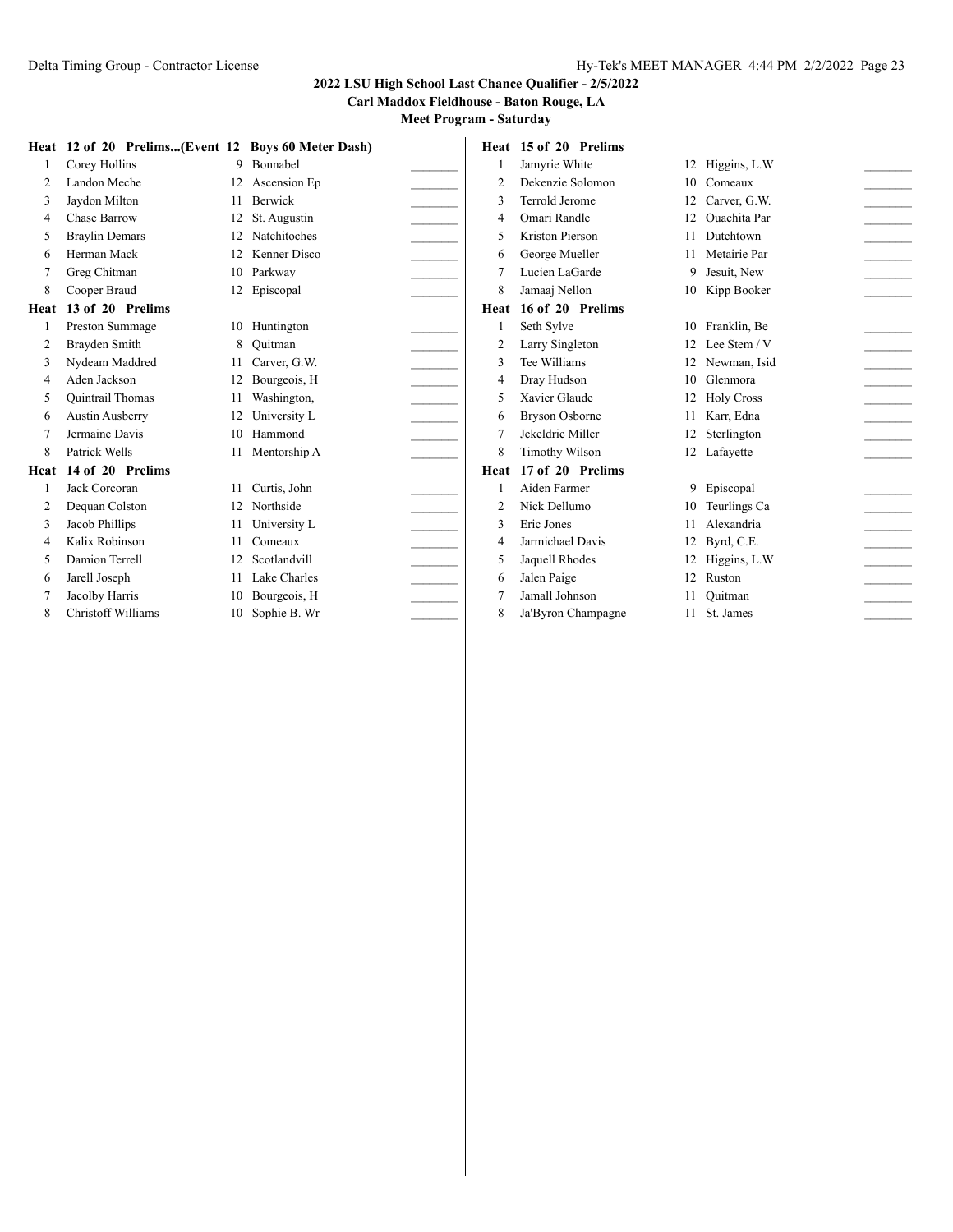**Carl Maddox Fieldhouse - Baton Rouge, LA**

**Meet Program - Saturday**

|                | Heat 18 of 20 Prelims(Event 12 Boys 60 Meter Dash) |                 |                     |                |                               |                   |    |                         |                  |
|----------------|----------------------------------------------------|-----------------|---------------------|----------------|-------------------------------|-------------------|----|-------------------------|------------------|
|                | Paul Jones                                         |                 | 9 King, Grace       |                | Event 13 Girls 400 Meter Dash |                   |    |                         |                  |
| $\overline{2}$ | Dionte Freeman                                     | 11              | Lacassine           |                | <b>HEATS AGAINST TIME</b>     |                   |    |                         |                  |
| 3              | Corbin Gann                                        |                 | <b>West Monroe</b>  |                | <b>FH Composite:</b>          | 2000<br>55.93     |    | <b>Christie Fairley</b> |                  |
| 4              | <b>Tyler Poland</b>                                | 12              | Byrd, C.E.          |                | MEET:                         | 56.18<br>2/6/2016 |    | Janie O'Connor          |                  |
| 5              | Dameon McCloud                                     | 10              | McDonogh #35        |                | Lane Name                     |                   |    | <b>Yr School</b>        | <b>Seed Time</b> |
| 6              | <b>Terry Simmons</b>                               | 12              | Sophie B. Wr        |                | Section 1 of 20 Finals        |                   |    |                         |                  |
|                | <b>Tyrek Stewart</b>                               | 12              | Hammond             |                | Layden Jack                   |                   |    | 10 Scotlandvill         |                  |
| 8              | Christian Jones                                    | 11              | Oakdale             | $\overline{2}$ | Laila Jackson                 |                   |    | 12 Higgins, L.W         |                  |
| Heat           | 19 of 20 Prelims                                   |                 |                     | 3              | Javla Mason                   |                   |    | Lake Charles            |                  |
|                | <b>Christian Thomas</b>                            |                 | 12 Parkway          | $\overline{4}$ | Makeriah Harris               |                   | 10 | Scotlandvill            |                  |
| 2              | Kendol Jones                                       |                 | 9 North DeSoto      | 5              | Jada Williams                 |                   | 12 | Ruston                  |                  |
| 3              | <b>Brett Bearb</b>                                 | 12 <sub>1</sub> | Berwick             | 6              | Bryanna Craig                 |                   | 12 | Ruston                  |                  |
| 4              | Alavan Sam                                         | 11              | Hahnville           |                | Section 2 of 20 Finals        |                   |    |                         |                  |
| 5              | Jayveon Haynes                                     | 11              | Woodlawn, Ba        |                | Jaala Thymes                  |                   | 11 | Zachary                 |                  |
| 6              | <b>Austin Willis</b>                               | 12              | <b>Ouachita</b> Par | $\overline{2}$ | Najah Gibson                  |                   | 12 | Curtis, John            |                  |
| 7              | Herman Pride III                                   | 11              | <b>Baton Rouge</b>  | 3              | Breanna Becerra               |                   | 12 | St. Thomas A            |                  |
| 8              | Jeremiah Nwajei                                    | 12              | <b>Baton Rouge</b>  | 4              | London Parker                 |                   | 10 | Curtis, John            |                  |
| Heat           | 20 of 20 Prelims                                   |                 |                     | 5              | Paris Auzenne                 |                   | 12 | <b>Baton Rouge</b>      |                  |
|                | Dutton Dieterich                                   | 12 <sub>1</sub> | Oakdale             | 6              | Quincy Simon                  |                   |    | 11 Northside            |                  |
| 2              | Ja'lyn Payne                                       | 10              | Tioga               |                | Section 3 of 20 Finals        |                   |    |                         |                  |
| 3              | Malik Smith                                        | 12              | Curtis, John        |                | <b>Breana Quinney</b>         |                   | 11 | Alexandria              |                  |
| 4              | Keilan Sherman                                     | 10              | Madison Prep        | $\overline{2}$ | Alexis Esteves                |                   | 12 | Easton, Warr            |                  |
| 5              | armani cargo                                       | 10              | Ehret, John         | 3              | Jomiracle Garner              |                   | 10 | Washington,             |                  |
| 6              | Ronald Payne                                       |                 | McDonogh#35         | 4              | Aaryona Kinchen               |                   | 10 | <b>Baton Rouge</b>      |                  |
|                | Mandell Blackstone                                 | 11              | Franklin, Be        | 5              | Ja'Myia Woodall               |                   | 11 | Zachary                 |                  |
| 8              | Lance Richardson                                   | 10              | McMain, Elea        | 6              | Kenzie Touchet                |                   | 11 | St. Louis               |                  |
|                |                                                    |                 |                     |                | Section 4 of 20 Finals        |                   |    |                         |                  |
|                |                                                    |                 |                     |                | Reese Johnson                 |                   | 10 | Mandeville              |                  |
|                |                                                    |                 |                     | $\overline{2}$ | Alise Revader                 |                   | 11 | West Jeffers            |                  |
|                |                                                    |                 |                     | 3              | Avden Breaux                  |                   |    | 10 Lafavette            |                  |

4 izayla harris 10 Doyline 5 Maya Smith 11 Washington, Aniyah Jackson 10 Captain Shre \_\_\_\_\_\_\_\_\_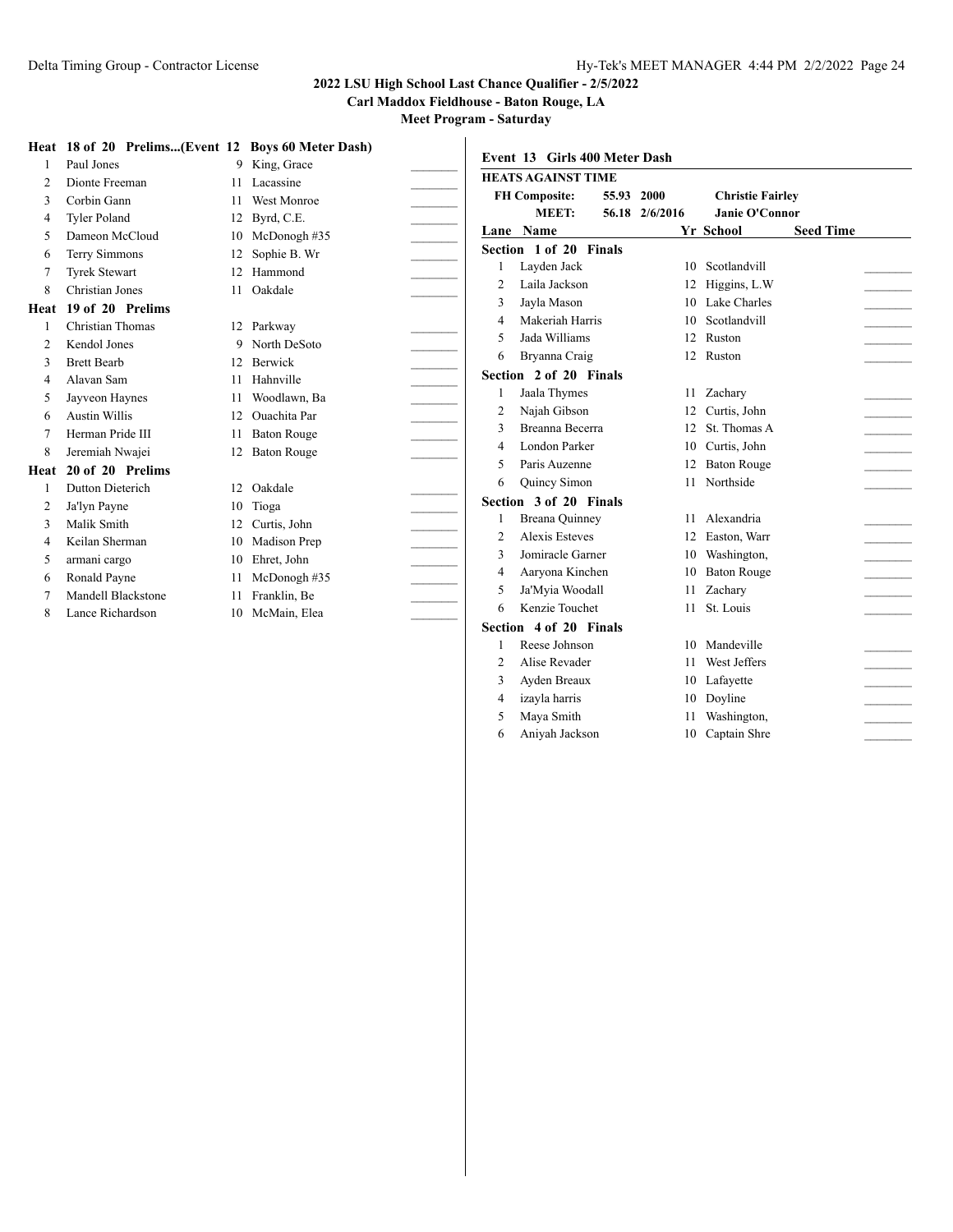**Carl Maddox Fieldhouse - Baton Rouge, LA**

|   | Section 5 of 20 Finals(Event 13 Girls 400 Meter Dash) |     |                 |                | Section 9 of 20 Finals      |     |                 |  |
|---|-------------------------------------------------------|-----|-----------------|----------------|-----------------------------|-----|-----------------|--|
|   | Hannah Boullion                                       |     | 9 St. Louis     |                | Sidney Wright               |     | 10 Albany       |  |
| 2 | Brea Baca-White                                       |     | 12 Hathaway     | $\overline{2}$ | Anila Green                 |     | 11 Karr, Edna   |  |
| 3 | Brashanna Charles                                     |     | 10 Lafavette    | 3              | <b>Beatrice Bartholomew</b> | 11  | Cabrini         |  |
| 4 | Danaisha George                                       | 12  | Northside       | 4              | Ivie Mashia                 | 10  | Destrehan       |  |
| 5 | Sydney Johnson                                        | 12  | East Ascensi    | 5              | Peyton Marks                |     | 11 Mt. Carmel   |  |
| 6 | Kaylie Anderson                                       | 12  | Lafayette Ch    | 6              | Aubrey Hoyt                 | 10  | Albany          |  |
|   | Section 6 of 20 Finals                                |     |                 |                | Section 10 of 20 Finals     |     |                 |  |
|   | Jennifer Tran                                         | 10  | Ehret, John     |                | Mallory Swint               |     | 9 Byrd, C.E.    |  |
| 2 | Cydney Mcknight                                       |     | Mentorship A    |                | Sarah Christopher           |     | 12 Franklin, Be |  |
| 3 | Janeisha Collins                                      | 12  | Northwest       | 3              | Olivia Stant                | 12. | Mt. Carmel      |  |
|   | Diamond Shorty                                        | 11  | East St. Joh    | 4              | Brooke Hogan                | 10  | Mandeville      |  |
| 5 | Nicole Flowers                                        | 12  | Byrd, C.E.      | 5              | Mae Mae Landry              | 11  | Newman, Isid    |  |
| 6 | Ariana Moody                                          |     | Lusher Chart    | 6              | Lily Nolan                  | 12  | D'Arbonne Wo    |  |
|   | Section 7 of 20 Finals                                |     |                 |                | Section 11 of 20 Finals     |     |                 |  |
|   | Emily Williams                                        | 10. | D'Arbonne Wo    |                | Harmone Smith               | 10  | Washington-M    |  |
|   | Ya'mani Allen                                         |     | 10 Lake Charles | 2              | Elektra Leday               | 10  | Washington-M    |  |
|   | Ava Dunn                                              | 12  | St. Joseph's    | 3              | Hannah Gabbett              | 10  | Northshore      |  |
| 4 | Tianna Haten                                          | 10  | Carver, G.W.    | 4              | Grace Robvais               | 11  | Dunham          |  |
|   | Marissa Porter                                        | 12  | Covington       | 5              | Camryn Clayton              |     | 9 Brusly        |  |
| 6 | laila Johnson                                         | 10  | Karr, Edna      | 6              | Samara Watson               |     | 11 Mentorship A |  |
|   | Section 8 of 20 Finals                                |     |                 |                | Section 12 of 20 Finals     |     |                 |  |
|   | Mary Johnson                                          | 10. | Lacassine       |                | Jermiry Kendrick            | 11  | Slidell         |  |
| 2 | Remi Pierre                                           |     | 10 Northwest    | 2              | Amaya Johnson               | 12  | Mansfield       |  |
| 3 | <b>Madison Bailey</b>                                 |     | 9 Hahnville     | 3              | C'Ira Hulbert               | 10  | Cabrini         |  |
| 4 | Reagan Deterville                                     |     | Franklin, Be    | 4              | Taylor Hankton              | 9   | Broadmoor       |  |
| 5 | Chloe Maiden                                          |     | Dominican       | 5              | Grace Brown                 | 9   | Alexandria      |  |
| 6 | Kate Corcoran                                         | 12  | Metairie Par    | 6              | Olivia Boyd                 |     | 12 Sacred Heart |  |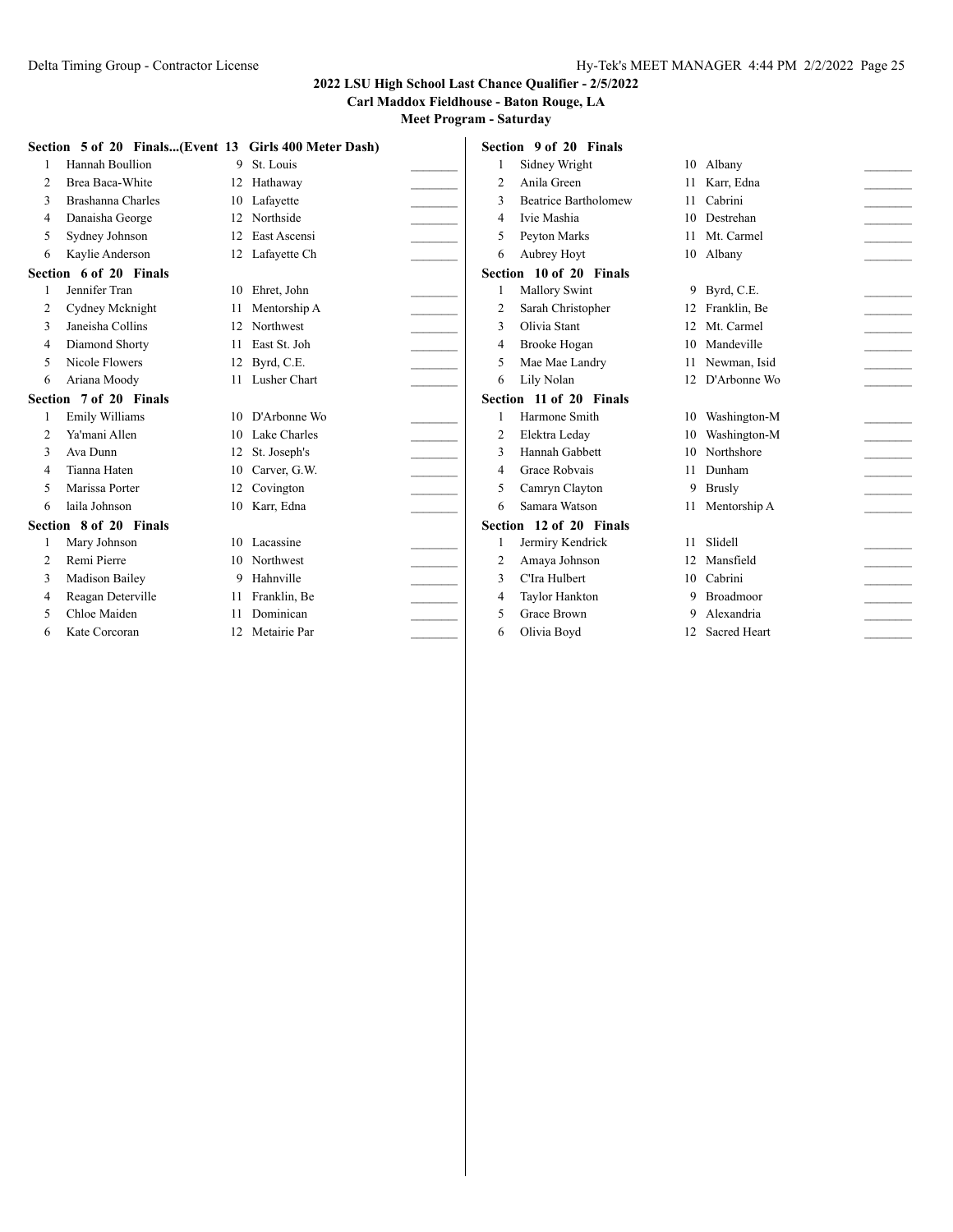**Carl Maddox Fieldhouse - Baton Rouge, LA**

|                | Section 13 of 20 Finals(Event 13 Girls 400 Meter Dash) |                 |                 |                | Section 17 of 20 Finals |    |                 |  |
|----------------|--------------------------------------------------------|-----------------|-----------------|----------------|-------------------------|----|-----------------|--|
|                | Madison Champagne                                      | 12              | Highland Bap    |                | Alasca Wilson           |    | 12 Lee Stem / V |  |
| 2              | Madison Jones                                          | 12 <sub>1</sub> | Mansfield       | $\overline{2}$ | Zakiya Dorsey           |    | 10 Lee Stem / V |  |
| 3              | Tarajah Horn                                           | 9               | Carver, G.W.    | $\mathbf{3}$   | Kaila Bradford          | 12 | Easton, Warr    |  |
| 4              | Ella Laborde                                           | 10              | Christ Episc    | 4              | Dyan Cole               | 11 | Sophie B. Wr    |  |
| 5              | Kaitlyn Woods                                          | 12              | <b>Brusly</b>   | 5              | Kylee Cross             | 9  | Buckeye         |  |
| 6              | Matti Prince                                           |                 | Sulphur         | 6              | JaNiya Mouton           |    | 10 Westgate     |  |
|                | Section 14 of 20 Finals                                |                 |                 |                | Section 18 of 20 Finals |    |                 |  |
|                | Ziairi Adams                                           | 10.             | Terrebonne      |                | <b>Amvrie Ventress</b>  |    | 9 Acadiana      |  |
| $\overline{2}$ | Lane Pite                                              | 9               | Terrebonne      | $\overline{2}$ | Ma'Kiya Mitchell        | 10 | Woodlawn, Sh    |  |
| 3              | Samarah Hayes                                          | 10              | Madison Prep    | 3              | Takiyah Xnai Landry     |    | 9 Ehret, John   |  |
| 4              | Betchina Amy                                           | 11              | Westminster     | $\overline{4}$ | Jayla Cummings          | 9  | Sophie B. Wr    |  |
| 5              | Conijha Mosley                                         | 11              | Northshore      | 5              | La'Kiaya Lofton         | 9  | Woodlawn, Sh    |  |
| 6              | Amaya Edmonds                                          | 9               | Madison Prep    | 6              | Kaylen Daniels          |    | 9 Westgate      |  |
|                | Section 15 of 20 Finals                                |                 |                 |                | Section 19 of 20 Finals |    |                 |  |
|                | Sarah West                                             |                 | 11 Ascension Ep |                | Gabriella Lopez         |    | 10 Covington    |  |
| 2              | Zaniya Broadway                                        | 11              | Huntington      | $\overline{2}$ | <b>Tiarra Brown</b>     |    | Huntington      |  |
| 3              | Makatelyn Graham                                       | 10              | North DeSoto    | 3              | Ashlynn Fitter          | 12 | Berwick         |  |
| 4              | Courtney Smith                                         |                 | Denham Sprin    | 4              | Earya Young             |    | Kipp Booker     |  |
| 5              | Pauliqua Landry                                        | 11              | New Iberia      | 5              | Isabella Williams       | 12 | Cox, Helen      |  |
| 6              | Irlan Smith                                            |                 | 11 Bourgeois, H | 6              | Destiny Gary            |    | 9 West Jeffers  |  |
|                | Section 16 of 20 Finals                                |                 |                 |                | Section 20 of 20 Finals |    |                 |  |
|                | Kynzlie Singleton                                      | 9               | Lacassine       |                |                         |    |                 |  |
|                | Mandy Belgard                                          | 9               | Buckeve         | $\overline{2}$ | Kaylyn Jackson          |    | 10 Airline      |  |
|                | Madison Thornton                                       | 10              | North DeSoto    | 3              | Kamyrie George          | 11 | Acadiana        |  |
| 4              | Lauryn Lewis                                           | 10              | Denham Sprin    | 4              | Katrina Mcghee          | 11 | Bonnabel        |  |
| 5              | Ashley Graziano                                        | 11              | St. Thomas A    | 5              | Jashyra Thomas          |    | 11 Lutcher      |  |
| 6              | Zamiyah Kitchen                                        | 10              | Airline         | 6              | Niliyah Jiles           |    | 9 Broadmoor     |  |
|                |                                                        |                 |                 |                |                         |    |                 |  |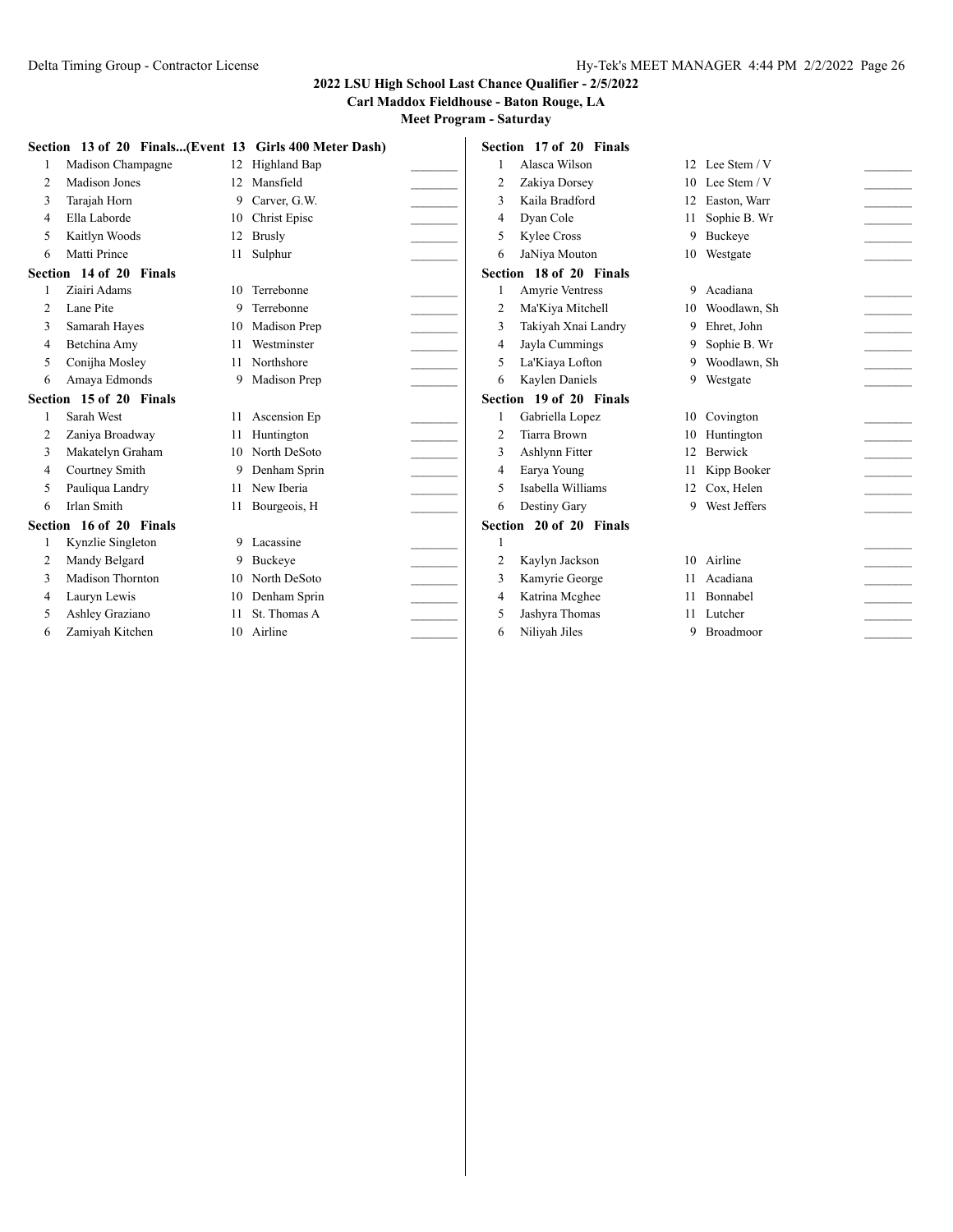**Carl Maddox Fieldhouse - Baton Rouge, LA**

|                | <b>HEATS AGAINST TIME</b> |       |          |                       |                  |  |
|----------------|---------------------------|-------|----------|-----------------------|------------------|--|
|                | <b>FH Composite:</b>      | 48.15 | 2001     | <b>Ashton Collins</b> |                  |  |
|                | MEET:                     | 48.44 | 2/4/2017 | <b>Darius Davis</b>   |                  |  |
| Lane           | Name                      |       |          | Yr School             | <b>Seed Time</b> |  |
|                | Section 1 of 25 Finals    |       |          |                       |                  |  |
| 1              | Tray'Quan Francis         |       | 12       | Westgate              |                  |  |
| $\overline{c}$ | Marquez Stevenson         |       | 11       | Captain Shre          |                  |  |
| 3              | Santana Richardson        |       | 12       | Kipp Booker           |                  |  |
| 4              | <b>Braylin Demars</b>     |       | 12       | Natchitoches          |                  |  |
| 5              | Gabriel Byrd              |       | 12       | St. Augustin          |                  |  |
| 6              | Zander Dunbar             |       | 12       | St. Augustin          |                  |  |
|                | Section 2 of 25 Finals    |       |          |                       |                  |  |
| 1              | <b>Tyrus Morris</b>       |       | 11       | McDonogh #35          |                  |  |
| $\overline{c}$ | Carsen McPherson          |       | 12       | Ruston                |                  |  |
| 3              | <b>Brady Beason</b>       |       | 12       | Ruston                |                  |  |
| 4              | Mekhi Boutte              |       | 11       | Westgate              |                  |  |
| 5              | <b>Wallace Foster</b>     |       | 10       | Easton, Warr          |                  |  |
| 6              | King Taylor               |       | 11       | Curtis, John          |                  |  |
|                | Section 3 of 25 Finals    |       |          |                       |                  |  |
| 1              | Landon Meche              |       | 12       | Ascension Ep          |                  |  |
| $\overline{c}$ | Hezekiah Dantlzer         |       | 10       | Madison Prep          |                  |  |
| 3              | Jarell Joseph             |       | 11       | Lake Charles          |                  |  |
| 4              | Jeffrey Jones             |       |          | 12 Easton, Warr       |                  |  |
| 5              | <b>Terry Simmons</b>      |       | 12       | Sophie B. Wr          |                  |  |
| 6              | Jarworski Joseph          |       | 12       | Highland Bap          |                  |  |
|                | Section 4 of 25 Finals    |       |          |                       |                  |  |
| 1              | Allen Starks              |       | 12       | East Ascensi          |                  |  |
| $\overline{c}$ | Jordan Winder             |       | 12       | Sophie B. Wr          |                  |  |
| 3              | Dominick Baptiste         |       | 12       | Scotlandvill          |                  |  |
| 4              | Mason Edwards             |       | 12       | Denham Sprin          |                  |  |
| 5              | D'Corian Cavalier         |       | 12       | Scotlandvill          |                  |  |
| 6              | Imani Coleman             |       | 11       | West Felicia          |                  |  |

| Section 5 of 25 Finals |  |  |  |
|------------------------|--|--|--|
|------------------------|--|--|--|

| 1              | <b>Britton LeBlanc</b> | 12 | Catholic, Ba        |  |
|----------------|------------------------|----|---------------------|--|
| $\overline{2}$ | Carlos Freeman         | 10 | Madison Prep        |  |
| 3              | Nehemiah Albert        | 12 | Northwest           |  |
| $\overline{4}$ | Christopher Gravois    | 12 | White, E.D.         |  |
| 5              | Henri Ransefore        | 12 | Mandeville          |  |
| 6              | <b>Winston DeCuir</b>  | 10 | Catholic, Ba        |  |
|                | Section 6 of 25 Finals |    |                     |  |
| 1              | Kevin Thomas           | 12 | Lake Charles        |  |
| $\overline{2}$ | Corey Lambert          | 12 | <b>Brother Mart</b> |  |
| 3              | <b>Emery Taylor</b>    | 12 | Lafayette           |  |
| 4              | JuJuan Johnson         | 10 | Lafayette Ch        |  |
| 5              | Savon Jefferson        | 11 | Carver, G.W.        |  |
| 6              | Santana Price          | 10 | McDonogh #35        |  |
|                | Section 7 of 25 Finals |    |                     |  |
| 1              | Ethan Aucoin           | 11 | Northwest           |  |
| $\overline{2}$ | Mathews Collins        | 10 | East Ascensi        |  |
| 3              | <b>Elliott Cochran</b> | 12 | Byrd, C.E.          |  |
| $\overline{4}$ | <b>Austin Tatum</b>    | 11 | <b>Brother Mart</b> |  |
| 5              | Divante Williams       | 12 | Terrebonne          |  |
| 6              | <b>Omarion Frank</b>   | 11 | Ville Platte        |  |
|                | Section 8 of 25 Finals |    |                     |  |
| 1              | <b>Tramell Colvin</b>  | 10 | Sterlington         |  |
| $\overline{c}$ | Jeremiah Lewis         | 11 | Denham Sprin        |  |
| 3              | Glenn Chevis Jr.       | 12 | Thomas Jeffe        |  |
| 4              | Kai Lavingne           | 11 | Northshore          |  |
| 5              | Alex Martin            | 12 | Dutchtown           |  |
| 6              | Jaquell Rhodes         | 12 | Higgins, L.W        |  |
|                |                        |    |                     |  |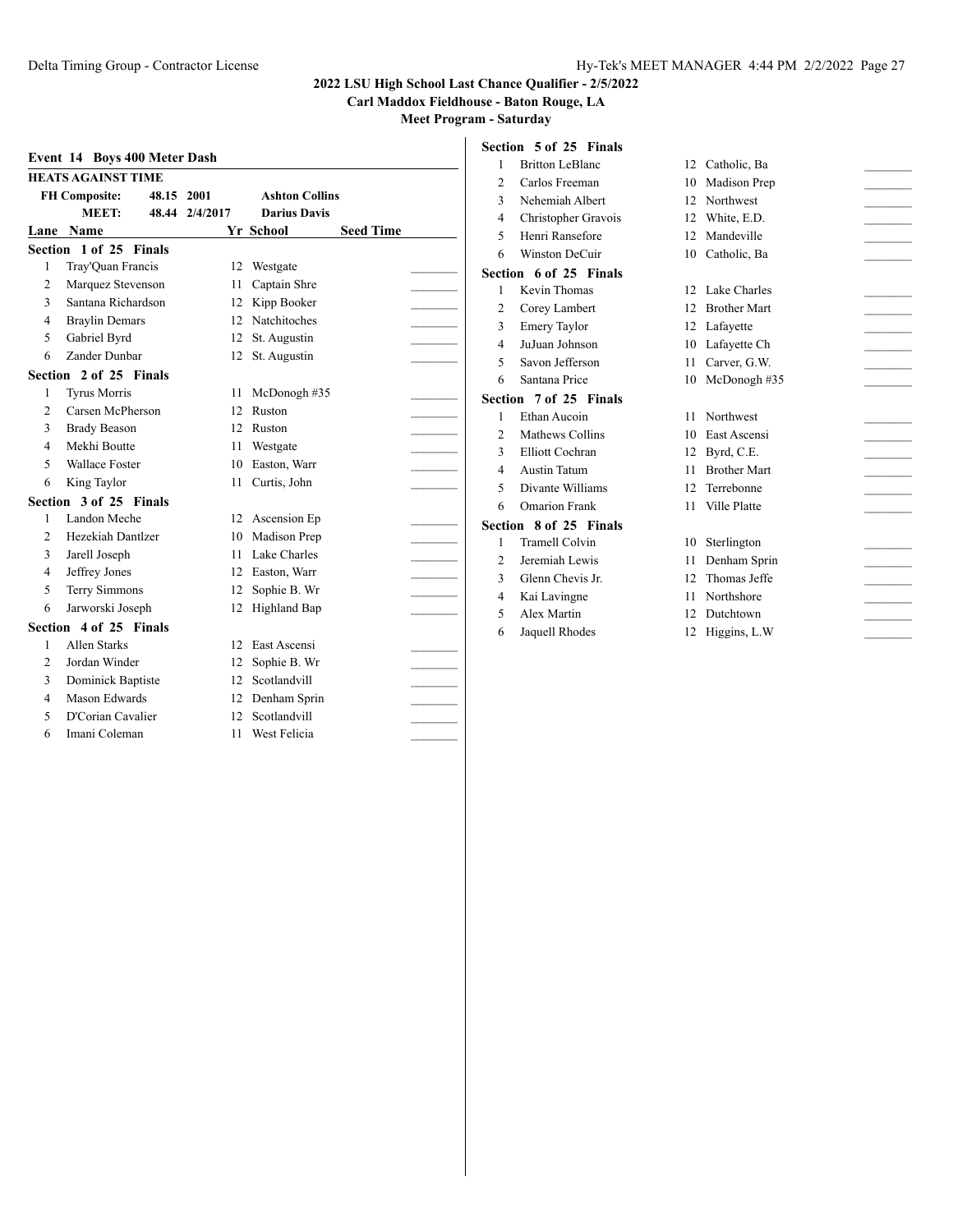**Carl Maddox Fieldhouse - Baton Rouge, LA**

|                | Section 9 of 25 Finals(Event 14 Boys 400 Meter Dash) |                 |                     |                | Section 13 of 25 Finals |     |                 |  |
|----------------|------------------------------------------------------|-----------------|---------------------|----------------|-------------------------|-----|-----------------|--|
|                | Darnell O'Quinn                                      |                 | 10 Cox, Helen       |                | Nolan McClain           |     | 11 Albany       |  |
| $\overline{2}$ | Walker Forsyth                                       | 12              | Barbe               | $\overline{2}$ | Cornelius Bartholemew   | 12  | Cox, Helen      |  |
| 3              | Jeremiah Lee                                         | 12              | Hahnville           | 3              | Marcus Clark            |     | Kenner Disco    |  |
| 4              | Joshua Payne                                         | 12              | <b>Holy Cross</b>   | 4              | <b>Jason Barnes</b>     | 12  | University L    |  |
| 5              | Jarmichael Davis                                     | 12              | Byrd, C.E.          | 5              | Jeremy Geary            | 11  | Karr, Edna      |  |
| 6              | <b>Rashad Davis</b>                                  |                 | Leesville           | 6              | Copeland Schwinn        | 11  | Midland         |  |
|                | Section 10 of 25 Finals                              |                 |                     |                | Section 14 of 25 Finals |     |                 |  |
|                | Gage Bearden                                         | 12              | Rosepine            |                | Aiden Williams          |     | 9 Holy Cross    |  |
| $\mathfrak{D}$ | Johnnie Ellis II                                     | 12              | <b>Baton Rouge</b>  | $\overline{2}$ | Karlon Olinde           |     | Woodlawn, Ba    |  |
| 3              | Alijah Herert                                        | 10              | <b>East Jeffers</b> | 3              | Jordan Adams            | 12  | Bourgeois, H    |  |
| 4              | Calvin Collier                                       |                 | Central, Bat        | 4              | Connor LaCOur           |     | 9 Jesuit, New   |  |
| 5              | Tyler Heil                                           | 12              | Central, Bat        | 5              | Javonte Howard          |     | 10 Lafayette    |  |
| 6              | Carsen Manuel                                        | 12              | University L        | 6              | Robert Louviere         |     | 10 Lusher Chart |  |
|                | Section 11 of 25 Finals                              |                 |                     |                | Section 15 of 25 Finals |     |                 |  |
|                | Antoine Taylor                                       | 9.              | Albany              |                | Christopher Williams    |     | 10 Zachary      |  |
|                | Jaylon Bundage                                       | 10              | Carver, G.W.        | 2              | Wilbert Kemp            | 12  | <b>Belaire</b>  |  |
| 3              | <b>Ouen'braylon Dunn</b>                             | 11              | <b>East Felicia</b> | 3              | Gavin Bankston          | 12. | St. Thomas A    |  |
| 4              | Kedarious Terrell                                    | 12              | Mansfield           | 4              | Jackson Jeansonne       |     | 11 Archbishop R |  |
| 5              | armani cargo                                         | 10              | Ehret, John         | 5              | Cameron Soirez          |     | 9 Erath         |  |
| 6              | Taj Jackson                                          | 9               | Leesville           | 6              | Hayden Sonier           |     | 10 Terrebonne   |  |
|                | Section 12 of 25 Finals                              |                 |                     |                | Section 16 of 25 Finals |     |                 |  |
|                | Matais Willis                                        | 12 <sub>1</sub> | Quachita Par        |                | Christian Thomas        |     | 12 Parkway      |  |
| 2              | Andrew Nolan                                         | 12              | Archbishop R        | 2              | Kye Lehr                | 11  | Airline         |  |
|                | <b>Thomas Baker</b>                                  |                 | Northshore          | 3              | Evan Virdure            |     | Destrehan       |  |
| 4              | Corbin Gann                                          | 11              | <b>West Monroe</b>  | 4              | Jason Blackwell         | 10  | Alexandria      |  |
| 5              | Paul Facione                                         |                 | Curtis, John        | $\overline{2}$ | Joshua Marie            | 11  | Alexandria      |  |
| 6              | Jeremiah Jones                                       | 12              | Karr, Edna          | 6              | Jermaine Davis          |     | 10 Hammond      |  |
|                |                                                      |                 |                     |                |                         |     |                 |  |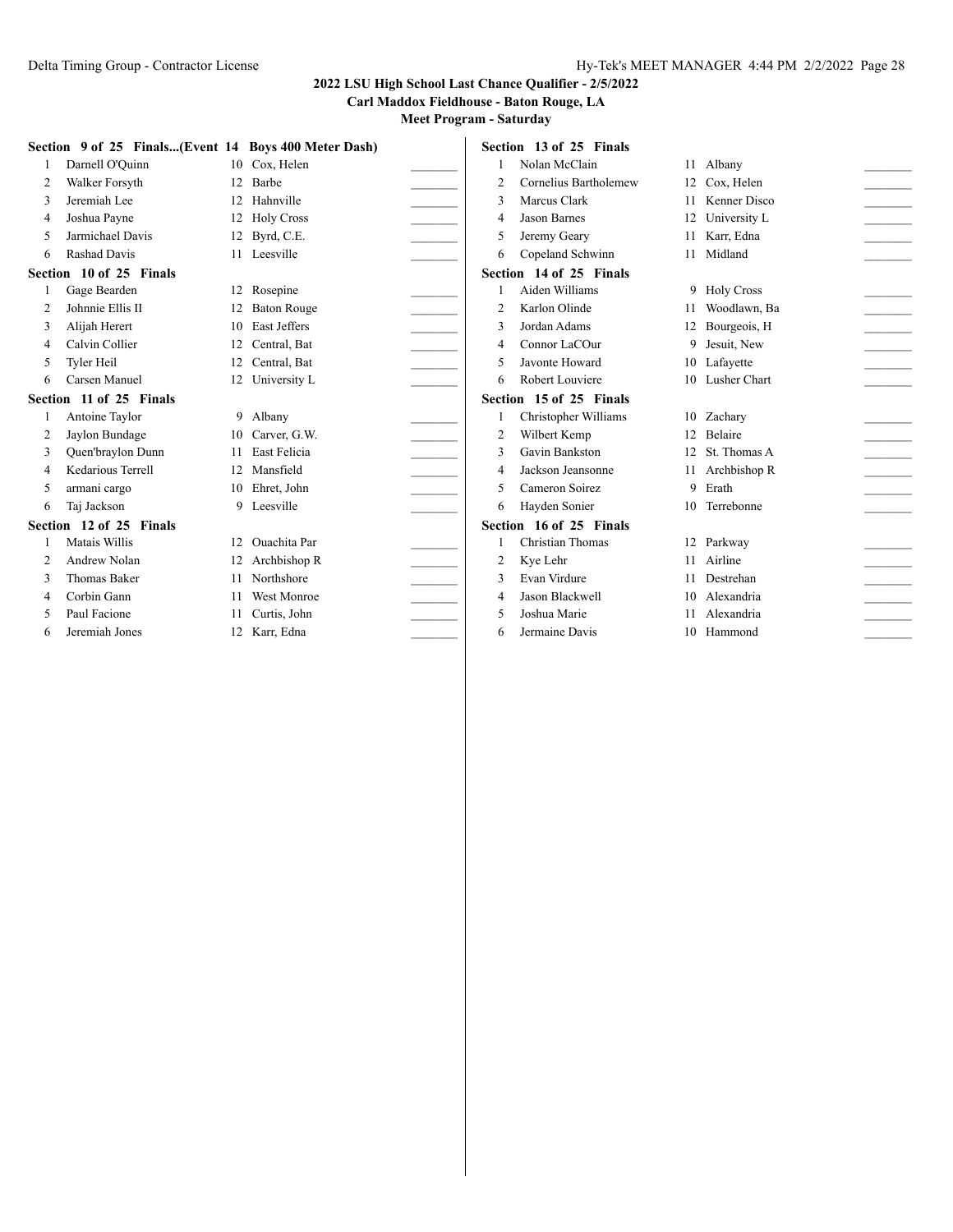**Carl Maddox Fieldhouse - Baton Rouge, LA**

|   | Section 17 of 25 Finals(Event 14 Boys 400 Meter Dash) |    |                     |                | Section 21 of 25 Finals |    |                 |  |
|---|-------------------------------------------------------|----|---------------------|----------------|-------------------------|----|-----------------|--|
|   | Keegan Cox                                            | 11 | Kenner Disco        |                | Kyle Turner             |    | 10 St. Louis    |  |
|   | Jonathan Hopkins                                      | 11 | Sulphur             | 2              | Samuel Schieffelin      | 10 | St. Martin's    |  |
|   | Jose Guerra                                           | 11 | Central Lafo        | 3              | Dustin Lasseigne        |    | 7 ARCA          |  |
|   | Jonathon Lewis                                        | 11 | North DeSoto        | 4              | <b>Brent Lark</b>       |    | 10 Sterlington  |  |
|   | David Johnson                                         | 9  | <b>East Jeffers</b> | 5              | Anthony Walker          |    | 9 Northlake Ch  |  |
| 6 | Lake Bates                                            | 10 | North DeSoto        | 6              | <b>Thomas Gross</b>     |    | 10 McMain, Elea |  |
|   | Section 18 of 25 Finals                               |    |                     |                | Section 22 of 25 Finals |    |                 |  |
|   | Caleb Glass                                           | 9. | Quachita Par        |                | <b>Braxton Hebert</b>   |    | 12 Cecilia      |  |
|   | Hunter Miller                                         | 11 | Metairie Par        | $\overline{2}$ | Siris Scott             | 12 | McMain, Elea    |  |
|   | Jamyrie White                                         | 12 | Higgins, L.W        | 3              | Patrick Wells           |    | Mentorship A    |  |
|   | Avery Morgan                                          |    | Vandebilt Ca        | 4              | Sam Danzig              |    | Metairie Par    |  |
|   | Nyron Johnson                                         | 12 | <b>East Felicia</b> | 5              | <b>Tyrek Stewart</b>    | 12 | Hammond         |  |
| 6 | Cameron Johnson                                       | 11 | Belaire             | 6              | Aiden Pineda            |    | 8 ARCA          |  |
|   | Section 19 of 25 Finals                               |    |                     |                | Section 23 of 25 Finals |    |                 |  |
|   | Willis Jenkins                                        | 12 | Franklin            |                | Jakobe Allen            |    | 12 Lee Stem / V |  |
| 2 | Seth Archangel                                        | 12 | Franklin            | 2              | Trenton McKay           |    | 12 Buckeye      |  |
|   | JaQuaylin Doyle                                       | 12 | Washington,         |                | Michael Agent           |    | 9 Covington     |  |
|   | Daxton Chavez                                         | 11 | Airline             | 4              | Luke Voelkel            | 9  | Northlake Ch    |  |
|   | Mason Mack                                            | 11 | Zachary             | 5              | Frank Williams          |    | 11 Kipp Booker  |  |
| 6 | D'Coreyon Caldwell                                    |    | 10 Washington,      | 6              | Lazaro Cruz             |    | 12 Bonnabel     |  |
|   | Section 20 of 25 Finals                               |    |                     |                | Section 24 of 25 Finals |    |                 |  |
|   | Shawn Pender                                          | 11 | Glenmora            |                | <b>Blaize Serigny</b>   |    | 11 Covington    |  |
|   | Cole Adair                                            | 12 | Loyola Prep         | 2              | Kamar Lewis             |    | 11 Huntington   |  |
|   | Ross Primeaux                                         | 10 | Kaplan              | 3              | Lacedrick Hill          | 10 | Huntington      |  |
|   | Daniel Boggs                                          | 12 | Loyola Prep         | 4              | Ilan Simon              |    | 12 Lee Stem / V |  |
|   | <b>Tavon Anderson</b>                                 |    | Ville Platte        | 5              | Evan Anderson           |    | Archbishop S    |  |
| 6 | Peyton LeMaire                                        | 11 | Sulphur             | 6              | Ja'Byron Champagne      | 11 | St. James       |  |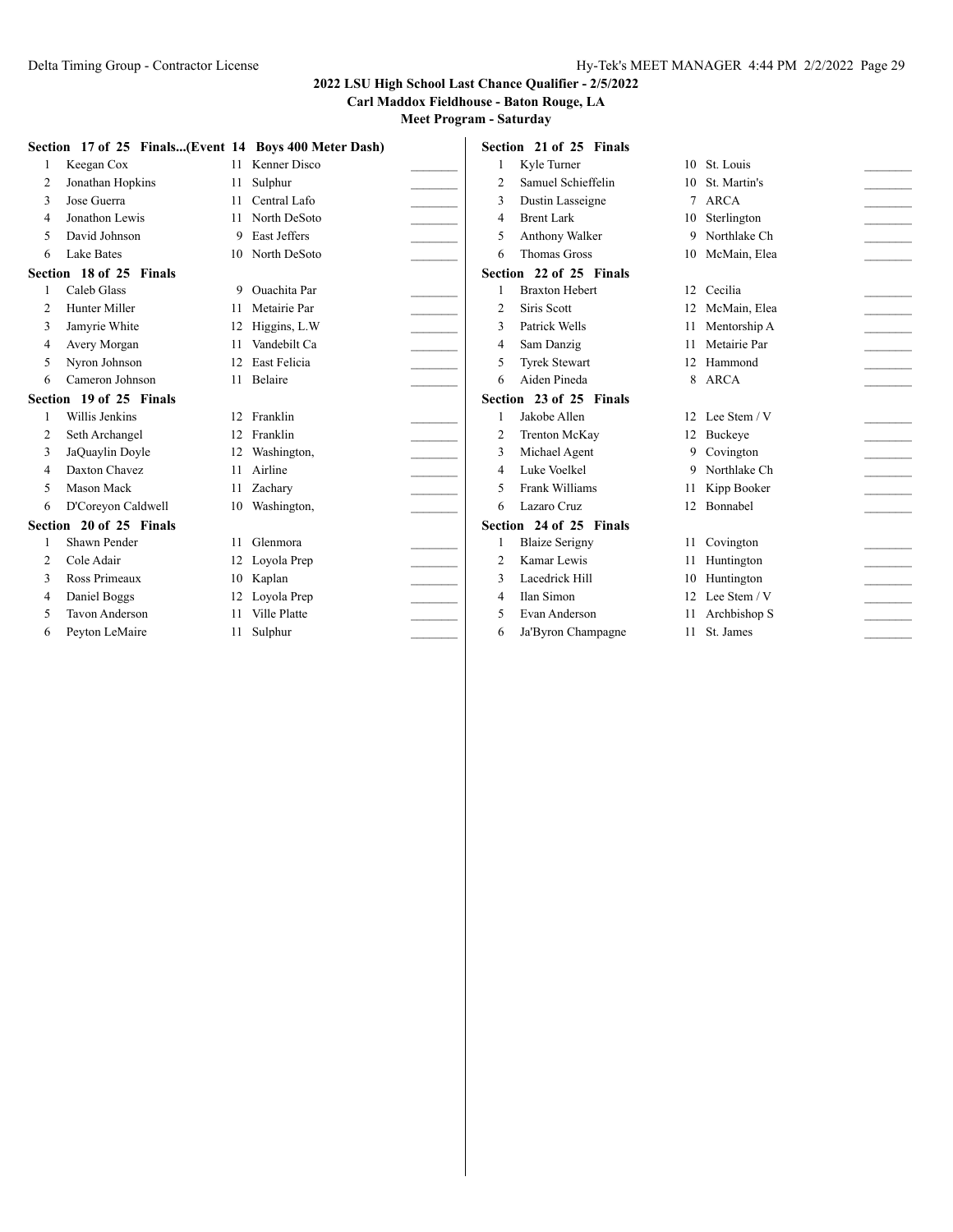**Carl Maddox Fieldhouse - Baton Rouge, LA**

|   | Section 25 of 25 Finals(Event 14 Boys 400 Meter Dash) |    |                 |    | Event 15 Girls 4x800 Meter Relay                |              |                     |                         |  |
|---|-------------------------------------------------------|----|-----------------|----|-------------------------------------------------|--------------|---------------------|-------------------------|--|
|   | David Johnson                                         |    | 8 Lacassine     |    | <b>HEATS AGAINST TIME</b>                       |              |                     |                         |  |
|   | Jordan Guillory                                       |    | 12 Archbishop S |    | <b>FH Composite:</b><br>9:35.29 2017            |              | <b>Lafayette HS</b> |                         |  |
| 3 | Dilland Danastasio                                    | 12 | Bonnabel        |    | G. jacquet, S. Minor, T. Stansbury, A. Primeaux |              |                     |                         |  |
| 4 | Edwin Portillo                                        | 11 | Destrehan       |    | <b>MEET:</b><br>9:35.29 2/4/2017                |              | Lafayette           |                         |  |
| 5 | Jayden Singleton                                      |    | 12 Cecilia      |    | G Jacquet, S Minor, T Stansbury, A Primeaux     |              |                     |                         |  |
| 6 | Lucas Corbello                                        |    | 9 Lacassine     |    | Lane Team                                       | Relay        |                     | <b>Seed Time</b>        |  |
|   |                                                       |    |                 |    | Section 1 of 3 Finals                           |              |                     |                         |  |
|   |                                                       |    |                 | 1  | St. Louis                                       | A            |                     |                         |  |
|   |                                                       |    |                 |    | 1) Mary-Claire Groves 11                        |              |                     | 2) Kendal Touchet 11    |  |
|   |                                                       |    |                 |    | 3) Mia Medlin 10                                |              | 4) Mollie Maze 11   |                         |  |
|   |                                                       |    |                 |    | 5) Sydney Guinn 9                               |              |                     | 6) Hannah Boullion 9    |  |
|   |                                                       |    |                 |    | 7) Elizabeth Buttross 9                         |              |                     | 8) Kassidy Richard 11   |  |
|   |                                                       |    |                 | 2  | Lafayette                                       | A            |                     |                         |  |
|   |                                                       |    |                 |    | 1) Amber Broussard 9                            |              | 2) Faith Chauvin 11 |                         |  |
|   |                                                       |    |                 |    | 3) Chloe Leblanc 11                             |              |                     | 4) Madison Lightfoot 11 |  |
|   |                                                       |    |                 |    | 5) Daija Bickham 12                             |              | 6) Keelei Dorsey 10 |                         |  |
|   |                                                       |    |                 | 3  | Byrd, C.E.                                      | А            |                     |                         |  |
|   |                                                       |    |                 |    | 1) Hudson Roberts 10                            |              | 2) Jenna Key 10     |                         |  |
|   |                                                       |    |                 |    | 3) Spencer Frierson 10                          |              | 4) Laila Wells 10   |                         |  |
|   |                                                       |    |                 | 4  | Ruston                                          | А            |                     |                         |  |
|   |                                                       |    |                 |    | 1) Lily Garrett 11                              |              | 2) Zoie Holstead 10 |                         |  |
|   |                                                       |    |                 |    | 3) Anna Naff 12                                 |              | 4) Sara Naff 9      |                         |  |
|   |                                                       |    |                 | 5  | 5) Sydney Owens 9<br>St. Joseph's               |              | 6) Parker Nations 9 |                         |  |
|   |                                                       |    |                 |    | 1) Amelia Cochran 12                            | А            |                     | 2) Maddie Gardiner 12   |  |
|   |                                                       |    |                 |    | 3) Emma Hendry 11                               |              | 4) Elise Jones 12   |                         |  |
|   |                                                       |    |                 |    | 5) Grace Rennhoff 10                            |              |                     | 6) Hannah Vaughan 10    |  |
|   |                                                       |    |                 | 6  | Mt. Carmel                                      | А            |                     |                         |  |
|   |                                                       |    |                 |    | 1) Lucy Quintana 8                              |              |                     | 2) Catalina Reichard 9  |  |
|   |                                                       |    |                 |    | 3) Katie Kliebert 11                            |              | 4) Teresa Cashen 11 |                         |  |
|   |                                                       |    |                 |    | 5) Riley Imbornone 11                           |              |                     | 6) Emma Meneses 11      |  |
|   |                                                       |    |                 | 7  | Episcopal                                       | А            |                     |                         |  |
|   |                                                       |    |                 |    | 1) Lucy Cramer 7                                |              |                     | 2) Margaret Harrell 11  |  |
|   |                                                       |    |                 |    | 3) Ivy Jiang 10                                 |              | 4) Analise Hyde 12  |                         |  |
|   |                                                       |    |                 |    | 5) Mia Pulliam 11                               |              | 6) Rebekah Reid 10  |                         |  |
|   |                                                       |    |                 | 8  | Rosepine<br>1) Sophia Jeffers 12                | A            |                     |                         |  |
|   |                                                       |    |                 |    | 3) Lexa Thompson 12                             |              | 2) Aubrey Holt 9    | 4) Alicia Kitchens 12   |  |
|   |                                                       |    |                 |    | 5) Allie Johnson 8                              |              | 6) Amaya Shine 9    |                         |  |
|   |                                                       |    |                 | 9  | Scotlandvill                                    | A            |                     |                         |  |
|   |                                                       |    |                 |    | 1) Karlise Davison 9                            |              | 2) Dezyer Wilford 9 |                         |  |
|   |                                                       |    |                 |    | 3) Keosha Pierce 12                             |              | 4) Layden Jack 10   |                         |  |
|   |                                                       |    |                 |    | 5) Tionna Harris 11                             |              |                     |                         |  |
|   |                                                       |    |                 | 10 | Dominican                                       | $\mathbf{A}$ |                     |                         |  |
|   |                                                       |    |                 |    | 1) Catherine Kernion 12                         |              |                     | 2) Amy Englehardt 12    |  |
|   |                                                       |    |                 |    | 3) Ella Pitisci 9                               |              |                     | 4) Mary Cate Garvey 10  |  |
|   |                                                       |    |                 |    | 5) Maggie Calix 11                              |              |                     |                         |  |
|   |                                                       |    |                 | 11 | Zachary                                         | A            |                     |                         |  |
|   |                                                       |    |                 |    | 1) Rylee Deignan 10<br>3) Kameron Roussell 10   |              |                     | 2) Katherine Robert 10  |  |
|   |                                                       |    |                 |    | 5) Deanna Anthony 10                            |              | 4) Alyssa Major 10  | 6) Hannah Bradford 10   |  |
|   |                                                       |    |                 |    |                                                 |              |                     |                         |  |
|   |                                                       |    |                 |    |                                                 |              |                     |                         |  |
|   |                                                       |    |                 |    |                                                 |              |                     |                         |  |
|   |                                                       |    |                 |    |                                                 |              |                     |                         |  |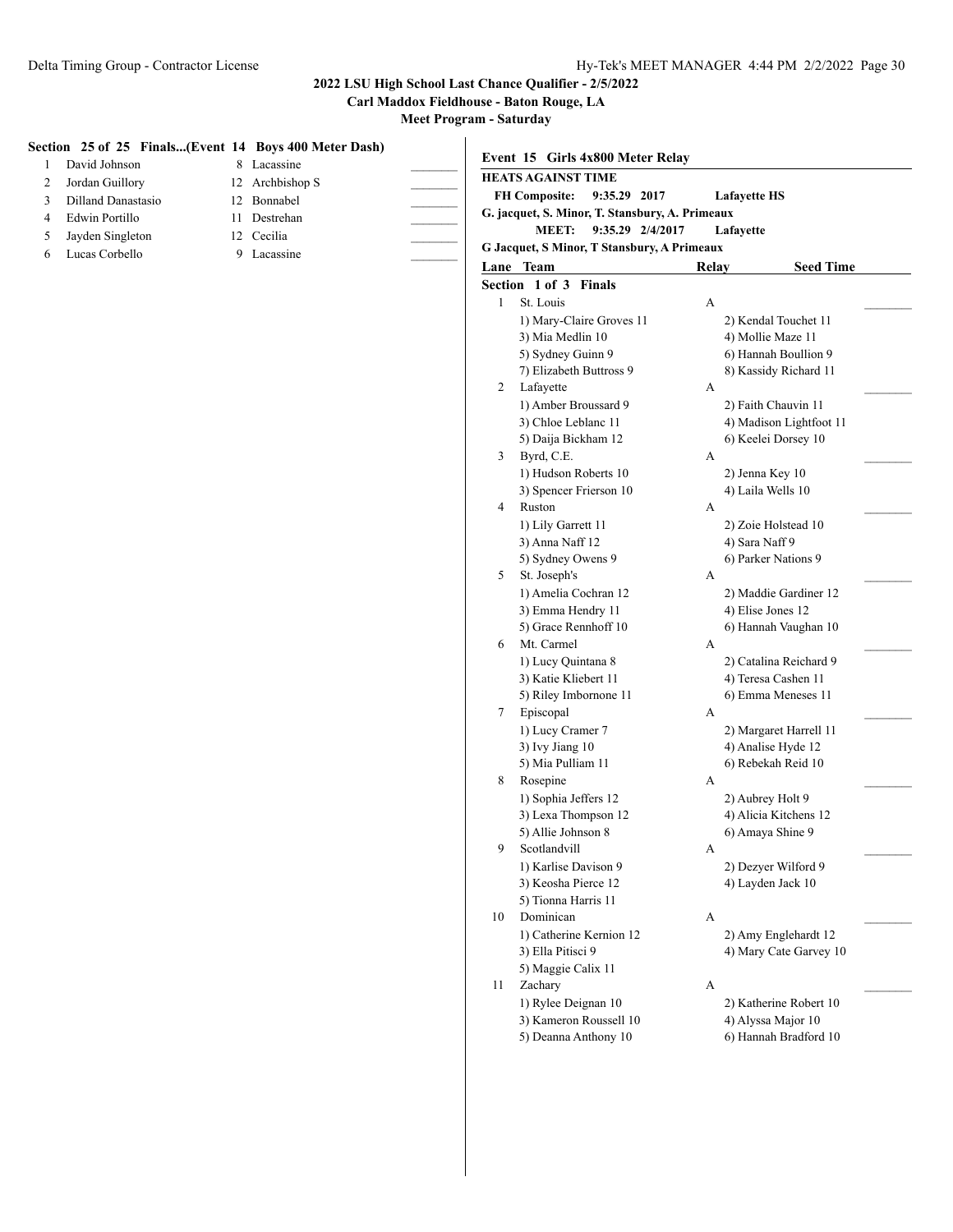### **Carl Maddox Fieldhouse - Baton Rouge, LA**

**Meet Program - Saturday**

#### **Section 2 of 3 Finals...(Event 15 Girls 4x800 Meter Relay)**

| non 2 of 3 Finals(Event 1 |  |
|---------------------------|--|
| Albany                    |  |
| 1) Morgan Crain 9         |  |
| 3) Cayden Boudreaux 10    |  |
| 5) Kayla Lanassa 11       |  |
| Curtis, John              |  |
| 1) Miley Percle 12        |  |
| 3) Zoe Chau 11            |  |
| 5) Janel Nixon 12         |  |
| <b>Highland Bap</b>       |  |
| 1) Lillian Nicholson 9    |  |
| 3) Emma Blissett 12       |  |
| Denham Sprin              |  |
| 1) Hannah Linebaugh 12    |  |
| 3) Lauryn Lewis 10        |  |
| 5) Allie Wilkes 10        |  |
| Loyola Prep               |  |
| 1) Erin Campbell 12       |  |
| 3) Aidan Heard 12         |  |
| Metairie Par              |  |
| 1) Mason Poole 12         |  |
| 3) Margo Thionville 11    |  |
| North DeSoto              |  |
| 1) Patience Edwards 11    |  |
| 3) Cara McDaniel 11       |  |
| West Ouachit              |  |
| 1) Siiri Streda 11        |  |
| 3) Emily Coker 12         |  |
| 5) Sierra Lowe 12         |  |
| St. Scholast              |  |
| 1) Sophie McHale 11       |  |
| 3) Maggie Oggs 11         |  |
| Dutchtown                 |  |
| 1) Phoebe Dunham 12       |  |
|                           |  |

11 Belle Chasse A 1) Mayleigh Boudreaux 11 2) Scarlett Dykes 10 3) Kateleigh Sauer 9 4) Emma Schubnel 10

1 Albany A \_\_\_\_\_\_\_\_\_ 2) Emma Fuller 11 4) Stormy Williams 9 6) Aubrey Hoyt 10 2 Curtis, John A \_\_\_\_\_\_\_\_\_ 2) Allison Lopez 10 4) Cassidy Buchanan 11 6) Leah Oddo 11 3 Highland Bap A \_\_\_\_\_\_\_\_\_ 2) Maegan Champagne 10 4) Madison Champagne 12 4 Denham Sprin A \_\_\_\_\_\_\_\_\_ 2) Laney Wilkes 12 4) Kayleigh Ellis 10 5 Loyola Prep A \_\_\_\_\_\_\_\_\_ 2) Bridget John 12 4) Emmaline Drummond 12 6 Metairie Par A \_\_\_\_\_\_\_\_\_ 2) Emmeline Moore 11 4) Kate Corcoran 12 7 North DeSoto A \_\_\_\_\_\_\_\_\_ 2) Macy Wiley 9 4) Ellie Simmons 9 8 West Ouachit A \_\_\_\_\_\_\_\_\_ 2) Sydni Zeilger 12 4) Courtney Hunter 10 6) Kate Wooley 11 9 St. Scholast A \_\_\_\_\_\_\_\_\_ 2) Elaine Oggs 8 4) Lucia Englehardt 8 10 Dutchtown A \_\_\_\_\_\_\_\_\_ 2) Peyton Carpenter 12 3) Riley Creel 12 4) Caroline Chapman 12

**Section 3 of 3 Finals** 1 Lacassine A \_\_\_\_\_\_\_\_\_ 1) Taylor Savoy 10 2) Londyn Gaspard 8 3) Kynzlie Singleton 9 4) Breanna Fontenot 11 5) Kassidi Mayo 8 2 East Ascensi A \_\_\_\_\_\_\_\_\_ 1) Miranda Vargas 9 2) Jordan Massey 9 3) Andrea Gutierrez 10 4) Hailly Benjamin 12 3 Northshore A 1) Alivia Buley 11 2) Meghan Martin 11 3) Kaitlyn Mendoza 10 4) Jamie Ruano 9 5) Hannah Gabbett 10 4 Parkway A 1) Emily Rogers 10 2) Laila Brimmer 10 3) Ariel Morrow 11 4) Lauren Taylor 9 5 Sacred Heart A 1) Olivia Boyd 12 2) Maria English 10 3) Leah Varisco 8 4) Katherine Benton 10 5) Juliet Boyd 10 6 University L A \_\_\_\_\_\_\_\_\_ 1) Caroline Cane 9 2) Meridith Cohn 9 3) Macy McCalip 10 4) Bylthe Eldered 12 5) Claire Herman 9 6) Audrey Bongiorni 9 7) Virginia Moore 11 7 St. Thomas A  $A$ 1) Breanna Becerra 12 2) Ashley Graziano 11 3) Emilia Lombardo 11 4) Jourdan St. Romain 12 5) Alexis Pitts 8 Houma Christ A \_\_\_\_\_\_\_\_\_ 1) Gracie Breaux 11 2) Kristy Zeng 11 3) Colette Benoit 12 4) Gabriella Delgado 10 5) Lily Boquet 11 6) Emily Voisin 12 9 Lake Charles A 1) Marley Augustus 9 2) Amari Sambolah 11 3) Donna Polidore 12 4) Alaysia Reed 9 5) A'Llanah Thibodeaux 9 10 Berwick A \_\_\_\_\_\_\_\_\_ 1) Abby Dupuis 12 2) Evalyn Blanc 12 3) Brooklyn Duay 11 4) Kate Williams 10 5) Ashlynn Fitter 12

 $11$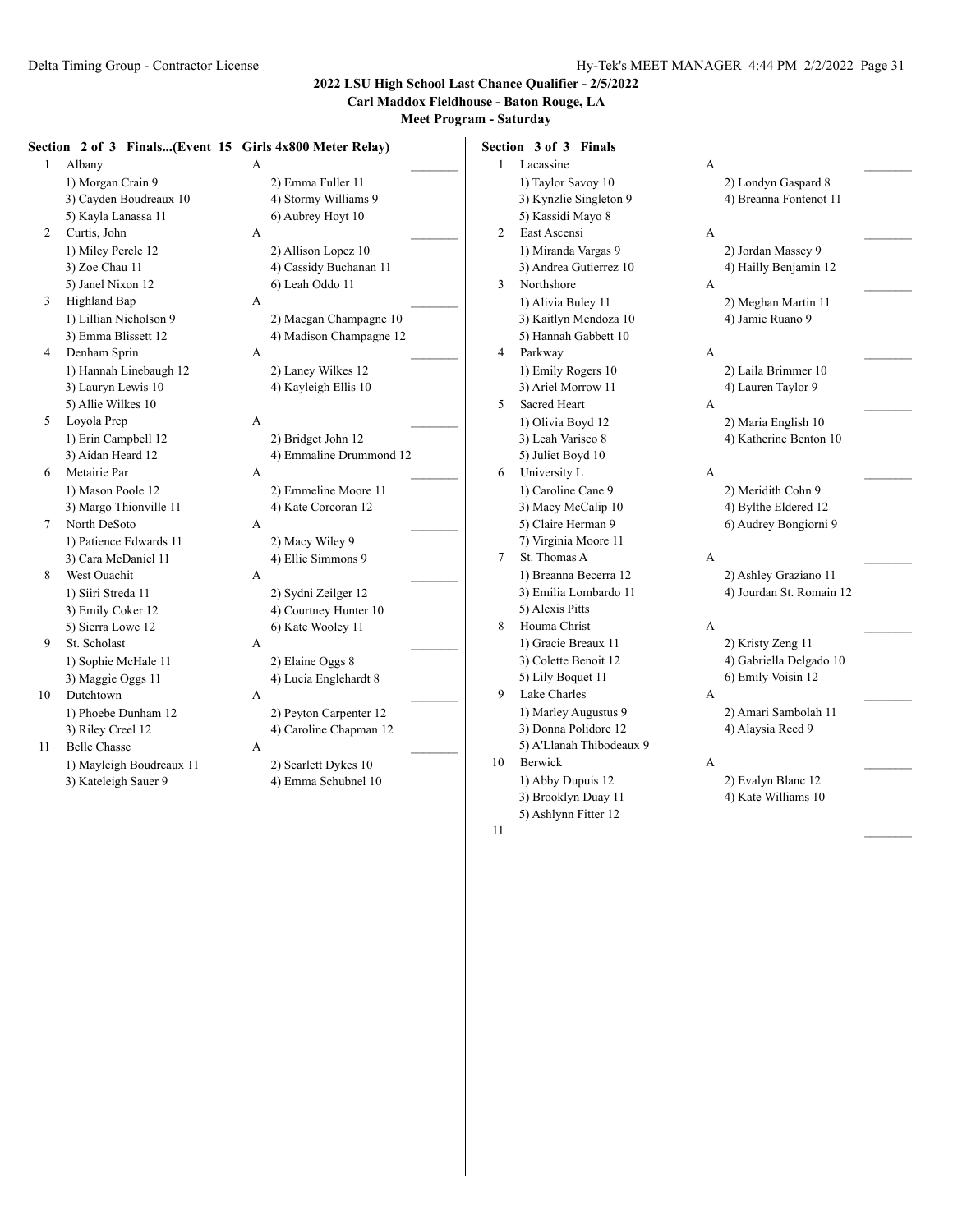#### **Carl Maddox Fieldhouse - Baton Rouge, LA**

**Meet Program - Saturday**

|    | Event 16 Boys 4x800 Meter Relay                  |       |                              |  |
|----|--------------------------------------------------|-------|------------------------------|--|
|    | HEATS AGAINST TIME                               |       |                              |  |
|    | <b>FH Composite:</b><br>8:04.69 2/6/2021         |       | Catholic High (BR)           |  |
|    | B. Treuil, B. Langley, H. Thomas, J. Ellis       |       |                              |  |
|    | <b>MEET:</b><br>8:04.69 2/6/2021                 |       | <b>Catholic, Baton Rouge</b> |  |
|    | <b>B Treuil, B Langley, D Sullivan, H Thomas</b> |       |                              |  |
|    | <b>Lane Team</b>                                 | Relay | <b>Seed Time</b>             |  |
|    | <b>Section 1 of 4 Finals</b>                     |       |                              |  |
| 1  | <b>Brother Mart</b>                              | A     |                              |  |
|    | 1) DJ Chestnut 12                                |       | 2) Gabriel Metoyer 10        |  |
|    | 3) Luke Regan 10                                 |       | 4) Eli Levy 11               |  |
|    | 5) Gabriel Levy 11                               |       | 6) Daniel Falk 10            |  |
| 2  | Zachary                                          | A     |                              |  |
|    | 1) Rhen Langley 11                               |       | 2) Lejaune George, Jr 12     |  |
|    | 3) Dillon Moree 11                               |       | 4) Roy Vance 10              |  |
|    | 5) Aaron Bickham, Jr 10                          |       | 6) LaBorn Wells 10           |  |
|    | 7) Noah McNeeley 10                              |       | 8) Christopher Williams 10   |  |
| 3  | Catholic, Ba                                     | А     |                              |  |
|    | 1) Harrison Thomas 12                            |       | 2) Max Guillot 12            |  |
|    | 3) Clark Chustz 12                               |       | 4) Matthew Maynard 10        |  |
|    | 5) George Scully 11                              |       | 6) Winston DeCuir 10         |  |
|    | 7) Daniel Sullivan 12                            |       | 8) Steven Mayer 12           |  |
| 4  | Jesuit, New                                      | A     |                              |  |
|    | 1) Michael Vocke 10                              |       | 2) Jack DesRoches 11         |  |
|    | 3) Leland Crawford 9                             |       | 4) Zack Blanchard 11         |  |
|    | 5) Patrick Dowd 11                               |       | 6) Robert Buisson 11         |  |
|    | 7) Lucas Sampedro 10                             |       |                              |  |
| 5  | Ruston                                           | A     |                              |  |
|    | 1) Caleb Babineaux 12                            |       | 2) Nelson Blackburn 12       |  |
|    | 3) Bryar Madden 11                               |       | 4) Andrew McKaskle 11        |  |
|    | 5) Jeff Weatherford 11                           |       | 6) Thomas Rogers 10          |  |
| 6  | <b>Belle Chasse</b>                              | A     |                              |  |
|    | 1) Jack Howell 12                                |       | 2) Landin Madere 12          |  |
|    | 3) Jace Luckoski 11                              |       | 4) Keith Toncu 12            |  |
|    | 5) Drake Breland 10                              |       |                              |  |
| 7  | Westgate                                         | A     |                              |  |
|    | 1) Davian Hill 12                                |       | 2) Jonah Byrom 9             |  |
|    | 3) Caleb Guilbeau 12                             |       | 4) Tray'Quan Francis 12      |  |
|    | 5) Trarondrick Sam 12                            |       |                              |  |
| 8  | Mandeville                                       | Α     |                              |  |
|    | 1) Oliver Rosenau 11                             |       | 2) Elijah Reeves 10          |  |
|    | 3) Liam Taylor 10                                |       | 4) Henri Ransefore 12        |  |
|    | 5) Ben Domangue 11                               |       |                              |  |
| 9  | <b>Holy Cross</b>                                | A     |                              |  |
|    | 1) Landon Menesses 10                            |       | 2) Nico Thomas Hrzic 10      |  |
|    | 3) Cameron Loubat 10                             |       | 4) Jackson Busch 12          |  |
|    | 5) Landon Davis 10                               |       | 6) Gage Baldassaro 10        |  |
| 10 | Curtis, John                                     | А     |                              |  |
|    | 1) Landry Graves 11                              |       | 2) Anthony Johnson 10        |  |
|    | 3) Conan Buchanan 8                              |       | 4) Emile Van Haelen 12       |  |
|    | 5) Paul Facione 11                               |       |                              |  |
| 11 | Central Lafo                                     | А     |                              |  |
|    | 1) Ethan Milstead 12                             |       | 2) Samuel Hodson 10          |  |
|    | 3) Hayes Grabert 9                               |       | 4) Owen Folse 11             |  |
|    | 5) Benjamin Hodson 9                             |       | 6) Jose Guerra 11            |  |

|                | Section 2 of 4 Finals   |   |                        |  |
|----------------|-------------------------|---|------------------------|--|
| 1              | Dutchtown               | A |                        |  |
|                | 1) Carter Chapman 11    |   | 2) Camden Chapmen 11   |  |
|                | 3) Arie Linton 11       |   | 4) Brody Chatfield 9   |  |
| $\overline{2}$ | Destrehan               | A |                        |  |
|                | 1) Ryan Lacy 10         |   | 2) Matthew Duffy 11    |  |
|                | 3) Edwin Portillo 11    |   | 4) Evan Virdure 11     |  |
|                | 5) Skyler Gayten 11     |   |                        |  |
| 3              | Metairie Par            | A |                        |  |
|                | 1) Jack Caplan 12       |   | 2) Jack Zink 12        |  |
|                | 3) Ethan Taylor 12      |   | 4) Paul Emonet 11      |  |
|                | 5) Charlie Kazour 9     |   |                        |  |
| 4              | Parkview Bap            | A |                        |  |
|                | 1) Wyatt Whipp 12       |   | 2) Aiden Monistere 9   |  |
|                | 3) Caleb Whipp 10       |   | 4) Kohl Feucht 10      |  |
|                | 5) Ethan Delatte 9      |   | 6) Reed Boudreaux 9    |  |
|                | 7) Noah Wilson 10       |   |                        |  |
| 5              | Huntington              | A |                        |  |
|                | 1) Corbin Thomas 9      |   | 2) Treyvon Williams 12 |  |
|                | 3) Kerion Anderson 9    |   | 4) Joseph Scott 11     |  |
|                | 5) Shamar Williams 10   |   |                        |  |
| 6              | St. Michael             | A |                        |  |
|                | 1) Cooper Bankston 11   |   | 2) William Nizzo 11    |  |
|                | 3) Collin Cunningham 10 |   | 4) Harrison Fruge 11   |  |
| 7              | Scotlandvill            | A |                        |  |
|                | 1) Everett Alberty 10   |   | 2) Alden Dupree 10     |  |
|                | 3) Corinthian Walker 10 |   | 4) Dylan Evans 9       |  |
| 8              | Lafayette               | A |                        |  |
|                | 1) Jacob Gondron 12     |   | 2) Wyatt Stoute 11     |  |

- 3) Grant Harris 11 4) Jacob Angers 10 5) Adam Dugas 10 9 East Ascensi A \_\_\_\_\_\_\_\_\_ 1) Cameron Bourgeois 12 2) Chase Henry 9 3) Christian McGhee 11 4) Jesse Landry 11
- 5) Landon Loyd 10 10 Lusher Chart A 1) Robert Louviere 10 2) Keith Andrews 10 3) Samuel Singer 12 4) Kella Kreubbe 10 5) Rafael Calderon 9

 $11$ 

2) Camden Chapmen 11 4) Brody Chatfield 9 2) Matthew Duffy 11 4) Evan Virdure 11 2) Jack Zink 12 4) Paul Emonet 11 2) Aiden Monistere 9 4) Kohl Feucht 10 6) Reed Boudreaux 9 2) Treyvon Williams 12 4) Joseph Scott 11 2) William Nizzo 11 4) Harrison Fruge 11 2) Alden Dupree 10 4) Dylan Evans 9 2) Wyatt Stoute 11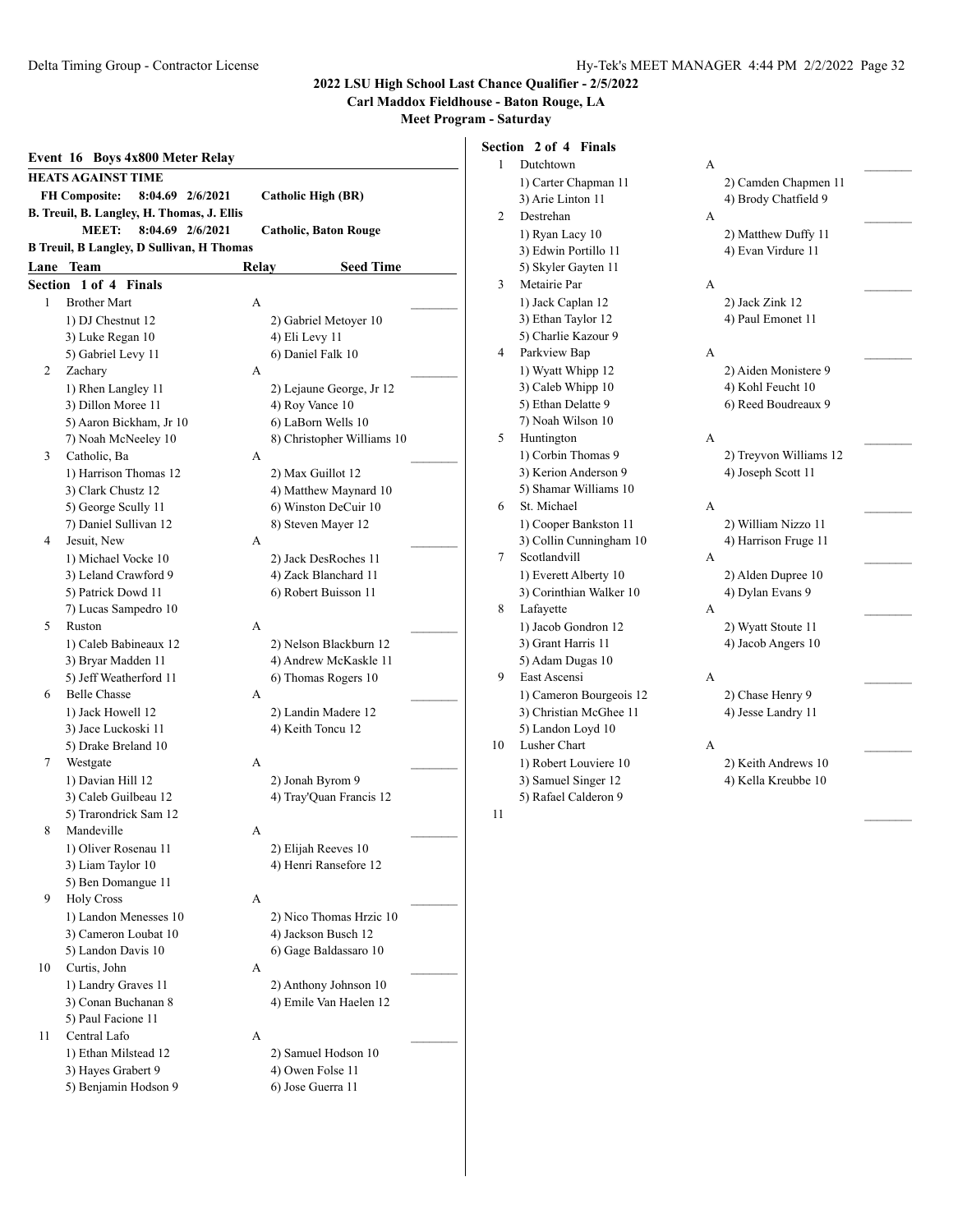**Carl Maddox Fieldhouse - Baton Rouge, LA**

**Meet Program - Saturday**

#### **Section 3 of 4 Finals...(Event 16 Boys 4x800 Meter Relay)**

1 Lafayette Ch A 1) Matthew Edwards 9 2) John Hayes 11  $3)$  Ty Lee 10  $\hspace{1cm}$  4) Jimmy Cravens 10 5) Luke Arogona 11 6) Santil Darilus 11 2 Terrebonne A 1) Drake Hodges 12 2) Alex Williams 10 3 Parkway A 1) Charles Ruliffson 11 2) Drew Kent 9 3) Gary Smith 10 4) Noah Fox 10 5) Andrew Carpenter 9 4 Northside A \_\_\_\_\_\_\_\_\_

1) Jayden Wilson 12 2) Tommy Thomas 11 5) Jaiden Arceneaux 11 5 St. Thomas A  $A$ 1) Gavin Bankston 12 2) Jose Dunington 10

6 Loyola Prep A \_\_\_\_\_\_\_\_\_ 5) Warren Graves 12

7 Episcopal A 1) Sacha Dernoncourt 11 2) Alex Hollier 11 3) Patrick Kelly 7 4) Carter McLean 11 5) Akshay Basireddy 11 6) Quinten Messer 12 7) Logan Beane 10 8) Ryder Bond 9 8 Lacassine A

1) Lucas Corbello 9 2) Jake Lebert 9 5) Gavin Dupuis 9

9 Kenner Disco A \_\_\_\_\_\_\_\_\_ 1) Jeremiah Wilson 11 2) Samuel Rauno 10<br>3) Ian Cabrrera 9 4) Chase Arnold 10 5) Maurice Clark 9

10 St. Louis A

7) Logan Trahan 12

 $11$   $\overline{\phantom{a}}$ 

3) Jake Manno 9 4) Divante Williams 12

3) Braylon Taylor 11 4) Marquelle Smith-Roy 12

3) Jacob Mullis 10 4) Landen Schillage 12

1) Tyler Hornsby 10 2) Daniel Boggs 12 3) Cole Adair 12 4) Franklin Roemer 10

3) Gabe Guidry 11 4) Brandon McMahon 12

4) Chase Arnold 10

1) William Bright 11 2) Cody Lyons 11 3) Deacon Stantz 9 4) Tucker Bridges 11 5) Jonah Austin 9 6) Ritter Lejune 9

**Section 4 of 4 Finals** 1 Sophie B. Wr A 1) Takwan Daniels 12 2) Tyriek Scott 9 3) Terry Simmons 12 4) Levar Humble 11 5) Gary Pitt 12 2 East Felicia A 1) Jamarian Dunn 12 2) Quen'braylon Dunn 11 3) Antoine Johnson 11 4) Nyron Johnson 12 3 Cedar Creek A \_\_\_\_\_\_\_\_\_ 1) Hayes Bridges 10 2) Tate Farrar 11 3) Nathan Gremellion 12 4) Ethan McCarthy 10 4 Holy Savior A \_\_\_\_\_\_\_\_\_ 1) Carter Byers 10 2) Noah Gad 11 3) Michael DeRosa 10 4) Cayden Gorham 8 5) Austin Siebeneicher 8 5 Berwick A 1) Luke Tarver 10 2) Zachary Campbell 12 3) Carter Martin 10 4) James Decondris 12 6 Karr, Edna A \_\_\_\_\_\_\_\_\_ 1) Leonard Bradley 10 2) Damien Jackson Jr 11 3) Jeremiah Jones 12 4) Eli'keem Baines 11 5) K'Mon Washington 9 7 Lake Charles A 1) Careion Franklin 9 2) Seth Woods 10 3) Matthew Higginbotham 10 4) Darius Charles 11 8 D'Arbonne Wo A \_\_\_\_\_\_\_\_\_ 1) Cris Velasquez 11 2) Trent Futch 11 3) Camron Flurry 12 4) Eric Ramsey 10 5) David Post 10 9 Highland Bap A 1) Neil Mason 11 2) Tyler Blissett 8 3) Jarworski Joseph 12 4) Weston Bradley 11 5) Nicko Mason 12 10 North DeSoto A 1) Zach Elder 11 2) Mason Neilson 9 3) Kenzie Jackson 11 4) Mason Collins 12  $11$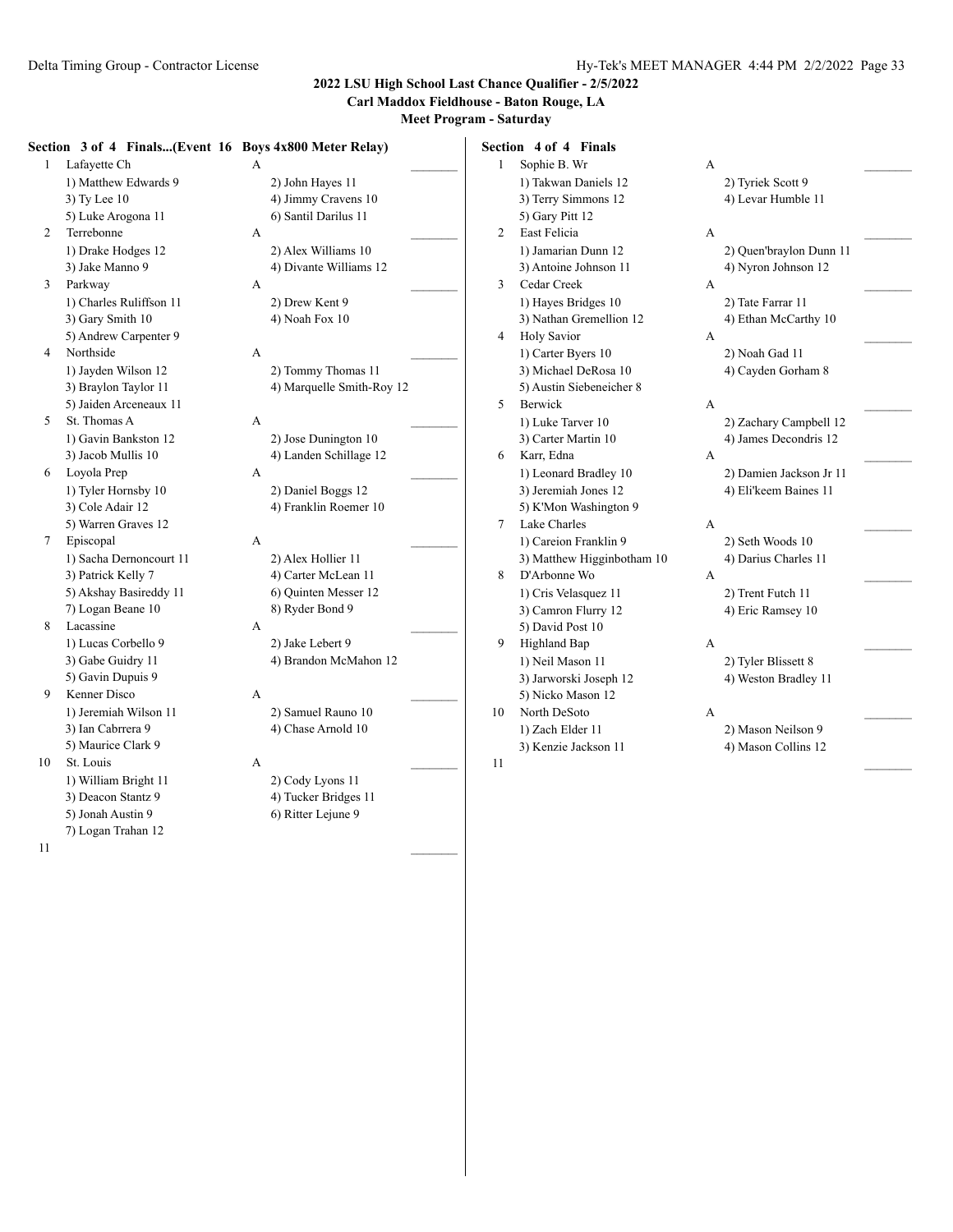**Carl Maddox Fieldhouse - Baton Rouge, LA**

**Meet Program - Saturday**

|                | <b>HEATS AGAINST TIME</b> |          |           |                         |                  |
|----------------|---------------------------|----------|-----------|-------------------------|------------------|
|                | <b>FH Composite:</b>      | 10:45.01 | 2/12/2008 | <b>Kaitlyn Flattman</b> |                  |
|                | MEET:                     | 10:52.03 | 1/24/2009 | Malia Cali              |                  |
| Lane           | Name                      |          |           | Yr School               | <b>Seed Time</b> |
|                | Section 1 of 2 Finals     |          |           |                         |                  |
| 1              | Hannah Vaughan            |          | 10        | St. Joseph's            |                  |
| $\overline{c}$ | <b>Riley Ries</b>         |          | 11        | Dunham                  |                  |
| 3              | Grace Rennhoff            |          | $10-10$   | St. Joseph's            |                  |
| 4              | Ella Chesnut              |          | 12        | Vandebilt Ca            |                  |
| 5              | Ella Segura               |          | 11        | St. Louis               |                  |
| 6              | Maggie Smith              |          | 11        | Newman, Isid            |                  |
| 7              | <b>Hudson Roberts</b>     |          | 10        | Byrd, C.E.              |                  |
| 8              | Jenna Key                 |          | 10        | Byrd, C.E.              |                  |
| 9              | Sophia Swinney            |          | 8         | Anacoco                 |                  |
| 10             | Rylee Deignan             |          |           | 10 Zachary              |                  |
| 11             | Cayden Boudreaux          |          | 10        | Albany                  |                  |
| 12             | Brooke Spalitta           |          | 12        | Fontaineblea            |                  |
| 13             | Elise Raque               |          | 12        | Dominican               |                  |
| 14             | Peyton Sievers            |          | 11        | Midland                 |                  |
| 15             | Lina Zacapa-Mills         |          | 10        | Leesville               |                  |
| 16             | Parker Nations            |          | 9         | Ruston                  |                  |
| 17             | Emma Bourg                |          | 11        | Houma Christ            |                  |
| 18             | Caroline Spalitta         |          | 12        | Fontaineblea            |                  |
| 19             | Cheyenne Olson            |          |           | 10 Parkway              |                  |
| 20             | Sara Godley               |          | 10        | Ascension Ep            |                  |
| 21             | Leah Varisco              |          | 8         | <b>Sacred Heart</b>     |                  |
| 22             | Elizabeth Traylor         |          | 12        | Mt. Carmel              |                  |
| 23             | Sammi Rogers              |          | 11        | Mt. Carmel              |                  |
| 24             | Mollie Sims               |          | 12        | Sterlington             |                  |
|                |                           |          |           |                         |                  |

## **Section 2 of 2 Finals**

| 1                | Sirena N'Mili                                                                                                                                                                                                                                                                                                                                     | 10       | Lusher Chart       |  |
|------------------|---------------------------------------------------------------------------------------------------------------------------------------------------------------------------------------------------------------------------------------------------------------------------------------------------------------------------------------------------|----------|--------------------|--|
| $\overline{2}$   | Grace French                                                                                                                                                                                                                                                                                                                                      | 10       | David Thibod       |  |
| 3                | Emma DeRosa                                                                                                                                                                                                                                                                                                                                       | 12       | <b>Holy Savior</b> |  |
| $\overline{4}$   | Phoebe Endriss                                                                                                                                                                                                                                                                                                                                    | 11       | Mandeville         |  |
| 5                | Meera Hijazi                                                                                                                                                                                                                                                                                                                                      | 9        | St. Martin's       |  |
| 6                | <b>Emily Landry</b>                                                                                                                                                                                                                                                                                                                               | 12       | Lafayette          |  |
| 7                | Gabriella Delgado                                                                                                                                                                                                                                                                                                                                 | 10       | Houma Christ       |  |
| 8                | <b>Ember Pierce</b>                                                                                                                                                                                                                                                                                                                               | 9        | Parkway            |  |
| 9                | Nia Norton                                                                                                                                                                                                                                                                                                                                        | 8        | St. Martin's       |  |
| 10               | Sydney Guinn                                                                                                                                                                                                                                                                                                                                      | 9        | St. Louis          |  |
| 11               | Abby Poche                                                                                                                                                                                                                                                                                                                                        | 8        | Buckeye            |  |
| 12               | Fiona Collins                                                                                                                                                                                                                                                                                                                                     | 12       | Franklin, Be       |  |
| 13               | Kalynn Beacom                                                                                                                                                                                                                                                                                                                                     | 10       | ARCA               |  |
| 14               | Harley Samsil                                                                                                                                                                                                                                                                                                                                     | 10       | Leesville          |  |
| 15               | Isabelle Bailey                                                                                                                                                                                                                                                                                                                                   | 11       | Dominican          |  |
| 16               | Virginia Moore                                                                                                                                                                                                                                                                                                                                    | 11       | University L       |  |
| 17               | Cassidy Buchanan                                                                                                                                                                                                                                                                                                                                  | 11       | Curtis, John       |  |
| 18               | <b>Breanna Fontenot</b>                                                                                                                                                                                                                                                                                                                           | 11       | Lacassine          |  |
| 19               | Gracie Daigle                                                                                                                                                                                                                                                                                                                                     | 9        | <b>ARCA</b>        |  |
| 20               | Audrey Bongiorni                                                                                                                                                                                                                                                                                                                                  | 9        | University L       |  |
| 21               | Jaci Gary                                                                                                                                                                                                                                                                                                                                         | 9        | Southside          |  |
| 22.              | Anna Kate Yale                                                                                                                                                                                                                                                                                                                                    | 9        | Episcopal          |  |
| 23               | Rebekah Reid                                                                                                                                                                                                                                                                                                                                      | 10       | Episcopal          |  |
| $\sim$ $\lambda$ | $\lambda$ 12 $\lambda$ 2007 $\lambda$ 2007 $\lambda$ 2007 $\lambda$ 2007 $\lambda$ 2007 $\lambda$ 2007 $\lambda$ 2007 $\lambda$ 2007 $\lambda$ 2007 $\lambda$ 2007 $\lambda$ 2007 $\lambda$ 2007 $\lambda$ 2007 $\lambda$ 2007 $\lambda$ 2007 $\lambda$ 2007 $\lambda$ 2007 $\lambda$ 2007 $\lambda$ 2007 $\lambda$ 2007 $\lambda$ 2007 $\lambda$ | $\Omega$ | $T = 1.7111111$    |  |

24 Alivia Tassin 8 David Thibod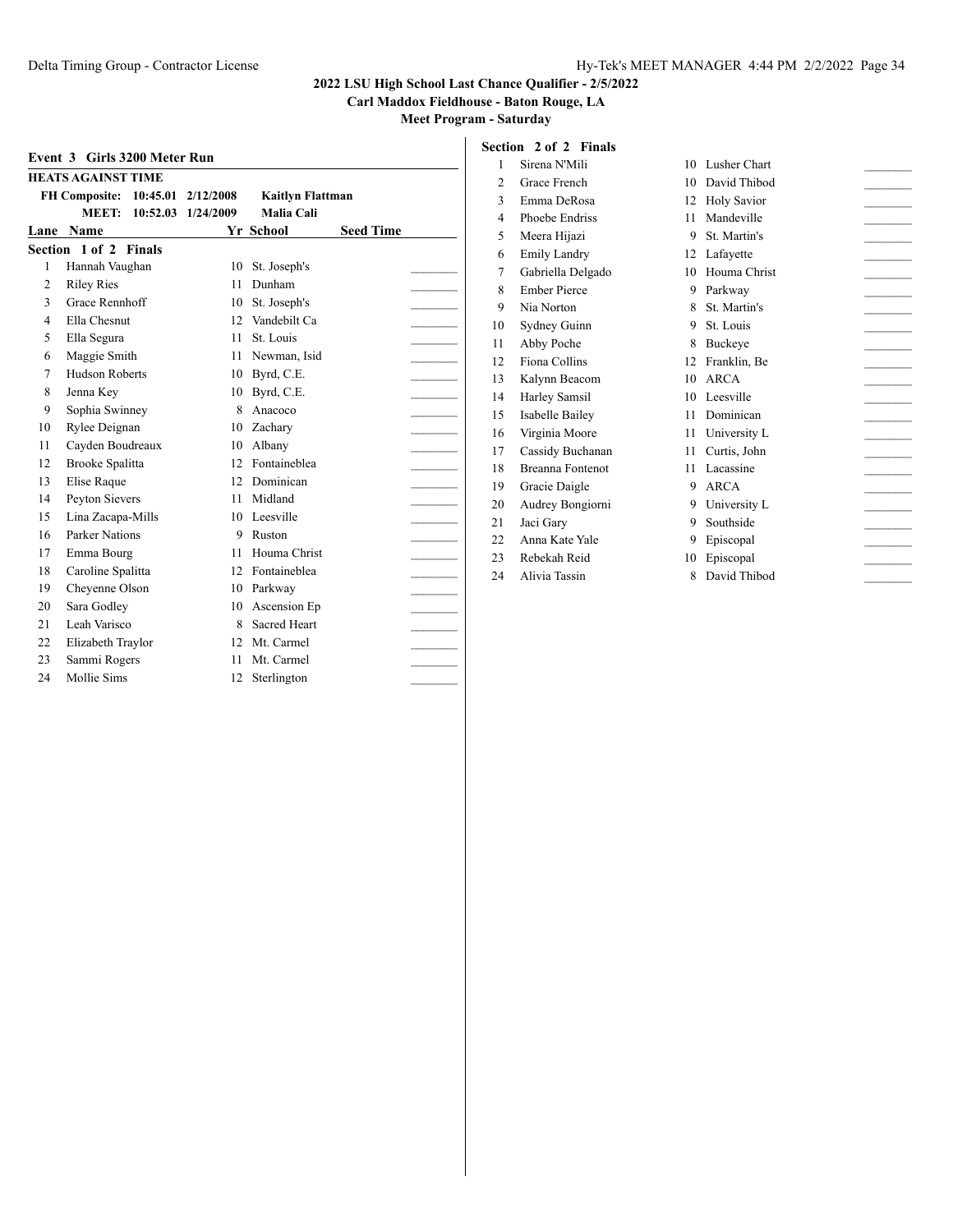**Carl Maddox Fieldhouse - Baton Rouge, LA**

**Meet Program - Saturday**

|                | <b>HEATS AGAINST TIME</b> |         |          |                     |                  |  |
|----------------|---------------------------|---------|----------|---------------------|------------------|--|
|                | <b>FH Composite:</b>      | 9:17.07 | 2017     | <b>Eric Coston</b>  |                  |  |
|                | MEET:                     | 9:17.07 | 2/4/2017 | <b>Eric Coston</b>  |                  |  |
| Lane           | <b>Name</b>               |         |          | Yr School           | <b>Seed Time</b> |  |
|                | Section 1 of 3 Finals     |         |          |                     |                  |  |
| 1              | Caleb Ackman              |         | 12       | Zachary             |                  |  |
| $\overline{c}$ | Nathan Fontan             |         | 12       | Mandeville          |                  |  |
| 3              | Ty Frazier                |         | 12       | Fontaineblea        |                  |  |
| 4              | <b>Trent Wells</b>        |         | 12       | Byrd, C.E.          |                  |  |
| 5              | Steven Mayer              |         | 12       | Catholic, Ba        |                  |  |
| 6              | Daniel Sullivan           |         | 12       | Catholic, Ba        |                  |  |
| 7              | Dillon Moree              |         | 11       | Zachary             |                  |  |
| 8              | Noah Broussard            |         | 10       | Jesuit, New         |                  |  |
| 9              | Colin Volpe               |         | 11       | <b>Holy Cross</b>   |                  |  |
| 10             | Samuel Hunter             |         | 11.      | Jesuit, New         |                  |  |
| 11             | Gage Baldassaro           |         | 10       | <b>Holy Cross</b>   |                  |  |
| 12             | Cole Maestrini            |         | 11       | Ruston              |                  |  |
| 13             | <b>Thomas Rogers</b>      |         | 10       | Ruston              |                  |  |
| 14             | Gage Graham               |         | 12       | St. Paul's          |                  |  |
| 15             | Daniel Falk               |         | 10       | <b>Brother Mart</b> |                  |  |
| 16             | Owen Tauzin               |         | 11       | White, E.D.         |                  |  |
| 17             | Gabriel Levy              |         | 11       | <b>Brother Mart</b> |                  |  |
| 18             | Antonio Delgado           |         | 12       | Dunham              |                  |  |
| 19             | Ben Lewis                 |         | 10       | Fontaineblea        |                  |  |
| 20             | Cooper Bankston           |         | 11       | St. Michael         |                  |  |
| 21             | <b>Blayton Bernard</b>    |         | 11       | University L        |                  |  |
| 22             | Connor Augustine          |         | 12       | University L        |                  |  |
| 23             | Peyton Bourgeois          |         | 11       | St. Amant           |                  |  |
| 24             | Jack Zink                 |         | 12       | Metairie Par        |                  |  |
|                |                           |         |          |                     |                  |  |

|  |  | <b>Section 2 of 3 Finals</b> |  |
|--|--|------------------------------|--|
|  |  |                              |  |

| 1  | Drake Breland         | 10 | <b>Belle Chasse</b> |  |
|----|-----------------------|----|---------------------|--|
| 2  | Matthew Edwards       | 9  | Lafayette Ch        |  |
| 3  | Justin Gough          | 12 | <b>Belle Chasse</b> |  |
| 4  | Jack Caplan           | 12 | Metairie Par        |  |
| 5  | Kaden McLaughlin      | 12 | Archbishop R        |  |
| 6  | Samuel Singer         | 12 | Lusher Chart        |  |
| 7  | Luke Burlison         | 10 | Archbishop R        |  |
| 8  | <b>Tyler Blissett</b> | 8  | Highland Bap        |  |
| 9  | Henry Englehardt      | 10 | St. Paul's          |  |
| 10 | Connor Irvin          | 11 | Southside           |  |
| 11 | Austin Siebeneicher   | 8  | <b>Holy Savior</b>  |  |
| 12 | Adrian Orellana       | 12 | Parkway             |  |
| 13 | Jesus Cordova         | 9  | Parkway             |  |
| 14 | <b>Brady Sins</b>     | 10 | Houma Christ        |  |
| 15 | <b>Landry Graves</b>  | 11 | Curtis, John        |  |
| 16 | Preston Mire          | 9  | Hahnville           |  |
| 17 | Conan Buchanan        | 8  | Curtis, John        |  |
| 18 | John Hayes            | 11 | Lafayette Ch        |  |
| 19 | Jaymie Ruthefor       | 11 | Leesville           |  |
| 20 | Sam Haber             | 10 | Newman, Isid        |  |
| 21 | <b>Wyatt Stoute</b>   | 11 | Lafayette           |  |
| 22 | Preston Chase         | 9  | Leesville           |  |
| 23 | Jake Manno            | 9  | Terrebonne          |  |

24 Carter McLean 11 Episcopal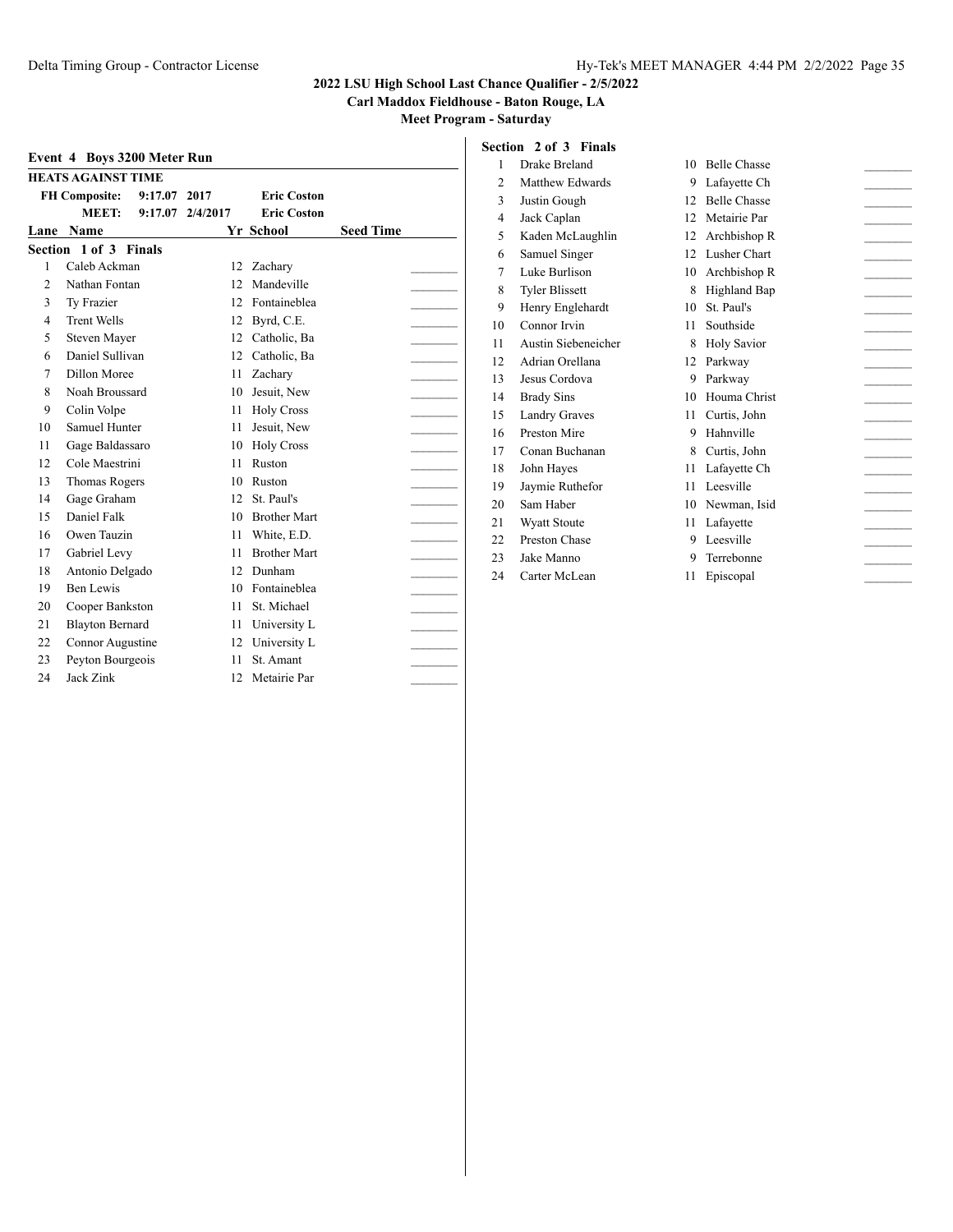**Carl Maddox Fieldhouse - Baton Rouge, LA**

|                | Section 3 of 3 Finals(Event 4 Boys 3200 Meter Run) |    |                    |              |
|----------------|----------------------------------------------------|----|--------------------|--------------|
| 1              | Lawson Broussard                                   | 9  | Erath              | Eve          |
| $\overline{c}$ | Aden Romero                                        | 11 | New Iberia         | HE.          |
| 3              | <b>Bailey Tassin</b>                               | 12 | David Thibod       | $\mathbf{F}$ |
| $\overline{4}$ | Donald Buley                                       | 11 | Northshore         | K. N         |
| 5              | Dallas Henderson                                   | 9  | <b>Baton Rouge</b> |              |
| 6              | Aurey Whitney                                      | 10 | Hahnville          | J.W          |
| 7              | Jase Pope                                          | 12 | Sterlington        | Lan          |
| 8              | John Patrick Bartle                                | 10 | Byrd, C.E.         | Sec          |
| 9              | Reed Boudreaux                                     | 9  | Parkview Bap       | 1            |
| 10             | Jake Lebert                                        | 9  | Lacassine          |              |
| 11             | Noah Wilson                                        | 10 | Parkview Bap       |              |
| 12             | Ryder Bond                                         | 9  | Episcopal          | 2            |
| 13             | <b>Braxton Bright</b>                              | 9  | Erath              |              |
| 14             | Drake Hodges                                       | 12 | Terrebonne         |              |
| 15             | <b>Barro Massad</b>                                | 12 | Loyola Prep        | 3            |
| 16             | Jackson McNeill                                    | 12 | Loyola Prep        |              |
| 17             | Dale Anderson                                      | 11 | Glenmora           |              |
| 18             | <b>Andrew Watts</b>                                | 9  | Central, Bat       |              |
| 19             | <b>Tyler Beatty</b>                                | 12 | Walker             |              |
| 20             | Alastair Deng                                      | 11 | Franklin, Be       |              |
| 21             | Alvon Smith                                        | 12 | Carver, G.W.       |              |
| 22             | Corey Harrison                                     | 9  | Carver, G.W.       |              |
| 23             |                                                    |    |                    |              |
| 24             |                                                    |    |                    |              |

|                                                    | <b>HEATS AGAINST TIME</b><br><b>FH Composite:</b><br>3:56.86 2/21/2021 |       | <b>John Curtis</b>    |  |  |  |  |  |
|----------------------------------------------------|------------------------------------------------------------------------|-------|-----------------------|--|--|--|--|--|
| K. Magana, L. Jackson, L. Parker, R. Nunnery       |                                                                        |       |                       |  |  |  |  |  |
| 4:01.18 2005<br>MEET:<br><b>Baton Rouge Magnet</b> |                                                                        |       |                       |  |  |  |  |  |
|                                                    | J. Webber, K. Rosby, C. Wells, K. Taylor                               |       |                       |  |  |  |  |  |
|                                                    | Lane Team                                                              | Relay | <b>Seed Time</b>      |  |  |  |  |  |
|                                                    | Section 1 of 6 Finals                                                  |       |                       |  |  |  |  |  |
| 1                                                  | Lake Charles                                                           | A     |                       |  |  |  |  |  |
|                                                    | 1) Ya'mani Allen 10                                                    |       | 2) Amari Sambolah 11  |  |  |  |  |  |
|                                                    | 3) Jayla Mason 10                                                      |       | 4) Alaysia Reed 9     |  |  |  |  |  |
| 2                                                  | Lafayette                                                              | A     |                       |  |  |  |  |  |
|                                                    | 1) Brashanna Charles 10                                                |       | 2) Ayden Breaux 10    |  |  |  |  |  |
|                                                    | 3) Keelei Dorsey 10                                                    |       | 4) Daija Bickham 12   |  |  |  |  |  |
|                                                    | 5) Chloe Leblanc 11                                                    |       | 6) Amber Broussard 9  |  |  |  |  |  |
| 3                                                  | St. Louis                                                              | A     |                       |  |  |  |  |  |
|                                                    | 1) Shelby Willis 12                                                    |       | 2) Hannah Boullion 9  |  |  |  |  |  |
|                                                    | 3) Elizabeth Buttross 9                                                |       | 4) Kenzie Touchet 11  |  |  |  |  |  |
|                                                    | 5) Ella Segura 11                                                      |       | 6) Mia Medlin 10      |  |  |  |  |  |
|                                                    | 7) Maci Fontenot 12                                                    |       | 8) Kassidy Richard 11 |  |  |  |  |  |
| 4                                                  | Scotlandvill                                                           | A     |                       |  |  |  |  |  |
|                                                    | 1) Layden Jack 10                                                      |       | 2) Sade Gray 10       |  |  |  |  |  |
|                                                    | 3) Tionna Harris 11                                                    |       | 4) Makeriah Harris 10 |  |  |  |  |  |
|                                                    | 5) Whitney Harris 12                                                   |       | 6) Karlise Davison 9  |  |  |  |  |  |
|                                                    | 7) Dezyer Wilford 9                                                    |       | 8) Fatima Banks 11    |  |  |  |  |  |
| 5                                                  | <b>Baton Rouge</b>                                                     | A     |                       |  |  |  |  |  |
|                                                    | 1) Paris Auzenne 12                                                    |       | 2) Jessica Pitcher 12 |  |  |  |  |  |
|                                                    | 3) Kiearra Wallace 12                                                  |       | 4) Aaryona Kinchen 10 |  |  |  |  |  |
| 6                                                  | Curtis, John                                                           | A     |                       |  |  |  |  |  |
|                                                    | 1) London Parker 10                                                    |       | 2) Janel Nixon 12     |  |  |  |  |  |
|                                                    | 3) Najah Gibson 12                                                     |       | 4) Leah Oddo 11       |  |  |  |  |  |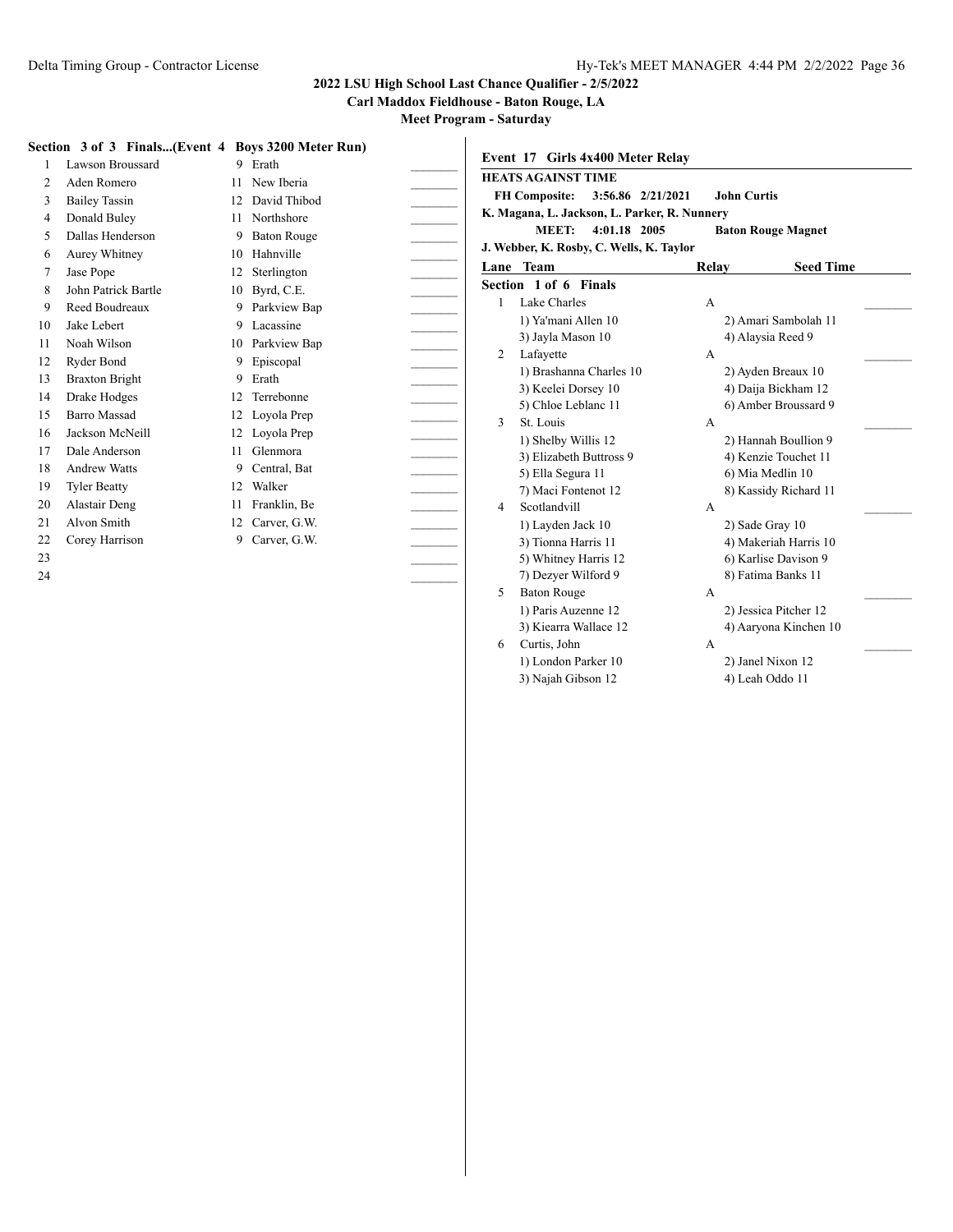### **Carl Maddox Fieldhouse - Baton Rouge, LA**

**Meet Program - Saturday**

#### **Section 2 of 6 Finals...(Event 17 Girls 4x400 Meter Relay)**

- 1 Carver, G.W. A 1) Nikhi Pierre 9 2) Tianna Haten 10 3) Raniyah Gross 10 4) Tatiana Clay 9 5) Shamari LeMay 10 6) Riyah Johnson 9 2 Mentorship A A \_\_\_\_\_\_\_\_\_
- 3) Jaleah Jackson 12 4) Samara Watson 11 5) Erniria Enerson 11 3 Ouachita Par A \_\_\_\_\_\_\_\_\_
- 1) Tiffany Wiley 12 2) Chasity Brown 11 3) Tyreonna Puckett 12 4) Zamyrihya Banks 9 5) Danielle Lee 10
- 4 Northside A \_\_\_\_\_\_\_\_\_ 1) Danaisha George 12 2) Zirra Wilson 11 3) Kenya Argueta 9 4) Quincy Simon 11
- 5) Shaylin Lawrence 12 6) Danya Curry 12 5 St. Joseph's A \_\_\_\_\_\_\_\_\_ 3) Inessa Robillard 10 4) Haley Jones 11 5) Ava Dunn 12 6) Hannah Jones 12
- 6 Alexandria A \_\_\_\_\_\_\_\_\_
	-
	-
	- 5) Malaysia Howard 9 6) chelsea brooks 12

1) Cydney Mcknight 11 2) Kirminee Williams 12

- 
- 
- 
- 1) Alexandria Stewart 9 2) Simone Castelluccio 11
	-

1) Grace Brown 9 2) Jakyra Edwards 10 3) Ciara Brazier 11 4) Breana Quinney 11

 $1$   $\overline{\phantom{a}}$ 2 Episcopal A 1) Francie Oliver 12 2) Chloe Carmouche 12 3) Ramsey Claire Greene 10 4) Alana Simon 11 5) Mia Pulliam 11 6) Ivy Jiang 10 7) Lucy Cramer 7 8) Margaret Harrell 11 1) C'Ira Hulbert 10 2) Olivia Javery 10 5) Avia Wright 11 4 Sophie B. Wr A

5 Ruston A \_\_\_\_\_\_\_\_\_

3) Anna Naff 12 4) Sara Naff 9

**Section 3 of 6 Finals**

- 5) Sydney Owens 9
- 6 Rosepine A \_\_\_\_\_\_\_\_\_
- -
	- 5) Lexa Thompson 12 6) Aubrey Holt 9

3 Cabrini A \_\_\_\_\_\_\_\_\_ 3) Shalae' Thomas 9 4) Beatrice Bartholomew 11 1) Chastity Hunt 11 2) Jayla Cummings 9 3) Jahri Price 10 4) Janay Russell 9

1) Lily Garrett 11 2) Zoie Holstead 10

1) Amaya Shine 9 2) Alicia Kitchens 12 3) Allie Johnson 8 4) Sophia Jeffers 12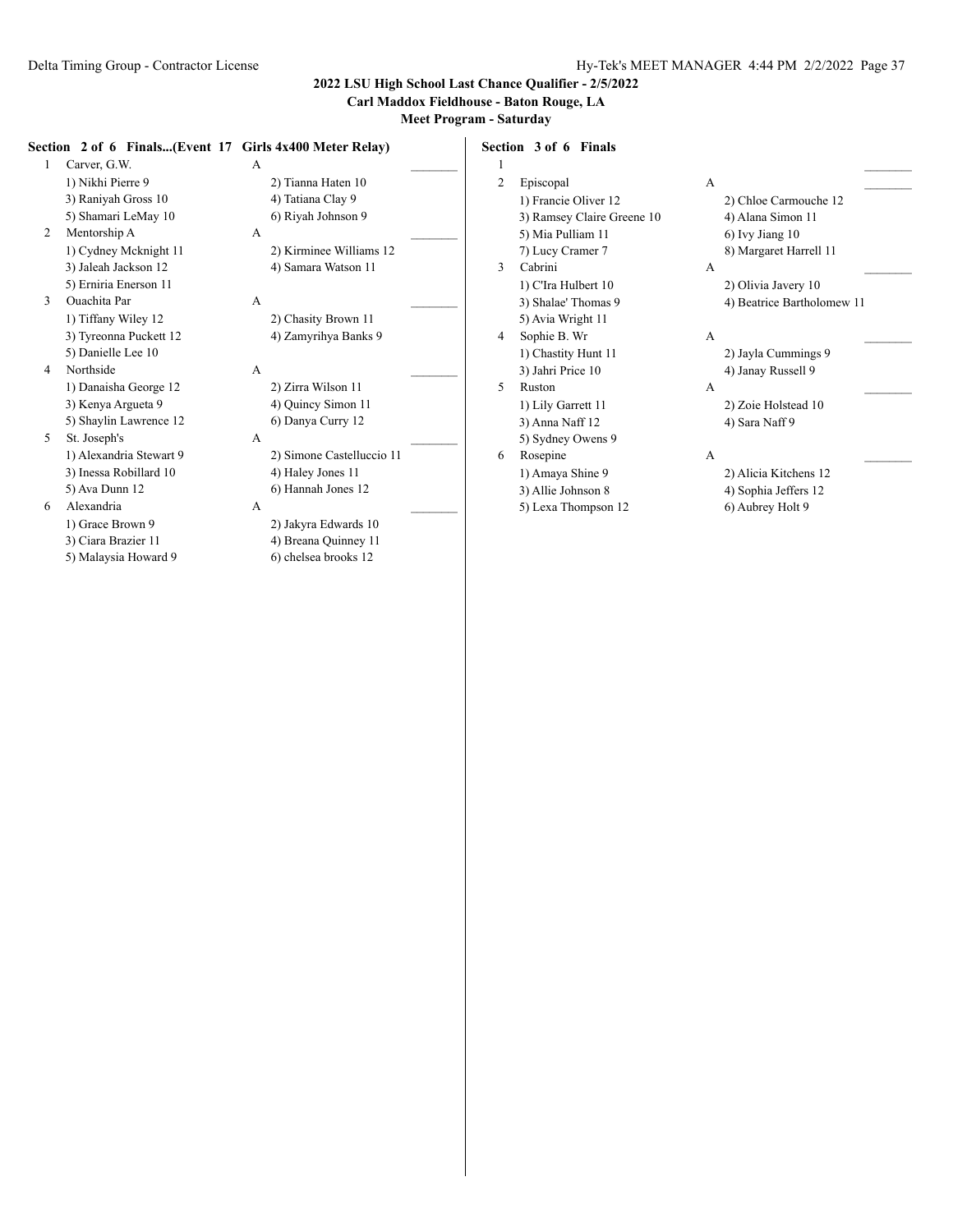**Carl Maddox Fieldhouse - Baton Rouge, LA**

**Meet Program - Saturday**

#### **Section 4 of 6 Finals...(Event 17 Girls 4x400 Meter Relay)**  $1$   $\overline{\phantom{a}}$ 2 Airline A 1) Brianna Taylor 12 2) Zamiyah Kitchen 10 3) Jaycie Wallace 9 4) Janiyah Boudreaux 9 5) Arriana Hill 11 6) Kaylyn Jackson 10 3 Huntington A 1) De'Ajah Riley 9 2) A'Jamea Lyles 11 3) Jayden Alexander 11 4) Catina Davenport 11 5) ShaNyla Taylor 10 6) Zaniya Broadway 11 4 Zachary A 1) Ja'Myia Woodall 11 2) Hannah Bradford 10 3) Jaala Thymes 11 4) Sariah Bethley 10 5) Lanay Mealey 12 6) Alyssa Major 10 7) Kameron Roussell 10 8) Katherine Robert 10 5 Karr, Edna A 1) Kori Dupree 12 2) Anila Green 11 3) Kylie Henry 11 4) laila Johnson 10 5) Mya Richardson 11 6) Jalyn mathews 10 6 Loyola Prep A \_\_\_\_\_\_\_\_\_ 1) Erin Campbell 12 2) Emmaline Drummond 12 3) Cassie Campbell 10 4) Hayden DeBroeck 9 5) Sydney DeFatta 11 **Section 5 of 6 Finals**  $1$   $\overline{\phantom{a}}$ 2 Mt. Carmel A 1) Teresa Cashen 11 2) Mary Ferguson 11 3) Georgia Wetzel 11 4) Peyton Marks 11 5) Olivia Stant 12 3 Newman, Isid A \_\_\_\_\_\_\_\_\_ 1) Cecile Oliver 12 2) Chloe Incaprera 12 3) Mae Mae Landry 11 4) Miya Castro 11 4 Franklin, Be A 1) Sarah Christopher 12 2) Fiona Collins 12 3) T'Zve McCoy 11 4) Reagan Deterville 11 5 East Ascensi A \_\_\_\_\_\_\_\_\_ 1) Katie Truett 9 2) Makiah Joseph 9 3) Miranda Vargas 9 4) Sydney Johnson 12 5) Andrenae Jones 11 6) Takiyah Mitchell 10 7) Sahnya Lathon 12 6 Terrebonne A \_\_\_\_\_\_\_\_\_ 1) Ja'Laya Mckinley 10 2) LyRic Williams 10 3) Ziairi Adams 10 4) Lane Pite 9 **Section 6 of 6 Finals**  $1$   $\overline{\phantom{a}}$  $2 \overline{ }$ 3 Woodlawn, Sh A 1) Jishaviyu Holmes 9 2) La'Kiaya Lofton 9 3) Harmonee Porterfield 9 4) Stevenson Katie 9 5) Jamison Jewett 9 6) Ma'Kiya Mitchell 10 7) Sanayah Brooks 10 8) Stephanie Caldwell 12 4 St. Thomas A  $\overline{A}$ 1) Breanna Becerra 12 2) Ashley Graziano 11 3) Emilia Lombardo 11 4) Jourdan St. Romain 12 5) Alexis Pitts 5 Lacassine A \_\_\_\_\_\_\_\_\_ 1) Ava Melville 11 2) Sydnie Cooley 11 3) Ali Himel 10 4) Mary Johnson 10 5) Kynzlie Singleton 9 6 Kenner Disco A \_\_\_\_\_\_\_\_\_ 1) Shae Schouest 12 2) Julie Southerland 12 3) Claire Clement 11 4) Mia Stewart 11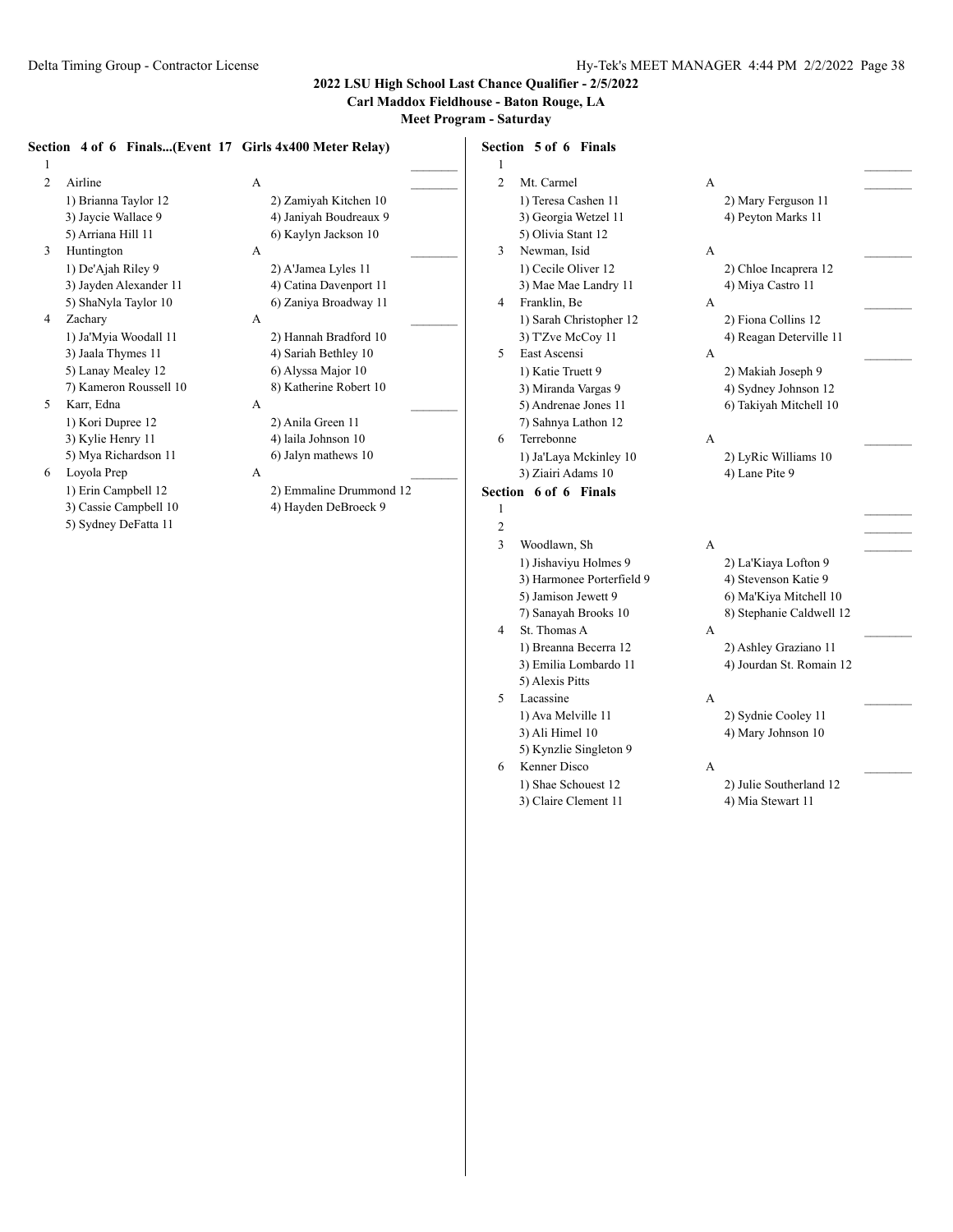### **Carl Maddox Fieldhouse - Baton Rouge, LA**

**Meet Program - Saturday**

|   | Event 18 Boys 4x400 Meter Relay             |                            |  |  |  |  |  |  |  |  |  |
|---|---------------------------------------------|----------------------------|--|--|--|--|--|--|--|--|--|
|   | <b>HEATS AGAINST TIME</b>                   |                            |  |  |  |  |  |  |  |  |  |
|   | <b>FH Composite:</b><br>3:22.68 1/25/2020   | Zachary                    |  |  |  |  |  |  |  |  |  |
|   | K Lazard, D Jones, S Burrell, C Hilton      |                            |  |  |  |  |  |  |  |  |  |
|   | MEET:<br>3:23.89 2005                       | <b>Barbe HS</b>            |  |  |  |  |  |  |  |  |  |
|   | R. Harts, T. Harts, J. Giordeno, M. Collins |                            |  |  |  |  |  |  |  |  |  |
|   | Lane Team                                   | <b>Seed Time</b><br>Relay  |  |  |  |  |  |  |  |  |  |
|   | Section 1 of 7 Finals                       |                            |  |  |  |  |  |  |  |  |  |
| 1 | Curtis, John                                | A                          |  |  |  |  |  |  |  |  |  |
|   | 1) King Taylor 11                           | 2) Jermal Callio 10        |  |  |  |  |  |  |  |  |  |
|   | 3) Malik Smith 12                           | 4) Justin Horne 11         |  |  |  |  |  |  |  |  |  |
|   | 5) Paul Facione 11                          | 6) Tyler Hayes 11          |  |  |  |  |  |  |  |  |  |
| 2 | Zachary                                     | A                          |  |  |  |  |  |  |  |  |  |
|   | 1) Lejaune George, Jr 12                    | 2) Matthew Perkins 11      |  |  |  |  |  |  |  |  |  |
|   | 3) Rhen Langley 11                          | 4) Jalen Wright 12         |  |  |  |  |  |  |  |  |  |
|   | 5) Roy Vance 10                             | 6) Christopher Williams 10 |  |  |  |  |  |  |  |  |  |
|   | 7) Vederek Matthews 10                      | 8) Mason Mack 11           |  |  |  |  |  |  |  |  |  |
| 3 | Ruston                                      | A                          |  |  |  |  |  |  |  |  |  |
|   | 1) Andrew Mcclinton 12                      | 2) Josiah Whitaker 11      |  |  |  |  |  |  |  |  |  |
|   | 3) Joshua Anding 11                         | 4) Carsen McPherson 12     |  |  |  |  |  |  |  |  |  |
|   | 5) Brady Beason 12                          | 6) Jayden Osborne 11       |  |  |  |  |  |  |  |  |  |
|   | 7) Caleb Babineaux 12                       | 8) Brandon Green 12        |  |  |  |  |  |  |  |  |  |
| 4 | Westgate                                    | A                          |  |  |  |  |  |  |  |  |  |
|   | 1) Davian Hill 12                           | 2) Camron Spencer 12       |  |  |  |  |  |  |  |  |  |
|   | 3) Mekhi Boutte 11                          | 4) Tray'Quan Francis 12    |  |  |  |  |  |  |  |  |  |
|   | 5) Dedrick Latulas 11                       |                            |  |  |  |  |  |  |  |  |  |
| 5 | St. Augustin                                | A                          |  |  |  |  |  |  |  |  |  |
|   | 1) Tyriq Wilson 12                          | 2) Zander Dunbar 12        |  |  |  |  |  |  |  |  |  |
|   | 3) Kaser Dunbar 9                           | 4) Gabriel Byrd 12         |  |  |  |  |  |  |  |  |  |
|   | 5) Karaaz johnson 11                        | 6) Leoance Williams 12     |  |  |  |  |  |  |  |  |  |
|   | 7) Chase Barrow 12                          | 8) Javin Nicholas 12       |  |  |  |  |  |  |  |  |  |
| 6 | Catholic, Ba                                | A                          |  |  |  |  |  |  |  |  |  |
|   | 1) Britton LeBlanc 12                       | 2) Bennett LeJeune 11      |  |  |  |  |  |  |  |  |  |
|   | 3) Winston DeCuir 10                        | 4) Louis Rudge 11          |  |  |  |  |  |  |  |  |  |

5) Adler Rice 10 6) Gunnar Tatum 10

**Section 2 of 7 Finals** 1 Sophie B. Wr 1) Terry Simmons 12 3) Dale Albert 12 5) Takwan Daniels 12 2 Leesville 1) Frank Ford 11 3) Taj Jackson 9 3 Carver, G.W. 1) Shamar LeMay 11 3) Stephan Lemay 12 5) Alvon Smith 12 4 University L 1) Jason Barnes 12 3) John Hall Hays 10 5) Jordan Phillips 11 7) Anderson Krupula 9 5 Ouachita Par 1) Jeremy Nelson 12 3) Omari Randle 12 5) Jaylen Kincaid 12 7) Caleb Glass 9 6 Brother Mart 1) Austin Tatum 11 3) Torey Lambert 11 4) DJ Chestnut 12 5) Eddie Randazzo 12 6) Roland Kindell 11

| 2) Jordan Winder 12   |  |
|-----------------------|--|
| 4) Dallas Hughes 10   |  |
| 6) Levar Humble 11    |  |
|                       |  |
| 2) Izaiah Farley 10   |  |
| 4) Rashad Davis 11    |  |
|                       |  |
| 2) Savon Jefferson 11 |  |
| 4) Tahj Stores 11     |  |
| 6) Rivera Jacques 9   |  |
|                       |  |
| 2) Carsen Manuel 12   |  |
| 4) Austin Ausberry 12 |  |
| 6) James Upp 12       |  |
| 8) Edan Stagg 12      |  |
|                       |  |
| 2) Austin Willis 12   |  |
| 4) Matais Willis 12   |  |
| 6) Chaunky Lewis 11   |  |
|                       |  |
|                       |  |
| 2) Corey Lambert 12   |  |
|                       |  |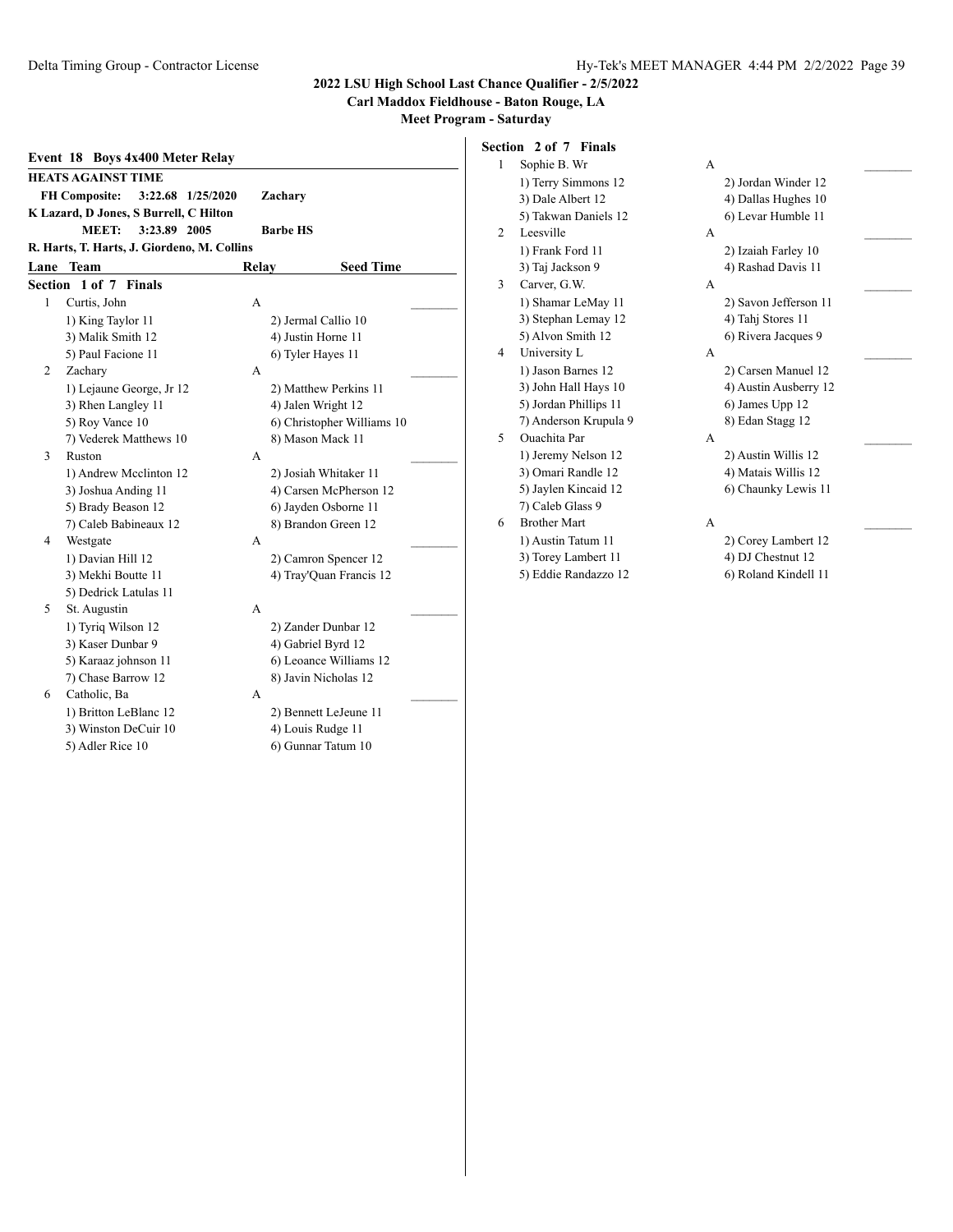### **Carl Maddox Fieldhouse - Baton Rouge, LA**

**Meet Program - Saturday**

#### **Section 3 of 7 Finals...(Event 18 Boys 4x400 Meter Relay)**

| 1 | Scotlandvill                | A            |                       |  |
|---|-----------------------------|--------------|-----------------------|--|
|   | 1) Everett Alberty 10       |              | 2) Dylan Evans 9      |  |
|   | 3) Corinthian Walker 10     |              | 4) Alden Dupree 10    |  |
| 2 | Parkway                     | A            |                       |  |
|   | 1) Edward Moses 12          |              | 2) Gabriel Falting 10 |  |
|   | 3) Will Achee 10            |              | 4) Greg Chitman 10    |  |
|   | 5) Jayson Williams 11       |              |                       |  |
| 3 | Cox, Helen                  | A            |                       |  |
|   | 1) Cornelius Bartholemew 12 |              | 2) Darnell O'Quinn 10 |  |
|   | 3) Lendell Walters 11       |              | 4) Marlon Turner 11   |  |
|   | 5) Gil Chapman 11           |              | 6) Ross Jackson 9     |  |
| 4 | Covington                   | A            |                       |  |
|   | 1) Jeremy Surkand 12        |              | 2) Brandon Marek 10   |  |
|   | 3) Blaize Serigny 11        |              | 4) Michael Agent 9    |  |
| 5 | <b>Holy Cross</b>           | $\mathsf{A}$ |                       |  |
|   | 1) Krosse Johnson 10        |              | 2) Joshua Payne 12    |  |
|   | 3) Finn Martin 9            |              | 4) Aiden Williams 9   |  |
|   | 5) Xavier Glaude 12         |              | 6) Koby Young 10      |  |
| 6 | Lafayette Ch                | A            |                       |  |
|   | 1) JuJuan Johnson 10        |              | 2) Alonzo Ryes 11     |  |
|   | 3) Devin Walton 12          |              | 4) Ty Lee 10          |  |
|   | 5) Luke Arogona 11          |              | 6) Jaden Winters 9    |  |
|   |                             |              |                       |  |

**Section 4 of 7 Finals** 1 Central, Bat A 1) Tyler Heil 12 2) Calvin Collier 12 3) JyJuan Davis 11 4) Caleb Ward 12 5) Jonathan Swift 12 6) Emmanuel Williams 9 2 West Ouachit A 1) Jahzell Jackson 11 2) Mike Hall 12 3) Jaylin Holland 11 4) Keoby Price 12 5) Caden Cribbs 12 6) Oliver McCurdy 11 3 Madison Prep A 1) Germari Wyre 11 2) Carlos Freeman 10 3) Chris Hughes 12 4) Hezekiah Dantlzer 10 5) Chase Corbins 9 4 Karr, Edna A \_\_\_\_\_\_\_\_\_ 1) Camren Hardy 10 2) Jeremiah Jones 12 3) Jeremy Geary 11 4) Markel Myles 11 5) Dinari Davis 12 5 Berwick A \_\_\_\_\_\_\_\_\_ 1) Nisaiah Bennett 11 2) Brett Bearb 12 3) Luke Tarver 10 4) Kaden Thomas 12 5) Gavin White 11 6) Zachary Campbell 12 6 East Ascensi A \_\_\_\_\_\_\_\_\_ 1) Mathews Collins 10 2) Jase Campbell 9 3) Christian McGhee 11 4) Zhavier Jupiter 11

5) Allen Starks 12

- 
- 
- 
-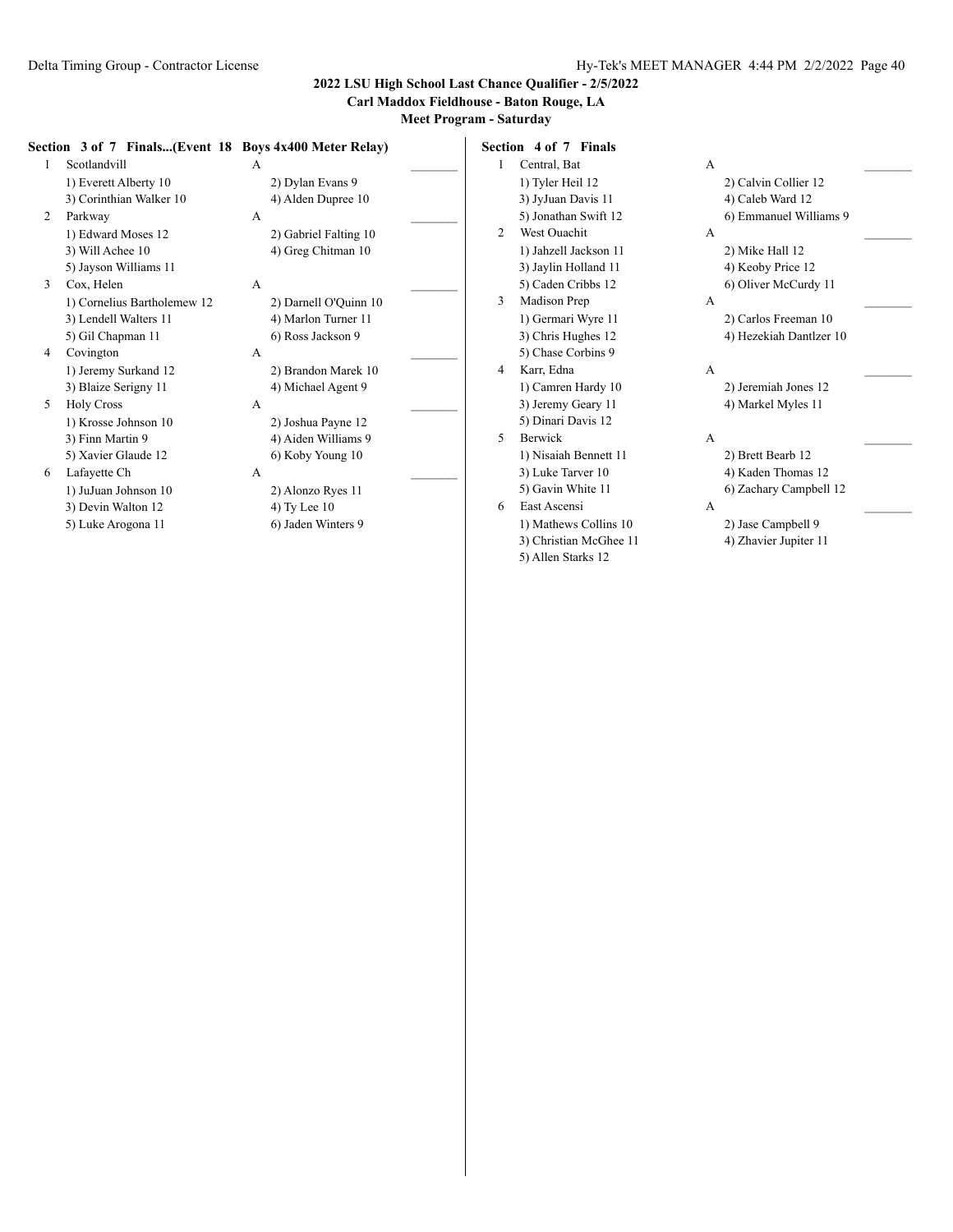3) Zion Johnson 10 4) Lance Richardson 10

5) Siris Scott 12

### **2022 LSU High School Last Chance Qualifier - 2/5/2022**

#### **Carl Maddox Fieldhouse - Baton Rouge, LA**

**Meet Program - Saturday**

#### **Section 5 of 7 Finals...(Event 18 Boys 4x400 Meter Relay)** 1 Sterlington A \_\_\_\_\_\_\_\_\_ 1) Tramell Colvin 10 2) Dylan Compton 10 3) Brent Lark 10 4) Larry Rodgers 12 5) Maddox Bryan 11 2 Episcopal A 1) Justin Dynes 12 2) Jayden Hiles 10 3) Dryden Duggins 12 4) Akshay Basireddy 11 5) Will Ribes 9 6) Julian Romano 12 7) Alex Hollier 11 8) Sacha Dernoncourt 11 3 Lafayette A \_\_\_\_\_\_\_\_\_ 1) Emery Taylor 12 2) Grant Harris 11 3) Jacob Gondron 12 4) Javonte Howard 10 5) Wyatt Stoute 11 4 Airline A \_\_\_\_\_\_\_\_\_ 1) Kye Lehr 11 2) Cameron Jefferson 11 3) Daxton Chavez 11 4) Gabe Laval 10 5) Bob Patterson 10 5 Alexandria A \_\_\_\_\_\_\_\_\_ 1) Kameron Washington 11 2) Joshua Marie 11 3) Jason Blackwell 10 4) Eric Jones 11 5) Amareon King 11 6 McMain, Elea A 1) Kendall Carter 12 2) Wilton Southall 12 **Section 6 of 7 Finals**  $1$   $\overline{\phantom{a}}$ 2 Kenner Disco A 1) Dallas Horton 11 2) Chase Arnold 10 3) Ian Cabrrera 9 4) Marcus Clark 11 5) Maurice Clark 9 3 St. Louis A \_\_\_\_\_\_\_\_\_ 1) Logan Trahan 12 2) Cody Lyons 11 3) Deacon Stantz 9 4) Jonah Austin 9 5) Kyle Turner 10 6) Grayson Plauche 9 4 Archbishop R A 1) Colin Womac 12 2) Jackson Jeansonne 11 3) Nathan Mocklin 11 4) Andrew Nolan 12 5) Kaden McLaughlin 12 6) Luke Burlison 10 5 Northside A \_\_\_\_\_\_\_\_\_ 1) Latrell Johnson 10 2) Jayden Wilson 12 3) Tommy Thomas 11 4) Joshua Carter 11 5) Marquelle Smith-Roy 12 6) Braylan Taylor 11 7) Treveon Bossier 10 8) Tre'Elton Bossier 11 6 Huntington A \_\_\_\_\_\_\_\_\_ 1) Travion Evans 11 2) Kamar Lewis 11 3) John Solomon 11 4) Preston Summage 10 5) Joseph Scott 11 6) Markell Hampton 10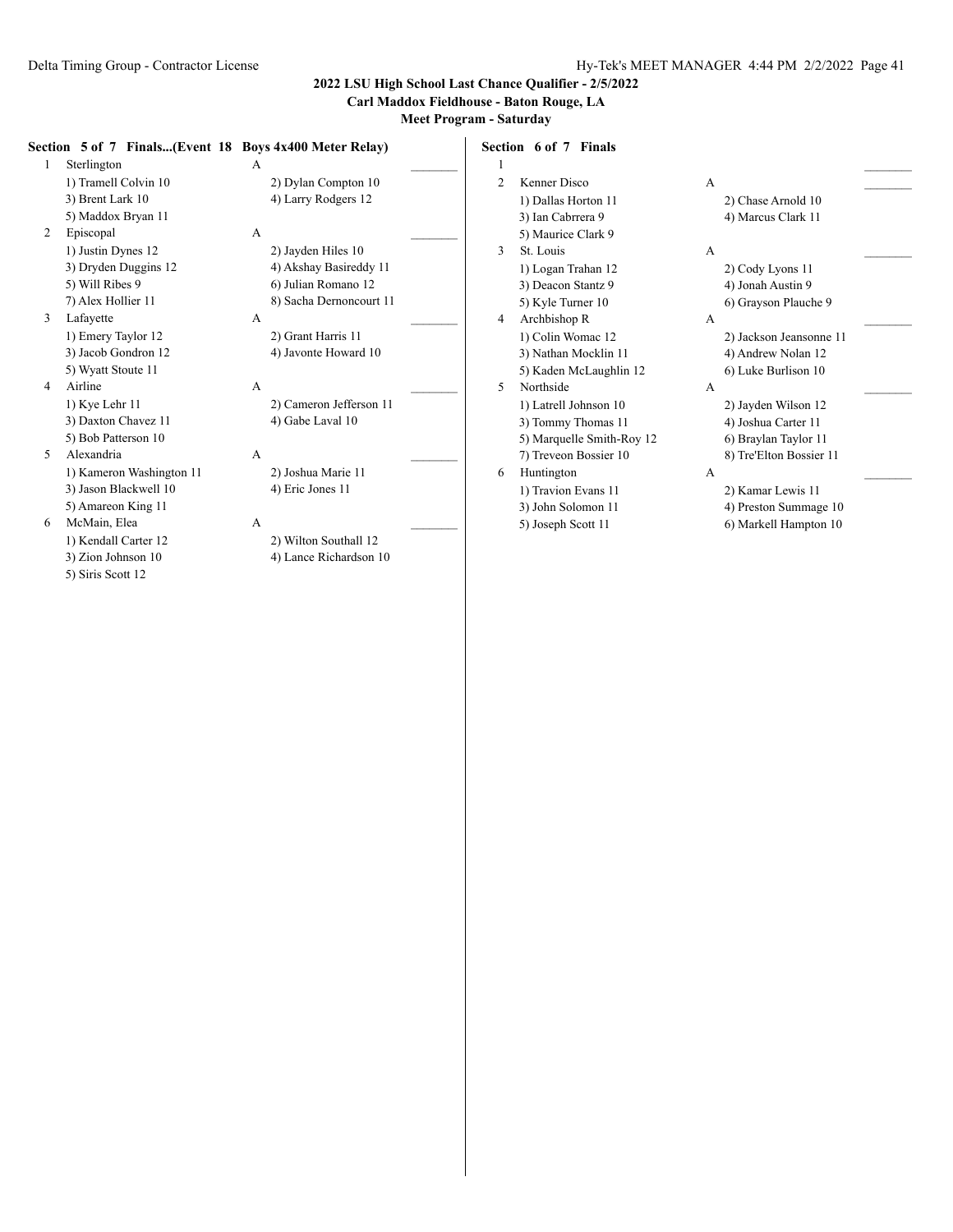**Carl Maddox Fieldhouse - Baton Rouge, LA**

**Meet Program - Saturday**

## **Section 7 of 7 Finals...(Event 18 Boys 4x400 Meter Relay)**

| $\mathbf{1}$   |                          |   |                          |  |
|----------------|--------------------------|---|--------------------------|--|
| $\overline{c}$ | Kipp Booker              | A |                          |  |
|                | 1) Torren County 12      |   | 2) Earyn Young 11        |  |
|                | 3) Kendrick Wilkerson 10 |   | 4) Santana Richardson 12 |  |
|                | 5) Frank Williams 11     |   |                          |  |
| 3              | Lacassine                | A |                          |  |
|                | 1) Lucas Corbello 9      |   | 2) Brandon McMahon 12    |  |
|                | 3) David Johnson 8       |   | 4) Aaron Garcia 11       |  |
|                | 5) Taiwan Jones 11       |   |                          |  |
| 4              | East Felicia             | A |                          |  |
|                | 1) Antoine Johnson 11    |   | 2) Nyron Johnson 12      |  |
|                | 3) Quen'braylon Dunn 11  |   | 4) Jamarian Dunn 12      |  |
| 5              | Newman, Isid             | A |                          |  |
|                | 1) Landry Beard 11       |   | 2) Joe Carey 12          |  |
|                | 3) Tee Williams 12       |   | 4) Hudson Mazzanti 12    |  |
| 6              | St. Thomas A             | A |                          |  |
|                | 1) Gavin Bankston 12     |   | 2) Jose Dunington 10     |  |
|                | 3) Jacob Mullis 10       |   | 4) Landen Schillage 12   |  |

| 2) Earyn Young 11                              |   |
|------------------------------------------------|---|
| 4) Santana Richardson 12                       | F |
| 2) Brandon McMahon 12<br>4) Aaron Garcia 11    |   |
| 2) Nyron Johnson 12<br>4) Jamarian Dunn 12     |   |
| 2) Joe Carey 12<br>4) Hudson Mazzanti 12       |   |
| 2) Jose Dunington 10<br>4) Landen Schillage 12 |   |

| <b>Top 8 to Final</b><br><b>FH Composite:</b><br>24-11.50<br>1991<br><b>Troy Twillie</b><br>MEET:<br>24-00<br>2006<br><b>Will Coppage</b><br><b>Yr School</b><br>Name<br><b>Seed Mark</b><br>Flight 1 of 4 Finals<br>Corbin Gann<br><b>West Monroe</b><br>$\mathbf{1}$<br>11<br>$\overline{2}$<br>University L<br><b>Austin Ausberry</b><br>12<br>3<br>Alexandria<br>Kameron Washington<br>11<br>Derrick Carter<br>Easton, Warr<br>4<br>12<br>Eric Horn<br>5<br>Carver, G.W.<br>11<br>Jamyrie White<br>Higgins, L.W.<br>6<br>12<br>Christian Williams<br><b>Belaire</b><br>7<br>10<br>Dinari Davis<br>8<br>Karr, Edna<br>12<br>9<br><b>Byron Gibson</b><br>Easton, Warr<br>12<br>Aaron Gott<br>10<br>Houston, Sam<br>10<br>Edan Stagg<br>12<br>University L<br>11<br>Chris Williams<br><b>Broadmoor</b><br>12.<br>12<br>Demine Lee<br>Kipp Booker<br>13<br>10<br>Bonnabel<br>14<br>Hollice Spann<br>10<br>Eriq Wilson<br>Northwest<br>15<br>10<br>16<br>Cedric Thompson<br>Covington<br>9<br>Dionte Freeman<br>Lacassine<br>17<br>11<br>Kenner Disco<br>18<br>Zander Milton<br>12<br>19<br>Sterlington<br>Maddox Bryan<br>11<br>20<br>Pierce Papa<br>12<br>Loyola Prep<br>21<br>Hayden Verdin<br>Houma Christ<br>12<br>22<br>Alonzo Ryes<br>Lafayette Ch<br>11<br>23 |     | Event 25 Boys Long Jump |  |  |  |  |  |  |  |  |  |
|----------------------------------------------------------------------------------------------------------------------------------------------------------------------------------------------------------------------------------------------------------------------------------------------------------------------------------------------------------------------------------------------------------------------------------------------------------------------------------------------------------------------------------------------------------------------------------------------------------------------------------------------------------------------------------------------------------------------------------------------------------------------------------------------------------------------------------------------------------------------------------------------------------------------------------------------------------------------------------------------------------------------------------------------------------------------------------------------------------------------------------------------------------------------------------------------------------------------------------------------------------------------|-----|-------------------------|--|--|--|--|--|--|--|--|--|
|                                                                                                                                                                                                                                                                                                                                                                                                                                                                                                                                                                                                                                                                                                                                                                                                                                                                                                                                                                                                                                                                                                                                                                                                                                                                      |     |                         |  |  |  |  |  |  |  |  |  |
|                                                                                                                                                                                                                                                                                                                                                                                                                                                                                                                                                                                                                                                                                                                                                                                                                                                                                                                                                                                                                                                                                                                                                                                                                                                                      |     |                         |  |  |  |  |  |  |  |  |  |
|                                                                                                                                                                                                                                                                                                                                                                                                                                                                                                                                                                                                                                                                                                                                                                                                                                                                                                                                                                                                                                                                                                                                                                                                                                                                      |     |                         |  |  |  |  |  |  |  |  |  |
|                                                                                                                                                                                                                                                                                                                                                                                                                                                                                                                                                                                                                                                                                                                                                                                                                                                                                                                                                                                                                                                                                                                                                                                                                                                                      | Pos |                         |  |  |  |  |  |  |  |  |  |
|                                                                                                                                                                                                                                                                                                                                                                                                                                                                                                                                                                                                                                                                                                                                                                                                                                                                                                                                                                                                                                                                                                                                                                                                                                                                      |     |                         |  |  |  |  |  |  |  |  |  |
|                                                                                                                                                                                                                                                                                                                                                                                                                                                                                                                                                                                                                                                                                                                                                                                                                                                                                                                                                                                                                                                                                                                                                                                                                                                                      |     |                         |  |  |  |  |  |  |  |  |  |
|                                                                                                                                                                                                                                                                                                                                                                                                                                                                                                                                                                                                                                                                                                                                                                                                                                                                                                                                                                                                                                                                                                                                                                                                                                                                      |     |                         |  |  |  |  |  |  |  |  |  |
|                                                                                                                                                                                                                                                                                                                                                                                                                                                                                                                                                                                                                                                                                                                                                                                                                                                                                                                                                                                                                                                                                                                                                                                                                                                                      |     |                         |  |  |  |  |  |  |  |  |  |
|                                                                                                                                                                                                                                                                                                                                                                                                                                                                                                                                                                                                                                                                                                                                                                                                                                                                                                                                                                                                                                                                                                                                                                                                                                                                      |     |                         |  |  |  |  |  |  |  |  |  |
|                                                                                                                                                                                                                                                                                                                                                                                                                                                                                                                                                                                                                                                                                                                                                                                                                                                                                                                                                                                                                                                                                                                                                                                                                                                                      |     |                         |  |  |  |  |  |  |  |  |  |
|                                                                                                                                                                                                                                                                                                                                                                                                                                                                                                                                                                                                                                                                                                                                                                                                                                                                                                                                                                                                                                                                                                                                                                                                                                                                      |     |                         |  |  |  |  |  |  |  |  |  |
|                                                                                                                                                                                                                                                                                                                                                                                                                                                                                                                                                                                                                                                                                                                                                                                                                                                                                                                                                                                                                                                                                                                                                                                                                                                                      |     |                         |  |  |  |  |  |  |  |  |  |
|                                                                                                                                                                                                                                                                                                                                                                                                                                                                                                                                                                                                                                                                                                                                                                                                                                                                                                                                                                                                                                                                                                                                                                                                                                                                      |     |                         |  |  |  |  |  |  |  |  |  |
|                                                                                                                                                                                                                                                                                                                                                                                                                                                                                                                                                                                                                                                                                                                                                                                                                                                                                                                                                                                                                                                                                                                                                                                                                                                                      |     |                         |  |  |  |  |  |  |  |  |  |
|                                                                                                                                                                                                                                                                                                                                                                                                                                                                                                                                                                                                                                                                                                                                                                                                                                                                                                                                                                                                                                                                                                                                                                                                                                                                      |     |                         |  |  |  |  |  |  |  |  |  |
|                                                                                                                                                                                                                                                                                                                                                                                                                                                                                                                                                                                                                                                                                                                                                                                                                                                                                                                                                                                                                                                                                                                                                                                                                                                                      |     |                         |  |  |  |  |  |  |  |  |  |
|                                                                                                                                                                                                                                                                                                                                                                                                                                                                                                                                                                                                                                                                                                                                                                                                                                                                                                                                                                                                                                                                                                                                                                                                                                                                      |     |                         |  |  |  |  |  |  |  |  |  |
|                                                                                                                                                                                                                                                                                                                                                                                                                                                                                                                                                                                                                                                                                                                                                                                                                                                                                                                                                                                                                                                                                                                                                                                                                                                                      |     |                         |  |  |  |  |  |  |  |  |  |
|                                                                                                                                                                                                                                                                                                                                                                                                                                                                                                                                                                                                                                                                                                                                                                                                                                                                                                                                                                                                                                                                                                                                                                                                                                                                      |     |                         |  |  |  |  |  |  |  |  |  |
|                                                                                                                                                                                                                                                                                                                                                                                                                                                                                                                                                                                                                                                                                                                                                                                                                                                                                                                                                                                                                                                                                                                                                                                                                                                                      |     |                         |  |  |  |  |  |  |  |  |  |
|                                                                                                                                                                                                                                                                                                                                                                                                                                                                                                                                                                                                                                                                                                                                                                                                                                                                                                                                                                                                                                                                                                                                                                                                                                                                      |     |                         |  |  |  |  |  |  |  |  |  |
|                                                                                                                                                                                                                                                                                                                                                                                                                                                                                                                                                                                                                                                                                                                                                                                                                                                                                                                                                                                                                                                                                                                                                                                                                                                                      |     |                         |  |  |  |  |  |  |  |  |  |
|                                                                                                                                                                                                                                                                                                                                                                                                                                                                                                                                                                                                                                                                                                                                                                                                                                                                                                                                                                                                                                                                                                                                                                                                                                                                      |     |                         |  |  |  |  |  |  |  |  |  |
|                                                                                                                                                                                                                                                                                                                                                                                                                                                                                                                                                                                                                                                                                                                                                                                                                                                                                                                                                                                                                                                                                                                                                                                                                                                                      |     |                         |  |  |  |  |  |  |  |  |  |
|                                                                                                                                                                                                                                                                                                                                                                                                                                                                                                                                                                                                                                                                                                                                                                                                                                                                                                                                                                                                                                                                                                                                                                                                                                                                      |     |                         |  |  |  |  |  |  |  |  |  |
|                                                                                                                                                                                                                                                                                                                                                                                                                                                                                                                                                                                                                                                                                                                                                                                                                                                                                                                                                                                                                                                                                                                                                                                                                                                                      |     |                         |  |  |  |  |  |  |  |  |  |
|                                                                                                                                                                                                                                                                                                                                                                                                                                                                                                                                                                                                                                                                                                                                                                                                                                                                                                                                                                                                                                                                                                                                                                                                                                                                      |     |                         |  |  |  |  |  |  |  |  |  |
|                                                                                                                                                                                                                                                                                                                                                                                                                                                                                                                                                                                                                                                                                                                                                                                                                                                                                                                                                                                                                                                                                                                                                                                                                                                                      |     |                         |  |  |  |  |  |  |  |  |  |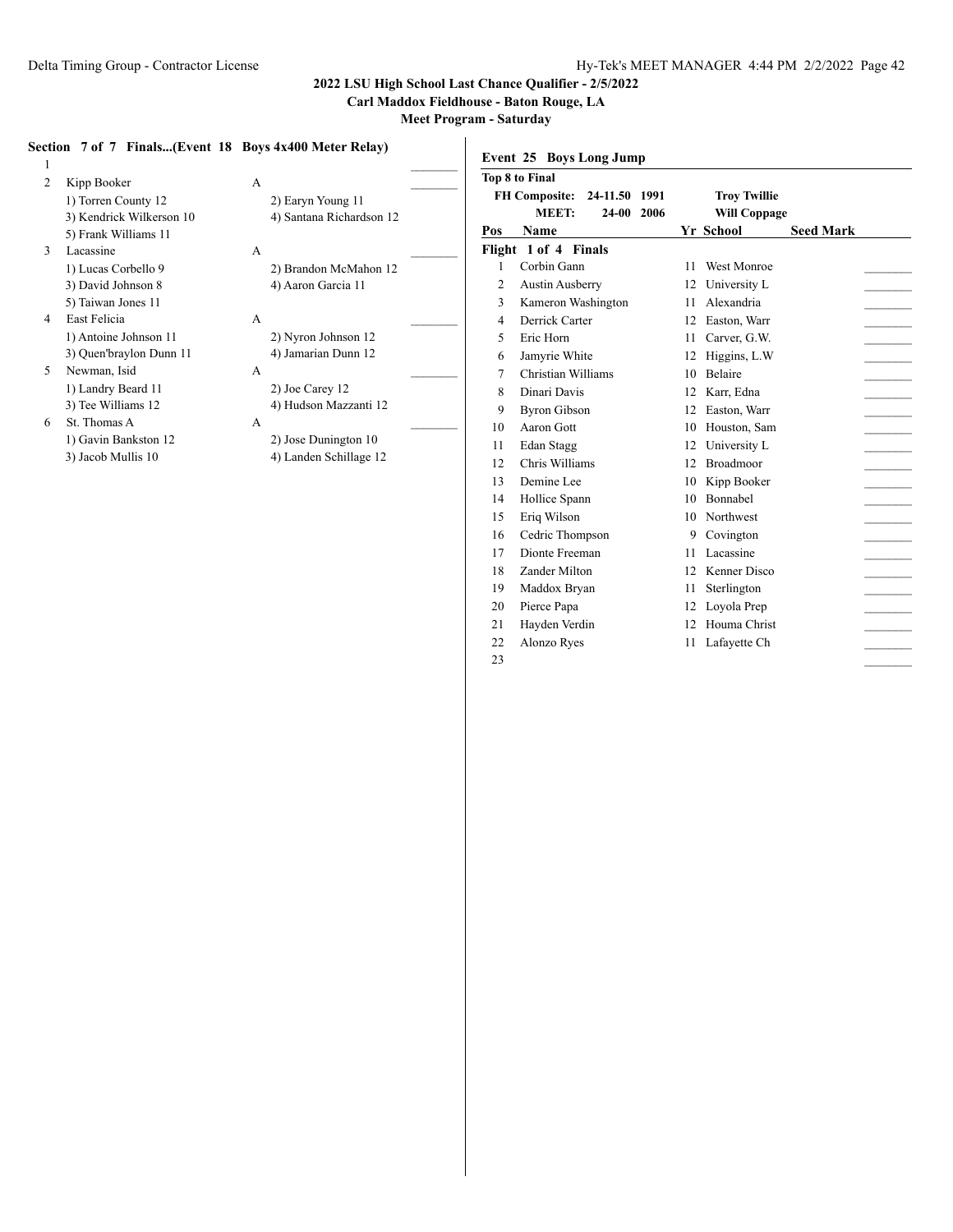## **2022 LSU High School Last Chance Qualifier - 2/5/2022**

## **Carl Maddox Fieldhouse - Baton Rouge, LA**

|    | Flight 2 of 4 Finals(Event 25 Boys Long Jump) |                 |                 |    | Flight 3 of 4 Finals   |    |                    |  |
|----|-----------------------------------------------|-----------------|-----------------|----|------------------------|----|--------------------|--|
|    | <b>Braelon Batiste</b>                        |                 | 9 Lafayette Ch  |    | Jamall Johnson         |    | 11 Ouitman         |  |
| 2  | Mandell Blackstone                            | 11              | Franklin, Be    | 2  | Tray Hudson            | 10 | Glenmora           |  |
| 3  | Dallas Hughes                                 | 10              | Sophie B. Wr    | 3  | Shawn Mixon            |    | 12 Hahnville       |  |
| 4  | Jayden Harts                                  | 8               | Ouitman         | 4  | Dray Hudson            | 10 | Glenmora           |  |
| 5  | Yaseen Kaseed                                 | 12 <sup>1</sup> | Kenner Disco    | 5  | Dale Albert            |    | 12 Sophie B. Wr    |  |
| 6  | Parker Davis                                  | 10              | Newman, Isid    | 6  | LaCoreyan Compton      | 10 | Belaire            |  |
|    | Andre Marceaux                                | 10              | Kaplan          | 7  | Caleb Auzenne          |    | Comeaux            |  |
| 8  | Brandon Lorio                                 | 12              | Hahnville       | 8  | Ashtin Jackson         | 10 | Parkway            |  |
| 9  | Tavon Anderson                                |                 | Ville Platte    | 9  | Anochee Davis          |    | 12 Carver, G.W.    |  |
| 10 | Jayden Hiles                                  | 10              | Episcopal       | 10 | Jarmichael Davis       | 12 | Byrd, C.E.         |  |
| 11 | Joe Ward                                      |                 | 12 Lake Charles | 11 | Jacob Lafitte          |    | 12 Loyola Prep     |  |
| 12 | Dandre Dumas                                  | 12              | St. James       | 12 | Cade Dauzat            |    | Oakdale            |  |
| 13 | David Jones                                   | 11              | Madison Prep    | 13 | Augie Berner           |    | Jesuit, New        |  |
| 14 | Joseph Scrimpshire                            |                 | Central Lafo    | 14 | Namon Bennett          | 10 | Berwick            |  |
| 15 | Lincoln Hooper                                |                 | 10 North DeSoto | 15 | <b>Taelon Nicholas</b> |    | 12 Catholic, Ba    |  |
| 16 | Joseph Landry                                 | 10              | Houma Christ    | 16 | Carsen McPherson       | 12 | Ruston             |  |
| 17 | turner duncan                                 | 10              | St. Augustin    | 17 | Jayden Singleton       | 12 | Cecilia            |  |
| 18 | Karaaz johnson                                |                 | St. Augustin    | 18 | Amir Dotson            |    | <b>Baton Rouge</b> |  |
| 19 | Micheal Berry                                 |                 | Ville Platte    | 19 | Kemari Pruitt          |    | 12 Leesville       |  |
| 20 | Clayton Braud                                 | 12              | Episcopal       | 20 | Alvin Lewis            | 12 | Dutchtown          |  |
| 21 | Braylen Walker                                |                 | 12 Lake Charles | 21 | Koby Young             |    | 10 Holy Cross      |  |
| 22 | Romaj Hatfield                                | 12              | Sterlington     | 22 | Ke'Rynn Smith          |    | 8 Holy Cross       |  |
| 23 | Jeremiah Bell                                 | 12              | Scotlandvill    | 23 | Davonte White          |    | 12 Ponchatoula     |  |
|    |                                               |                 |                 |    |                        |    |                    |  |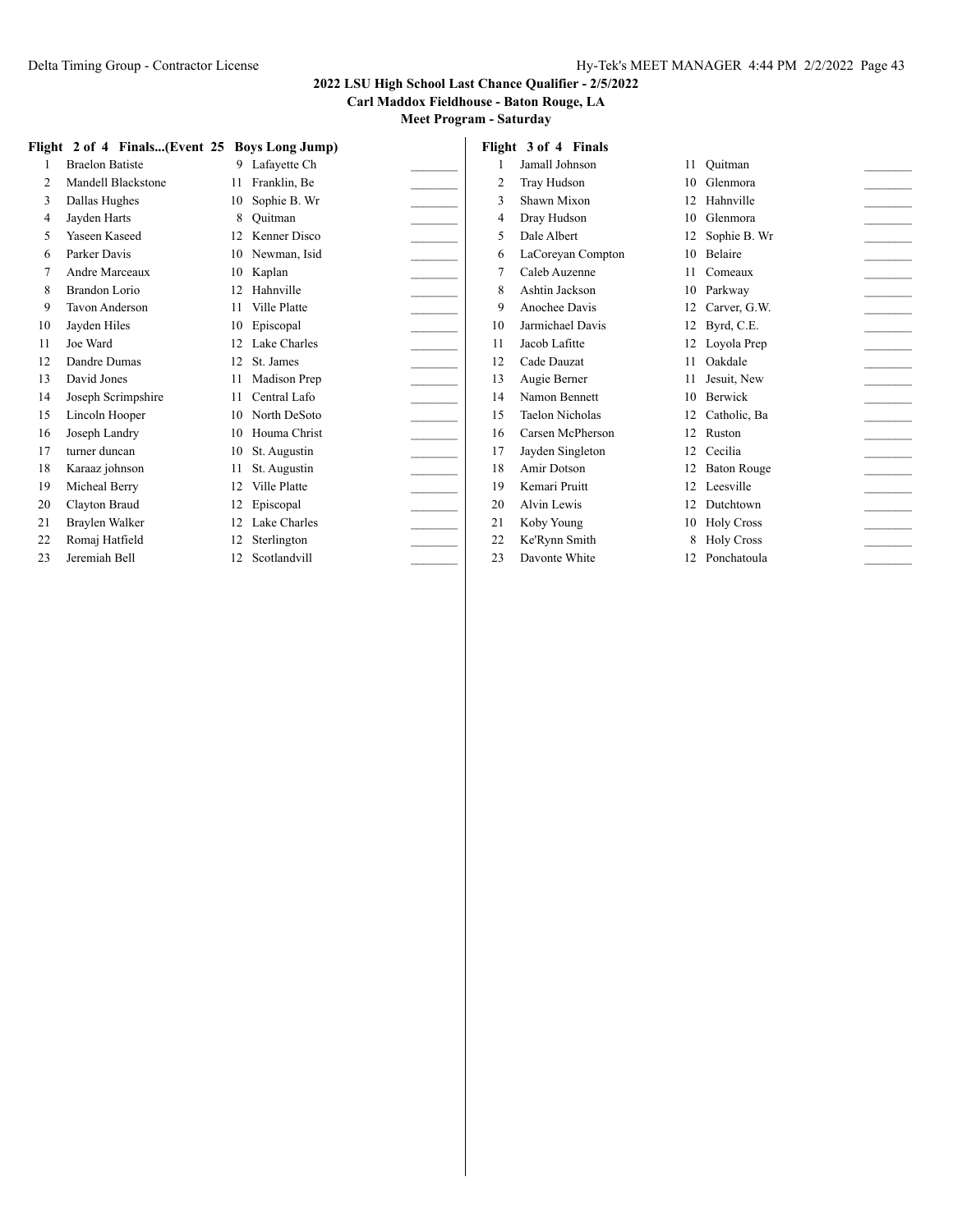**Carl Maddox Fieldhouse - Baton Rouge, LA**

**Meet Program - Saturday**

|  | Flight 4 of 4 Finals(Event 25 Bovs Long Jump) |  |  |  |
|--|-----------------------------------------------|--|--|--|
|  |                                               |  |  |  |

|                | Flight 4 of 4 Finals(Event 25 Boys Long Jump) |    |                     |  |
|----------------|-----------------------------------------------|----|---------------------|--|
| 1              | Ian Goodly                                    |    | 12 Covington        |  |
| $\overline{c}$ | Jeremy Nelson                                 | 12 | <b>Ouachita</b> Par |  |
| 3              | Desmond Osborne                               | 12 | Karr, Edna          |  |
| 4              | jamari markray                                | 12 | Doyline             |  |
| 5              | Jahzell Jackson                               | 11 | <b>West Ouachit</b> |  |
| 6              | Mike Hall                                     | 12 | <b>West Ouachit</b> |  |
| 7              | Jaylen Kincaid                                | 12 | <b>Ouachita</b> Par |  |
| 8              | Jack Schwing                                  | 11 | Metairie Par        |  |
| 9              | <b>Tyler Hayes</b>                            | 11 | Curtis, John        |  |
| 10             | <b>Bransen Phillips</b>                       | 12 | Catholic, Ba        |  |
| 11             | Dedrick Latulas                               | 11 | Westgate            |  |
| 12             | Montrell Morris                               | 11 | Dutchtown           |  |
| 13             | Dominick Baptiste                             | 12 | Scotlandvill        |  |
| 14             | D'Andre Taylor                                | 12 | St. Amant           |  |
| 15             | Carlton Johnson                               | 12 | Zachary             |  |
| 16             | Santana Richardson                            | 12 | Kipp Booker         |  |
| 17             | Falon Short                                   | 12 | Bourgeois, H        |  |
| 18             | Aiden Jones                                   | 12 | Oakdale             |  |
| 19             | Dylan Sonnier                                 | 12 | Southside           |  |
| 20             | Jerome Robinson                               | 12 | Zachary             |  |
| 21             | Jordan Adams                                  | 12 | Bourgeois, H        |  |
| 22             | Brandon Green                                 | 12 | Ruston              |  |
| 23             | Jordan Doucet                                 | 12 | Westgate            |  |
|                |                                               |    |                     |  |

| Event 27       | <b>Girls Long Jump</b> |            |                    |                  |
|----------------|------------------------|------------|--------------------|------------------|
|                | <b>Top 8 to Final</b>  |            |                    |                  |
|                | <b>FH Composite:</b>   | 19-06 1997 | <b>Myra Combs</b>  |                  |
|                | MEET:<br>18-09.75      | 2/3/2018   | <b>Leah Scott</b>  |                  |
| Pos            | <b>Name</b>            |            | Yr School          | <b>Seed Mark</b> |
|                | Flight 1 of 3 Finals   |            |                    |                  |
| 1              | Erniria Enerson        | 11         | Mentorship A       |                  |
| $\overline{2}$ | Ja'Siya Davis          | 10         | Woodlawn, Sh       |                  |
| 3              | Paige Ankum            | 10         | Higgins, L.W       |                  |
| $\overline{4}$ | Kirsten Foster         | 11         | Bonnabel           |                  |
| 5              | Dejah Grimes           | 9          | Carver, G.W.       |                  |
| 6              | Gabrielle Alphonse     | 12         | Patrick Tayl       |                  |
| 7              | <b>Emery Prentice</b>  | 12         | Vandebilt Ca       |                  |
| 8              | Zakiya Dorsey          | 10         | Lee Stem $/V$      |                  |
| 9              | <b>Rhian Rainey</b>    | 9          | Kenner Disco       |                  |
| 10             | Jalyric Reed           | 11         | <b>Brusly</b>      |                  |
| 11             | Sharlette Gordon       | 11         | Lacassine          |                  |
| 12             | Earya Young            | 11         | Kipp Booker        |                  |
| 13             | Paris Babineaux        | 11         | Acadiana           |                  |
| 14             | De'Ajah Riley          | 9          | Huntington         |                  |
| 15             | Aly Jo Warren          | 12         | <b>Holy Savior</b> |                  |
| 16             | Lamaya Blunt           | 12         | Carver, G.W.       |                  |
| 17             | <b>Kylee Cross</b>     | 9          | <b>Buckeve</b>     |                  |
| 18             | Emma Prieto            | 9          | St. Scholast       |                  |
| 19             | Mandy Belgard          | 9          | Buckeye            |                  |
| 20             | Paige ware             | 9          | North Webste       |                  |
| 21             | Macie Broussard        | 9          | St. Thomas A       |                  |
| 22             | Madison Richardson     | 10         | North DeSoto       |                  |
| 23             | Ashlyn August          | 9          | Lake Charles       |                  |
| 24             | Ty'Aunna Dempsey       | 11         | Scotlandvill       |                  |
| 25             | Piper Smith            | 12         | Dutchtown          |                  |
| 26             | Sydnie Cooley          | 11         | Lacassine          |                  |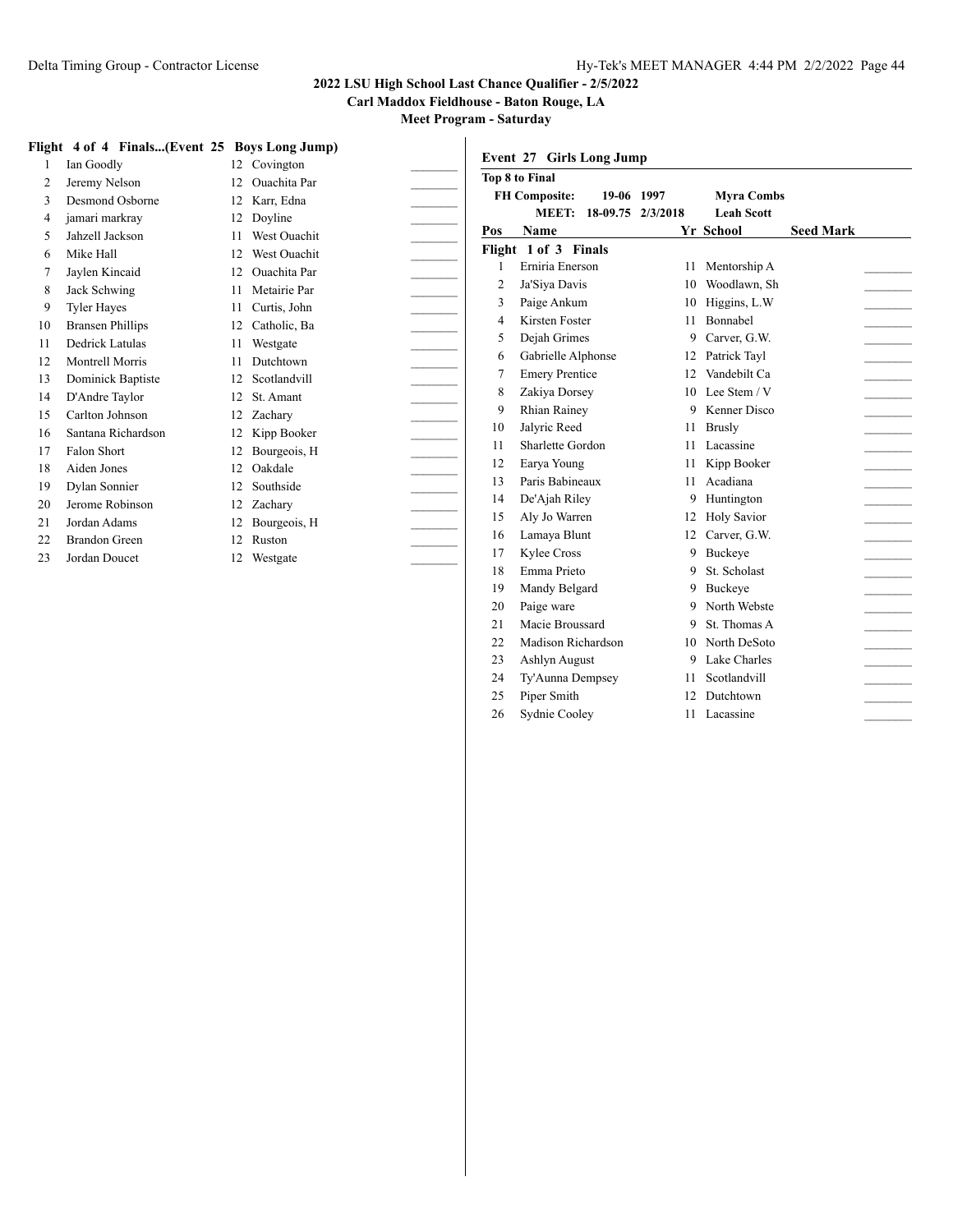**Carl Maddox Fieldhouse - Baton Rouge, LA**

|    | Flight 2 of 3 Finals(Event 27 Girls Long Jump) |     |                     |                | Flight 3 of 3 Finals   |                 |                                       |
|----|------------------------------------------------|-----|---------------------|----------------|------------------------|-----------------|---------------------------------------|
|    | Brooklyn Timpa                                 |     | 12 Hathaway         |                | Mackenzie Darbonne     |                 | 12 East Ascensi                       |
| 2  | Mikayla Mondello                               | 10  | North DeSoto        | $\overline{2}$ | Zirra Wilson           |                 | 11 Northside                          |
| 3  | Juliet Boyd                                    | 10  | <b>Sacred Heart</b> | 3              | Anila Green            |                 | Karr. Edna                            |
| 4  | Ja'liah Garrett                                | 10  | Northwest           | 4              | Taylor Gouisha         |                 | 9 Brusly                              |
| 5  | Reianne Lewis                                  | 10  | Easton, Warr        | 5              | Pevten Ware            | 12 <sub>1</sub> | North Webste                          |
| 6  | Emma Taucer                                    |     | Denham Sprin        | 6              | Tenosh Landry          | 10              | Ehret. John                           |
| 7  | Gabrielle Graff                                | 11  | St. Joseph's        | 7              | <b>Kristine Brooks</b> | 10              | Woodlawn, Sh                          |
| 8  | Pauliqua Landry                                | 11  | New Iberia          | 8              | Francie Oliver         | 12              | Episcopal<br>$\overline{\phantom{a}}$ |
| 9  | Lauryn Martin                                  |     | Scotlandvill        | 9              | De'Shell Carr          | 12              | Kipp Booker                           |
| 10 | Breana Quinney                                 | 11  | Alexandria          | 10             | A'Shyria Burns         |                 | 8 Holy Savior<br>$\overline{a}$       |
| 11 | Ella Laborde                                   | 10  | <b>Christ Episc</b> | 11             | Destiny Hooper         | 10              | Lafavette<br>$\sim$                   |
| 12 | Alana Pryor                                    |     | <b>Baton Rouge</b>  | 12             | Zhanell Francios       | 10 <sup>1</sup> | East St. Joh                          |
| 13 | Shinaya Branch                                 | 12  | Ruston              | 13             | Ayanah McCray          |                 | 12 West Felicia<br>$\frac{1}{2}$      |
| 14 | <b>Tiffany Wiley</b>                           | 12  | <b>Ouachita</b> Par | 14             | Jashyra Thomas         |                 | 11 Lutcher<br>$\sim$                  |
| 15 | Malaya Malveaux                                | 10  | Lake Charles        | 15             | Simone Castelluccio    |                 | St. Joseph's                          |
| 16 | Makiah Joseph                                  | 9   | East Ascensi        | 16             | Kerrington Baham       | 10              | Covington<br>$\sim$                   |
| 17 | Reagan Deterville                              | 11  | Franklin, Be        | 17             | <b>Terren Theriot</b>  | 10              | Terrebonne<br>$\sim$                  |
| 18 | Ma'Kiya Fontenette                             |     | Westgate            | 18             | Joelle Terry           | 12              | DeRidder                              |
| 19 | Nicole Lane                                    | 12. | Airline             | 19             | <b>Tristen Harris</b>  | 9               | West Felicia<br>$\sim$                |
| 20 | Laylah Luke                                    | 10  | Easton, Warr        | 20             | Tia Reder              | 12              | St. Louis<br>$\sim$                   |
| 21 | Abryanna Marsden                               | 9   | ARCA                | 21             | Jordyn Taylor          |                 | Denham Sprin                          |
| 22 | Maya Jackson                                   | 12  | Parkway             | 22             | Marley Richard         | 9               | Destrehan                             |
| 23 | Lulu Real                                      | 11  | <b>Sacred Heart</b> | 23             | Demetria Harris        | 10              | Huntington                            |
| 24 | Carlie Young                                   | 10  | West Ouachit        | 24             | Courtney Wiltz         |                 | 12 Lafayette                          |
| 25 | Kiearra Wallace                                |     | <b>Baton Rouge</b>  | 25             | Bryanna Craig          | 12              | Ruston                                |
| 26 | Makia Moore                                    | 11  | Washington,         | 26             | Ke'yona Gabriel        | 12              | Central Lafo                          |
|    |                                                |     |                     |                |                        |                 |                                       |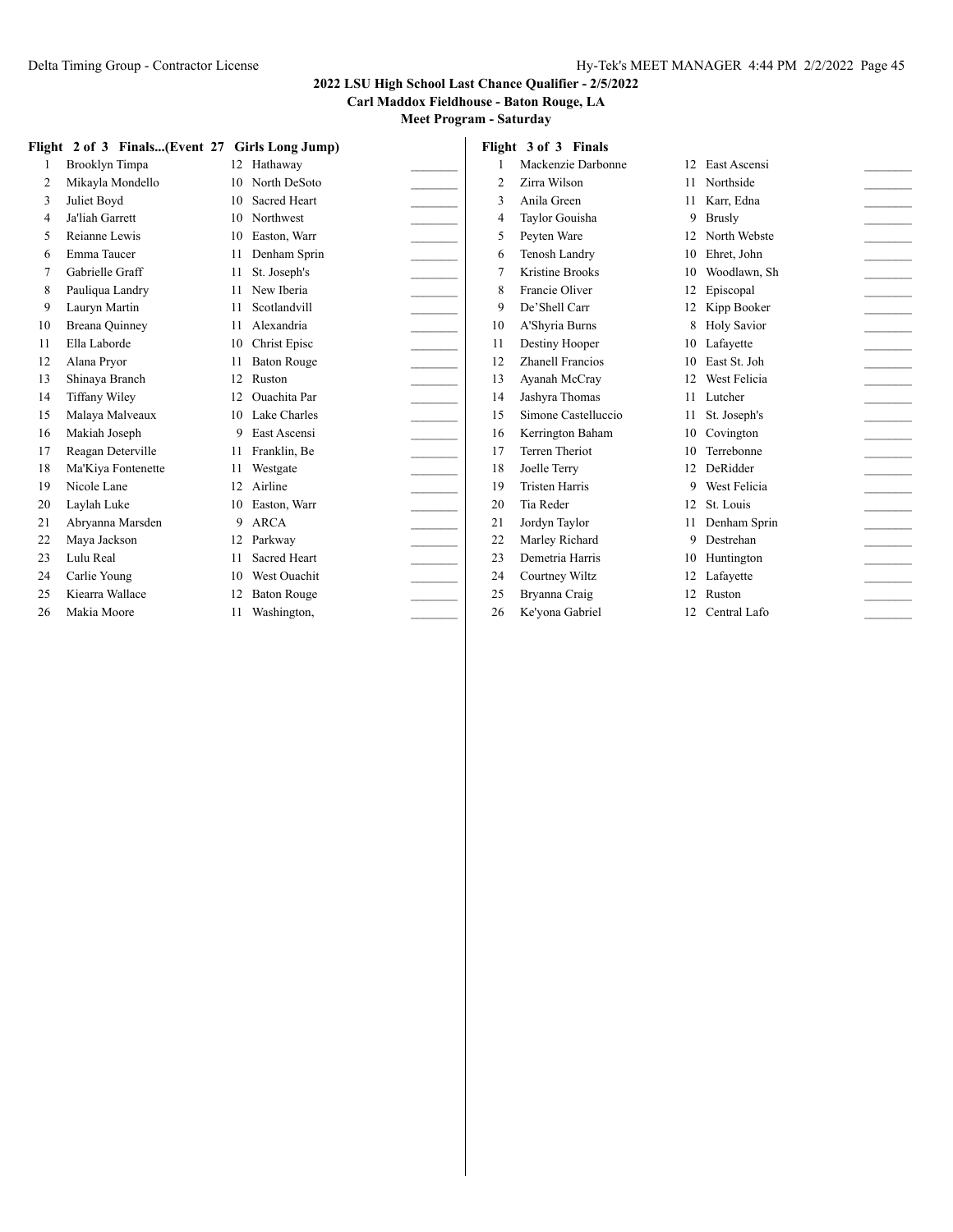**Carl Maddox Fieldhouse - Baton Rouge, LA**

|          | Event 26 Boys High Jump                        |                |                       |                  |                | Event 23 Girls Pole Vault        |                         |                                                    |                       |                  |  |
|----------|------------------------------------------------|----------------|-----------------------|------------------|----------------|----------------------------------|-------------------------|----------------------------------------------------|-----------------------|------------------|--|
|          | <b>Minimum Mark - 5-6 (1.67)</b>               |                |                       |                  |                | <b>Minimum Mark - 8-0 (2.43)</b> |                         |                                                    |                       |                  |  |
|          | <b>PROGRESSIONS - 5-6 (1.67)</b>               |                |                       |                  |                |                                  |                         | PROGRESSIONS - 8-0 (2.43), 9-0 (2.74), 10-0 (3.04) |                       |                  |  |
|          | 5-9 (1.75), 6-0 (1.82), 6-2 (1.87), 6-4 (1.93) |                |                       |                  |                |                                  |                         | 10-8 (3.25), 11-2 (3.40), 11-8 (3.55), 12-2 (3.70) |                       |                  |  |
|          | $6-5$ (1.95) (3 cm) (1 inch)                   |                |                       |                  |                | $(6$ inches $)(15$ cm $)$        |                         |                                                    |                       |                  |  |
|          | <b>FH Composite:</b>                           | 7-01 1996      | <b>JJ</b> Barton      |                  |                | FH Composite: 13-09.25 2008      |                         |                                                    | <b>Rachel Laurent</b> |                  |  |
|          | <b>MEET:</b>                                   | 6-08 2004      | <b>Don Hargroder</b>  |                  |                |                                  | MEET: 13-07.25 2/2/2008 |                                                    | <b>Rachel Laurent</b> |                  |  |
|          | <b>MEET:</b>                                   | 6-08 1/29/2011 | <b>Andre Dorsey</b>   |                  | Pos            | Name                             |                         |                                                    | Yr School             | <b>Seed Mark</b> |  |
| Pos      | Name                                           |                | Yr School             | <b>Seed Mark</b> |                | Flight 1 of 1 Finals             |                         |                                                    |                       |                  |  |
|          | Flight 1 of 1 Finals                           |                |                       |                  | 1              | Leah Oddo                        |                         | 11                                                 | Curtis, John          |                  |  |
|          | <b>Austin Ausberry</b>                         |                | 12 University L       |                  | $\overline{2}$ | Abigail Inzerella                |                         | 10                                                 | St. Thomas M          |                  |  |
| 2        | denim charles                                  | 9              | St. Augustin          |                  | 3              | Kennedy Girod                    |                         | 10                                                 | <b>West Monroe</b>    |                  |  |
| 3        | Jaiden Ausberry                                | 11             | University L          |                  | $\overline{4}$ | Maegan Champagne                 |                         | 10                                                 | <b>Highland Bap</b>   |                  |  |
| 4        | Quen'braylon Dunn                              | 11             | East Felicia          |                  | 5              | Anna Marino                      |                         | 11                                                 | White, E.D.           |                  |  |
| 5        | Eric Horn                                      | 11             | Carver, G.W.          |                  | 6              | Maryah Harrington                |                         | 12                                                 | Kaplan                |                  |  |
| 6        | Anochee Davis                                  |                | 12 Carver, G.W.       |                  | 7              | Carlisle Quackenbos              |                         | 10                                                 | Vermilion Ca          |                  |  |
|          | Santiago Valencia                              |                | 12 Lacassine          |                  | 8              | Kendal Touchet                   |                         |                                                    | 11 St. Louis          |                  |  |
| 8        | Elijah Garrick                                 |                | 10 Lake Charles       |                  | 9              | Gracie Chen                      |                         |                                                    | 12 Ouachita Chr       |                  |  |
| 9        | Cody Rucker                                    |                | 11 Lee Stem / V       |                  | 10             | Rachel Owens                     |                         |                                                    | 7 ARCA                |                  |  |
| 10       | Will Ribes                                     | 9              | Episcopal             |                  | 11             | <b>Hailey Stanley</b>            |                         |                                                    | 12 Central Lafo       |                  |  |
| 11       | turner duncan                                  | 10             | St. Augustin          |                  | 12             | Olivia Marcentel                 |                         | 8                                                  | <b>Holy Savior</b>    |                  |  |
| 12       | Desmond Osborne                                | 12             | Karr, Edna            |                  | 13             | chloe adams                      |                         |                                                    | 12 Sulphur            |                  |  |
| 13       | Andre Marceaux                                 | 10             | Kaplan                |                  | 14             | Mallory Whitaker                 |                         |                                                    | 10 Hahnville          |                  |  |
| 14       | Carson Riser                                   | 12             | North DeSoto          |                  | 15             | Meg Graves                       |                         | 11                                                 | Ascension Ep          |                  |  |
| 15       | <b>Brandon McMahon</b>                         | 12             | Lacassine             |                  | 16             | Ali Myers                        |                         | 11                                                 | St. Louis             |                  |  |
| 16       | Kyron Sumler                                   | 10             | Curtis, John          |                  | 17             | Cameron Huot                     |                         | 11                                                 | Thibodaux             |                  |  |
| 17       | Josiah Bushnell                                | 10             | Lake Charles          |                  | 18             | <b>Grace Ross</b>                |                         | 9                                                  | Walker                |                  |  |
| 18       | Gavin White                                    | 11             | Berwick               |                  | 19             | Sierra Schmidt                   |                         | 12                                                 | Walker                |                  |  |
| 19       | <b>Bennett Saia</b>                            | 12             | Catholic, Ba          |                  | 20             | Grace Wallace                    |                         | 10                                                 | Mt. Carmel            |                  |  |
| 20       | Carsen McPherson                               |                | 12 Ruston             |                  | 21             | Madelyn Aime                     |                         | 11                                                 | Maurepas              |                  |  |
| 21       | Sam Taylor                                     | 10             | Lafayette Ch          |                  | 22             | <b>Lindsey Doucet</b>            |                         | 12                                                 | Breaux Bridg          |                  |  |
| 22       | Shelton Sampson                                | 11             | Catholic, Ba          |                  | 23             | Peyten Ware                      |                         | 12                                                 | North Webste          |                  |  |
| 23       | <b>Matthew Perkins</b>                         | 11             | Zachary               |                  | 24             | Elizabeth Hebert                 |                         | 10                                                 | White, E.D.           |                  |  |
| 24       | Caleb Glass                                    | 9              | <b>Ouachita</b> Par   |                  | 25             | Brycelyn Bujard                  |                         | 12                                                 | Vinton                |                  |  |
| 25       | Dominick Baptiste                              | 12             | Scotlandvill          |                  | 26             | Kayla Lavin                      |                         | 4                                                  | Hahnville             |                  |  |
| 26       | Clayton Braud                                  | 12             | Episcopal             |                  | 27             | Ava McAllister                   |                         | 10                                                 | St. Scholast          |                  |  |
| 27       | Lane Guidry                                    | 11             | Midland               |                  | 28             | Rachel Kerr                      |                         | 11                                                 | St. Joseph's          |                  |  |
| 28       | Jayden Osborne                                 | 11             | Ruston                |                  | 29             | Lauren Roberts                   |                         |                                                    | 11 Alexandria         |                  |  |
| 29       | Jeremy Woods                                   | 12             | North DeSoto          |                  | 30             | Addison Richey                   |                         | 10                                                 | Teurlings Ca          |                  |  |
| 30       | Shawn Mixon                                    |                | 12 Hahnville          |                  | 31             | Cameron Mount                    |                         |                                                    | 12 DeRidder           |                  |  |
| 31       | Jacob Pea                                      | 10             | Ponchatoula           |                  | 32             | Ava Riche                        |                         |                                                    | 12 St. Joseph's       |                  |  |
| 32       | Jahzell Jackson                                | 11             | West Ouachit          |                  | 33             | Aly Jo Warren                    |                         |                                                    | 12 Holy Savior        |                  |  |
| 33       | Dane Grow                                      | 12             | Berwick               |                  | 34             | <b>Emery Prentice</b>            |                         |                                                    | 12 Vandebilt Ca       |                  |  |
| 34       | <b>Tyler Hayes</b>                             | 11             | Curtis, John          |                  |                |                                  |                         |                                                    |                       |                  |  |
| 35       | Allen Starks<br>Pierre Wade                    | 12             | East Ascensi          |                  |                |                                  |                         |                                                    |                       |                  |  |
| 36       |                                                | 10             | Oakdale               |                  |                |                                  |                         |                                                    |                       |                  |  |
| 37       | Cody Smith                                     | 11             | Zachary               |                  |                |                                  |                         |                                                    |                       |                  |  |
| 38       | Travin Gardner                                 | 12             | Westgate<br>Leesville |                  |                |                                  |                         |                                                    |                       |                  |  |
| 39       | Jaymeion Henderson<br>Falon Short              | 12             |                       |                  |                |                                  |                         |                                                    |                       |                  |  |
| 40<br>41 | Sherman Hawkins                                | 12<br>12       | Bourgeois, H<br>Tioga |                  |                |                                  |                         |                                                    |                       |                  |  |
| 42       | Micheal Berry                                  | 12             | Ville Platte          |                  |                |                                  |                         |                                                    |                       |                  |  |
| 43       | Jayden Averhart                                |                | 12 Slidell            |                  |                |                                  |                         |                                                    |                       |                  |  |
| 44       | jamari markray                                 |                | 12 Doyline            |                  |                |                                  |                         |                                                    |                       |                  |  |
|          |                                                |                |                       |                  |                |                                  |                         |                                                    |                       |                  |  |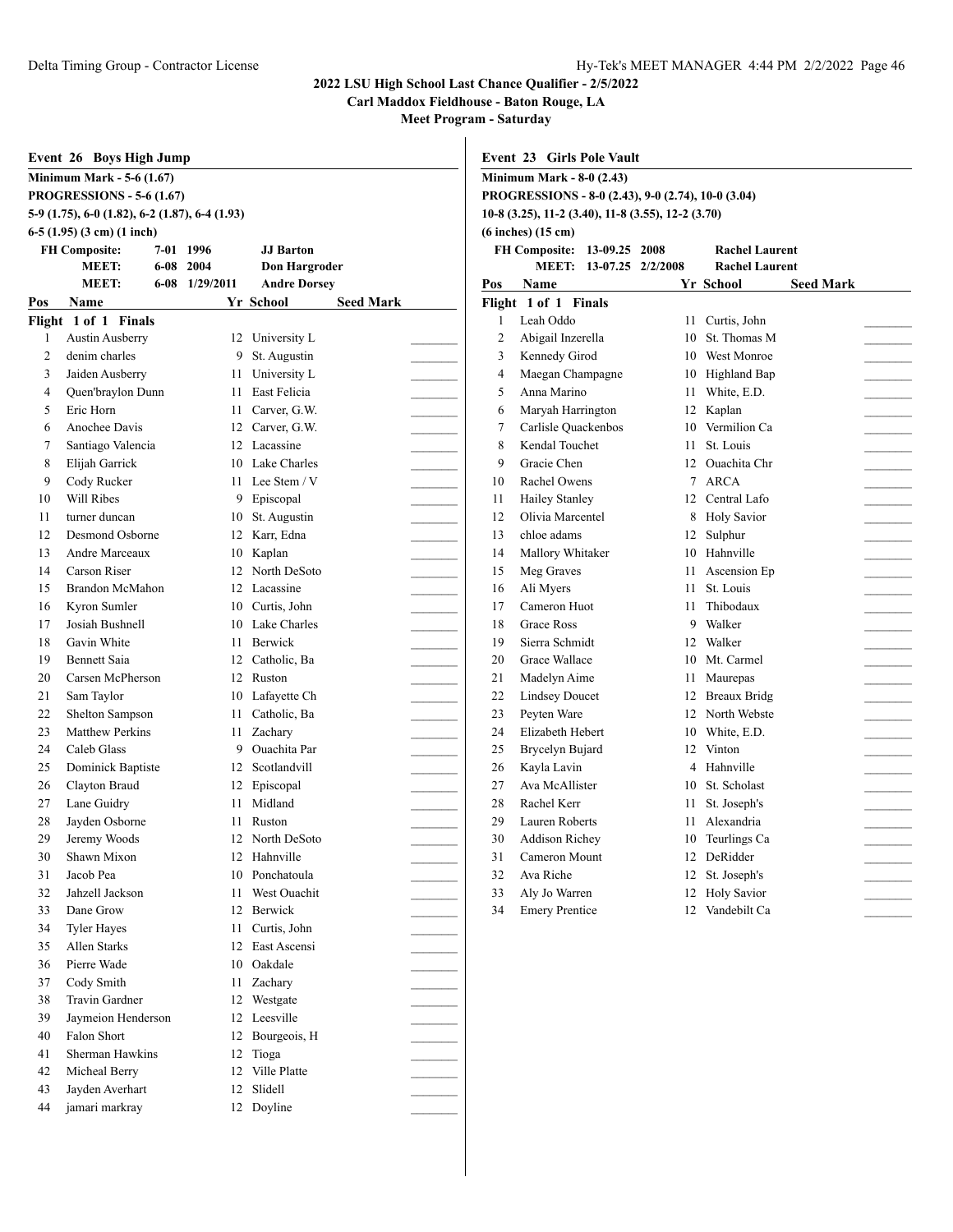**Carl Maddox Fieldhouse - Baton Rouge, LA**

**Meet Program - Saturday**

|     | <b>Event 21 Boys Shot Put</b>    |          |                        |                  |  |
|-----|----------------------------------|----------|------------------------|------------------|--|
|     | <b>Top 8 to Final</b>            |          |                        |                  |  |
|     | <b>FH Composite:</b><br>68-06.50 | 1984     | <b>Arnold Campbell</b> |                  |  |
|     | MEET:<br>58-06.75                | 2/2/2019 | <b>DeAndre Keller</b>  |                  |  |
| Pos | Name                             |          | Yr School              | <b>Seed Mark</b> |  |
|     | Flight 1 of 4 Finals             |          |                        |                  |  |
| 1   | Layth Abuzaid                    | 11       | Bonnabel               |                  |  |
| 2   | Troy Smith                       | 11       | St. Augustin           |                  |  |
| 3   | <b>Hunter Rivett</b>             | 10       | Alexandria             |                  |  |
| 4   | Alijah Cruel                     | 12       | Karr, Edna             |                  |  |
| 5   | Javon Brown                      | 10       | Catholic, Ne           |                  |  |
| 6   | Marquise Baptist                 | 11       | Madison Prep           |                  |  |
| 7   | Demine Lee                       | 10       | Kipp Booker            |                  |  |
| 8   | Devin Williams                   | 12       | Sophie B. Wr           |                  |  |
| 9   | Dale Johnson                     | 10       | Lacassine              |                  |  |
| 10  | Ason Frederick                   | 10       | Lacassine              |                  |  |
| 11  | LeDarrius Irvin                  | 12       | Slaughter Co           |                  |  |
| 12  | Kyron Zeno                       | 11       | Northside              |                  |  |
| 13  | Jacob Babb                       | 11       | Glenmora               |                  |  |
| 14  | Darrell Washington               | 11       | <b>Berwick</b>         |                  |  |
| 15  | Christian King                   | 11       | West Felicia           |                  |  |
| 16  | Zachary Singleton                | 10       | Huntington             |                  |  |
| 17  | <b>Quan'Travious Bradford</b>    | 10       | Huntington             |                  |  |
| 18  | Quade Harris                     | 12       | <b>East Felicia</b>    |                  |  |
| 19  | Nehemiah Childs                  | 10       | West Jeffers           |                  |  |
| 20  | Preston Pontiff                  | 10       | Episcopal              |                  |  |
| 21  | Talen Bonvillian                 | 9        | Central Lafo           |                  |  |
| 22  |                                  |          |                        |                  |  |

# **Flight 2 of 4 Finals**

| 1  | Naim Morehouse         | 11 | Broadmoor    |  |
|----|------------------------|----|--------------|--|
| 2  | Deshawn Clark          | 11 | Kenner Disco |  |
| 3  | Ty Burnett             | 11 | Broadmoor    |  |
| 4  | Will Raburn            | 12 | Loyola Prep  |  |
| 5  | Jackson Gibson         | 12 | North DeSoto |  |
| 6  | Jason Guidry           | 11 | Ascension Ep |  |
| 7  | Haywood Gallien        | 11 | Northwest    |  |
| 8  | Chrishad LaFrance      | 10 | Ponchatoula  |  |
| 9  | Dashawn Clark          | 11 | Kenner Disco |  |
| 10 | Sam Krause             | 11 | Newman, Isid |  |
| 11 | Patrick Clarkston, Jr. | 12 | Slaughter Co |  |
| 12 | Malik Word             | 10 | Airline      |  |
| 13 | <b>Brandon Spincer</b> | 11 | Karr, Edna   |  |
| 14 | Thomas D'Armond        | 12 | Episcopal    |  |
| 15 | Gage Toups             | 10 | Berwick      |  |
| 16 | Charlie Aucoin         | 11 | Newman, Isid |  |
| 17 | Ibrahim Alam           | 12 | Lafayette    |  |
| 18 | Koren Jackson          | 12 | Loyola Prep  |  |
| 19 | <b>Brian Toney</b>     | 12 | Sophie B. Wr |  |
| 20 | <b>Bailey Keys</b>     | 12 | Ouitman      |  |
| 21 | Joshua Flynn           | 11 | Lafayette Ch |  |

\_\_\_\_\_\_\_\_\_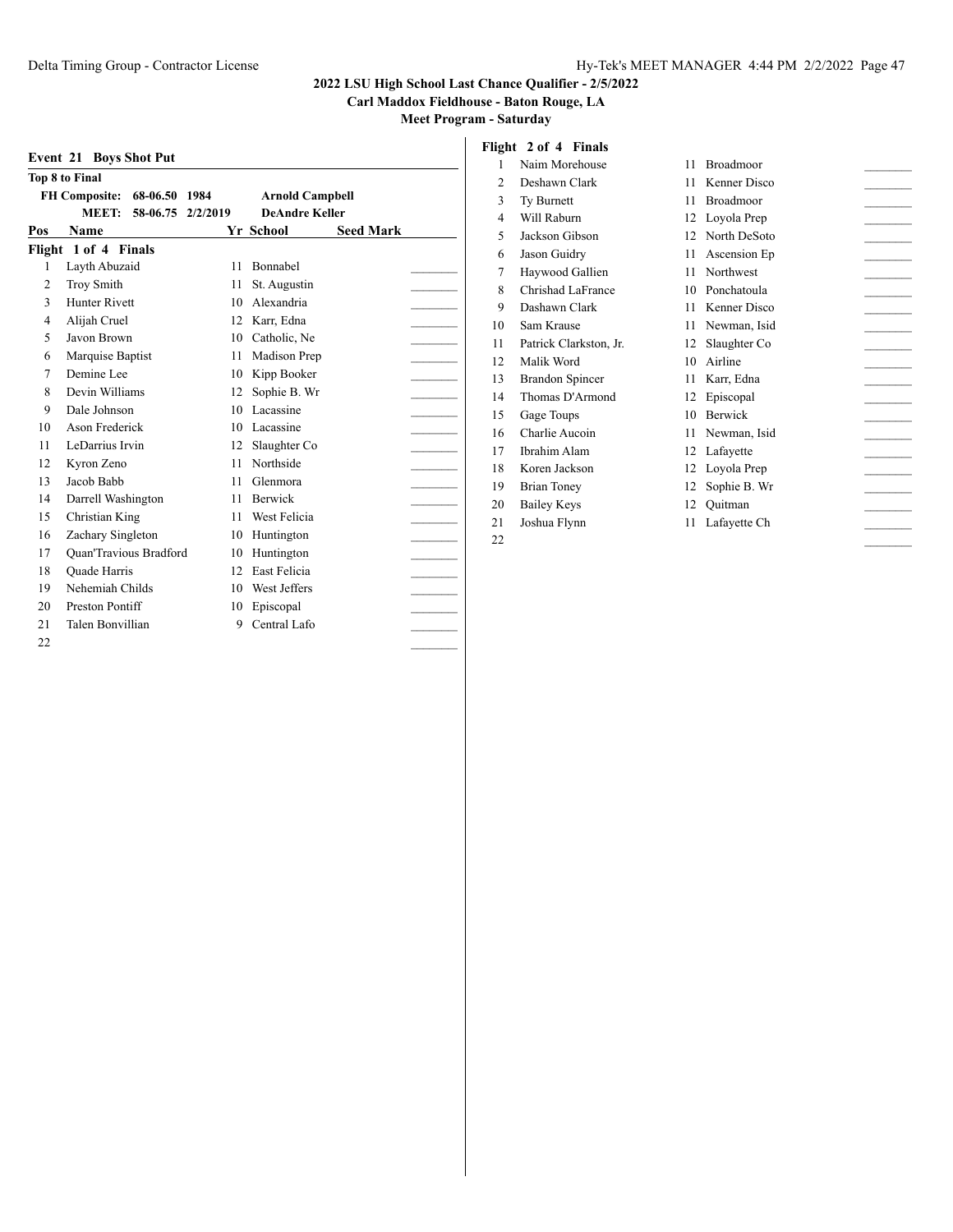## **Carl Maddox Fieldhouse - Baton Rouge, LA**

| 12<br>Covington<br>12 Alexandria<br>12<br>University L |
|--------------------------------------------------------|
|                                                        |
|                                                        |
|                                                        |
| 11<br><b>Brother Mart</b>                              |
| 12<br>Northlake Ch                                     |
| Airline<br>11                                          |
| Denham Sprin<br>11                                     |
| Central Lafo<br>9                                      |
| 12<br>Zacharv                                          |
| North DeSoto<br>10                                     |
| 12<br>West Jeffers                                     |
| 12 Lafayette Ch                                        |
| Cecilia<br>11                                          |
| Tioga<br>11                                            |
| 12<br>Curtis, John                                     |
| 11<br>Scotlandvill                                     |
| Hamilton Chr                                           |
| 12<br>Zachary                                          |
| 12<br>Oakdale                                          |
| <b>Brother Mart</b>                                    |
| 12<br>Catholic, Ba                                     |
| 12<br>Catholic, Ba                                     |
|                                                        |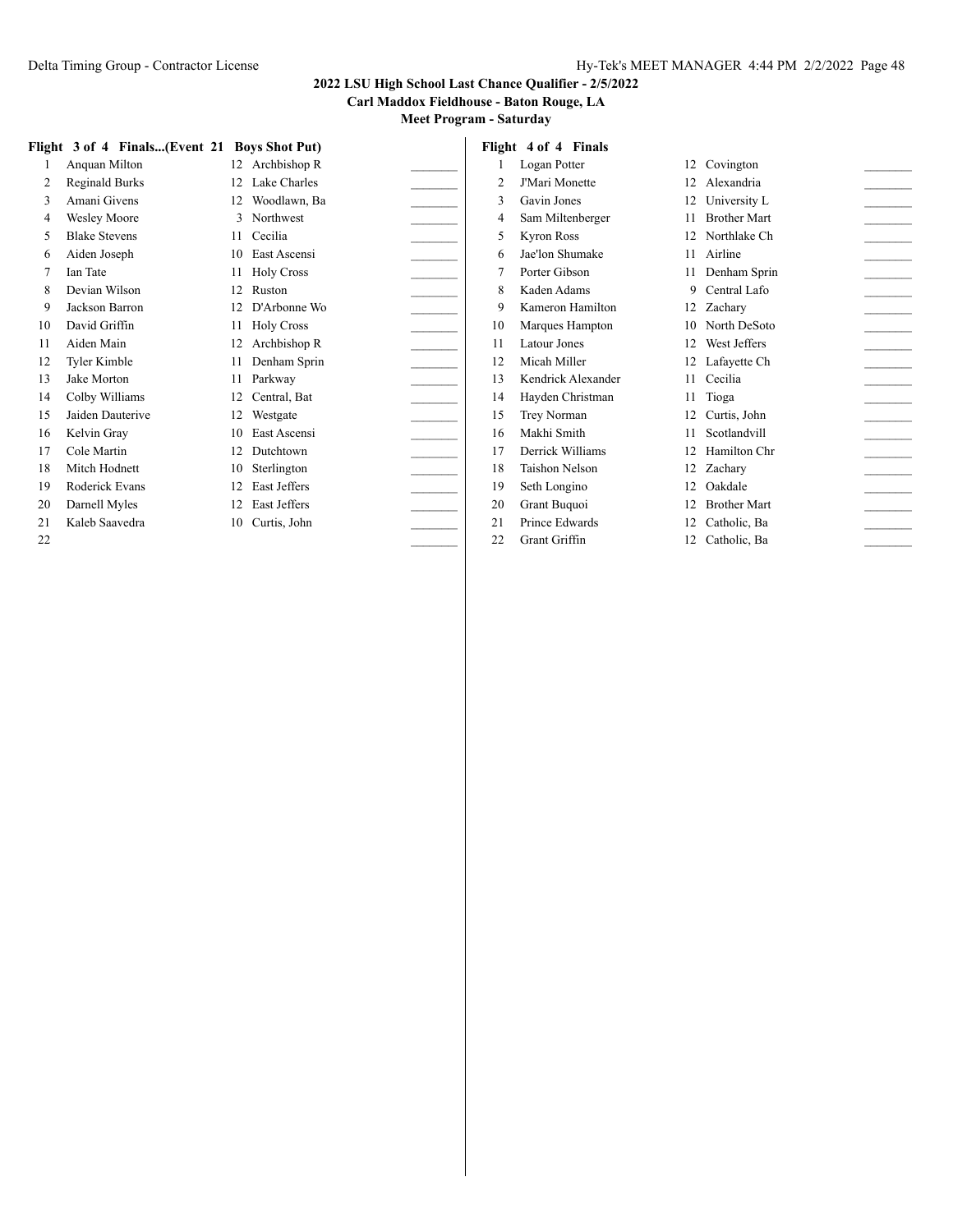## **Carl Maddox Fieldhouse - Baton Rouge, LA**

**Meet Program - Saturday**

|                | <b>Minimum Mark - 4-4 (1.32)</b>                  |               |                                 |                  |
|----------------|---------------------------------------------------|---------------|---------------------------------|------------------|
|                | PROGRESSIONS - 4-4 (1.32), 4-7 (1.39)             |               |                                 |                  |
|                | $4-10$ (1.47), 5-1 (1.54), 5-3 (1.60), 5-5 (1.65) |               |                                 |                  |
|                | 5-6 $(1.67)$ $(3 \text{ cm})$ $(1 \text{ inch})$  |               |                                 |                  |
|                | <b>FH Composite:</b><br>5-09.50 2017              |               | <b>Abigail O'Donoghue</b>       |                  |
|                | <b>MEET:</b>                                      | 5-08 2/6/2021 | <b>Ariel Pedigo</b>             |                  |
| Pos            | Name                                              |               | Yr School                       | <b>Seed Mark</b> |
|                | Flight 1 of 1 Finals                              |               |                                 |                  |
| 1              | Lily Perdue                                       | 9             | Cabrini                         |                  |
| 2<br>3         | Gabrielle Smith                                   | 10<br>9       | Alexandria<br>Lacassine         |                  |
| $\overline{4}$ | Audrey Hardy<br>Ava Melville                      | 11            | Lacassine                       |                  |
| 5              | Maggie Coombs                                     |               | 10 Holy Savior                  |                  |
| 6              | Paige ware                                        |               | 9 North Webste                  |                  |
| 7              | Alexus McGehee                                    |               | 12 Ponchatoula                  |                  |
| 8              | Eileen Igoe                                       |               | 9 Sacred Heart                  |                  |
| 9              | Zaniya Broadway                                   |               | 11 Huntington                   |                  |
| 10             | Natalie Sloane                                    |               | 11 Central Cath                 |                  |
| 11             | Sahnya Lathon                                     |               | 12 East Ascensi                 |                  |
| 12             | <b>Emily Voisin</b>                               |               | 12 Houma Christ                 |                  |
| 13             | Alexandra Oliveri                                 |               | 10 Mt. Carmel                   |                  |
| 14             | Nicole Lane                                       |               | 12 Airline                      |                  |
| 15             | Annabelle Labure                                  |               | 8 Curtis, John                  |                  |
| 16             | Julia Coffey                                      |               | 12 St. Michael                  |                  |
| 17             | Allie Johnson                                     |               | 8 Rosepine                      |                  |
| 18             | Brooklyn Timpa                                    |               | 12 Hathaway                     |                  |
| 19             | Gabrielle Graff                                   |               | 11 St. Joseph's                 |                  |
| 20             | Lauren Cazabat                                    |               | 10 West Felicia                 |                  |
| 21             | Karlissa Smith                                    |               | 10 West Felicia                 |                  |
| 22             | Jha'Hannah Pink                                   |               | 10 Terrebonne                   |                  |
| 23             | Sophia Agner                                      |               | 9 Ponchatoula                   |                  |
| 24             | Lauryn Martin                                     | 11            | Scotlandvill                    |                  |
| 25             | Tenosh Landry                                     |               | 10 Ehret, John                  |                  |
| 26             | Reese Favaloro                                    |               | 12 St. Joseph's                 |                  |
| 27             | Izzy Black                                        |               | 12 Loyola Prep                  |                  |
| 28             | Madison Bailey                                    |               | 9 Hahnville                     |                  |
| 29             | Jeanette Hardison                                 |               | 12 Loyola Prep                  |                  |
| 30<br>31       | Madyson Kent<br><b>Elaine Marie Ehrensing</b>     | 11            | Scotlandvill<br>10 Sacred Heart |                  |
| 32             | Syniah Thompson                                   |               | 12 Covington                    |                  |
| 33             | Hazel Hymel                                       | 11            | St. Scholast                    |                  |
| 34             | De'Shell Carr                                     |               | 12 Kipp Booker                  |                  |
| 35             | Mallory Whitaker                                  |               | 10 Hahnville                    |                  |
| 36             | Arriana Hill                                      | 11            | Airline                         |                  |
| 37             | Aaryona Kinchen                                   |               | 10 Baton Rouge                  |                  |
| 38             | Kate Wooley                                       | 11            | West Ouachit                    |                  |
| 39             | Kallie Calvaruso                                  |               | 12 Denham Sprin                 |                  |
| 40             | Alyssa Parker                                     |               | 12 West Ouachit                 |                  |
| 41             | Danielle Lee                                      |               | 10 Ouachita Par                 |                  |
| 42             | Hilary Pillaro                                    | 11            | Hanson Memor                    |                  |
| 43             | Miranda Tillery                                   |               | 12 Lakeshore                    |                  |
| 44             | Francie Oliver                                    |               | 12 Episcopal                    |                  |
| 45             | Maison Wilbanks                                   |               | 12 DeRidder                     |                  |
| 46             | Destiny Hooper                                    |               | 10 Lafayette                    |                  |
| 47             | Maci Fontenot                                     | 12            | St. Louis                       |                  |
| 48             | Zhanell Francios                                  |               | 10 East St. Joh                 |                  |

## 49 Alana Simon 11 Episcopal

50 Bryanna Craig 12 Ruston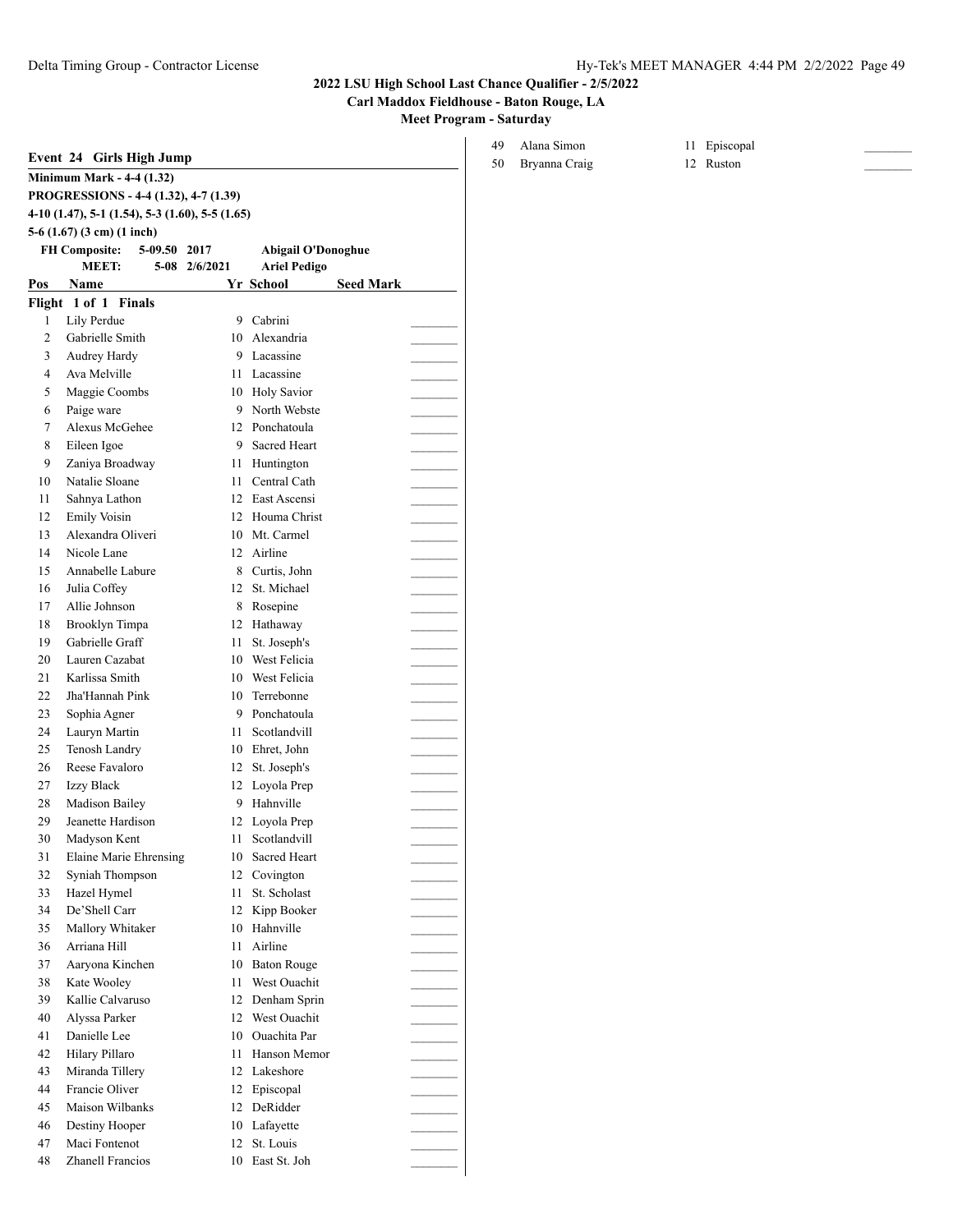**Carl Maddox Fieldhouse - Baton Rouge, LA**

|                       | <b>Event 19 Girls Shot Put</b>        |                   |                         |                  |  |  |  |  |  |
|-----------------------|---------------------------------------|-------------------|-------------------------|------------------|--|--|--|--|--|
| <b>Top 8 to Final</b> |                                       |                   |                         |                  |  |  |  |  |  |
|                       | <b>FH Composite:</b><br>46-01.75 2017 |                   | <b>Kristian Jackson</b> |                  |  |  |  |  |  |
|                       | <b>MEET:</b>                          | 44-07.50 2/4/2017 | <b>Kristian Jackson</b> |                  |  |  |  |  |  |
| Pos                   | Name                                  |                   | Yr School               | <b>Seed Mark</b> |  |  |  |  |  |
|                       | Flight 1 of 4 Finals                  |                   |                         |                  |  |  |  |  |  |
| 1                     | A'Jamea Lyles                         | 11                | Huntington              |                  |  |  |  |  |  |
| $\overline{c}$        | Ke'irie Leblanc                       | 11                | Acadiana                |                  |  |  |  |  |  |
| 3                     | Darrianna Daniels                     | 12                | Kipp Booker             |                  |  |  |  |  |  |
| 4                     | Zaniah Dorsey                         | 9                 | Woodlawn, Sh            |                  |  |  |  |  |  |
| 5                     | Donna Polidore                        | 12                | Lake Charles            |                  |  |  |  |  |  |
| 6                     | Auryona Lomas                         | 10                | <b>Baton Rouge</b>      |                  |  |  |  |  |  |
| 7                     | Anabelle Adams                        | 9                 | Sacred Heart            |                  |  |  |  |  |  |
| 8                     | Katherine Fivgas                      | 11                | Episcopal               |                  |  |  |  |  |  |
| 9                     | Sarah Roppolo                         | 10                | Loyola Prep             |                  |  |  |  |  |  |
| 10                    | Yazmin Fugrerson                      | 9                 | North DeSoto            |                  |  |  |  |  |  |
| 11                    | Malasia Watts                         | 10                | Albany                  |                  |  |  |  |  |  |
| 12                    | Hailee Henry                          | 10                | DeRidder                |                  |  |  |  |  |  |
| 13                    | Tiarra Brown                          | 10                | Huntington              |                  |  |  |  |  |  |
| 14                    |                                       |                   |                         |                  |  |  |  |  |  |
| Flight                | 2 of 4 Finals                         |                   |                         |                  |  |  |  |  |  |
| 1                     | Triniti Smith                         | 12.               | Lee Stem $\sqrt{V}$     |                  |  |  |  |  |  |
| $\overline{2}$        | Bryanna Corcoran                      | 12                | Mt. Carmel              |                  |  |  |  |  |  |
| 3                     | <b>Mallory Botos</b>                  | 12                | Episcopal               |                  |  |  |  |  |  |
| $\overline{4}$        | Raeghan Williams                      | 12                | West Felicia            |                  |  |  |  |  |  |
| 5                     | Jillian Garriet                       | 10                | Hamilton Chr            |                  |  |  |  |  |  |
| 6                     | Amber Humphrey                        | 11                | Lacassine               |                  |  |  |  |  |  |
| 7                     | Kate Ebarb                            | 12                | Loyola Prep             |                  |  |  |  |  |  |
| 8                     | Riley Hebert                          | 12                | Delcambre               |                  |  |  |  |  |  |
| 9                     | <b>Sydney Stevens</b>                 | 12                | Mandeville              |                  |  |  |  |  |  |
| 10                    | Giya Williams                         | 12                | Lake Charles            |                  |  |  |  |  |  |
| 11                    | Sadie Hamby                           | 10                | <b>Benton</b>           |                  |  |  |  |  |  |
| 12                    | Key'Shyra Horton                      | 12                | Scotlandvill            |                  |  |  |  |  |  |
| 13                    | alissa thomas                         | 10                | Captain Shre            |                  |  |  |  |  |  |
| 14                    | <b>Bethany Wells</b>                  | 12                | Mentorship A            |                  |  |  |  |  |  |
|                       |                                       |                   |                         |                  |  |  |  |  |  |

|                | Flight 3 of 4 Finals(Event 19 Girls Shot Put) |    |                    |  |
|----------------|-----------------------------------------------|----|--------------------|--|
| 1              | Catherine Burkhalter                          | 11 | St. Joseph's       |  |
| $\overline{2}$ | Anya Creecy                                   | 12 | East St. Joh       |  |
| 3              | Aja Creecy                                    | 10 | East St. Joh       |  |
| 4              | <b>Havilland Forbes</b>                       | 12 | St. Joseph's       |  |
| 5              | Layla Branch-King                             | 9  | Alexandria         |  |
| 6              | <b>Samillion Mims</b>                         | 12 | West Felicia       |  |
| 7              | Kori Jones                                    | 12 | Denham Sprin       |  |
| 8              | Leilani Hudson                                | 9  | Lafavette Ch       |  |
| 9              | Rowyn Hall                                    | 11 | Zachary            |  |
| 10             | Destiny Clarkston                             | 10 | Slaughter Co       |  |
| 11             | Leah Whittington                              | 11 | Covington          |  |
| 12             | Zoe Lee                                       | 12 | Ponchatoula        |  |
| 13             | Dominique Jenkins                             | 12 | Karr, Edna         |  |
| 14             | Jaslyn Russsell                               |    | 12 Oakdale         |  |
|                | Flight 4 of 4 Finals                          |    |                    |  |
| 1              | Payton Thiels                                 | 12 | <b>Holy Savior</b> |  |
| $\overline{c}$ | Rayonna Rousell                               | 11 | Patrick Tayl       |  |
| 3              | Emma Freeman                                  | 12 | St. Louis          |  |
| $\overline{4}$ | Enaya Kimble                                  | 11 | Destrehan          |  |
| 5              | Keva Thomas                                   | 10 | Curtis, John       |  |
| 6              | Raygan Bosco                                  | 12 | Denham Sprin       |  |
| 7              | Leah Guy                                      | 10 | Lee Stem / V       |  |
| 8              | Amerie Guillory                               | 12 | St. Louis          |  |
| 9              | Renee Anderson                                | 11 | Karr, Edna         |  |
| 10             | Autumn Craig                                  | 11 | Ruston             |  |
| 11             | Reese Grossie                                 | 12 | Lafayette          |  |
| 12             | Ja'Myah Williams                              | 10 | Madison Prep       |  |
| 13             | Laila Guy                                     | 12 | <b>Baton Rouge</b> |  |
| 14             | Jaydan Jackson                                | 11 | Zachary            |  |
|                |                                               |    |                    |  |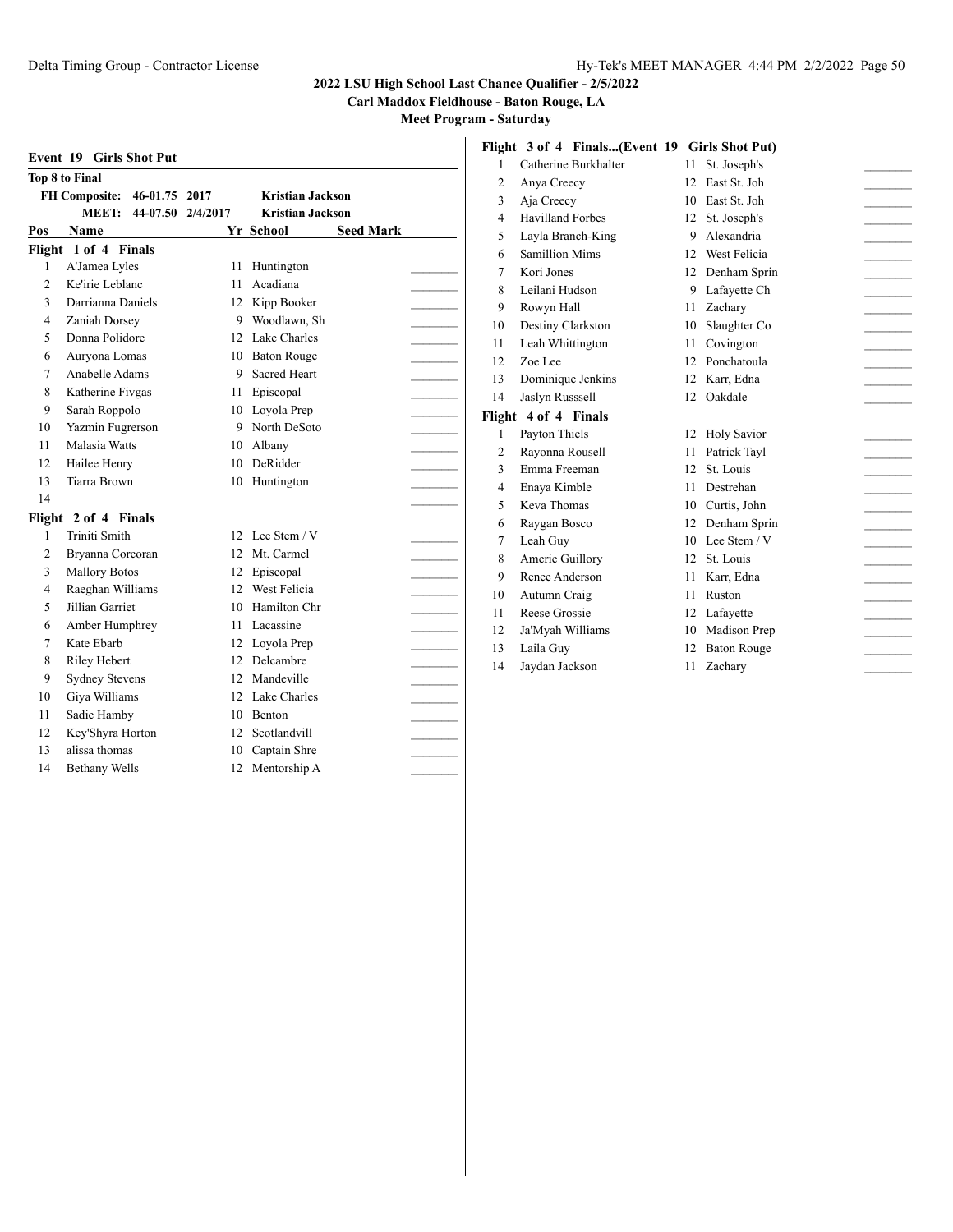Bennett Saia 12 Catholic, Ba \_\_\_\_\_\_\_\_\_ Jaylen Kincaid 12 Ouachita Par \_\_\_\_\_\_\_\_\_ Mike Hall 12 West Ouachit \_\_\_\_\_\_\_\_\_ Dedrick Latulas 11 Westgate \_\_\_\_\_\_\_\_\_

 Dylan Sonnier 12 Southside \_\_\_\_\_\_\_\_\_ Bourgeois, H  $\qquad \qquad \qquad$  Tyler Hayes 11 Curtis, John \_\_\_\_\_\_\_\_\_ Jordan Doucet 12 Westgate \_\_\_\_\_\_\_\_\_

**Pos Name Yr School Seed Mark**

11 Mentorship A  $\qquad \qquad \qquad$ 7 Elise Garrison 11 West Jeffers \_\_\_\_\_\_\_\_\_

11 Scotlandvill<br>
9 St. Scholast<br>
9 North Webste<br>
9 St. Thomas A<br>
11 Sacred Heart<br>
12 A DCA

13 Abryanna Marsden 9 ARCA \_\_\_\_\_\_\_\_\_ 14 Juliet Boyd 10 Sacred Heart \_\_\_\_\_\_\_\_\_

17 Malaya Malveaux 10 Lake Charles \_\_\_\_\_\_\_\_\_

### **2022 LSU High School Last Chance Qualifier - 2/5/2022**

**Carl Maddox Fieldhouse - Baton Rouge, LA**

**Meet Program - Saturday**

|                | <b>Event 20 Boys Triple Jump</b>   |          |                                |                | Fight 3 of 3 Finals(Event 20 Boys Friple Jump) |    |                           |
|----------------|------------------------------------|----------|--------------------------------|----------------|------------------------------------------------|----|---------------------------|
|                | <b>Top 8 to Final</b>              |          |                                | 1              | Clayton Braud                                  |    | 12 Episcopal              |
|                | <b>BOARD ALL BOYS 34' WOOD</b>     |          |                                | $\overline{2}$ | Davonte White                                  |    | 12 Ponchatoula            |
|                | <b>FH</b> Composite:<br>50-01 1988 |          | <b>Sidney Celestine</b>        | 3              | Connor Wisham                                  | 12 | Zacharv                   |
|                | 49-03.50 2006<br><b>MEET:</b>      |          | <b>Reggie Haslem</b>           | 4              | Lemanuel Turnipseed                            | 12 | Dutchtown                 |
| Pos            | Name                               |          | <b>Seed Mark</b><br>Yr School  | 5              | Jaylin Holland                                 | 11 | West Ouachit              |
|                | Flight 1 of 3 Finals               |          |                                | 6              | Kevin Jenkins                                  | 11 | Karr, Edna                |
| $\mathbf{1}$   | Larrell Hadrick                    | 12       | Easton, Warr                   | 7              | <b>Bennett Saia</b>                            | 12 | Catholic, Ba              |
| 2              | <b>Amarion Parker</b>              | 11       | Woodlawn, Ba                   | 8              | Jaylen Kincaid                                 | 12 | Ouachita Par              |
| 3              | Carsen Manuel                      | 12       | University L                   | 9              | Mike Hall                                      | 12 | West Ouachit              |
| 4              | Demine Lee                         | 10       | Kipp Booker                    | 10             | Dedrick Latulas                                | 11 | Westgate                  |
| 5              | Derrick Carter                     | 12       | Easton, Warr                   | 11             | D'Andre Taylor                                 | 12 | St. Amant                 |
|                | Maddox Bryan                       | 11       | Sterlington                    | 12             | Dylan Sonnier                                  | 12 | Southside                 |
| 6<br>7         | Ian Goodly                         | 12       | Covington                      | 13             | Falon Short                                    | 12 | Bourgeois, H              |
| 8              | Damarion Carter                    |          | Huntington                     | 14             | <b>Tyler Hayes</b>                             | 11 | Curtis, John              |
| 9              |                                    | 11<br>12 |                                | 15             | Jordan Doucet                                  | 12 | Westgate                  |
|                | Edan Stagg<br><b>Brandon Marek</b> |          | University L                   | 16             | Montrell Morris                                | 11 | Dutchtown                 |
| 10             |                                    | 10       | Covington                      | 17             | Cade Dauzat                                    | 11 | Oakdale                   |
| 11             | Jeremiah Bell<br>Zander Milton     | 12       | Scotlandvill<br>Kenner Disco   | 18             | <b>Broderick Davis</b>                         | 10 | Scotlandvill              |
| 12             |                                    | 12       | Sophie B. Wr                   | 19             | Jeremy Nelson                                  | 12 | Ouachita Par              |
| 13             | Dallas Hughes                      | 10       |                                |                | Event 22 Girls Triple Jump                     |    |                           |
| 14             | Tony Alexander<br>Robert Butz      | 9        | Karr, Edna<br>Northlake Ch     |                |                                                |    |                           |
| 15             |                                    | 11       |                                |                | <b>Top 8 to Final</b>                          |    |                           |
| 16             | Pierce Papa                        | 12       | Loyola Prep                    |                | <b>BOARD ALL GIRLS - 26' WOOD</b>              |    |                           |
| 17             | Brandon McMahon                    |          | 12 Lacassine                   |                | FH Composite: 39-08.75 2/6/2021                |    | Orsciana Beard            |
| 18             | Andre Marceaux                     | 10       | Kaplan                         |                | MEET: 39-08.75 2/6/2021                        |    | Orsciana Beard            |
| 19             | Parker Davis                       | 10       | Newman, Isid                   | Pos            | Name                                           |    | <b>Yr School</b><br>S     |
|                | Flight 2 of 3 Finals               |          |                                |                | Flight 1 of 3 Finals                           |    |                           |
| 1              | Braylen Walker                     |          | 12 Lake Charles                | 1              | Reana Dupar                                    |    | 9 Alexandria              |
| $\overline{2}$ | Jayden Hiles                       | 10       | Episcopal                      | 2              | Darriyann a Louis                              | 11 | Kenner Disco              |
| 3              | Yaseen Kaseed                      | 12       | Kenner Disco                   | 3              | Ciara Brazier                                  | 11 | Alexandria                |
| $\overline{4}$ | turner duncan                      | 10       | St. Augustin                   | 4              | Madison Ackerman                               | 10 | Loranger                  |
| 5              | Drake Macaluso                     | 12       | Berwick                        | 5              | Kirsten Foster                                 | 11 | Bonnabel                  |
| 6              | Dray Hudson                        | 10       | Glenmora                       | 6              | Erniria Enerson                                | 11 | Mentorship A              |
| 7              | Logan Malone                       | 10       | Ruston                         | 7              | Elise Garrison                                 | 11 | West Jeffers              |
| 8              | Landon Grimes                      | 9        | Pineville                      | 8              | Ty'Aunna Dempsey                               | 11 | Scotlandvill              |
| 9              | Kyron Sumler                       | 10       | Curtis, John                   | 9              | Emma Prieto                                    | 9  | St. Scholast              |
| 10             | Lincoln Hooper                     | 10       | North DeSoto                   | 10             | Paige ware                                     | 9  | North Webste              |
| 11             | Kemari Pruitt                      |          | 12 Leesville                   | 11             | Macie Broussard                                | 9  | St. Thomas A              |
| 12             | Damian August                      |          | 12 Hahnville                   | 12             | Aleyea Mogilles                                |    | 11 Sacred Heart           |
| 13             | Dale Albert                        |          | 12 Sophie B. Wr                | 13             | Abryanna Marsden                               |    | 9 ARCA                    |
| 14             | Benjamin Rodrigue                  | 9.       | White, E.D.                    | 14             | Juliet Boyd                                    |    | 10 Sacred Heart           |
|                |                                    |          |                                |                |                                                |    |                           |
| 15             | Jacob Lafitte                      |          | 12 Loyola Prep                 | 15             | Gabrielle Alphonse                             |    | 12 Patrick Tayl           |
| 16             | jamari markray                     |          | 12 Doyline                     | 16             | Audrey Hardy                                   |    | 9 Lacassine               |
| 17             | Keyon Abraham                      |          | 12 Tioga                       | 17             | Malaya Malveaux                                |    | 10 Lake Charles           |
| 18<br>19       | Clayton Warner<br>Amir Dotson      | 12       | Catholic, Ba<br>12 Baton Rouge | 18<br>19       | Ja'liah Garrett<br>Mandy Belgard               |    | 10 Northwest<br>9 Buckeye |

# **Flight 3 of 3 Finals...(Event 20 Boys Triple Jump)**